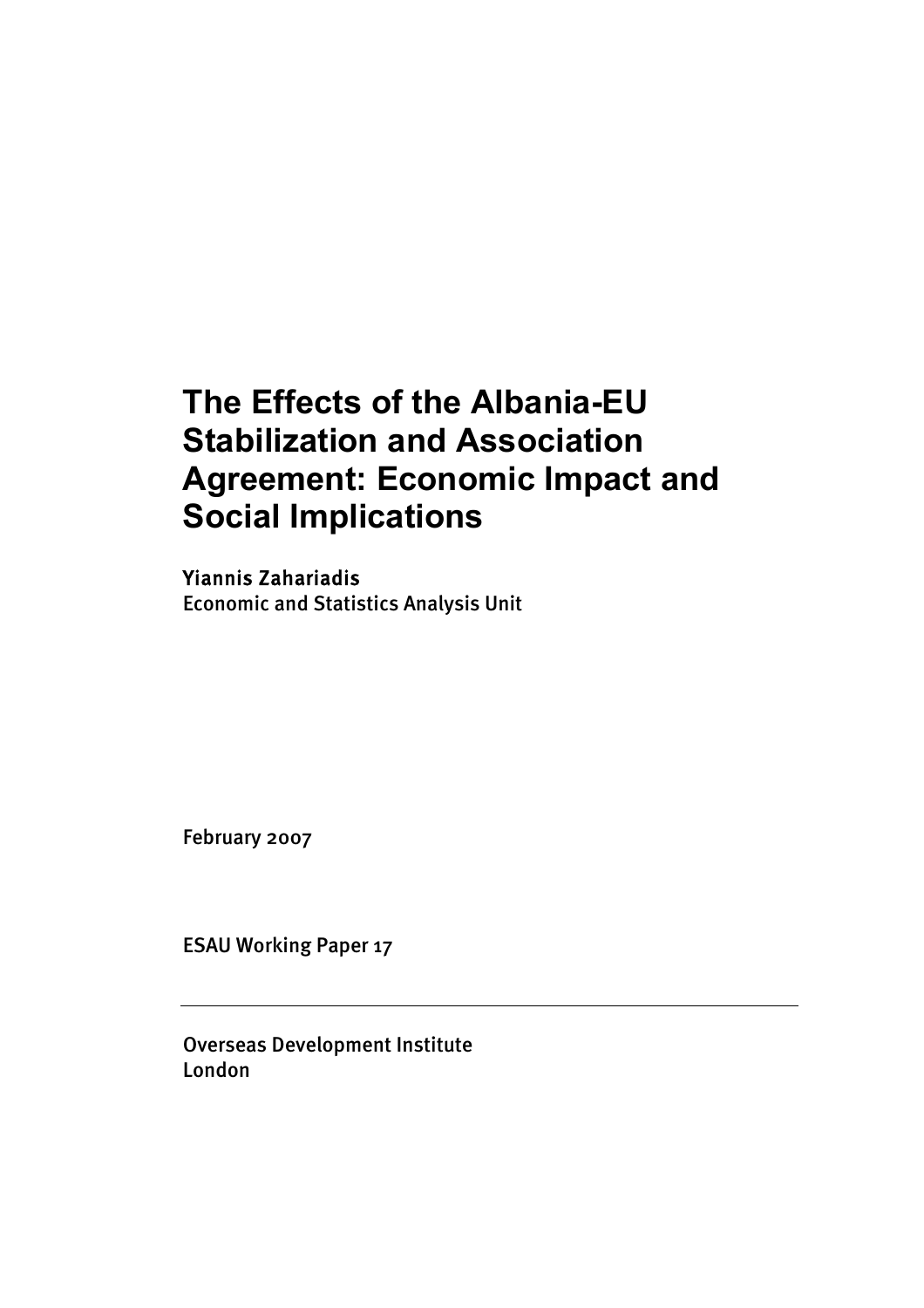The Economics and Statistics Analysis Unit has been established by DFID to undertake research, analysis and synthesis, mainly by seconded DFID economists, statisticians and other professionals, which advances understanding of the processes of poverty reduction and pro-poor growth in the contemporary global context, and of the design and implementation of policies that promote these objectives. ESAU's mission is to make research conclusions available to DFID, and to diffuse them in the wider development community.

ISBN: 978-0-85003-844-6

Economics and Statistics Analysis Unit Overseas Development Institute 111 Westminster Bridge Road London SE1 7JD

© Overseas Development Institute 2007

All rights reserved. Readers may quote from or reproduce this paper, but as copyright holder, ODI requests due acknowledgement.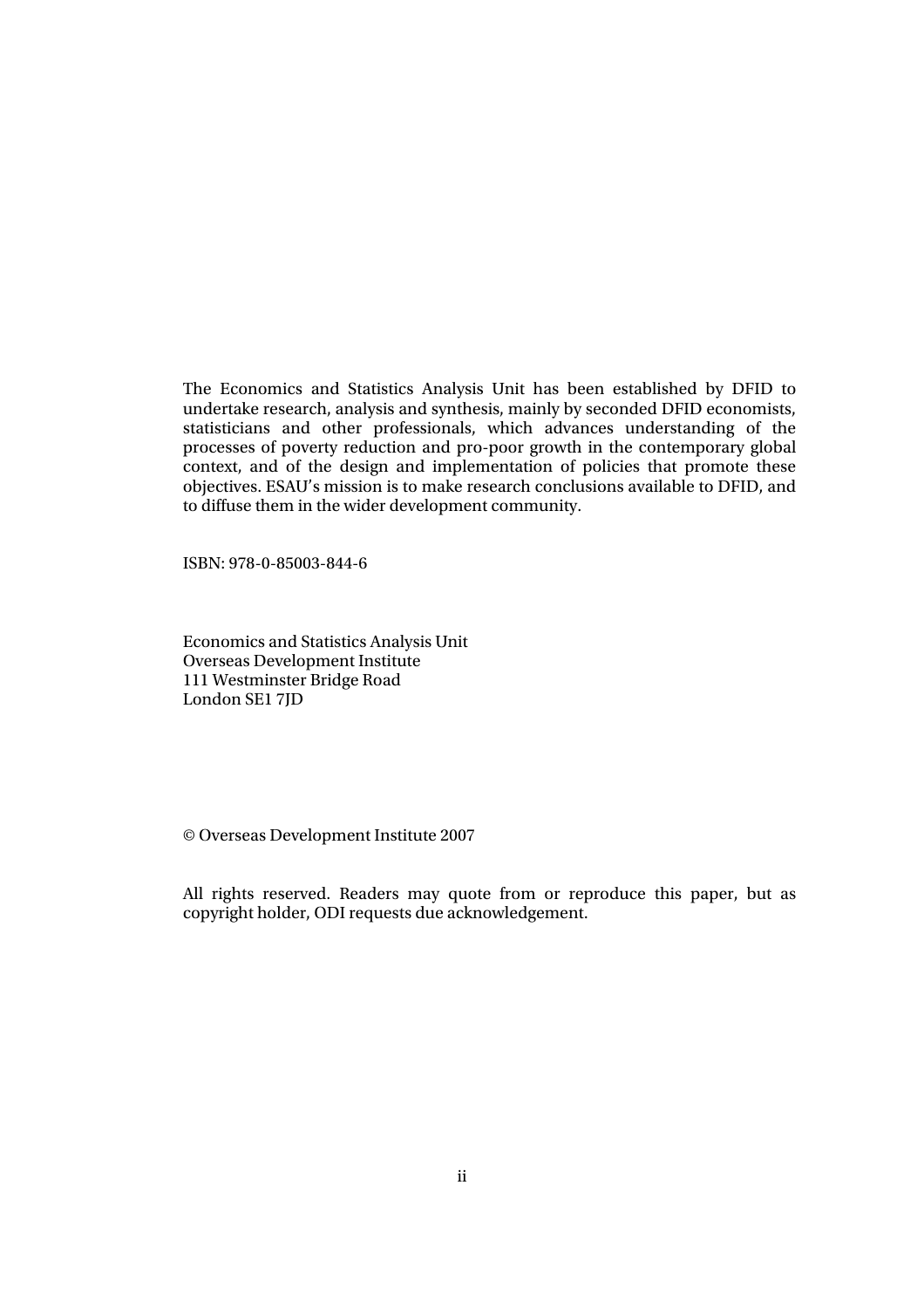# **Contents**

| Acronyms ……………………………………………………………………………………………vi                                     |
|------------------------------------------------------------------------------------|
|                                                                                    |
|                                                                                    |
|                                                                                    |
|                                                                                    |
|                                                                                    |
|                                                                                    |
| Chapter 3: Albania and the Stabilization and Association Process 8                 |
|                                                                                    |
|                                                                                    |
|                                                                                    |
| Chapter 4: Modelling Framework, Data Sources and Experimental Design 21            |
|                                                                                    |
|                                                                                    |
|                                                                                    |
|                                                                                    |
|                                                                                    |
|                                                                                    |
| 5.3 Effects of Albania's free trade areas with the EU and South Eastern Europe  39 |
| 5.4 Effects of Harmonization to EU Standards and Modernization of Customs  44      |
| 5.5 Summary of modelling results and implications for poverty reduction 48         |
|                                                                                    |
|                                                                                    |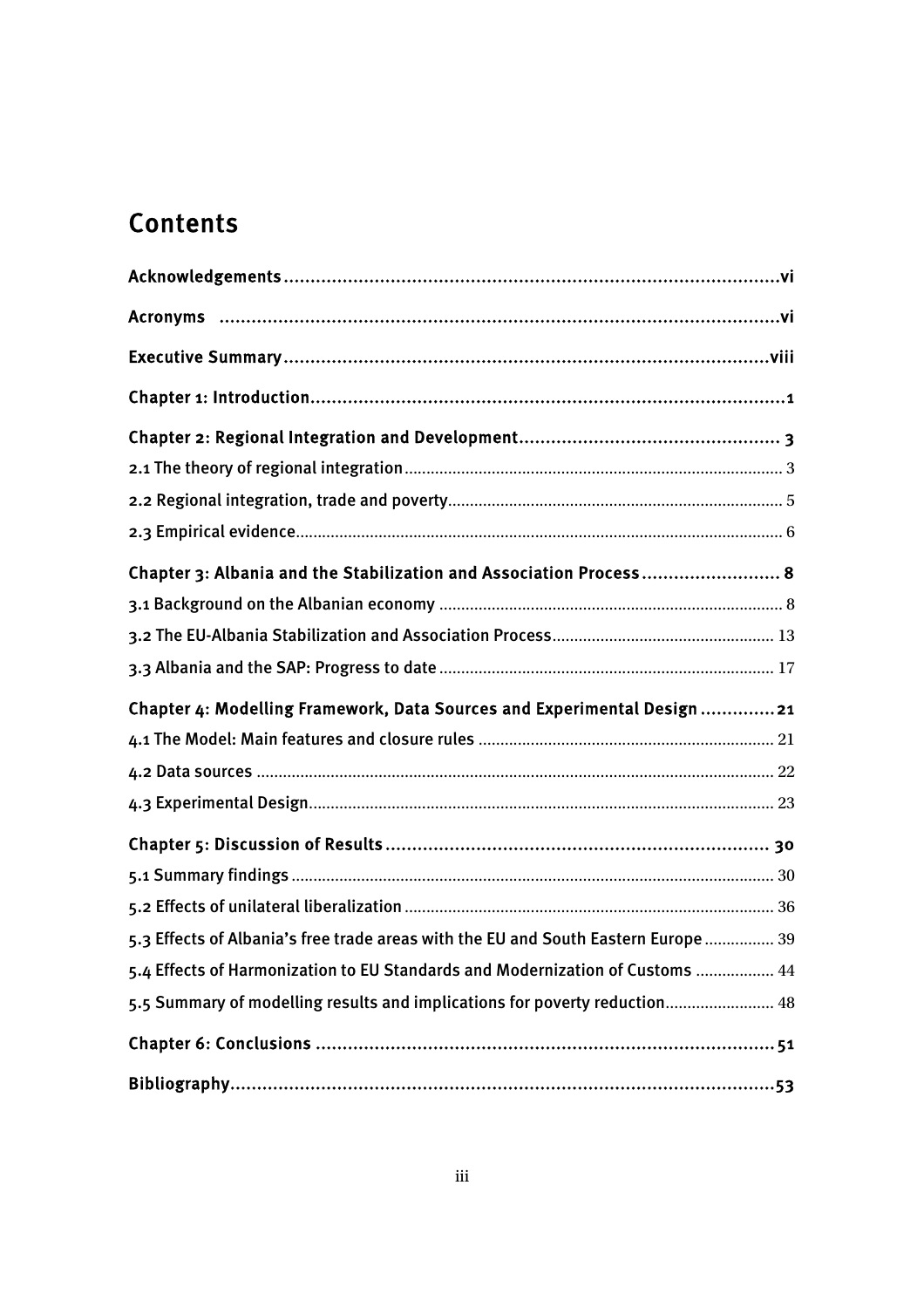| Annex 2: Regional and Sectoral Aggregation for GTAP Modelling Exercise 62       |
|---------------------------------------------------------------------------------|
|                                                                                 |
| Annex 4: Tariffs after the formation of Free Trade Areas with EU and SEEs 66    |
| Annex 5: Tariffs for Albania after the Formation of a Customs Union with EU  68 |
| Annex 6: Literature Review on Trade Costs from Standards and Customs  69        |
|                                                                                 |
| Annex 8: Model results under Full Employment (Selected Experiments) 72          |
|                                                                                 |
| Annex 10: Model Results of a possible enlarged Central European FTA 79          |

## Tables

| Table 3.1 Albania - GDP and Employment Shares by Activity (in percent)  9                     |
|-----------------------------------------------------------------------------------------------|
|                                                                                               |
| Table 3.3 Unemployment by Extend of Poverty and by Level of Education  13                     |
| Table 3.4 Tariff and Regulatory Provisions in Albania's FTAs with SE European Countries<br>17 |
|                                                                                               |
|                                                                                               |
| Table 5.2 Summary Macro Effects for Albania (percentage change from base)  33                 |
| Table 5.3 Changes in Albania's total trade by activity (percentage change from base) 34       |
| Table 5.4 Summary Effects on Sectoral Output (percentage change from base) 35                 |
| Table 5.5 Welfare Decomposition under (E1) Unilateral Liberalization  36                      |
|                                                                                               |
| Table 5.7 Welfare Decomposition of SAA Liberalization (E2, E4, E5) 40                         |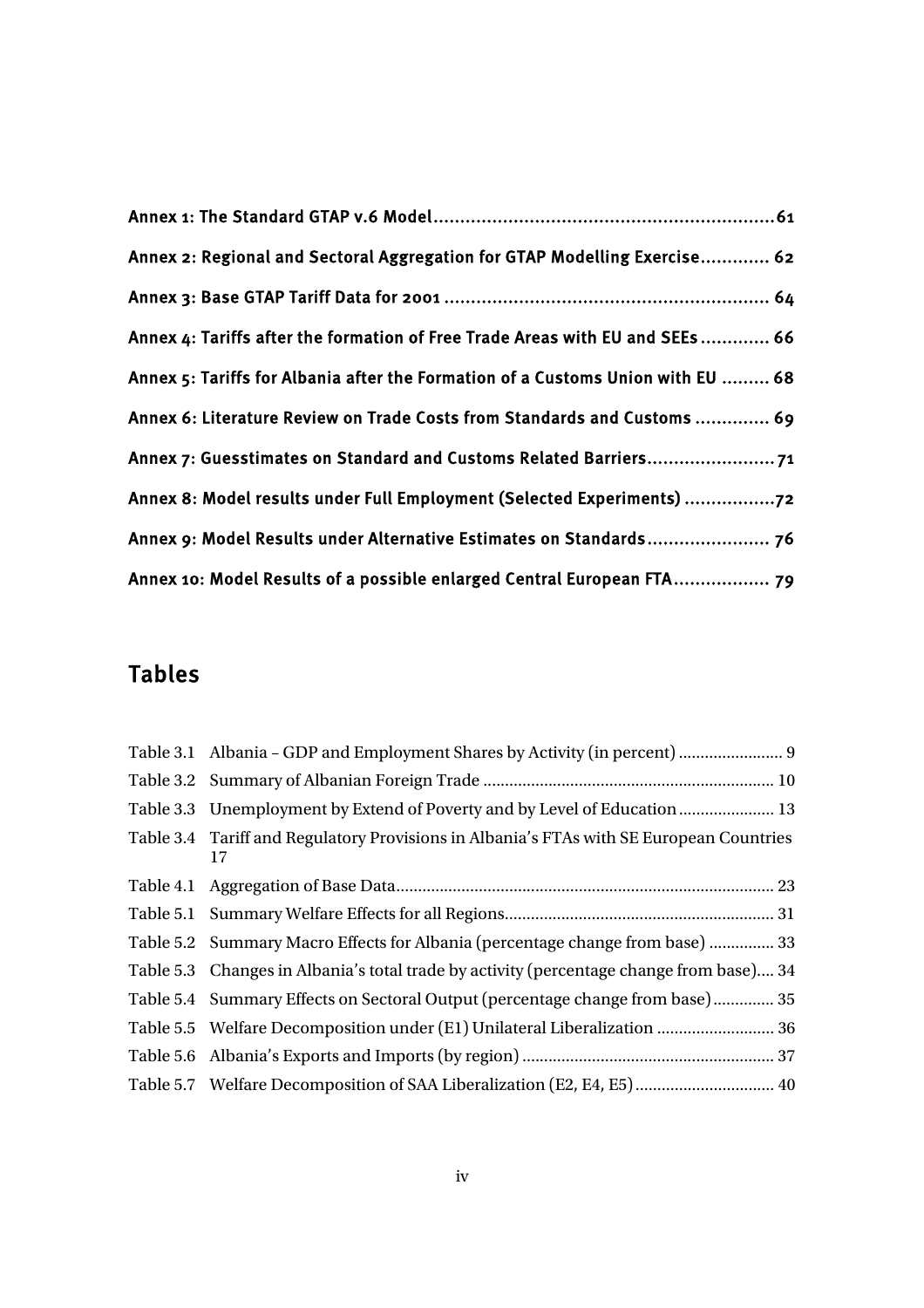| Table 5.8 Albania's Output, Exports and Imports Under E5: Full FTA Scenario                                                                                     |
|-----------------------------------------------------------------------------------------------------------------------------------------------------------------|
| Table 5.9 Demand for Skilled and Unskilled Labour in Albania under SAA -by activity                                                                             |
| Table 5.10 Welfare Decomposition under Standards Harmonization and Customs                                                                                      |
| Table 5.11 Change in Output, Skilled and Unskilled Labour under Customs Modernization<br>(E7) and Standards Harmonization (E6) (percentage change from base) 47 |

# Figures

| Figure 3.2 Albania: Output, Exports and Imports Shares and Shares Factor Use in 2001 by  |
|------------------------------------------------------------------------------------------|
|                                                                                          |
| Figure 3.4 Companies in SEE countries with internationally recognized quality            |
|                                                                                          |
| Figure 5.1 Demand For Capital, Skilled and Unskilled Labour under Unilateral             |
| Figure 5.2 Albania's trade by region under SAA scenarios - E2, E3, E5 (percentage change |
| Figure 5.3 Albania's Trade under Standards Harmonization and Customs Modernization       |
|                                                                                          |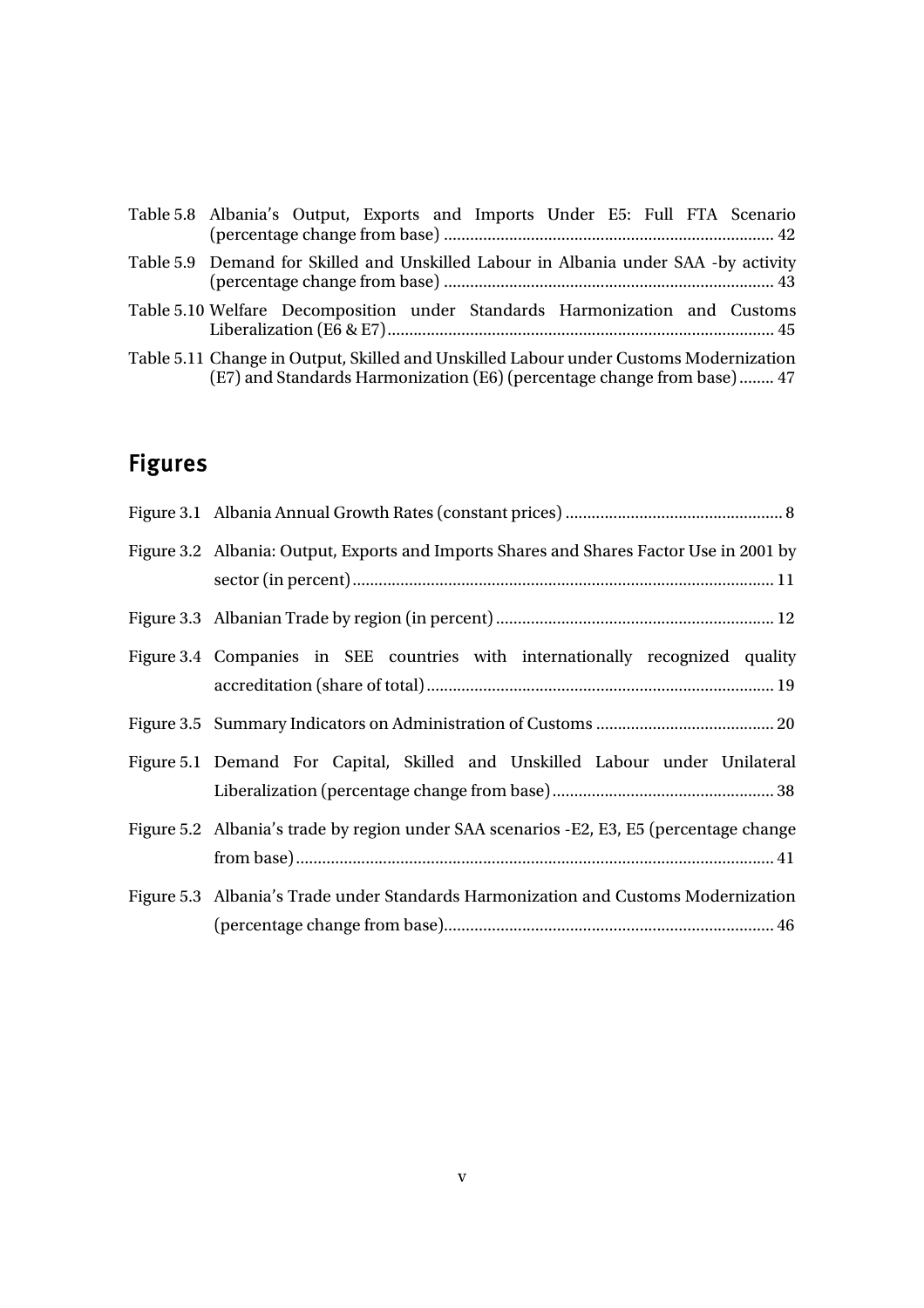## Acknowledgements

This paper is dedicated to the late John Roberts, former Director of ESAU, who provided invaluable guidance in the preliminary stages of this research.

My special thanks to Nick Amin and Dirk Willem te Velde of the Overseas Development Institute for their support and advice throughout the course of this project and Prof. David Evans of Sussex University for his constructive comments on the final draft of the paper. I am also grateful to a number of people for providing information and assistance, including Manos Antoninis (Albanian Ministry of Finance), Neritana Begaj (Albanian Centre for International Trade), Enkeleida Male (Albanian General Directorate of Customs) and officials at DG Enlargement of the European Commission. Finally, I would like to thank Apostolos Dedousopoulos of the Department of Regional and Economic Development in Panteion University in Athens and for hosting this research project.

Yiannis Zahariadis

## Acronyms

| <b>APEC</b>  | Asia Pacific Economic Community                   |
|--------------|---------------------------------------------------|
| <b>ACIT</b>  | Albanian Centre for International Trade           |
| BoP          | <b>Balance of payments</b>                        |
| <b>BUL</b>   | Bulgaria                                          |
| <b>CAP</b>   | Common Agricultural Policy (EU)                   |
| <b>CEECs</b> | <b>Central and Eastern European Countries</b>     |
|              | CEFTA Central European Free Trade Area            |
| <b>CET</b>   | Common external Tariff                            |
| CGE          | Computable General Equilibrium Modelling          |
| <b>CRO</b>   | Croatia                                           |
| <b>CRTS</b>  | Constant returns to scale                         |
| <b>CU</b>    | Customs Union                                     |
| <b>EBRD</b>  | European Bank for Reconstruction and Development  |
| <b>EFTA</b>  | European Free Trade Area                          |
| EU           | <b>European Union</b>                             |
| EC           | <b>European Commission</b>                        |
| <b>FIAS</b>  | Foreign Investment Advisory Service (World Bank)  |
|              | <b>FORSUFormer Soviet Union and Baltic States</b> |
| <b>FTA</b>   | Free Trade Area (or Free Trade Agreement)         |
| <b>GATT</b>  | <b>General Agreement on Trade and Tariffs</b>     |
| <b>GDS</b>   | General Directorate for Standardization (Albania) |
| GDC          | General Directorate of Customs (Albania)          |
| GoA          | Government of Albania                             |
|              |                                                   |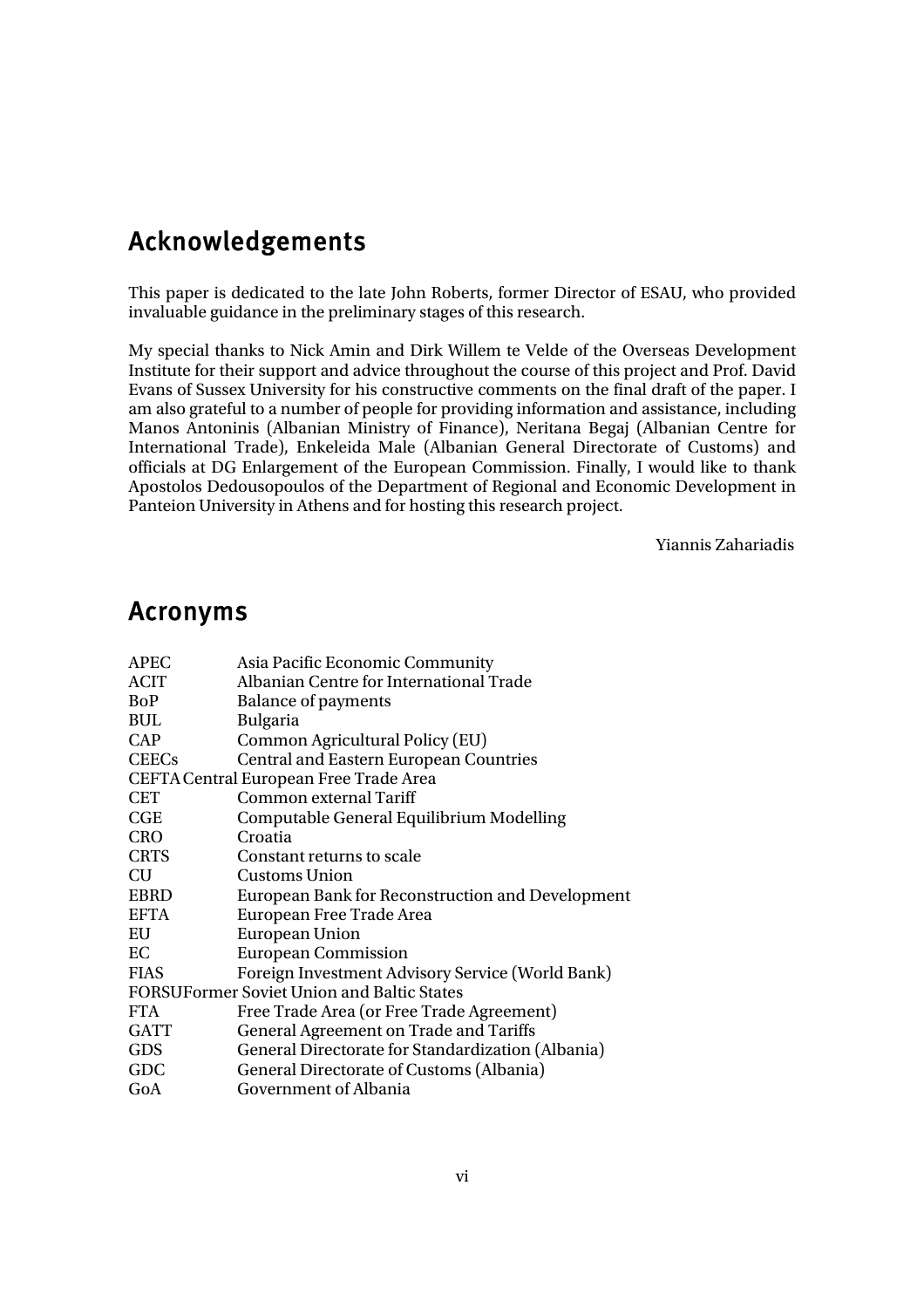| <b>GTAP</b>     | Global Trade Analysis Project                                  |
|-----------------|----------------------------------------------------------------|
| <b>IMF</b>      | <b>International Monetary Fund</b>                             |
| <b>ISO</b>      | <b>International Standards Organization</b>                    |
| <b>MENA</b>     | Middle Eastern Countries and North African Countries           |
| <b>MFN</b>      | <b>Most Favoured Nation</b>                                    |
| <b>NAFTA</b>    | North American Free Trade Area                                 |
| <b>NTBs</b>     | Non-tariff barriers                                            |
| <b>OECD</b>     | Organization for Economic Co-operation and Development         |
| <b>PECA</b>     | <b>European Protocols for Conformity Assessment</b>            |
| <b>RIA</b>      | <b>Regional Integration Agreement</b>                          |
| <b>ROM</b>      | Romania                                                        |
| <b>ROO</b>      | Rules of Origin                                                |
| <b>RTA/PTAs</b> | Regional/Preferential Trade Agreements                         |
| SAA             | Stabilization and Association Agreement (also 'the Agreement') |
| SAP             | Stabilization and Association Process (also 'the Process')     |
| <b>SEE</b>      | South Eastern Europe                                           |
| <b>SPS</b>      | Sanitary and phytosanitary measures                            |
| <b>TBTs</b>     | Technical barriers to trade                                    |
| <b>TOT</b>      | Terms of trade                                                 |
| <b>TUR</b>      | Turkey                                                         |
| <b>WTO</b>      | World Trade Organization                                       |
|                 |                                                                |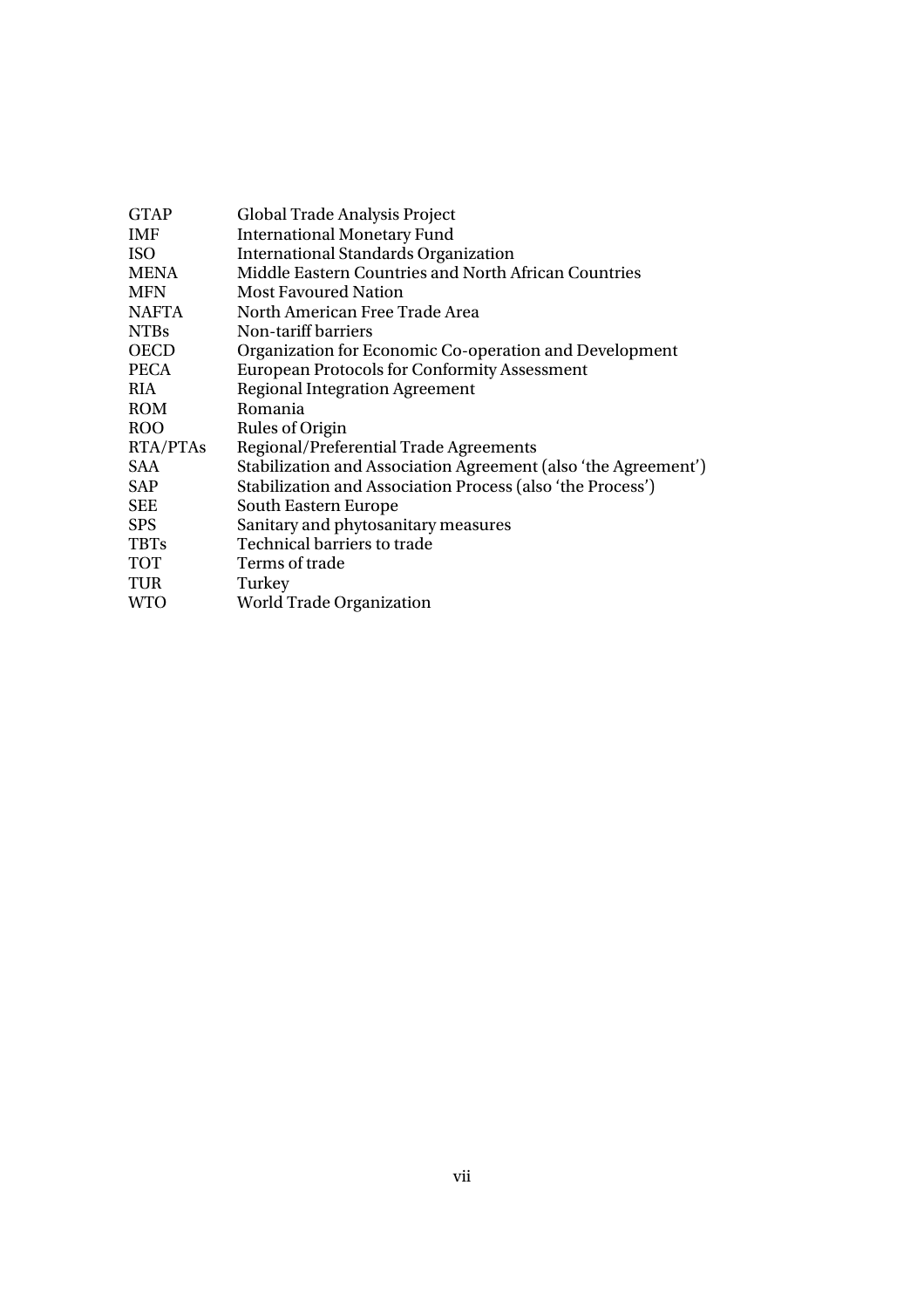## Executive Summary

This paper explores the economic implications and identifies potential winners and losers from the EU-Albania Stabilization and Association Agreement (SAA). Signed in June 2006, the EU-Albania SAA forms part of a broader regional process (the Stabilization and Association Process) and aims to support Albania's economic transition, as well as to strengthen its integration into the EU Single Market. Albania's reform agenda under the SAA is impressive, covering areas ranging from political dialogue and regional cooperation to Community freedoms in the movement of goods, services, workers and capital, and mutual co-operation in justice and home affairs. It requires extensive trade liberalization vis-à-vis both the EU and other countries in the region and provides for substantial non-tariff liberalization through the gradual harmonization with EU structures and directives in the areas of standards, certification, customs administration, competition, and intellectual property rights.

The paper focuses on the trade–related aspects of the EU-Albania SAA to analyze how bilateral liberalization with the EU, regional co-operation with other countries in the Stabilization and Association Process and harmonization with the relevant EU rules and regulations will affect the country's efforts for pro-poor growth and socio-economic development. It therefore, aims to identify both the overall welfare effects of the EU-Albania SAA on the Albanian economy and its impact on sensitive sectors/industries and the more vulnerable groups in the economy. To address these questions, the study employs a multi-country, multi-sector computable general equilibrium model based on the standard the GTAP v.6 model. The methodological framework of GTAP allows us to perform various trade-policy simulations and analyze their effect throughout the whole of the Albanian economy. A distinguishing feature of the modelling exercise is the incorporation of the unemployment of Albanian unskilled workers. This allows us to go beyond the trade, production and welfare impact of the policy reforms, and explore the impact of liberalization on employment in Albania, both in aggregate and between skilled and unskilled workers. Given that poverty in Albania tends to dominate across the unemployed, and especially the unskilled, the exercise allows us to identify some of the groups that are more vulnerable to liberalization.

Our findings suggest that regional integration under the SAA can bring significant benefits to the Albanian economy. These are not as substantial as what could potentially be achieved through unilateral liberalization, if Albania were to open its markets to all regions. Nevertheless the welfare impact of the EU-Albania Stabilization Agreement and the Albanian FTAs with the rest of SE Europe is notable, achieving a combined 1.5% of GDP. Given Albania's increased trade dependence on the EU, the results also suggest that it is trade with the Community that will drive welfare gains rather than trade with other countries in SE Europe. Non-tariff liberalization under the EU-Albania SAA is also found to bring notable gains, albeit smaller than those of traditional liberalization. If Albania were to modernise its customs administration and harmonize fully with EU legislation on standards and related technical barriers to trade, this could bring an additional gain of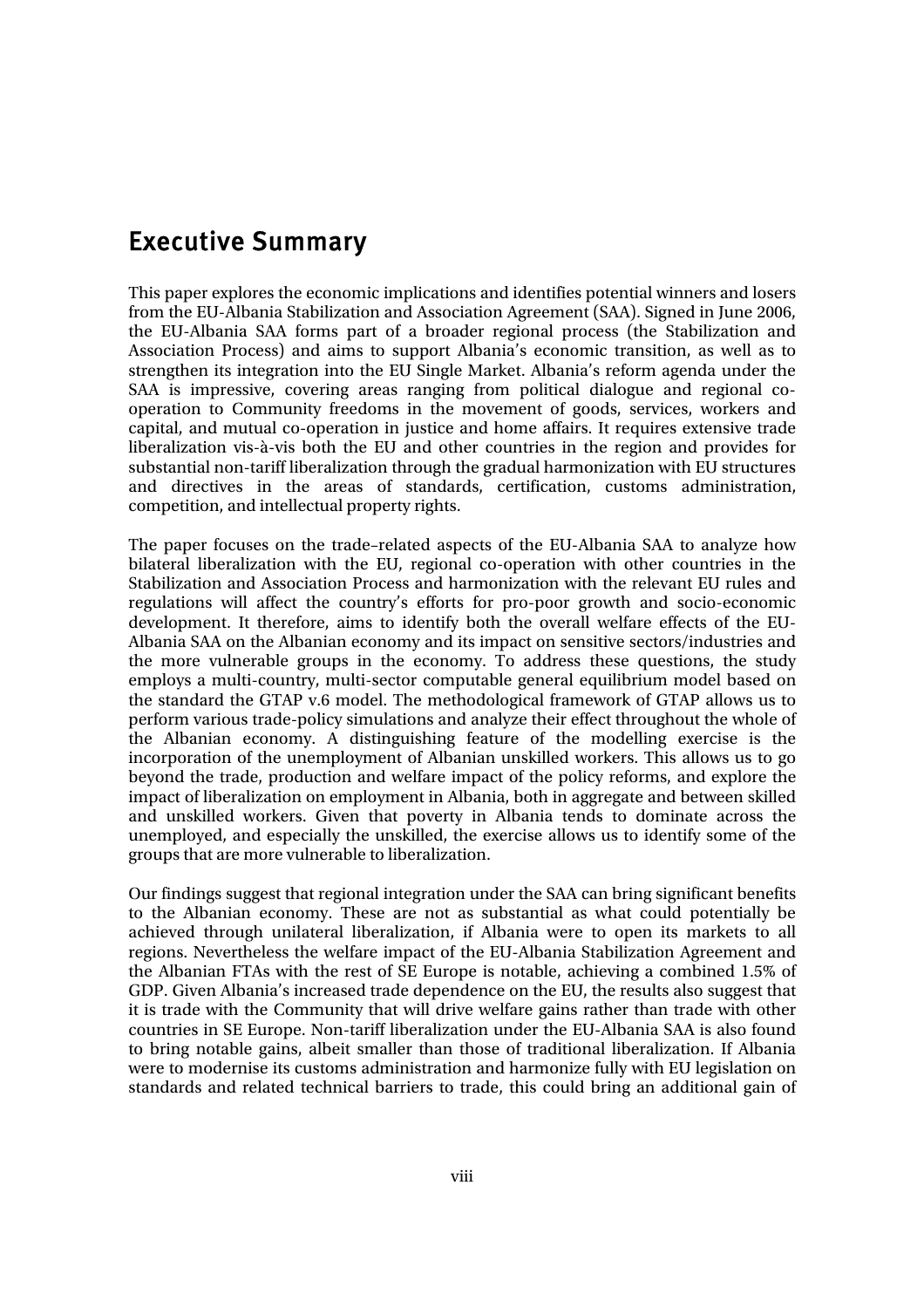0.46% of GDP. Since harmonization will proceed gradually, these gains will not be realized immediately, but as regulatory integration progresses.

While the impact on overall welfare is found to be positive throughout, we also find that the benefits are not evenly distributed between sectors and workers. There are both winners and losers from regional liberalization. The impact on overall employment is positive, but there are notable variations by sector. Sectors like agriculture, apparel and other manufacturing appear to benefit more, while textiles, metals, chemicals and minerals lose out. In declining sectors it is the unskilled workers rather than the skilled who are more adversely affected and are therefore more vulnerable to liberalization. Our analysis therefore reveals that liberalization can lead to greater unemployment inequality between skilled and unskilled workers in certain sectors. This is particularly evident in textiles, metals, chemicals, minerals and some services like utilities and public services. It is important therefore that liberalization in these sectors should proceed with caution and that the Albanian government with the support of the donor community should identify appropriate support policies. Given that overall demand for unskilled labour is expanding, it is important that the Albanian government should focus mainly on those employed in the vulnerable sectors.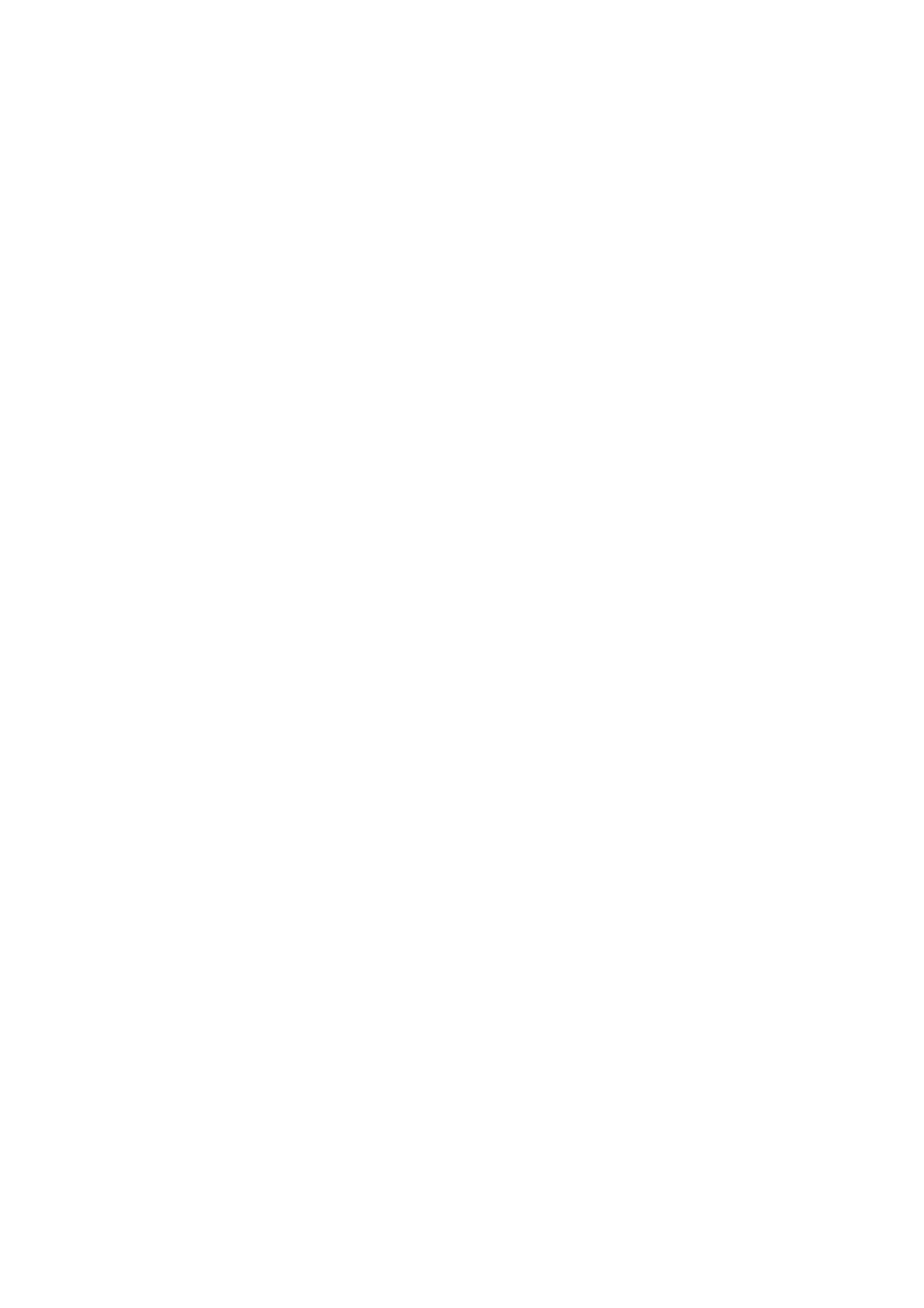## Chapter 1: Introduction

The purpose of this paper is to assess the possible economic implications and identify winners and losers from the European Union-Albania Stabilization and Association Process (SAP). Launched in May 1999, the SAP represents an overarching reform agenda to support Albania's economic transition and to strengthen integration with the EU Single Market. The process will culminate in the so-called Stabilization and Association Agreement (SAA) – a legally binding contract between European Union and Albania, which will guide future bilateral commitments. The EU-Albania SAA was signed in June 2006. It places primary emphasis on economic integration with bilateral trade liberalisation, regional co-operation and harmonization with EU structures being central to the reform agenda.

The Stabilization and Association Process and the imminent Stabilization and Association Agreement are purely regional in character. They aim to anchor Albania's economic and political reform to the EU and align the country's development path with that of European integration. Anchoring one's reform process to an existing regional structure like the European Union has important merits, as the latest EU accession process has demonstrated. It opens up the economy to competition, expands trade and investment opportunities, enhances credibility in the reform processes and brings ready-made and tested institutional structures, rules and regulations to support the functioning of a market economy. A regional approach, however, can also entail serious risks. If economic conditions are not right, then the opening-up of markets on a preferential basis can lead to welfare losses which harm both producers and consumers in the partner countries. Equally, foreign rules and regulations may not necessarily be compatible with domestic capacity or indeed local development needs. Most crucially, however, the objective of a regional approach is fundamentally integration, not development and poverty reduction *per se*. Therefore, while development and poverty reduction are recognized as important, the process essentially rests on the assumption that they will follow as integration proceeds.

It is within this context that this paper aims to assess the economic effects of the future EU-Albania Stabilization and Association Agreement. It will focus on the trade–related aspects of the potential SAA to analyze how bilateral liberalization of relations with the EU, regional co-operation with other countries in the SAP and harmonization with the relevant EU rules and regulations will affect Albania's efforts for pro-poor growth and socio-economic development. Our interest, therefore, lies in identifying both the overall welfare effects of the SAA on the Albanian economy, and also its impact on sensitive sectors/industries and the more vulnerable groups in the economy.

To address these questions, the paper undertakes a quantitative assessment of the EU-Albania SAA. It draws on the recent bilateral Agreement and the available reports of the Albanian and EU authorities to identify the key trade-related provisions and to take account of progress so far. It considers both tariff and non-tariff obligations under the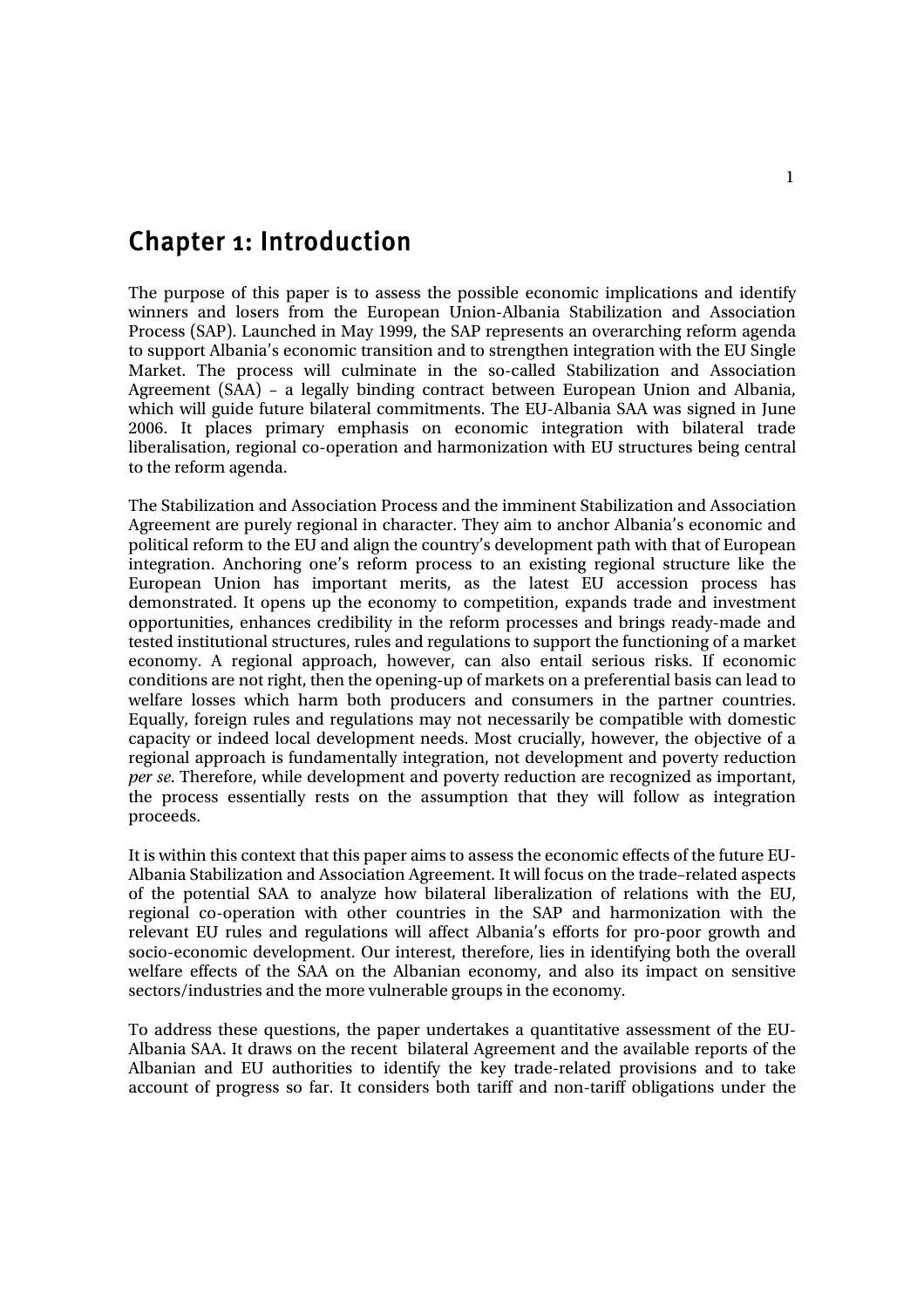SAA, focusing on both traditional liberalization and regulatory harmonization. In capturing the impact of these areas it employs a multi-country, multi-sector computable general equilibrium model based on the standard GTAP v.6 model. The data for the analysis are based on the GTAP v.6 database for 2001, as well as additional information from the Albanian Centre for International Trade, the Albania Customs Directorate and other secondary sources. The methodological framework of the GTAP allows us to perform various policy simulations and analyze their effect throughout the whole of the Albanian economy. A distinguishing feature of the modelling exercise is the incorporation of unemployment for Albanian unskilled workers. This allows us to go beyond the trade, production and welfare impact of policy reforms, and explore the impact of liberalization on employment in Albania, both in aggregate and between skilled and unskilled workers. Given that poverty in Albania tends to dominate across the unemployed, and especially the unskilled, the exercise allows us to identify some of the groups that are vulnerable to liberalization.

The paper is organized as follows. Section 2 provides an overview of the literature on regional integration and development. Section 3 outlines a background to the Albanian economy and discusses the EU-Albania Stabilization and Association Process. Section 4 presents the modelling framework, data sources and the experiential design for the policy simulations. Section 5 gives a detailed discussion of the main results, and, Section 6 provides some concluding remarks.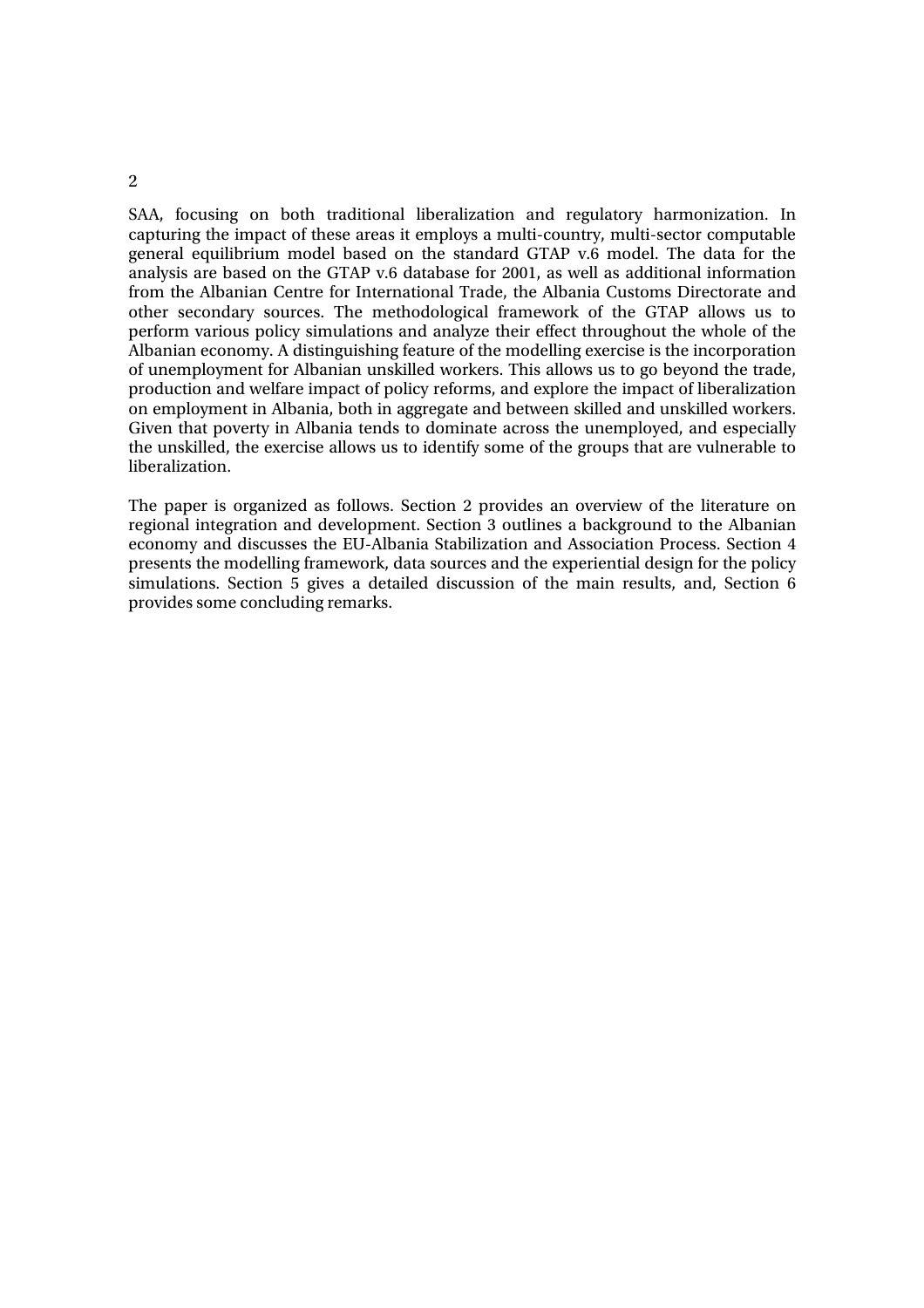## Chapter 2: Regional Integration and Development

### 2.1 The theory of regional integration

The traditional theory of regional integration emerged in the early 1950s with the pioneering works of Viner (1950), Meade (1955) and Lipsey (1957). Drawing mainly on the theoretical advances in international trade as well as the early experience with regionalism, these studies placed primary emphasis on border controls, and excluded other regulatory and institutional aspects of integration. The traditional theory is static, with the work force, capital stock and technology as given. The environment portrayed is characterized by perfect competition, with no internal or external diseconomies. The setting is largely institutionless with no government interference in the economy, except at the border. Trade impediments are limited to tariffs, with no other distortions considered. Within this context the early literature approached regional integration with scepticism. Viewed against the optimal – and therefore welfare maximizing – solution of completely free trade, regional arrangements are not necessarily regarded as steps in the right direction.

Viner (1950) identified two main effects from a regional trade arrangement, namely *trade creation* and *trade diversion*. Both concepts entail an increase in the volume of trade between the partner countries. However, trade creation is regarded as beneficial (welfareimproving), since it represents the replacement of inefficient domestic production with cheap imports from partners, whereas trade diversion is harmful (welfare-reducing) since it represents the replacement of cheap imports from the rest of the world with more expensive imports from partners. It is the relative weight of these two effects which determines whether or not a regional arrangement should be advocated.

The analysis of trade creation and trade diversion constitutes one of the first formal analyzes of the more general problem of 'second-best welfare economics' (Venables, 2000). Given that complete and undistorted free trade is first-best (satisfying all Paretian optimum conditions), a change which brings about the satisfaction of some of the optimal conditions, like regional integration, will always be second-best and have an ambiguous result. Taking Viner's analysis one step further, Meade (1955) stressed the possibility of another source of welfare improvement, namely, *trade expansion.* This is beneficial, as it represents the additional consumption of the imported good, which in turn is induced by the lower price in the partner country. Finally, Lipsey (1957) stressed that the risk of trade diversion is likely to be minimal when large trade partners integrate. This is because the initial trade links would suggest that the partners already constitute the lowest=cost source of supply. Since the seminal studies of Viner (1950), Meade (1955) and Lipsey (1957), the traditional literature has expanded dramatically. Later studies focused primarily on the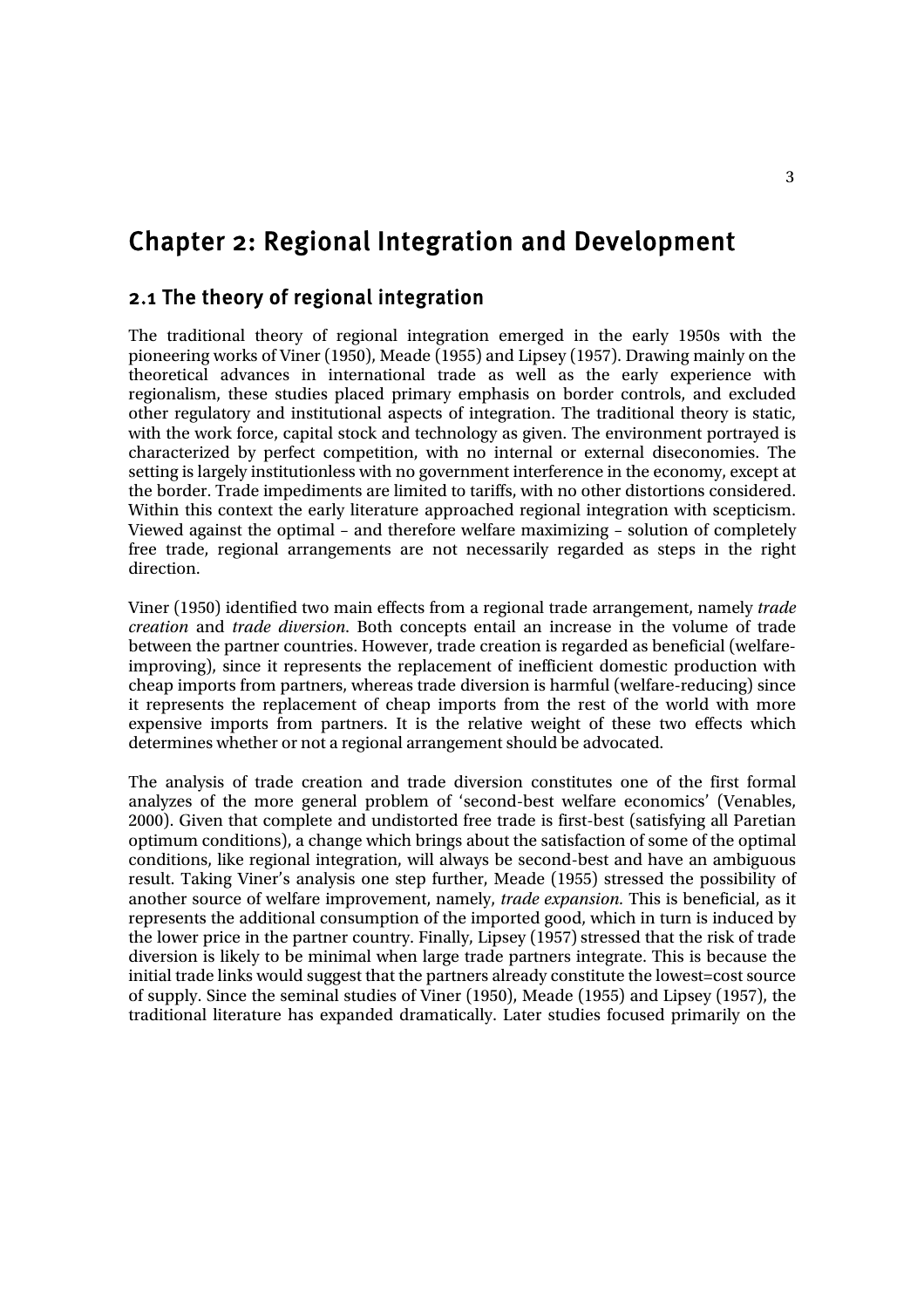identification of special cases of integration, in order to explore further the relative ambiguity of trade creation and trade diversion.<sup>1</sup>

Although the traditional approach to integration fits well with the early efforts towards regionalism, it does not fully capture the essence of more recent initiatives<sup>2</sup>. Regional arrangements during the past decade aim at integrating the participating economies with the rest of the world. They attempt to enhance, rather than regulate, the market allocation of resources. Most profoundly, new arrangements do not merely focus on border barriers (tariffs and quotas), but increasingly cover regulatory areas going beyond the border controls to reconcile divergent national policies (see Lawrence, 1997a). These new – beyond the border elements were captured by the growing literature on deep integration. The term *deep integration* denotes the explicit actions taken by governments to reduce the market-segmenting effects of domestic policies by means of co-ordination and cooperation, and includes measures dealing with health and safety regulations, technical specifications for products (standards), competition laws, licensing and certification regimes, prudential requirements and administrative procedures (Hoekman and Konan, 1998). Overall, therefore, deep integration acts as an umbrella of non-border policies and regulations that can affect trade between countries.

Lawrence (1996) argues that deep integration alters considerably our perception of economic integration. First, the traditional assumptions about trade creation and trade diversion may not hold, as deep integration can stimulate extra-regional trade thus reducing the possibilities for trade diversion. Secondly, common rules enhance the transparency and predictability of policy, providing a more stable economic environment. As a result, deep integration may well bring additional welfare gains as it facilitates the integration process and enhances the effects of liberalization. It should be stressed, however, that deeper does not necessarily mean better or more efficient. If the new rules are stricter, or do not recognize the existing differences between the members' cultures, needs and objectives, then the effects of deep integration could indeed be negative. Equally, the broad nature of deep integration covering a range of policies and regulations makes it difficult to pin down and measure. Thus it is the choice of policies and the level of centralization that will determine the impact of deep integration rules.

#### 4

<sup>1</sup> For example, Cooper and Massel (1965) focused on home tariffs and showed that the welfare effect of regional integration can never be better and will never be worse than unilateral liberalization. Kemp and Wan (1976) stressed that if we start from a competitive equilibrium, we can always find a particular common external tariff structure, which will leave no party worse off. Corden (1972) focused on market structure and argued that the enlarged market of a RIA offers opportunities for economies of scale, which may further enhance welfare gains. More recently, Schiff (1996) finds that a small country joining a large RIA is likely to gain in a similar manner to a small country liberalizing its trade on a unilateral MFN basis. Finally, Venables (2002) showed that countries with comparative advantage closer to the world average are more likely to gain from a regional arrangement. 2

<sup>&</sup>lt;sup>2</sup> For example, the EU Single Market, the Europe Agreements, the Euro-Mediterranean Agreements, Mercosur, APEC and NAFTA.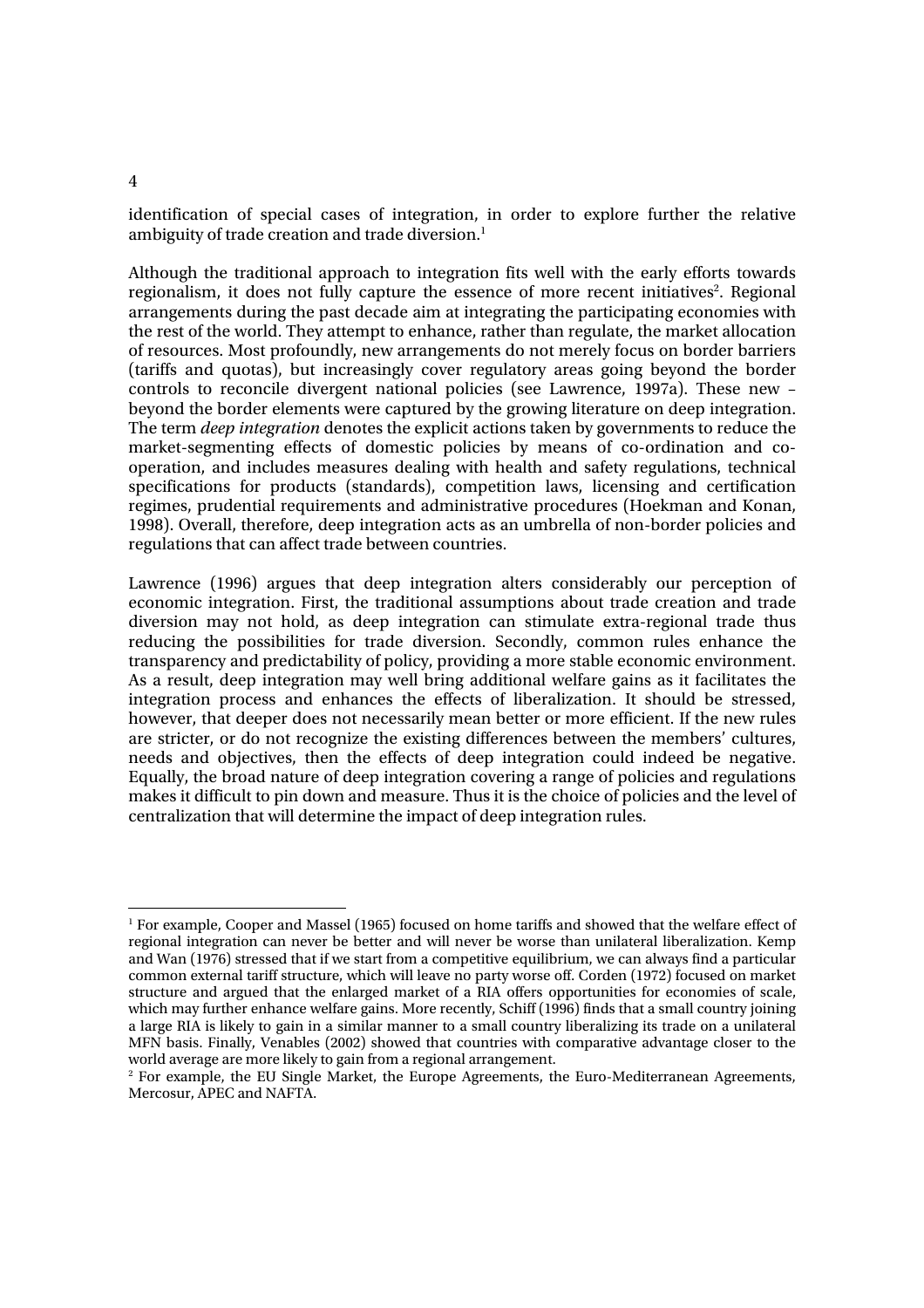### 2.2 Regional integration, trade and poverty

While the overall effects of regional integration have attracted considerable attention in the literature, its links with development and poverty reduction have only recently drawn interest. This is probably because, although developing countries have established regional arrangements for decades, it is only recently that regionalism has begun to be explicitly employed as a tool for development.

Following te Velde, et al. (2004), we can distinguish between global and regional trade effects. Global trade effects are essentially derived from the classical trade literature, which predicts that trade liberalization should increase a country's income as it leads to the specialization of production and trade according to comparative advantage. This involves a reallocation of resources to a more efficient structure, which increases total welfare. However, trade does not raise all incomes. As the economy opens up, previously protected sectors, which operated inefficiently under the old trade regime, will lose out as increased competition lowers prices and squeezes profit margins. Returns should increase to those factors of production where the economy is more abundant. Thus, for a developing country like Albania where unskilled labour is abundant, liberalization should lead to specialization in unskilled labour-intensive activities, which would normally have a positive impact on the incomes of the poor. This does not necessarily mean, however, that trade will always have a positive effect on poverty reduction. Specialization can make individual producers and households more vulnerable to shocks. This, combined with increased market openness and the absence of appropriate safety nets, increases the risk of falling into poverty. Equally, poor households are generally less integrated in the formal economy. This means that, even if liberalization is beneficial on average, the poor may not be able to take advantage of any of the gains.

Turning to regional integration effects, one can identify four types of linkages with poverty (ibid.). First, the principal effect of regional integration is to lower the prices of goods traded within the region. As protection falls, regional demand increases, leading to a reduction in prices. While this will always be beneficial for consumers, the effect on producers will depend on the initial structure and level of protection. Thus, the poor as consumers will gain if they consume more products that are traded intra-regionally. If, however, poor households' consumption is based on local production (e.g. subsistence agriculture), then such gains may not be realized. Equally, the poor as producers of regionally traded goods may gain or lose depending on the level of protection and the coverage of bilateral liberalization. Secondly, regional integration can have both static and dynamic effects on output. As already argued, economies gain by specialising according to their comparative advantage, but additional gains may accrue through increased competition and productivity spillovers. This is particularly relevant in the case of deep integration. Harmonization of national regulations brings new production processes which, apart from enhancing market access, can also bring further efficiency gains for domestic producers. Thirdly, regional integration will have a bearing on a country's fiscal stance through its impact on tax revenues. Experience suggests that tax revenues tend to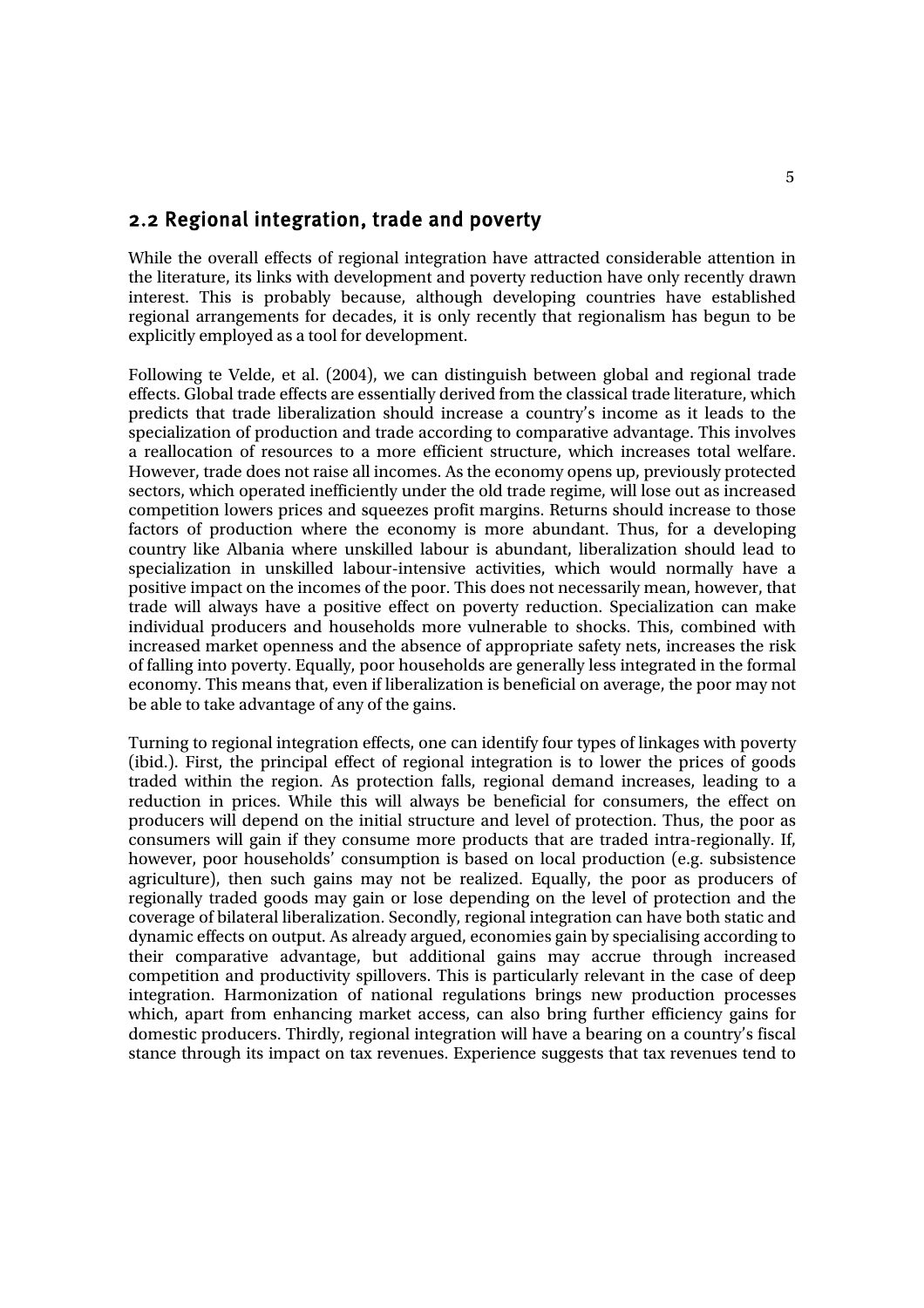decline following trade liberalization<sup>3</sup>. This, by extension, could lead to either lower domestic spending in social sectors or revenue compensation through uniform domestic taxes (e.g. VAT), both of which can have a negative effect on poverty reduction. Finally, research has shown that income convergence within a regional integration arrangement depends on countries' economic positions relative to the rest of the world. Countries with comparative advantage closer to the world average (e.g. manufacturing) will generally do better than countries at the extreme, as the latter are more likely to face trade-diversion costs (Venables, 2002).

## 2.3 Empirical evidence

Empirical evidence on the welfare effects of regional integration has been mixed. One can distinguish between econometric studies, which focus on changes in bilateral trade flows to analyze the relative balance of trade creation and trade diversion and forecasting models, which are usually based on Computable General Equilibrium frameworks and aim to predict the potential welfare impact of integration. Starting with econometric studies, Aitken (1973) and Bayoumi and Eichengreen (1974) focused on the European Union and European Free Trade Area and found that integration led to higher intra-bloc trade, which in turn was predominantly trade-creating. By contrast, Frankel, et al's (1997) study of eight RIAs including the European Community, EFTA, NAFTA, MERCOSUR and the Andean Pact found that increases in intra-block trade were generally accompanied by evidence of trade diversion (Schiff and Winters, 2003). Finally, Soloaga and Winters (2001) examined a wider range of RIAs and found little evidence of trade diversion; most trade blocks were found to be trade-creating, with the possible exceptions of the EU and EFTA, which have led to some trade diversion (te Velde et al., 2004.

On the CGE front, the estimated impact of integration depends heavily on the modelling approach and assumptions. In the most comprehensive review of CGE models and regional integration, Robinson and Thierfelder (2002) stress that the vast majority of models find that trade creation exceeds trade diversion and that the estimated gains increase if models incorporate features of new trade theories, domestic policy reforms technology and productivity improvements (see also Evans, 2003). Static CGE models that assume a perfectly competitive environment generally produce small welfare effects. For example, Maskus and Eby Konnan (1997) employed a static perfectly competitive model to analyze the EU-Egypt Free Trade Area and found that Egypt stood to benefit by around 1-2% of GDP. Similarly Alessandri's (2000) assessment of all EU-Mediterranean Free Trade Agreements also found that countries would experience a small welfare improvement. Bussolo and Niimi's (2005) analysis of the Central American Free Trade Area found that Nicaragua would gain less than 1% of GDP from membership.

6

<sup>&</sup>lt;sup>3</sup> This does not need to be the case however. The rationalization of protection (abolition of quotas and switch to pure tariff structure) and the generally lower level of tariffs may increase collection and reduce evasion, respectively.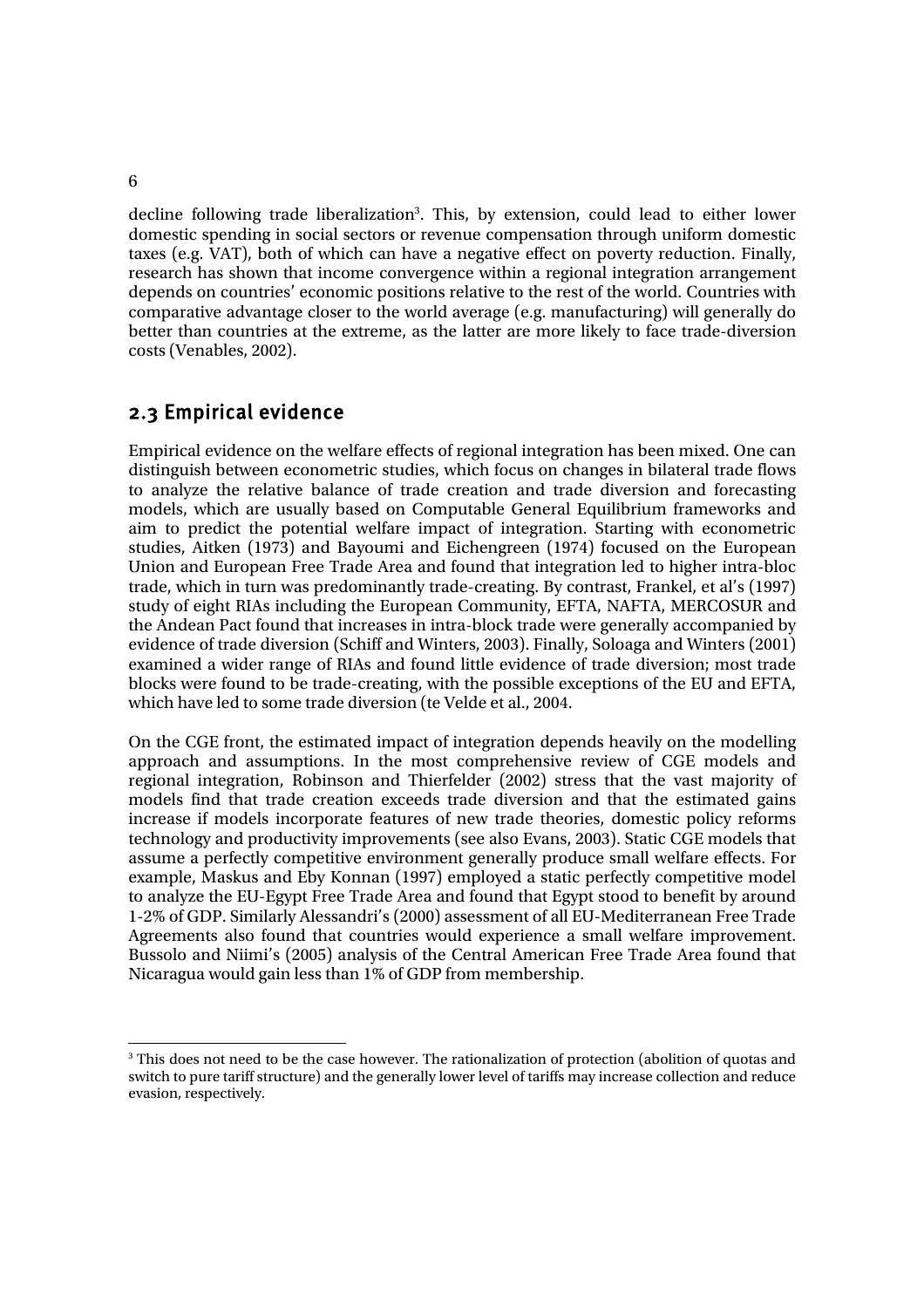CGE estimates of welfare effects increase slightly in studies that allow for imperfect competition and liberalization of non-tariff barriers. For example, Smith and Venables's (1998) seminal study of the EU Single Market incorporated imperfect competition in certain sectors and suggested that the gains from deeper integration (harmonization of standards and customs) could achieve 2.9% of GDP. Hoekman and Konan's (1998) study of deep integration in Egypt, also found that regulatory liberalization can be beneficial, but that welfare gains will be stronger if liberalization is on a multilateral rather than a preferential basis. Results appear to be significantly stronger, however, when productivity improvements are incorporated. Augier and Gasiorek (2001) assessed the EU– Mediterranean Agreements and assumed that improved market access would also lead to an increase in productivity. They argued that trade liberalization would have a strong procompetitive effect, which, in turn, would lead to a significant trade-induced enhancement of productivity. They allowed for productivity changes of around 5% and found that welfare gains could reach 10-18% of GDP.

Finally, CGE studies with a clear regional focus on Eastern Europe and EU enlargement find that improved access to EU markets can be welfare-improving, with new member countries gaining more than the EU. The size of the effects will again depend on the model assumptions. Francois (1998) allowed for monopolistic competition to assess the latest EU enlargement and found that welfare gains ranged from 1% for pure tariff liberalization to 10% for non-tariff liberalization. Similarly, Baldwin et al.'s (1997) and Lejour et al.'s (2001) studies of EU accession found that it was more beneficial for the Central and Eastern European countries than for the EU and that regulatory harmonization can bring notable welfare gains. Finally, in the context of the Stabilization and Association Process for Albania studies are very limited. The only available assessment is by the World Bank, which employed a static perfect competition model and found that Albania stands to benefit from free trade with the EU and the rest of South Eastern Europe by 0.3 to 0.5% of GDP, (World Bank, 2004).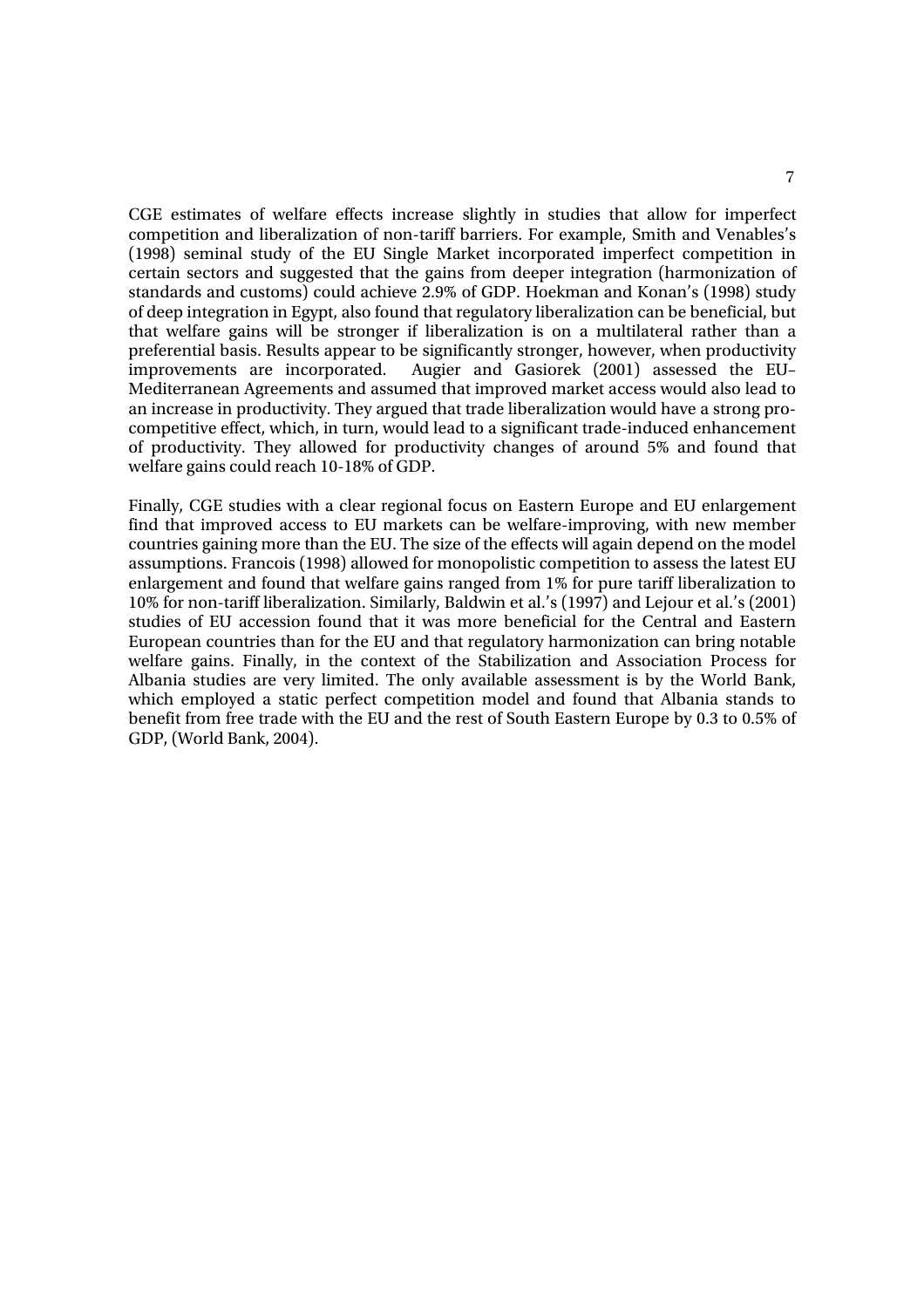# Chapter 3: Albania and the Stabilization and Association Process

### 3.1 Background on the Albanian economy

Like most Central and Eastern European countries, Albania's experience with transition has been a painful one. In the immediate aftermath of the fall of communism, the country faced economic collapse, social disorder and widespread emigration. Between 1990 and 1992 real GDP contracted sharply by a cumulative 38% (World Bank, 2004). This was followed by a relatively short period (1993–6) of stabilization, which brought the economy back to high growth rates and single-digit inflation and reduced external imbalances. In this period the economy grew rapidly at an annual rate of 9.3%, driven primarily by agriculture and services (ibid.) However, in the latter half of the 1990s economic conditions weakened significantly, culminating in the collapse of pyramid schemes in 1997, which plunged the country again into deep economic and social crisis. In that year, real GDP contracted sharply by about 7%. Economic recovery began again in 1998, with a donor-supported stabilization programme aiming to rebuild institutional and administrative capacity and deepen structural reforms. Since the late 1990s, macroeconomic conditions have improved significantly, with real GDP growth rates between 7 and 8%, inflation back to single digits, fiscal consolidation and an improvement in the external balance.



**Figure 3.1 Albania annual growth rates (constant prices)** 

*Source*: Albanian Institute of Statistics

Albania's impressive growth performance can be explained by a number of factors. First, during the past decade or so the economy has experienced a significant transformation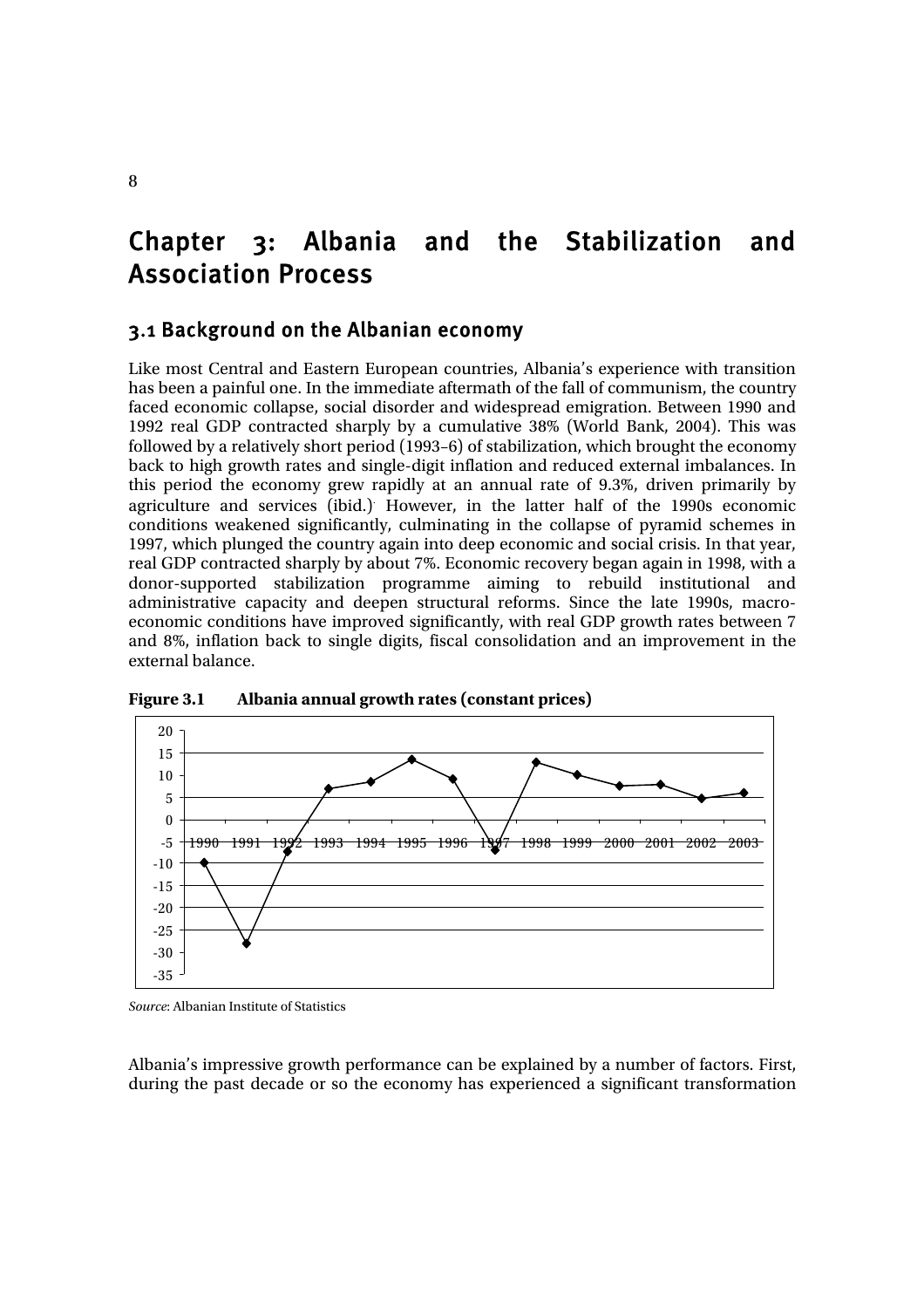(World Bank, 2004). There has been a steady deindustrialiZation in favour OF services, which in turn account today for about 53% of GDP. Nevertheless, Albania remains A largely agricultural economy. While accounting for around 25% of output, agriculture continues to employ more than half the population. The second important factor driving Albania's growth performance was the Government's commitment to prudent fiscal and monetary policies and a swift transition to market principles from the late 1990s onwards (Treckel, 2002). Structural reforms including price liberalization, privatisation of agriculture and trade liberalization have advanced significantly. This has allowed the reallocation of resources from low-productivity sectors like agriculture to highproductivity sectors (services, construction), which in turn led to a remarkable growth in total factor productivity averaging 6-10% (World Bank, 2004). However, evidence suggests that total factor productivity growth is now slowing down. The final factor behind Albania's growth is remittances. Around 700.000 Albanians work outside the country and it is estimated that remittances represent around 13% of total income among Albanian households<sup>4</sup>. This large injection of resources has strengthened consumption of nontradeable activities, mainly construction and services.

|                                      | 1996 | 1997 | 1998 | 1999 | 2000 | 2001 | 2002 | 2003 |
|--------------------------------------|------|------|------|------|------|------|------|------|
| <b>GDP</b>                           |      |      |      |      |      |      |      |      |
| <b>Agric. Hunting &amp; Forestry</b> | 29.2 | 29.5 | 27.8 | 25.2 | 24.6 | 23.1 | 22.1 | 20.4 |
| Industry                             | 19.8 | 18.6 | 16.9 | 15.1 | 16.9 | 15.3 | 14.7 | 16.5 |
| <b>Construction</b>                  | 6.2  | 5.5  | 5.3  | 6.6  | 9.1  | 11.1 | 9.7  | 10   |
| <b>Hospitality Services</b>          | 20.9 | 19.4 | 18.5 | 20.6 | 18.2 | 17   | 18.6 | 17   |
| <b>Transport &amp;</b>               |      |      |      |      |      |      |      |      |
| <b>Communications</b>                | 8.5  | 9.1  | 12.3 | 12.9 | 11.8 | 12.5 | 12.6 | 14.4 |
| <b>Other Services</b>                | 15.4 | 17.9 | 19.3 | 19.5 | 19.4 | 21.1 | 22.2 | 21.6 |
| <b>Employment</b>                    |      |      |      |      |      |      |      |      |
| <b>Agric. Hunting &amp; Forestry</b> | 67.2 | 68.4 | 70.3 | 69.6 | 70.8 | 72.1 | 71.8 | 57.7 |
| Industry                             | 9.5  | 8.3  | 7.6  | 7.9  | 7.7  | 7.7  | 5.4  | 7.7  |
| <b>Construction</b>                  | 1.6  | 1.8  | 2.0  | 1.4  | 1.0  | 1.0  | 1.2  | 6.1  |
| <b>Hospitality Services</b>          | 3.6  | 5.4  | 7.0  | 5.2  | 3.1  | 4.0  | 6.4  | 9.0  |
| <b>Transport &amp;</b>               |      |      |      |      |      |      |      |      |
| <b>Communications</b>                | 2.4  | 2.6  | 2.4  | 2.4  | 3.0  | 3.0  | 2.4  | 3.5  |
| <b>Other Services</b>                | 15.8 | 13.4 | 10.8 | 13.4 | 14.3 | 12.1 | 12.7 | 16.1 |

**Table 3.1 Albania – GDP and employment shares by activity 1996–2003 (%)** 

*Source*: Albanian Institute of Statistics

The impressive growth performance of the last decade is also reflected in Albania's external trade record. As illustrated in Table 3.2, exports and imports have grown rapidly

<sup>&</sup>lt;sup>4</sup> Note that this impressive productivity improvement was not simply trade induced, but a result of general structural reforms. Information on the impact of trade reforms alone is not available. See also World Bank, (2003), *Albania: Poverty Assessment*, Washington, November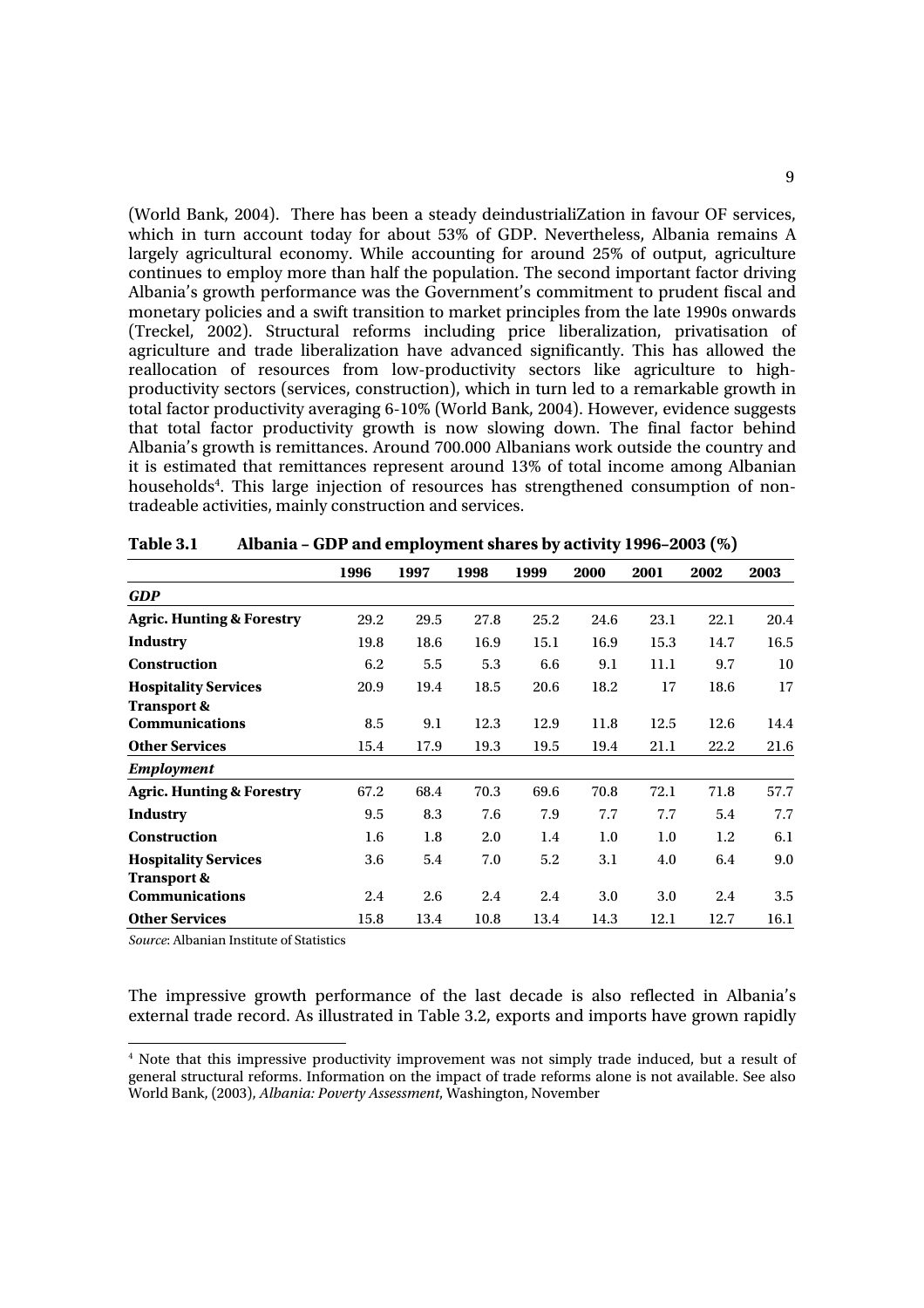in recent years – at an average annual rate of around 18%. Despite this substantial growth, however, their shares in overall national income have remained at relatively low levels. Exports today account for only 7.4% of GDP, while imports' share stands at around 28 percent. Moreover, imports have continued to outpace exports leading to a widening of the trade deficit. This in turn puts significant pressure on the current account, which may be unsustainable in periods of low inflows of capital and remittances.

|                           | 1993              |         | 1994 1995 1996 1997 |      |                               |         | 1998 1999 |      | 2000 2001   |                                                                              | 2002 2003 | 2004    |
|---------------------------|-------------------|---------|---------------------|------|-------------------------------|---------|-----------|------|-------------|------------------------------------------------------------------------------|-----------|---------|
| Exports $(\$ \text{mil})$ |                   |         |                     |      |                               |         |           |      |             | 123.1 141.8 201.4 224.4 143.6 202.7 275.7 258.9 304.9 330.4 448.1 605.4      |           |         |
| Imports $(\$ \text{mil})$ |                   |         |                     |      |                               |         |           |      |             | 418.4 554.8 648.4 933.1 644.4 823.5 943.0 1089.4 1337.5 1505.8 1859.6 2296.1 |           |         |
| Exp. growth $(\%)$        |                   | 13.2    | 29.6                |      | $10.2 \quad -56.3 \quad 29.2$ |         | 26.5      |      | $-6.5$ 15.1 | 7.7                                                                          | 26.3      | 26.0    |
| Imp. growth $(\%)$        | $\Delta \sim 100$ | 24.6    | 14.4                |      | $30.5$ $-44.8$ $21.7$         |         | 12.7      | 13.4 | 18.5        | 11.2                                                                         | 19.0      | 19.0    |
| Trade Deficit             | -295              | -413    | -447                |      | -708 -500                     | -620    | -667      |      |             | $-830$ $-1,032$ $-1,175$ $-1,411$ $-1,690$                                   |           |         |
| Exp. % of GDP             | 10.0              | 7.3     | 8.1                 | 7.4  |                               | 6.6 7.4 | 8.0       | 7.0  | 7.4         | 7.4                                                                          | 7.3       | 7.4     |
| Imp. % of GDP             | 34.1              | 28.5    | 26.2                | 31.0 | 29.8                          | 30.1    | 27.4      | 29.5 | 32.6        | 33.5                                                                         | 30.4      | 28.2    |
| $Exp/Imp$ %               | 29.4              | 25.6    | 31.1                | 24.0 | 22.3                          | 24.6    | 29.2      | 23.8 | 22.8        | 21.9                                                                         | 24.1      | 26.4    |
| Deficit % of GDP          | $-24$             | $-21.2$ | -18                 |      |                               |         |           |      |             | $-23.5$ $-23.1$ $-22.7$ $-19.4$ $-22.5$ $-25.2$ $-26.2$ $-23.1$              |           | $-20.8$ |
|                           |                   |         |                     |      |                               |         |           |      |             |                                                                              |           |         |

**Table 3.2 Summary of Albanian foreign trade 1993–2004** 

*Source*: EBRD Transition Report 2005

Figure 3.2 draws on the GTAP database to illustrate Albania's output and exports and imports as a percentage of total output and the percentage shares of capital, and skilled and unskilled labour used in different industries. Overall, it should be noted that the GTAP database understates the contribution of unskilled labour. Nevertheless, the figure suggests that sectorally exports are generally dominated by low skill labour-insensitive manufacturing industries. As can be seen, Albania specializes in the production and export of minerals, chemicals, machinery and equipment and apparel, all of which are characterized by a relatively low skilled to unskilled ratio. At the same time, however, agriculture – traditionally a low skill labour–intensive sector – is characterised by relatively low export shares. This could imply that Albania's farmers still find it difficult to compete in international markets, and domestic agricultural production is primarily consumed locally. The only agricultural sector to reveal some exporting dynamism is processed food, which accounts for around 5% of total exports. With respect to imports, demand is generally dominated by goods and services, the production of which in Albania is more capital-intensive, with a medium to high skilled to unskilled ratio. Trade, transport and other services<sup>5</sup> take the lead, followed by light manufacturing and machinery and equipment. A notable exception is apparel which accounts for nearly 25% of total imports. This would suggest that the Albanian apparel industry depends heavily on intermediate foreign inputs to sustain its substantial domestic and export-oriented production.

<sup>5</sup> Other services include communications, financial, insurance and business services. See Annex II for more details.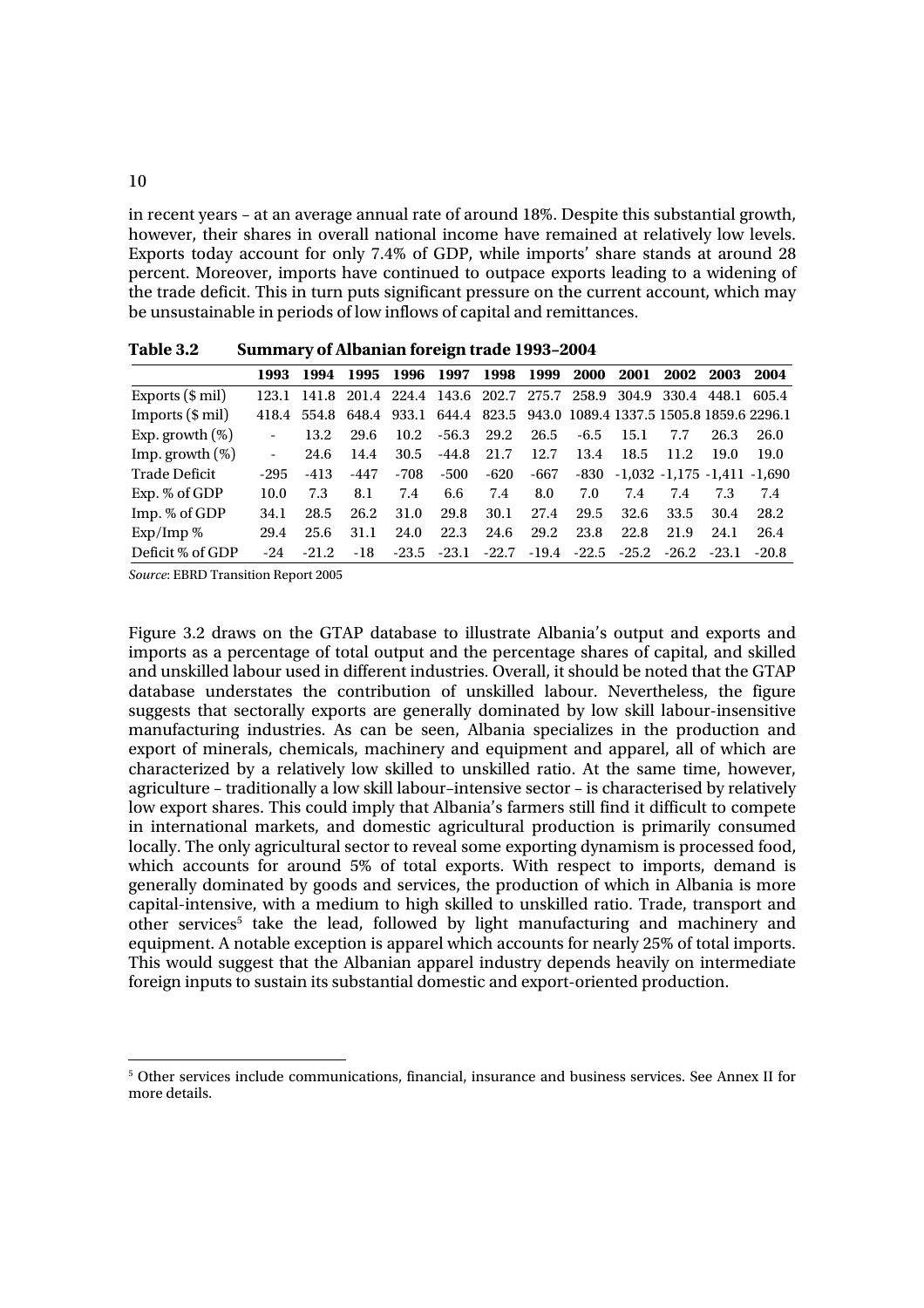### **Figure 3.2 Albania: Output, exports and imports shares and shares factor use in 2001 by sector (%)**



**Output, Exports and Imports**

**Factor use by industry in Albania**

Finally, in terms of regional distribution, Albania's external trade is clearly oriented towards Europe. In 2003, the EU alone accounted for 93% of Albanian exports and 74% of imports, the bulk of the trade being with Italy and Greece. This substantial level of trade implies a significant dependence and a growing vulnerability to any adverse shocks from

*Source*: GTAP V.6 Database for 2001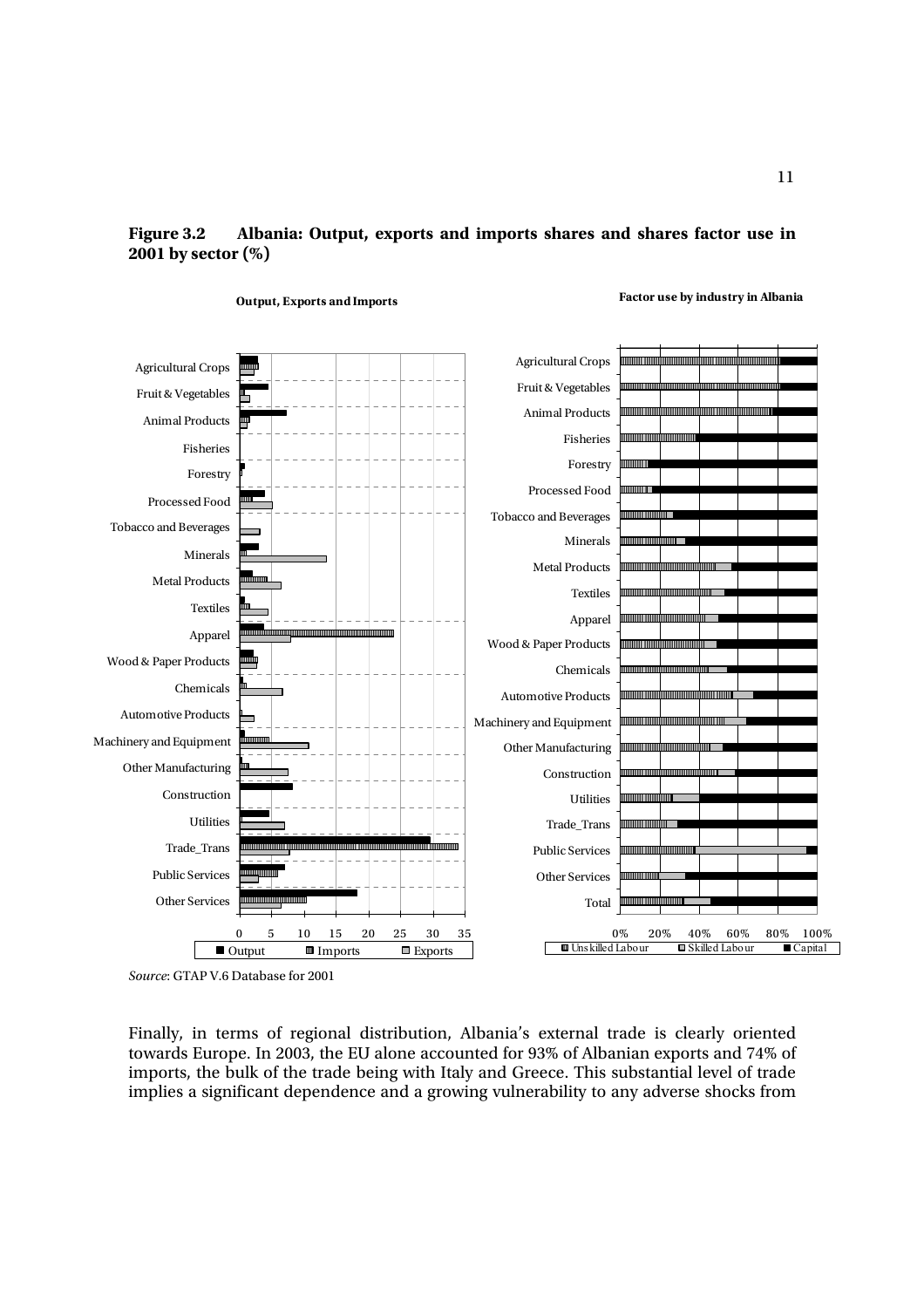the EU. Trade with other countries in South Eastern Europe accounted for 10 and 13% of Albanian imports and exports respectively in 1993 but had fallen to around 6 and 3% by 2003. As regards trade with other regions, recent years have seen a slight increase in commercial links with Turkey and Russia, but a decline in those with North America and the rest of the world.



**Figure 3.3 Albanian trade by region (%)** 

Notes: Rest of EU includes new members for both 2003 and 1993; SEE includes Bulgaria, Romania, Croatia, Macedonia and Serbia Montenegro; NAFTA includes US, Canada and Mexico *Source*: Albanian Centre for International Trade

While the growth and trade performance of the Albanian economy is encouraging, substantial challenges continue on the socio-economic front. National per capita income has been rising steadily over the past decade, but it remains at very low levels; in 2003, it stood at around \$1900, one of the lowest in the transition economies. Moreover, unemployment remains at a high level and poverty is widespread, with around 25% of the population living at below \$2 a day. Poverty in Albania has marked spatial and regional dimensions. The rural areas are consistently poorer than the rest of the country. A recent Living Standards Survey showed that the poverty headcount in rural Albania is around 50% higher than in the urban areas and 66% higher than in the capital Tirana. Moreover, poverty appears to be more prevalent in the mountainous region in the north and northeast of the country, where almost half the residents are poor, with one-fifth living in extreme poverty (World Bank, 2003a).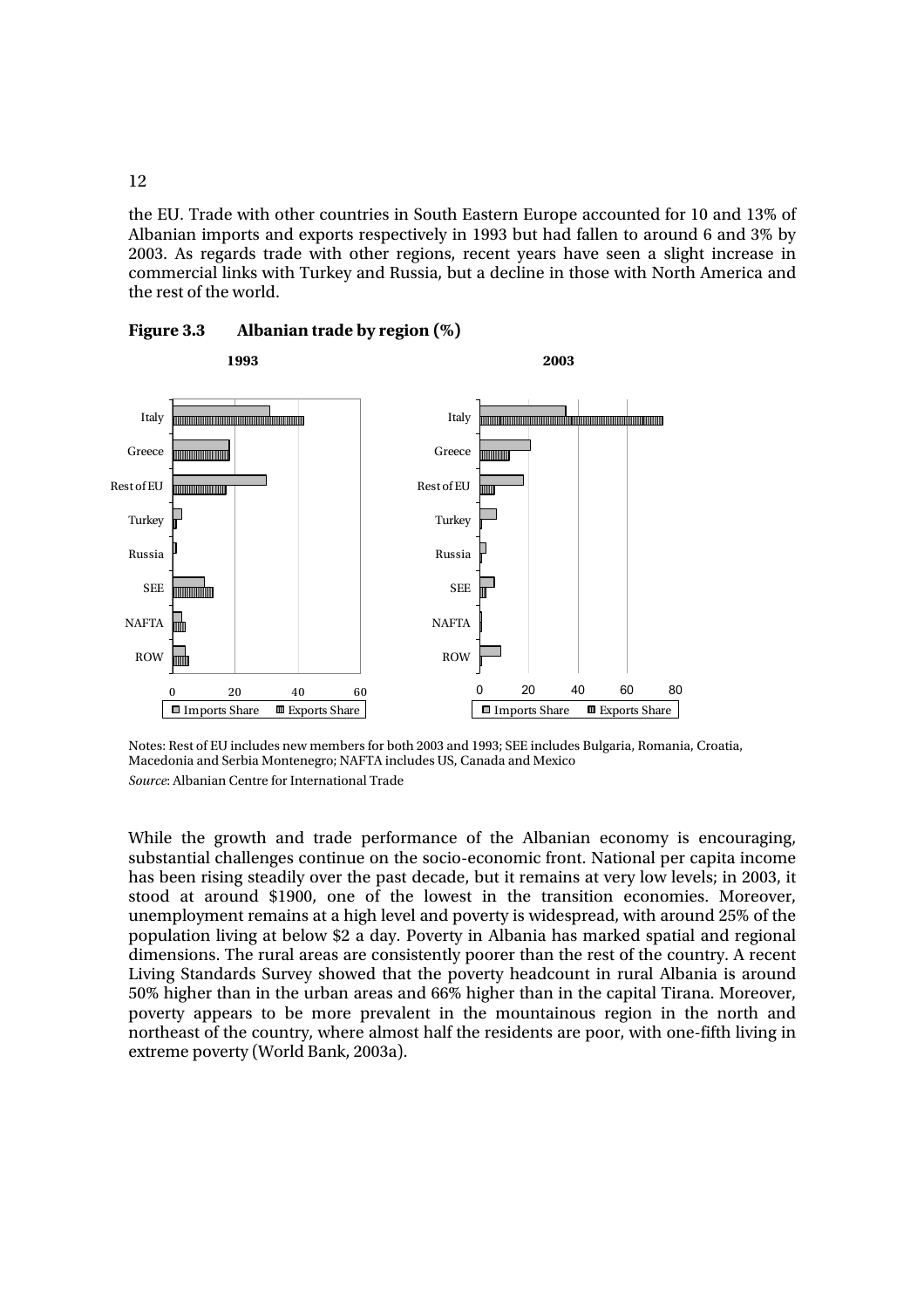Analysis further suggests that poverty is clearly correlated with unemployment and underemployment in the labour market. The Living Standards Survey shows that the poverty incidence is 33% higher in unemployed groups (Albanian Government, 2003). This is further illustrated in Table 3.3 showing that the unemployment rate stands at 9.8 and is highest among the poorest segments of the population. The skill levels of the workforce are generally low. While illiteracy rates have continued to fall, (from 7.3% in 1989 to 1.4% in 2001) (EBRD, 2004), around two-thirds of the labour force continue to have less than basic education. It is again these segments of the population that are more vulnerable to unemployment. Indeed, unemployment for workers with less than secondary education reaches 8.6% as compared with 4.9% for those with more than secondary education.

|                           |                           | <b>Extent of poverty</b> |           | <b>Education level</b> |      |       |     |  |  |
|---------------------------|---------------------------|--------------------------|-----------|------------------------|------|-------|-----|--|--|
|                           | Extremely<br>Non-<br>Poor |                          | Less than | Secondary              | More | Total |     |  |  |
|                           | Poor<br>poor              |                          | secondary |                        | than |       |     |  |  |
|                           |                           |                          |           | secondary              |      |       |     |  |  |
| <b>Unemployment</b>       | 8.5                       | 14.2                     | 23.7      | 14.2<br>8.6<br>4.9     |      |       | 9.8 |  |  |
| rate                      |                           |                          |           |                        |      |       |     |  |  |
| <b>Participation rate</b> | n.a<br>n.a<br>n.a         |                          | 55.7      | 66.6                   | 73.7 | 59.7  |     |  |  |
|                           |                           |                          |           |                        |      |       |     |  |  |

**Table 3.3 Unemployment by extent of poverty and by level of education** 

*Source*: World Bank, (2003a).

Overall, it is important to emphasize the links between poverty, skills and labour status. The modelling analysis will take account of the high levels of unemployment among unskilled workers and explore the impact of various trade reforms on labour status. In view of the fact that the unemployment rate is highest among workers with less than secondary education and that the poverty incidence is around 33% higher for the unemployed, it is important to bear in mind that these groups will be more vulnerable to poverty than others.

## 3.2 The EU-Albania Stabilization and Association Process

Diplomatic relations between the European Union and Albania began in 1991 and were formalized the following year with the signing of a Trade and Co-operation Agreement and a joint Declaration on Political Dialogue. For the remainder of the 1990s, relations were generally confined to donor-recipient status, as the EU became the biggest source of external aid for the country. During this period, the EU also extended significant trade preferences to Albania, which facilitated bilateral trade and allowed the creation of stronger commercial links.

It was only in the late 1990s that bilateral relations began to intensify with the opening of the Stabilization and Association Process (SAP). Launched in May 1999, the SAP covers five countries in South-East Europe (Albania, Bosnia and Herzegovina, FR Yugoslavia, Macedonia and Croatia) and represents the EU's renewed long-term commitment to the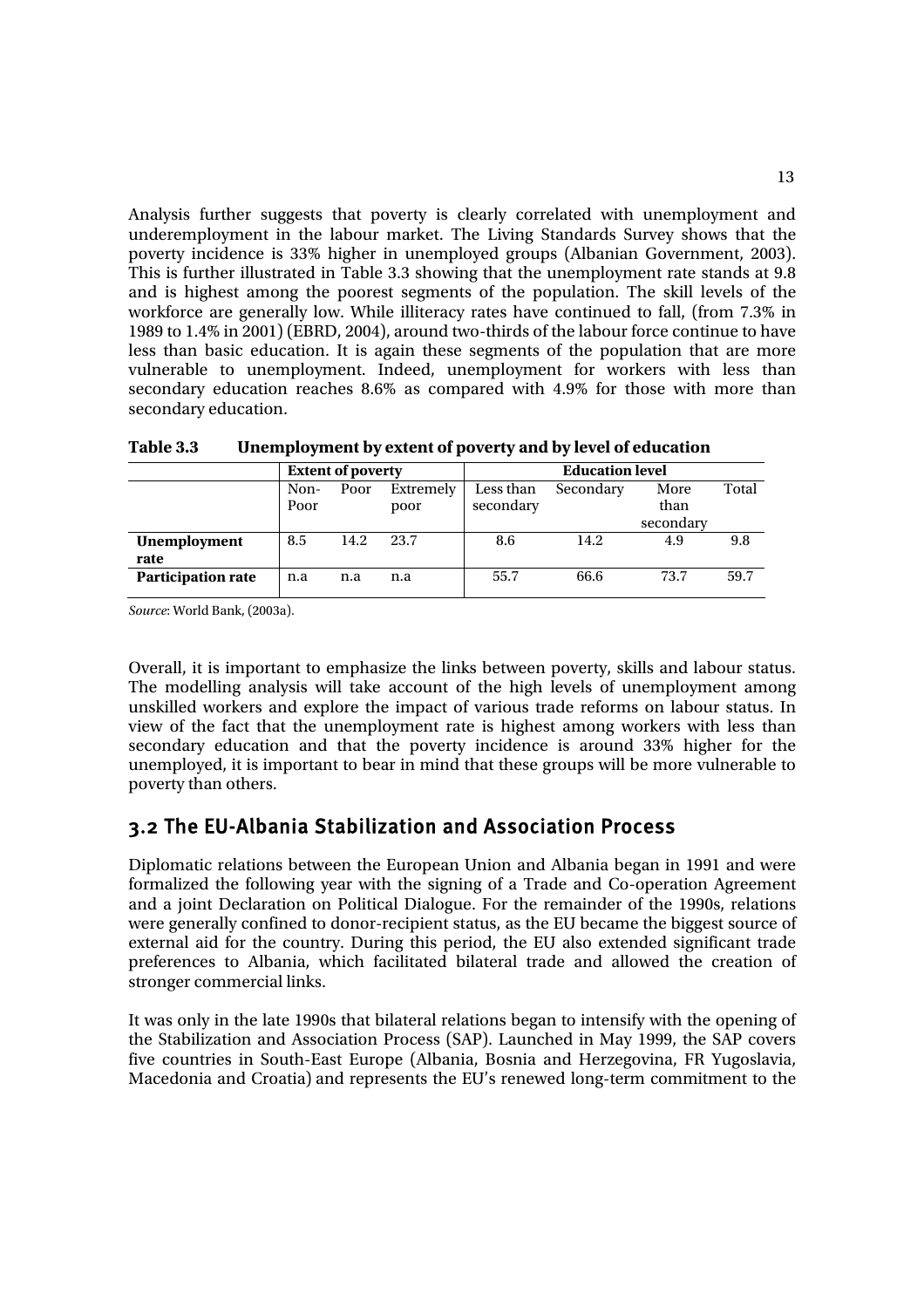region. The Process combines new contractual relationships with trade preferences and financial assistance to support the countries' progress in meeting the requirements for EU membership. In this context, the SAP rests on four building blocks<sup>6</sup>:

- i. Stabilization and Association Agreement (SAA), which consists of a legally binding agreement between the EU and each country in the SAP;
- ii. bilateral Free Trade Agreements between all countries participating in the SAP;
- iii. trade preferences, which unilaterally grant almost totally free access to EU markets for goods from the Balkans; and
- iv. financial assistance planned in consultation with the partner countries, EU member States and the international community.

In presenting Albania's participation in the SAP, it is useful to distinguish between those aspects that deal with its relationship with the EU and those that deal with its relationship with the other participating countries.

Starting with EU-Albania relations, formal negotiations for a bilateral Stabilization and Association Agreement began in January 2003 and were completed in June 2006. The SAA foresees the establishment of an Association Agreement, which will be implemented progressively over a maximum transitional period of ten years (Kuko, 2005). The EU-Albania SAA is extensive and like all other SAAs is based largely on the Europe Agreements<sup>7</sup>. It covers a wide range of areas from political dialogue to regional cooperation, and from freedom in the movement of goods, services, workers and capital to mutual co-operation in justice and home affairs. Importantly, the SAA calls for the establishment of a free trade area between the two parties. In 1999, under the Autonomous Trade Preferences regime, the EU liberalized most of its trade. Albania will undertake a more gradual reduction of tariffs over a period of ten years, by the end of which, all bilateral industrial tariffs will be fully liberalized. In agriculture, liberalization will also be substantial but less extensive, covering around 70% of bilateral tariff lines. The free trade area also calls for the elimination of all bilateral export taxes in both industrial and agricultural trade, as well as all remaining quantitative restrictions that have an equivalent effect. It allows, however, for the continuation of anti-dumping measures and safeguards between the two parties.

Finally, the SAA is not confined to border controls, but covers a number of policy and regulatory areas for deeper integration. It recognizes that policy harmonization of policies is a long-term target and places increasing emphasis on its gradual implementation.

14

 $\overline{a}$ 

<sup>6</sup> European Commission, *The Stabilization and Association Process for South East Europe*, Brussels (various years)

<sup>7</sup> To date, only Macedonia and Croatia have completed negotiations and adopted Stabilization and Association Agreements with the EU. The term 'Europe Agreements' refers to the bilateral association agreements between the European Union and the Central and Eastern European countries that subsequently became EU candidate countries. Bulgaria and Romania are the last two candidate countries to benefit from this type of agreement, whilst the Europe agreements linking Estonia, Hungary, Latvia, Lithuania, Poland, the Czech Republic, Slovakia and Slovenia to the European Union became redundant at the time of their accession in 2004.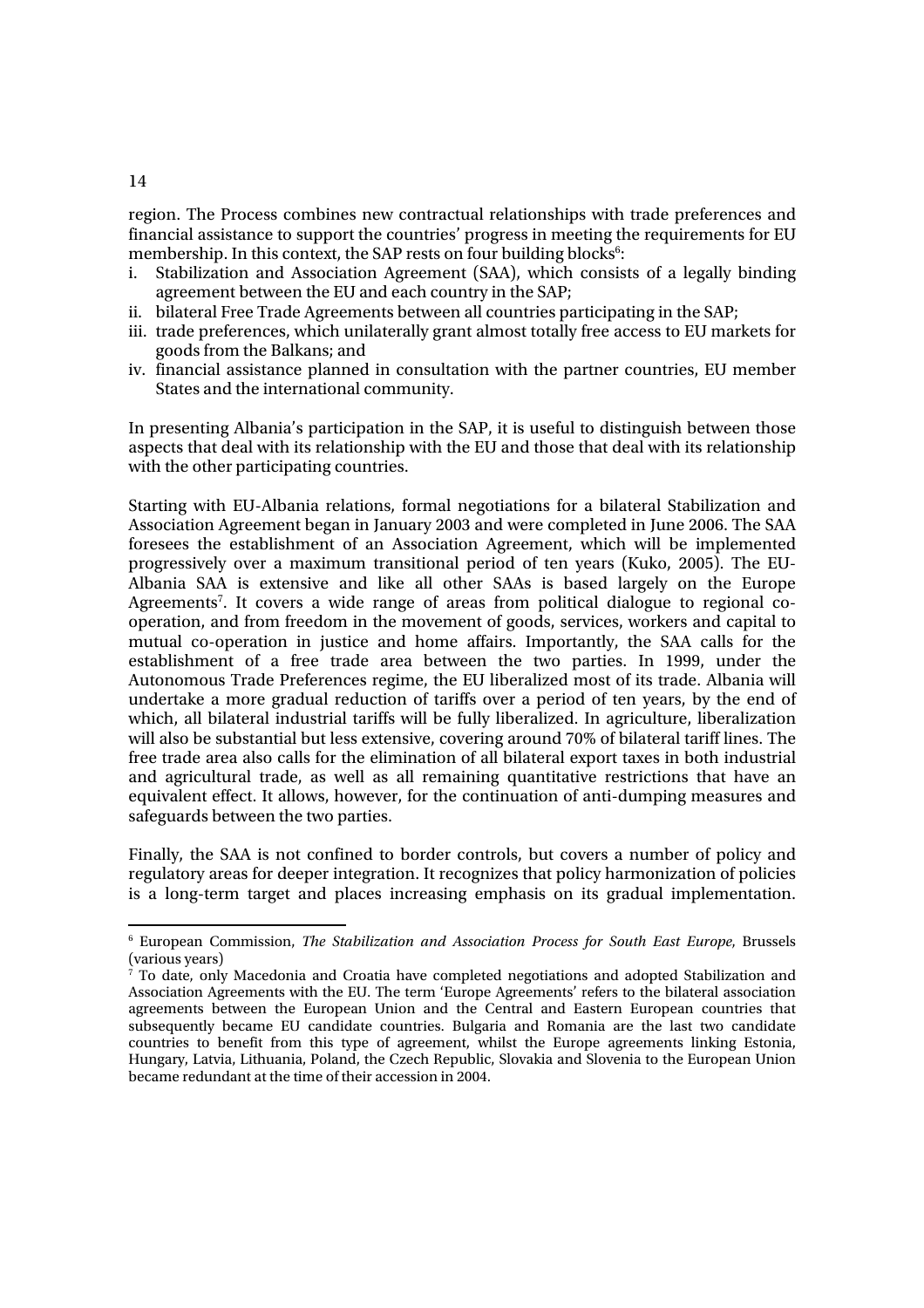Nevertheless, Albania is required to undertake a gradual harmonization of legislation with that of the EU in the areas of standards, certification and accreditation and customs administration. It is further required to develop a framework for the protection of competition, as well as intellectual, industrial and commercial property rights similar to those of the Community. Finally, Albania will need to seek participation in international and European organizations in all of these areas and to adhere to the relevant international conventions. Based on the EU-Albania SAA, Box 1 gives details of the main economic integration provisions.

Turning to Albania's relations with the other South East European countries in the SAP, these are largely governed by provisions on regional co-operation. The SAP requires that participating countries conclude and implement bilateral free trade agreements between them. In this context, 23 bilateral FTAs are to be established. For the implementation of these agreements, all the countries participating in the Process, together with Bulgaria and Romania, adopted a Memorandum of Understanding in June 2001. The FTAs are to be negotiated autonomously between countries and should comply with the provisions of Article XXIV of the WTO/GATT on regional integration. To date, Albania has completed and signed agreements with all the countries participating in the Process. The agreements are largely based on the SAAs, but are less extensive. Import duties have to be eliminated on 90% of the signatories' mutual trade, with immediate liberalization of most goods and transitional periods for remaining products of between 4 and 6 years. Industrial products are subject to full liberalization, while agricultural products are generally subject to specific concessions. With regard to regulatory and policy harmonization, all FTAs are generally vague, with minimal provisions for mutual co-operation. Finally, it is worth noting that the web of bilateral FTAs under the SAP may be replaced with a full regional agreement in the future. The signatories of the Memorandum of Understanding have recently intensified discussions for a unified Free Trade Area. Although negotiations are still at a relatively early stage, the indications are that this will take the form of an enlarged Central European Free Trade Area<sup>8</sup>.

<sup>8</sup> The Central European Free Trade Area (CEFTA) was formed in 1992 and includes the now EU members Poland, Czech Republic, Slovakia, Hungary, Slovenia and Bulgaria and Romania.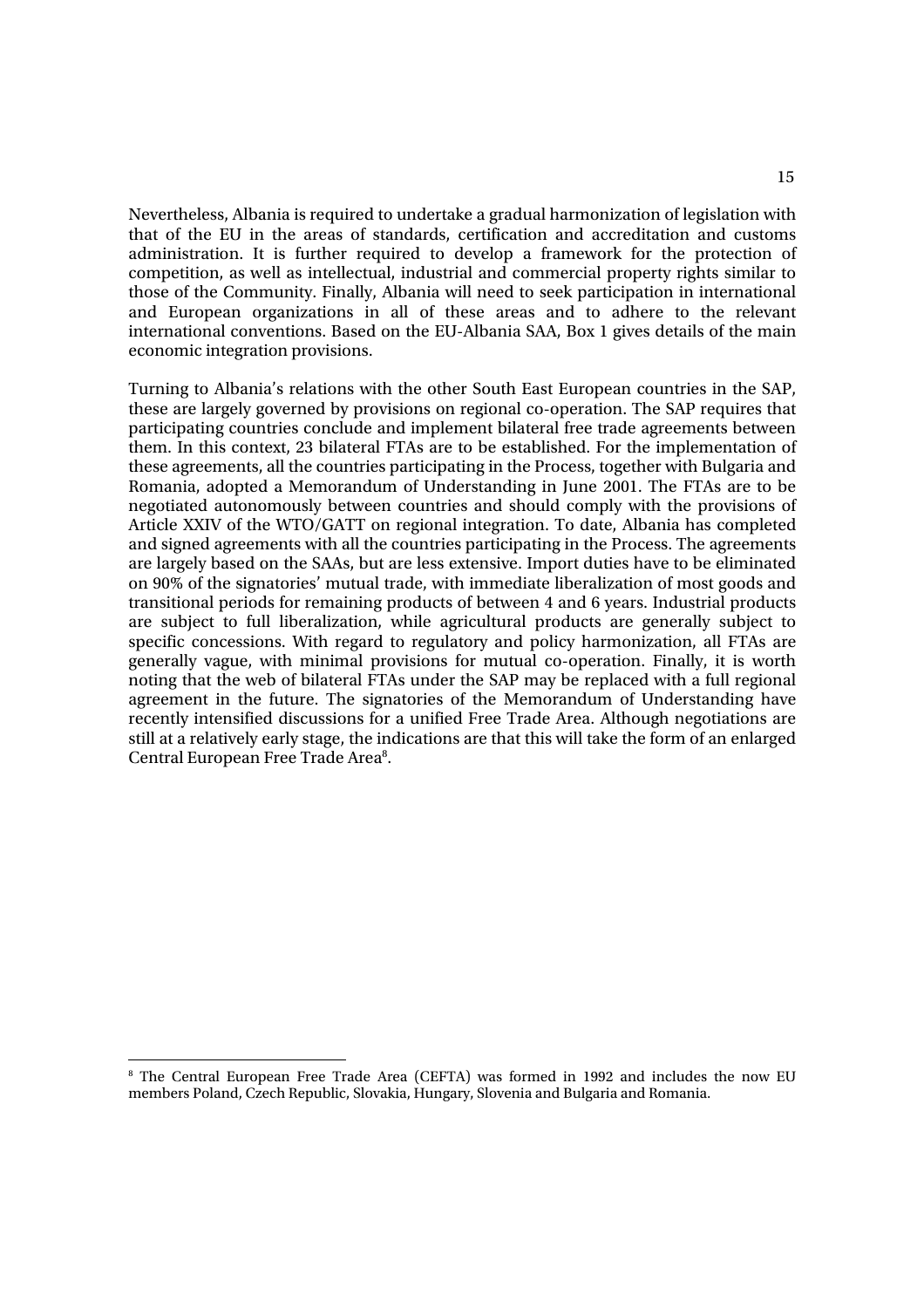#### **Box 1 The main trade-related provisions of EU-Albania Free Trade Area under the SAA**

#### **I. Provisions dealing with import and export duties**

The EU and Albania are required to eliminate all customs duties and related charges having equivalent effect on industrial products between them. Under the Autonomous Trade Preferences regime the EU already offers completely free entry to Albanian industrial products. In the case of Albania the majority of industrial tariff lines will be liberalizedliberalized in full immediately, while the remaining will be subject to a more gradual liberalization over the next five years.

Bilateral customs duties and related charges will also be eliminated for certain agricultural products. For the EU this will cover virtually all Albanian agricultural exports. In the case of Albania, around 40% of agricultural tariff lines will be liberalizedliberalized in full immediately, 30% will be liberalizedliberalized over a period of five years, while the remainder will retain their MFN tariff.

All bilateral export taxes and related changes having equivalent effect will be liberalized in full immediately after the adoption of the Agreement

#### **II. Provisions dealing with laws, rules and regulations**

Albania is required to undertake a gradual harmonization of laws and regulations to those of the *EU Acquis communautaire\** for the internal market. This will involve:

- the gradual harmonisation to all Community instruments dealing with technical barriers to trade, sanitary and phytosanitary standards, accreditation and conformity assessment procedures. It also involves participation in European organizations in the areas of standards, conformity assessment, metrology and similar functions;\*\*
- the adoption and implementation of a competition law and policy in line with the relevant EU regulations and the exchange of information on individual cases of public aid;
- the adequate and effective protection of intellectual, industrial and commercial property rights, the effective enforcement of such rights and accession to the relevant multilateral conventions.\*\*\*

#### **III. Other trade-related provisions**

Albania and the EU will co-operate in the area of customs to promote the approximation of the Albanian customs system to that of the Community and achieve the gradual harmonization of the relevant Albanian legislation to that of the *EU acquis*.

\_\_\_\_\_\_\_\_\_\_\_\_\_\_\_\_\_\_\_\_\_\_\_\_\_\_\_\_\_\_\_\_\_\_\_\_\_\_\_\_\_\_\_\_\_\_\_\_\_\_\_\_\_\_\_\_\_\_\_\_\_\_\_\_\_\_\_\_\_\_\_\_\_\_\_\_\_\_ Notes: \* *EU Acquis communautaire* refers to the body of EU regulations, directives and laws \*\* Some of these organizations include the European bodies for electrical and electrotechnical standardization (namely, CEN [European Committee for Standardisation]- and CENELEC [Comitee for Electrotechnical Standardisation] and for conformity assessment, namely EOTC (European Organisation for Conformity Assessment)

\*\*\* Conventions on intellectual property rights will include the WTO TRIPs agreement and related Conventions such as the Paris Act (1971) on library and artistic works, and the Rome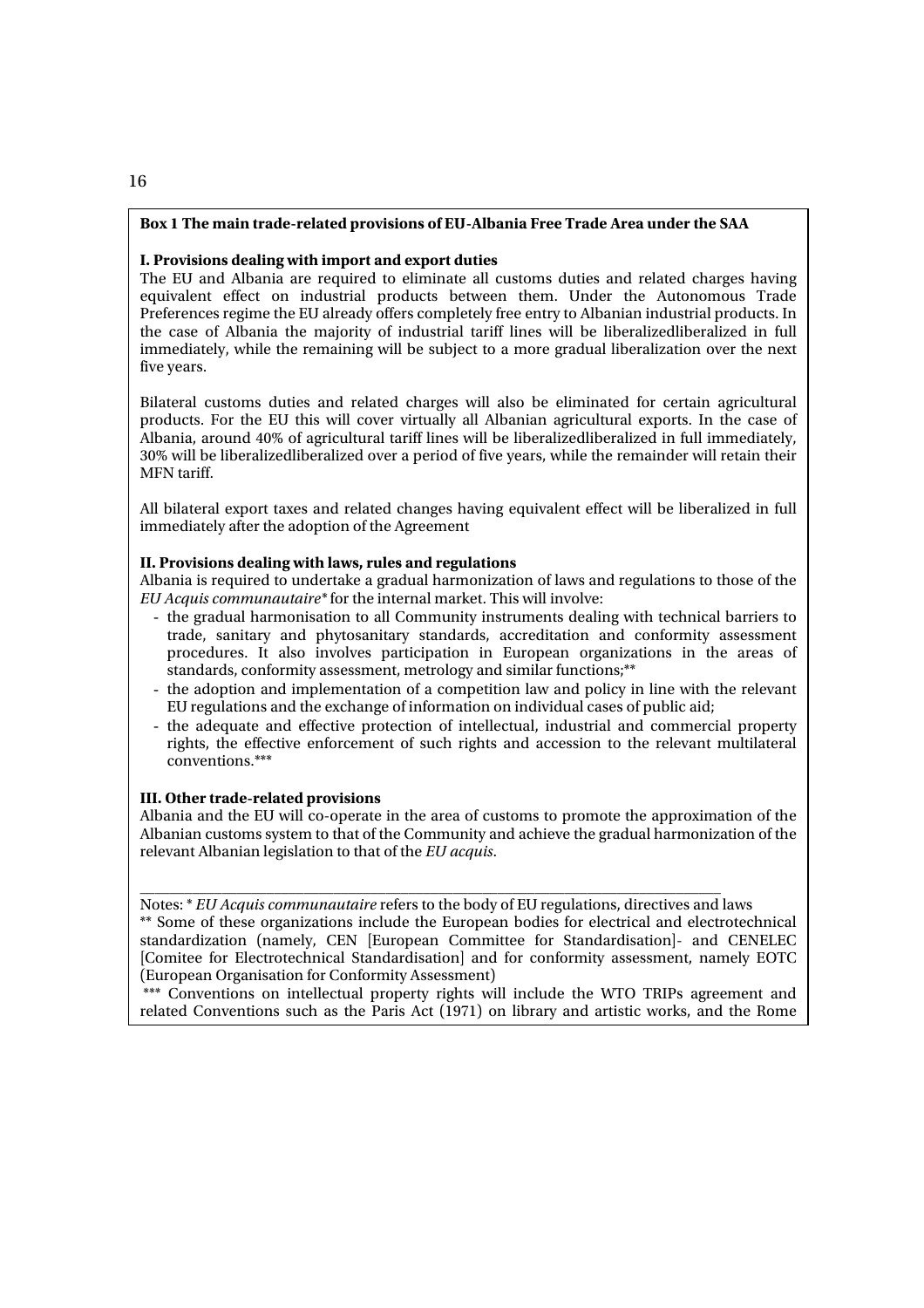**Table 3.4 Tariff and regulatory provisions in Albania's FTAs with SE European countries** 

| <b>Free Trade Area</b> |                                    | Share of        | <b>Share of</b> | Transiti- | <b>Regulatory and policy provisions</b>                   |                                                                                         |                                                           |  |  |
|------------------------|------------------------------------|-----------------|-----------------|-----------|-----------------------------------------------------------|-----------------------------------------------------------------------------------------|-----------------------------------------------------------|--|--|
| (Year of entry into    |                                    | <b>HS</b> lines | mutual          | onal      |                                                           |                                                                                         |                                                           |  |  |
| force)                 |                                    | subject to      | trade           | period    | Standards &                                               | Competition                                                                             | <b>Intellectual</b>                                       |  |  |
|                        |                                    | liberaliz-      | subject to      |           | technical                                                 |                                                                                         | <i>property rights</i>                                    |  |  |
|                        |                                    | ation (%)       | liberalizati    |           | barriers to                                               |                                                                                         |                                                           |  |  |
|                        |                                    |                 | on $(\%)$       |           | trade                                                     |                                                                                         |                                                           |  |  |
| <b>ALB-B&amp;H</b>     | <b>Albania</b>                     | 91.0            | 91.7            |           | Minimal: Co-<br>operation &<br>exchange of<br>information | Minimal:<br>General rules<br>on<br>undertakings<br>and abuse of<br>dominant<br>position | Minimal: Co-<br>operation and<br>effective<br>protection. |  |  |
| (2003)                 | <b>Bosnia &amp;</b><br>Herzegovina | 93.0            | 88.6            | 5 years   |                                                           |                                                                                         |                                                           |  |  |
| <b>ALB-BUL</b>         | Albania                            | 86.2            | 70.0            | 4 years   | As above                                                  | As above                                                                                | As above                                                  |  |  |
| (2003)                 | <b>Bulgaria</b>                    | 87.0            | 83.8            |           |                                                           |                                                                                         |                                                           |  |  |
| <b>ALB-CRO</b>         | Albania                            | 85.7            | 95.8            | 5 years   | As above                                                  | As above                                                                                | As above                                                  |  |  |
| (2003)                 | Croatia                            | 87.4            | 53.2            |           |                                                           |                                                                                         |                                                           |  |  |
| ALB-<br><b>MAC</b>     | Albania                            | 91.6            | 79.5            | 5 years   | As above                                                  | As above                                                                                | As above                                                  |  |  |
| (2003)                 | Macedonia                          | 93.1            | 89.6            |           |                                                           |                                                                                         |                                                           |  |  |
| ALB-<br><b>ROM</b>     | Albania                            | 85.8            | 99.6            | 4 years   | As above                                                  | As above                                                                                | As above                                                  |  |  |
| (2003)                 | Romania                            | 86.5            | 82.0            |           |                                                           |                                                                                         |                                                           |  |  |
| ALB-S&M                | Albania                            | 89.7            | 37.5            | 4 years   | As above                                                  | As above                                                                                | As above                                                  |  |  |
| (2003)                 | <b>Serbia</b>                      | 89.3            | 89.1            |           |                                                           |                                                                                         |                                                           |  |  |

*Sources*: Messerlin and Miroudot (2003), Free Trade Agreements between Albania and Bulgaria, Bosnia and Herzegovina, Croatia, Macedonia, Romania, Serbia and Montenegro.

## 3.3 Albania and the SAP: Progress to date

Before we identify the key trade-related policy measures for our modelling exercise, it is important to consider briefly Albania's reform progress to date. It is recognized that with the EU-Albania SAA in the early stages of implementation and the regional FTAs only three years since this adoption, it is still relatively early to undertake a formal assessment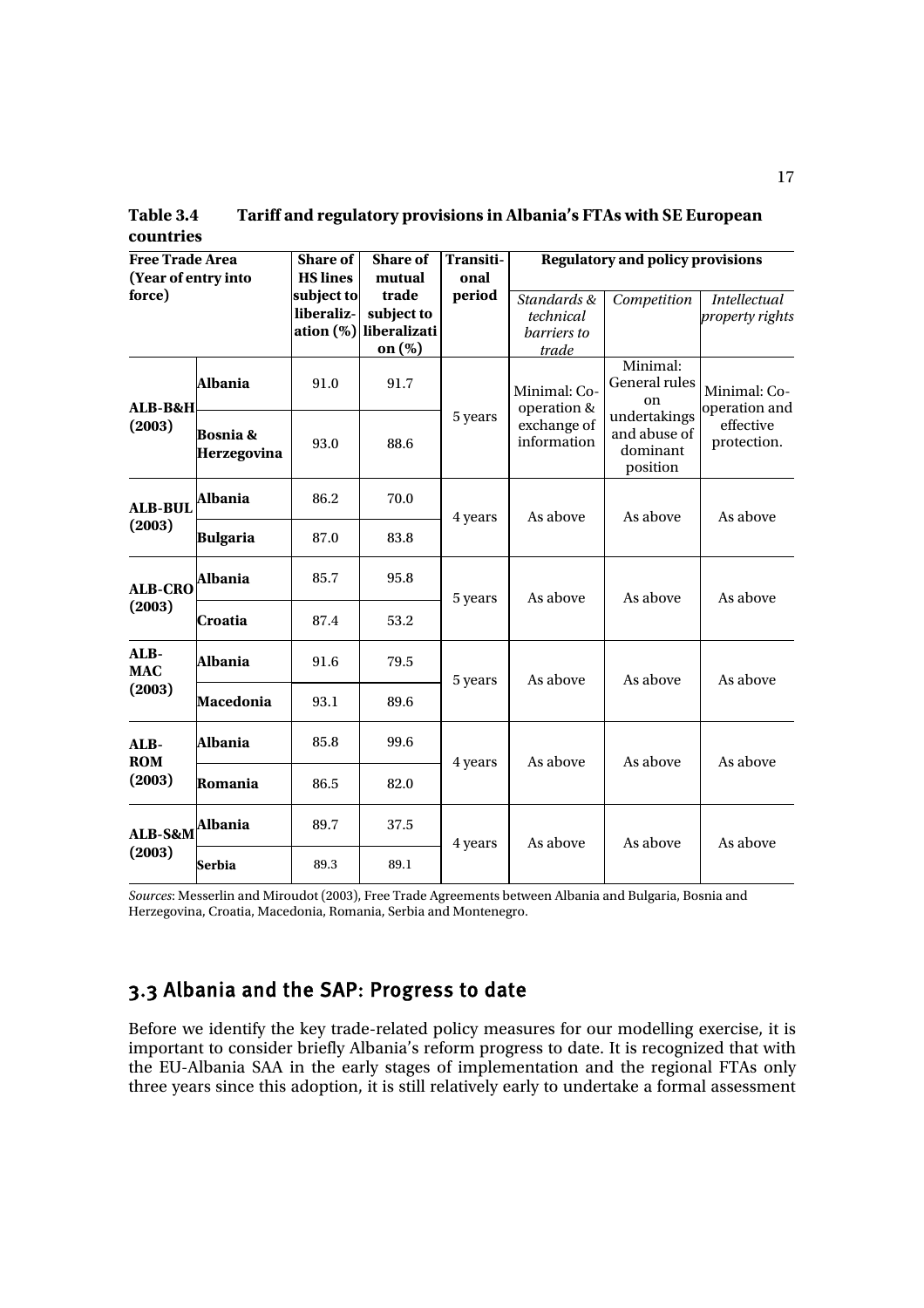### of Albania's progress in the SAP. However, for the purposes of our analysis it is worth considering briefly some of the recent policy and regulatory reforms that are directly related to the country's efforts towards liberalization and regional integration.

Since the abolition of the state monopoly on foreign trade, Albania has consistently pursued a policy of multilateral liberalization. In 2000, it became a full member of the WTO and accepted an ambitious trade liberalization schedule up to 2007. While liberalization has progressed significantly, there are various delays in the implementation of the WTO commitments. The maximum MFN tariff remains at 15% and, although most industrial products have been liberalized, agriculture is still characterized by significant protection. According to the European Commission this is due to considerations about the impact on the budget and fears about the impact on new companies (European Commission, 2005). With regard to bilateral liberalization, efforts have been concentrated primarily on the implementation of bilateral FTAs with other South East European countries. Since 2002/3, when the majority of Albania's FTAs were adopted, liberalization has progressed rapidly. Today most agreements are close to full implementation with around 80-90% of negotiated HS lines<sup>9</sup> completely liberalized (Messerlin amd Miroudot, 2003). Bilateral liberalization with the EU began with the signing of the SAA in June 2006.

With regard to regulatory and non-tariff barriers, the picture is relatively mixed. Albania maintains a licensing regime for the importation of goods that are important to its national stability (arms, ammunition, explosives, non-hazardous waste, drugs and used tyres) and for goods where statistical information is needed (medicines, seeds, pesticides, live animals, fish and seafood products and products of animal origin). Overall, the system is in line with the WTO Agreement on Technical Barriers to Trade and does not appear to raise any particular problems. It is worth noting that the average number of licences per business is 0.9, which is much lower than that in many other countries in the region (Dhmiri, 2004).

In the area of standards and technical barriers to trade, a new law was adopted in March 1999, replacing the old system of compulsory product requirements. The new law distinguishes between optional and mandatory standards and sets out rules for conformity-assessment procedures and accreditation. Administratively, the full responsibility for both standardization and conformity assessment rests with the General Directorate of Standardization (GDS). As of 2004, Albania had translated and adopted 42% of European standards, while a new law on conformity assessment was ratified that is in line with the relevant European legislation.

On the institutional front, Albania has developed an active profile with affiliate memberships in the European bodies for electrical and electrotechnical standardization (CEN and CENELEC) and correspondent membership in the International Standards Organization (ISO) (Albanian General Directorate of Standardization, 2005). These are all

#### 18

l

<sup>&</sup>lt;sup>9</sup> HS lines HS lines refer to tariff lines under the Harmonized Commodity Description and Coding System (HS), administered by the World Customs Organization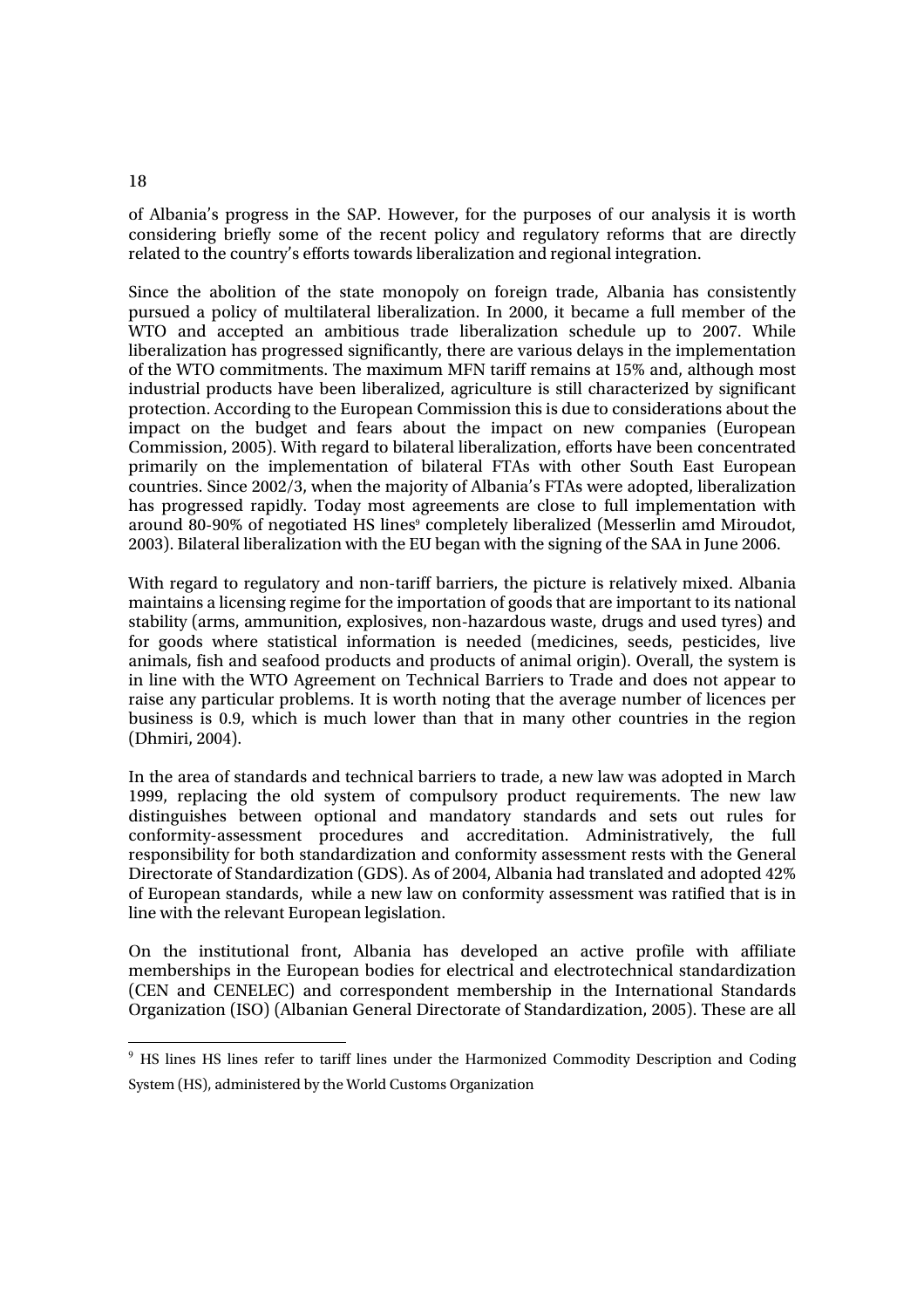positive developments, as they gradually bring Albania's system closer to that of the EU. However, there are still many problems on the implementation side, due to the lack of infrastructure and capacity in the areas of accreditation and certification. The lack of infrastructure, in turn, translates into a lack of confidence on Albanian processes and procedures. Accreditation of Albanian products continues to be poorly recognized in international markets. As illustrated in Figure 3.4, Albanian companies rank lowest of all any other SAP countries in the recognition of quality accreditation. This, in turn, acts as an important trade barrier for Albanian exporters, as they need to recertify their products with foreign laboratories and institutes. Development of confidence and recognition are crucial in this area. Infrastructure is key; confidence could be developed further through the establishment of European Protocols for Conformity Assessment (PECAs), which aim to identify problem areas for specific products and provide remedies for their resolution. Such agreements are, of course, a long-term goal, but they are provided for in the EU-Albania SAA.

**Figure 3.4 Companies in SEE countries with internationally recognized quality accreditation (share of total)** 



*Source*: Frohlich (2005).

Turning to customs administration, procedures here remain cumbersome. Customs clearance is still slow, inefficient and imposes high compliance costs on the private sector. As illustrated in Figure 3.5, around 30% of firms trading in Albania identify customs and trade regulations as a major constraint, compared with 14% in other European countries and 22% in other lower- middle-income countries. According to the Albanian Centre for International Trade's Annual Foreign trade Report (2004), the average customs clearance time in 2003 stood at 5.3 days. With the encouragement of the EU Customs Assistance Mission in Albania a number of reforms have been carried out in recent years, which have reduced the average customs clearance time to 1.9 days. These include the strengthening of regional port management, the amendment of the Albanian customs code and the introduction of new information-processing technologies. According to ACIT, however, there is further room for improvement through the simplification of documentation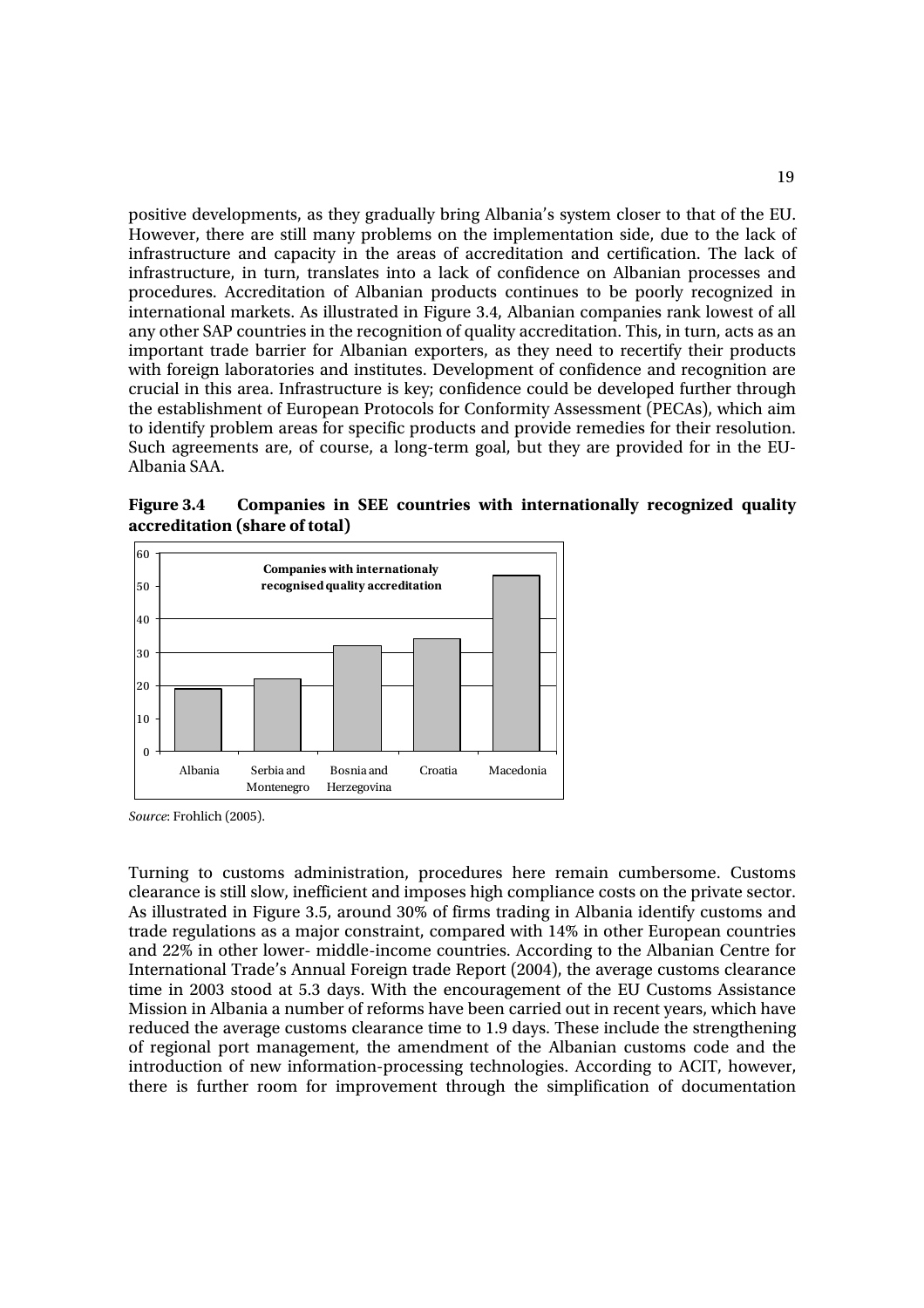requirements and the improvement of information systems. Dhimiri (2004) notes that 20 supporting documents are required at the goods declaration for a commercial consignment. Moreover, corruption in customs administration remains a serious problem for firms. It is estimated that corruption alone increases firms' operating costs by around



**Figure 3.5 Summary Indicators on Administration of Customs** 

Finally, in the areas of competition law and intellectual property rights, Albania has made encouraging progress. A new competition law was adopted in 2003, which is in line with the relevant EU legislation. The law also foresees the establishment of an independent competition authority<sup>10</sup>. There are, however, delays in its implementation largely due to lack of political agreement over the organization and staffing of the competition authority. In the area of intellectual property rights, Albania has ratified a number of international agreements and has pushed forward the alignment of national legislation to the EU Acquis. There have been a number of initiatives to increase public awareness and to strengthen official capacity in the area. The Commission notes, however, that implementation and enforcement of the overall legislative framework remain a challenge.

20

 $\bar{1}$ 

*Source*: FIAS, (2005); ACIT (2003–5)

 10 European Commission, *Albania: Stabilization and Association Report* (2004)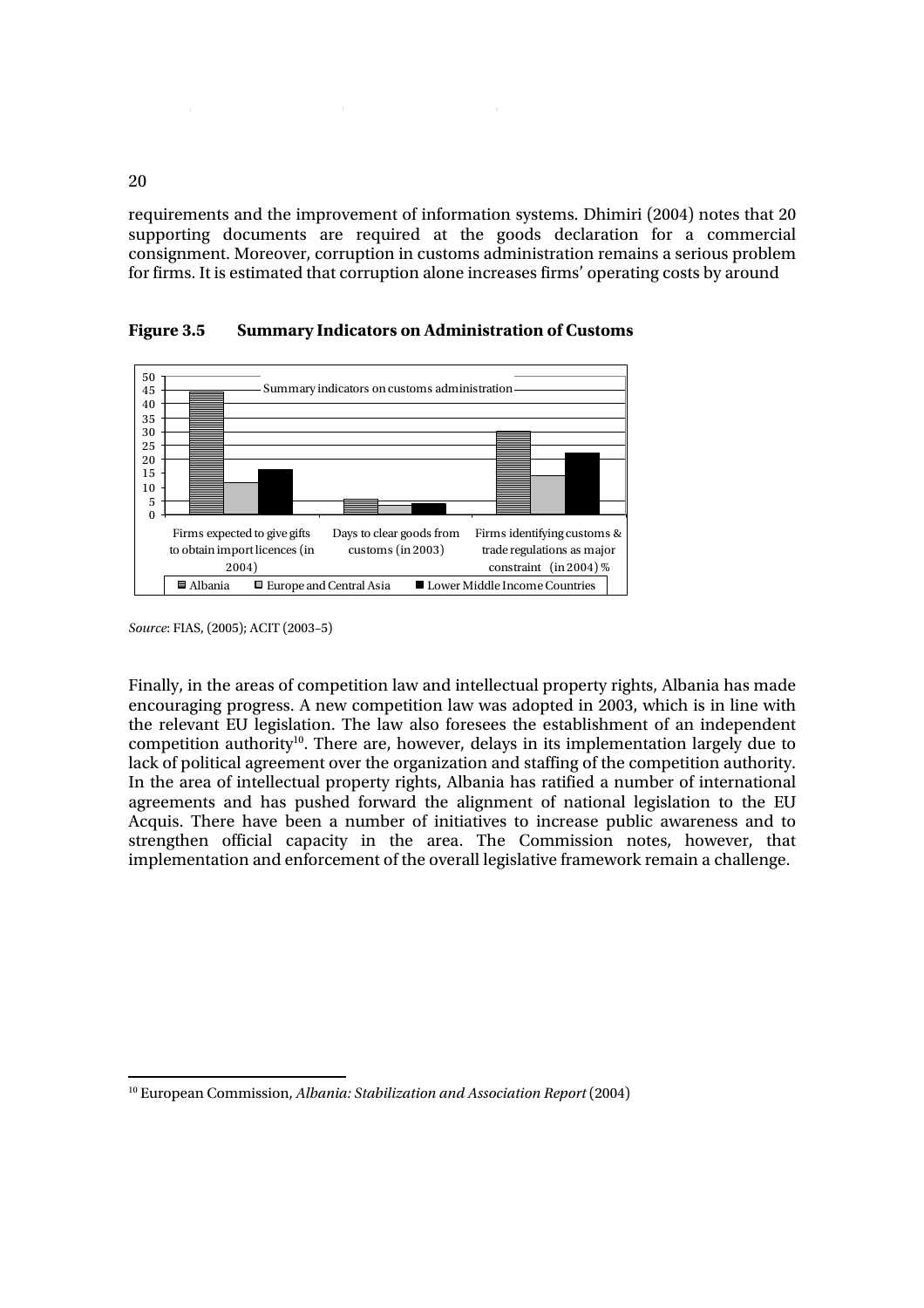## Chapter 4: Modelling Framework, Data Sources and Experimental Design

In this section our analysis moves to a formal quantitative assessment of the EU-Albania Stabilization and Association Process. We draw on our previous discussion of the Stabilization and Association Agreement and Albania's Free Trade Areas with South-East. Europe to identify the key trade-related provisions for our modelling exercise. We begin with a discussion of the modelling framework and base data followed by a detailed discussion of the experimental design for the simulations.

## 4.1 The Model: Main features and closure rules

l

The standard GTAP v.6 model, a multi-country, multi-sector computable general equilibrium model, is employed<sup>11</sup>. The GTAP is based on a standard neo-classical hypothesis, with perfect competition and constant returns to scale assumed throughout. Trade between the different regions in the model is incorporated through an Armington specification. This represents the only important departure from the standard neoclassical framework and allows for product differentiation according to geographical origin. The Armington specification introduces imperfect substitution between domestic and imported sources of supply. More specifically, firms first decide on the optimal mix of domestic and imported goods and then determine the sourcing of the imports. In this way, products are differentiated according to their origin of production, which, in turn, allows the tracking down of bilateral trade flows. A more detailed description of the GTAP model is presented in Annex 1.

Under the standard GTAP closure, the prices of goods, factors and services adjust until all markets clear, that is, until they are simultaneously in general equilibrium. At a macroeconomic level, the standard model requires that the difference between national savings and national investment is exactly equal to the current account surplus. The GTAP, however, does not include observations on net transfers. The macroeconomic closure therefore collapses to its simplest form, whereby net national savings are equal to the trade balance.12 The principal implication of this specification is that any change in trade flows following a policy shift will require the trade balance to adjust in maintaining the simplified macro identity. In this study we introduce a fundamental departure from the standard closure. Following McDonald and Walmsley (2003), Elbehri and Hertel (2004) and others we allow for the incorporation of unemployment in our experiments (see also Evans, 2001; Keck and Piermartini, 2005). As we have already noted, Albania is

<sup>&</sup>lt;sup>11</sup> The Global Trade Analysis Project (GTAP) was developed at Purdue University Illinois to facilitate research on trade and trade-related issues. The project consists of a fully documented global database, a standard modelling framework, and software for the manipulation of data and the implementation of the standard model.

 $12$  S-I = X-M + R collapses to its simplest form S-I = X-M, where S is national savings, I national investment, X-M the trade balance and R net transfers.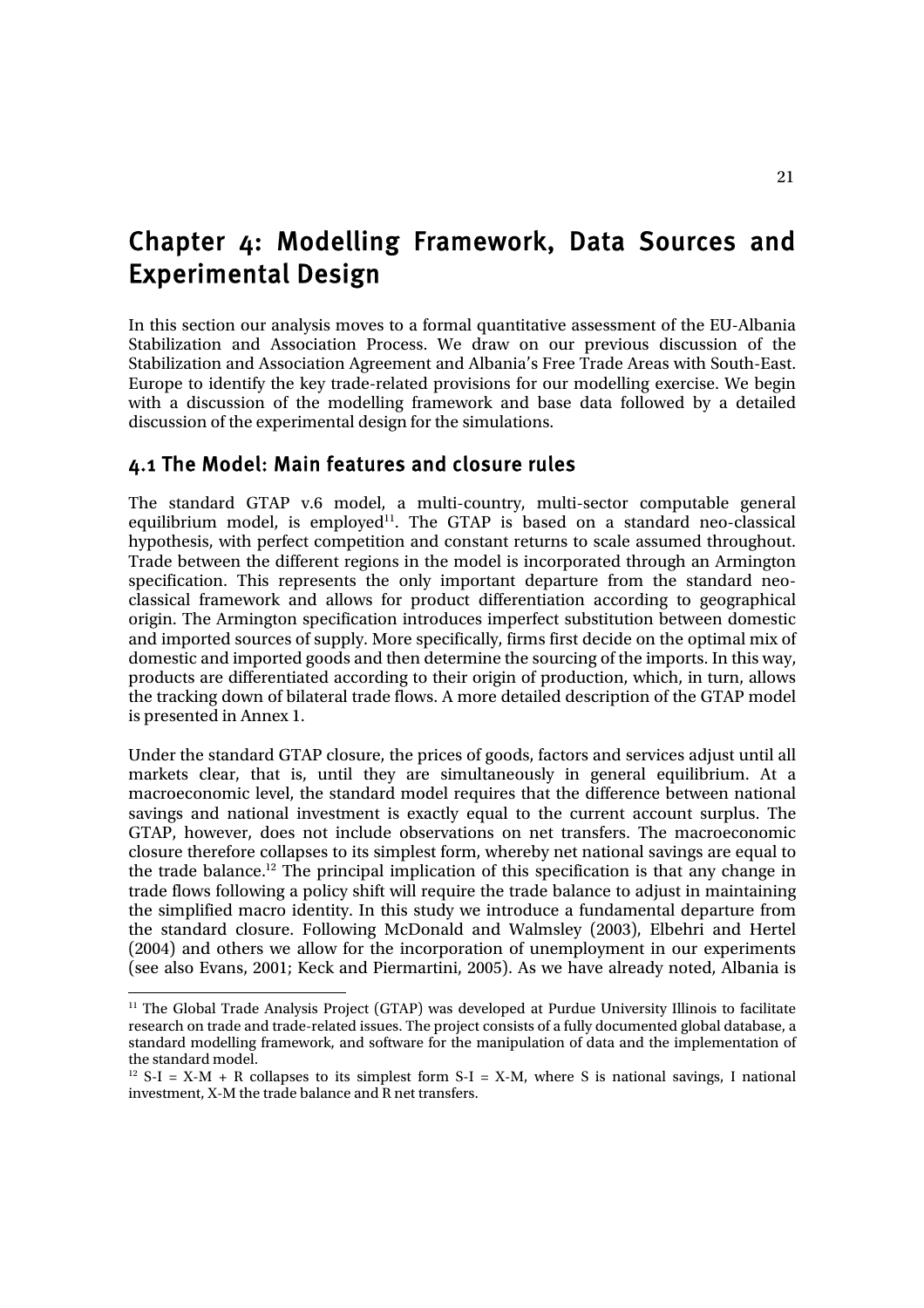characterized by high levels of unskilled labour unemployment. Hence, the standard GTAP assumption of full employment is inappropriate. To take account of this, the real wage for unskilled labour in Albania was fixed, while the supply of labour was endogenized, the critical assumption being that the base data reflect employment, not endowment, so that there exists an unobserved pool of unemployed labour in our benchmark. In effect, an expansion in output is fuelled by the pool of unemployed, while a contraction leads to further losses in employment. The employment of unskilled labour will tend to rise or fall according to the skilled intensity of exports compared with importcompeting sectors. For comparative purposes some of our key experiments were also analyzed under the standard GTAP closure of full employment (see Annex 8).

The choice of our closure rules allows us to consider some of the socio-economic impacts of liberalization. While other studies would look at the impact on wages in order to identify the socio-economic effects of reforms, this study focuses on changes in employment patterns. Given the specifications of the GTAP model, which does not distinguish between household types, it is not possible to model the impact on poverty directly. It is, however, possible through our closure rule to explore the impact on employment both in aggregate and between skilled and unskilled workers. Given that poverty in Albania tends to dominate across the unemployed, and especially the unskilled, our closure rule will allow us to identify some of the groups that are vulnerable to liberalization. It is recognized that unemployment will not necessarily result in poverty,<sup>13</sup> and that, while some sectors may decline, others will expand, creating positive employment effects. Our discussion of various trade-policy reforms, will therefore look closely at changes in the returns and employment of low-skill workers across industries to identify, where possible, 'winners and losers' from policy shocks.

## 4.2 Data sources

The base environment is based on the GTAP v.6 database for 2001. The complete database consists of 87 regions/countries, 57 commodities and 5 primary factors. For the purposes of our analysis, the data were aggregated into 10 regions and 21 sectors, including, 7 primary (6 of them agricultural), 9 manufacturing and 5 service sectors. No aggregation was applied to the factors of production, which include land, skilled and unskilled labour, capital and natural resources. The regions and commodities used for our modelling exercise are shown in Table 4.1, while details of the aggregation mapping are reported in Annex 2.

<sup>&</sup>lt;sup>13</sup> Poverty is, of course, determined by the multiplication of wages and employment, not just unemployment.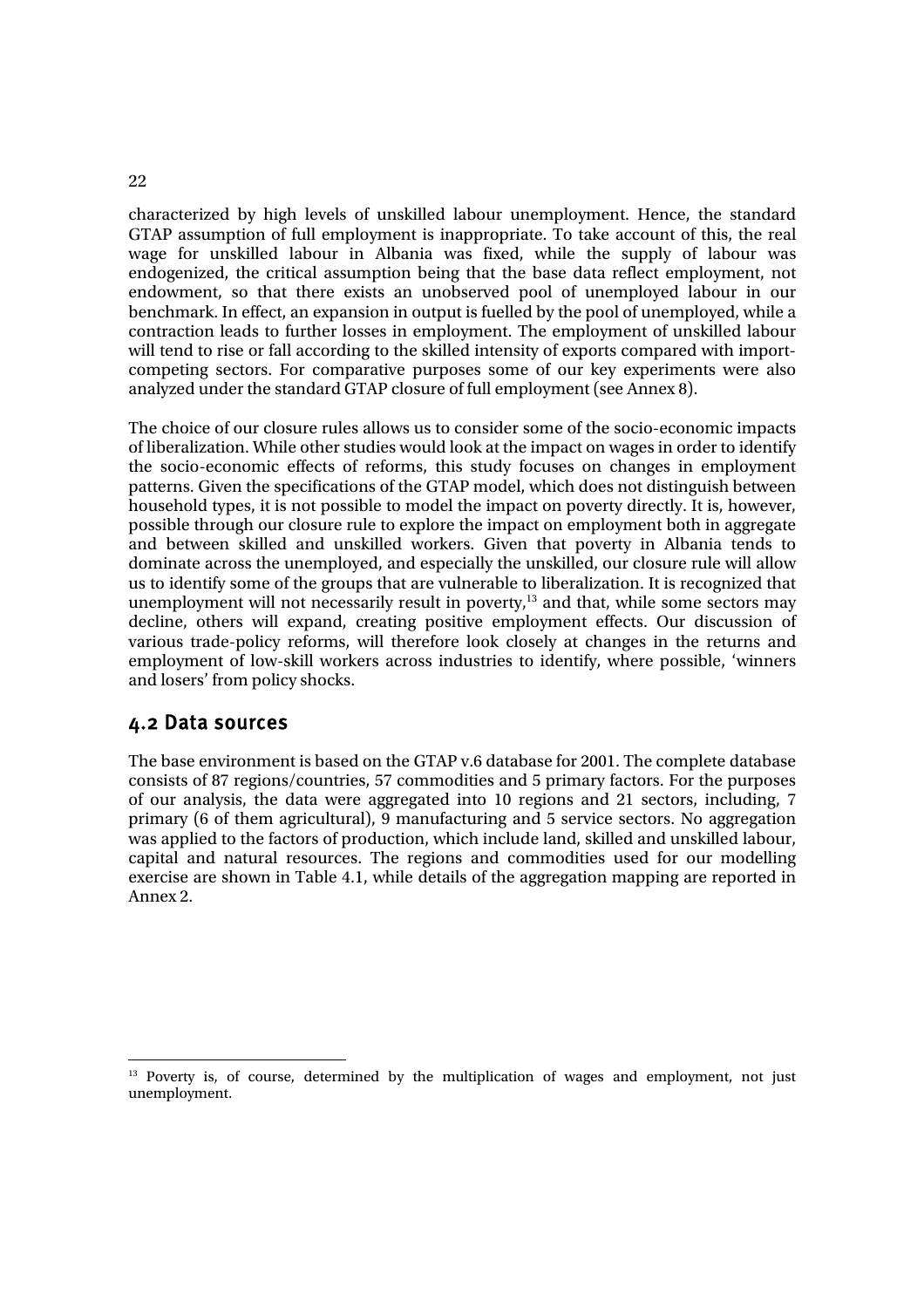| Table 4.1 | <b>Aggregation of base data</b> |
|-----------|---------------------------------|
|-----------|---------------------------------|

|    | <b>Sectors</b>          |                                          |     | <b>Regions</b> |                                      |
|----|-------------------------|------------------------------------------|-----|----------------|--------------------------------------|
|    | Crops                   | <b>Agricultural Crops</b>                | 1.  | <b>NAFTA</b>   | North American FTA                   |
| 2. | Fruit_Veg               | Fruit & Vegetables                       | 2.  | EU             | European Union (25)                  |
| 3. | Animal_Prods            | <b>Animal Products</b>                   | 3.  | <b>EFTA</b>    | European Free Trade Area             |
| 4. | Forestry                | Forestry                                 | 4.  | ALB            | Albania                              |
| 5. | Fisheries               | Fisheries                                | 5.  | <b>BUL</b>     | <b>Bulgaria</b>                      |
| 6. | ProcFood                | <b>Processed Food</b>                    | 6.  | <b>CRO</b>     | Croatia                              |
| 7. | Tob Bev                 | Tobacco & Beverages                      | 7.  | ROM            | Romania                              |
| 8. | Textiles                | <b>Textiles</b>                          | 8.  | ForSU          | <b>Former Soviet Union</b>           |
|    | 9. Apparel              | Wearing Apparel &                        | 9.  |                | TUR_MENA Turkey, M. East & N. Africa |
|    |                         | 10. Wd_Pap_Prods Wood and Paper Products | 10. | ROW            | Rest of the World                    |
|    | 11. Minerals            | Mineral products                         |     |                |                                      |
|    | 12. Chemicals           | Chemicals                                |     |                |                                      |
|    | 13. Metal Prods         | Metals and Metal Products                |     |                |                                      |
|    | 14. Auto Prods          | <b>Automotive &amp; Transport</b>        |     |                |                                      |
|    | 15. OthManuf            | Other Manufacturing Prod                 |     |                |                                      |
|    | $16.$ Mach_Eq           | Machinery and Equipment                  |     |                |                                      |
|    | 17. Utilities           | <b>Utilities</b>                         |     |                |                                      |
|    | 18. Construction        | Construction                             |     |                |                                      |
|    | 19. Trade_Trans         | <b>Trade and Transport</b>               |     |                |                                      |
|    | <b>20.</b> Pub Services | <b>Public Services</b>                   |     |                |                                      |
|    | 21. Oth_Services        | <b>Other Services</b>                    |     |                |                                      |

*Source*: GTAP v.6 Database

The choice of commodity and regional aggregations reflects Albania's trade and production patterns and aims to maximize flexibility in the modelling of the various trade agreements that Albania has and will complete under the auspices of the Stabilization and Association Agreement. The baseline does not contain regional preferences that Albania may have agreed to in recent years. The tariff structure therefore reflects the policy regime as it stood in 2001, before any liberalization under the Stabilization and Association Process. It does, however, incorporate the EU's Autonomous Trade Preference regime visà-vis Albania, as this was specified in 2000. Annex 3 provides a detailed presentation of the base tariff structure.

### 4.3 Experimental Design

We performed seven core policy experiments that aimed to capture Albania's trade liberalization efforts both unilaterally and regionally in the context of the Stabilization and Association Process<sup>14</sup>. More specifically, we explored the following trade scenarios contained mostly in the SAP:

- i. a hypothetical unilateral liberalization;
- ii. a free trade area between Albania and the EU(25);

<sup>&</sup>lt;sup>14</sup> A number of additional experiments were also performed to test the robustness of our results and to explore variations in trade policy liberalization. These are presented in Annex VIII, IX and X.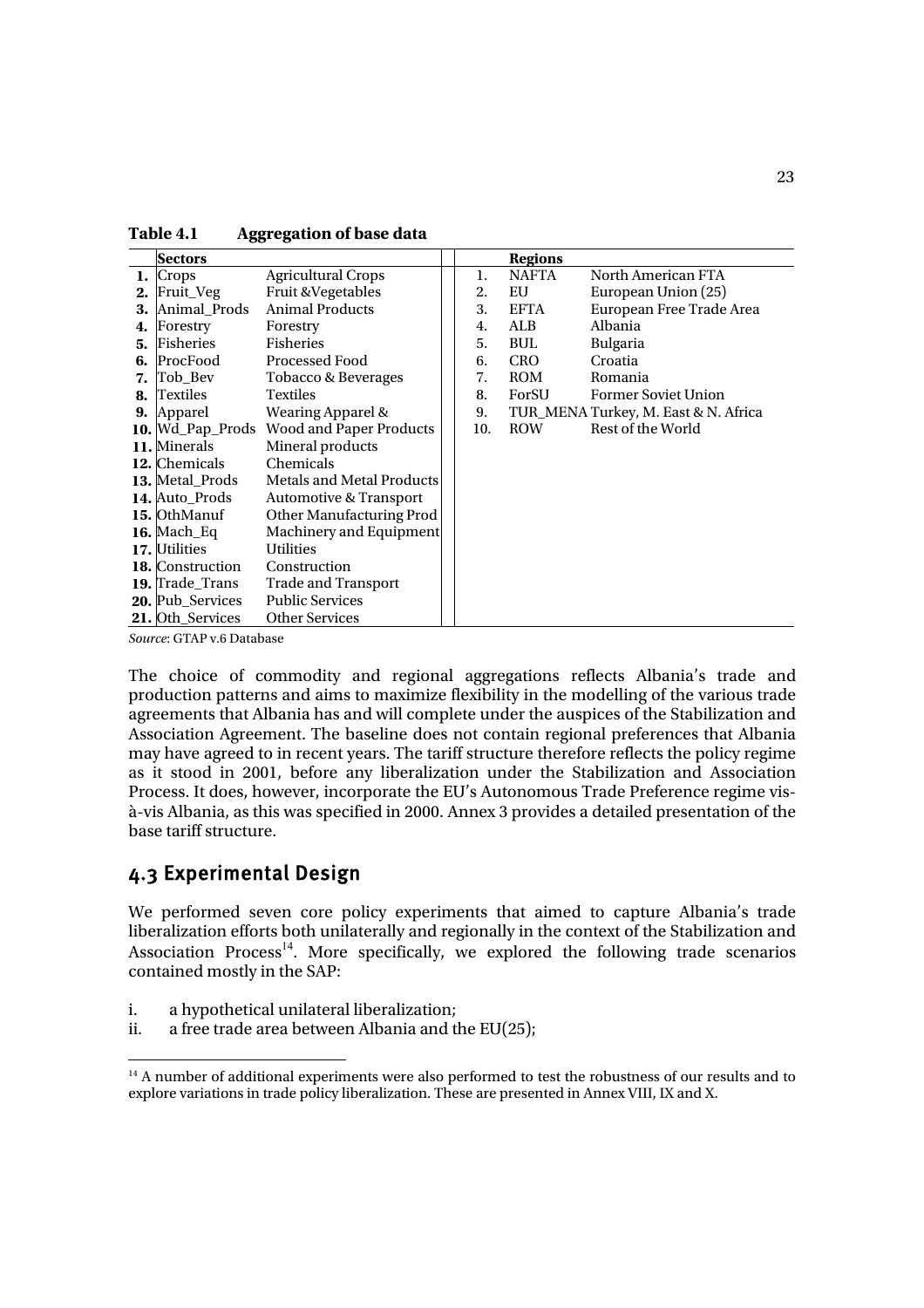- iii. a hypothetical customs union between Albania and the EU(25);
- iv. free trade areas between Albania and Bulgaria, Romania and Croatia;
- v. a full SAP combining Albania's free trade areas with the EU and with Bulgaria, Romania and Croatia;
- vi. the reduction in trade costs due to Albania's harmonization with EU standards;
- vii. the reduction in trade costs due to the modernization of Albania's customs.

### *E1: Unilateral liberalization*

The purpose of this scenario was to establish a benchmark. It explored the full potential effects of trade liberalization, if Albania were to reduce its tariffs in all regions, countries and sectors. It therefore involved the full elimination of all tariffs for agricultural and industrial imports into Albania, irrespective of region of origin.

Given that the experiment models the full liberalization of tariffs in Albania we can expect to find the strongest possible welfare effects. With no distortions remaining, Albania's production and trade will be specialized according to its full comparative advantage and resources will be re-allocated to a more efficient structure.

### *E2: EU-Albania Free Trade Area*

This scenario concentrated on the EU-Albania SAA and explored the effects of the establishment a free trade area between the two parties. As discussed in section 3.2, the EU-Albania FTA involves the gradual elimination of bilateral industrial tariffs, the gradual reduction of some bilateral agricultural tariffs within quotas (as specified by the negotiated concessional schedule), the elimination of all bilateral export taxes and the retention of complete autonomy in the parties' trade policy towards third countries.

This modelling exercise did not address the gradual character of the liberalization and assumed, for the sake of simplicity, that the negotiated agricultural tariffs would be liberalized in full. This assumption was unlikely to have a major impact on the main results. The experiment therefore involved the:

- i. elimination of all bilateral tariffs on industrial imports between EU and Albania;
- ii. elimination of all remaining tariffs on Albanian agricultural exports to the EU;
- iii. reduction of tariffs for certain EU agricultural imports into Albania; and
- iv. elimination of all bilateral export taxes.

Information on agricultural tariff concessions was obtained from the Albanian Customs Authority and the Albanian Centre for International Trade. As the schedule of tariff concessions was defined at HS 8-digit level, the information was aggregated to GTAP sectors using import weights and HS8 agreements with the GTAP. More specifically, our calculations used GTAP tariffs for 2001 as a basis and utilized the negotiated tariff concessions to estimate the percentage reductions<sup>15</sup>. The final post-FTA tariffs are presented in Annex 4.

 <sup>15</sup> Consistent estimates of pre- and post-FTA tariff data proved difficult to obtain. We employed the WITS Database to map EU-Albanian trade flows at HS 8-digit level to GTAP categories. The share of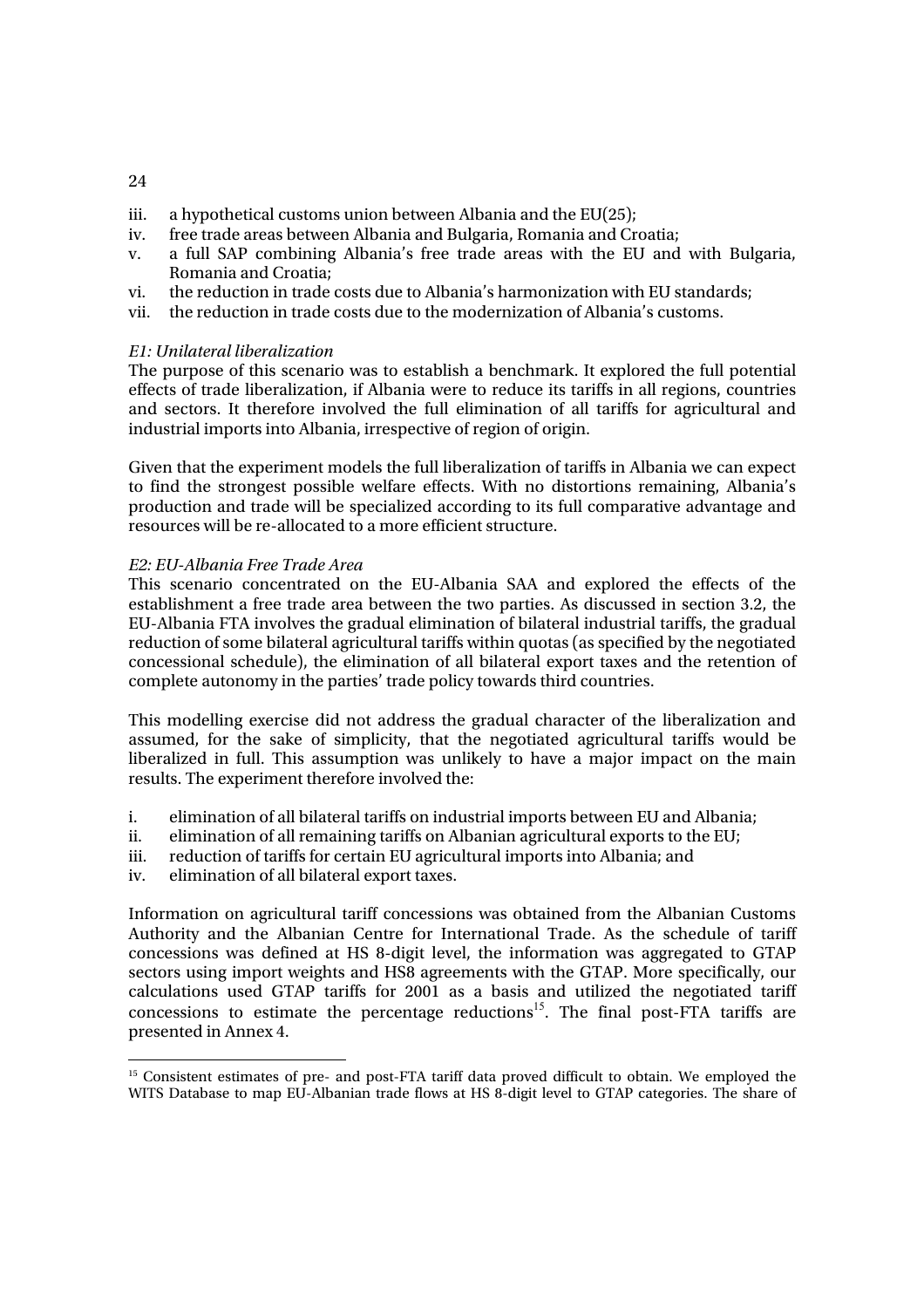Given that this experiment involves preferential liberalization, with Albania maintaining a significantly higher bilateral tariff structure than the EU, we expect an expansion of EU exports to Albania. As the EU accounts for nearly 70% of Albanian imports this will translate into lower import and domestic prices, which in turn will lead to an exchangerate devaluation driving an expansion of Albanian exports. The overall welfare implications will depend on the interplay of trade creation and trade diversion, the impact of liberalization on Albania's terms of trade and the impact of increased competition from EU imports on allocative efficiency in Albania.

#### *E3: EU–Albania Customs Union*

l

Although a customs union between the EU and Albania is not currently under negotiation, this experiment explored the hypothetical scenario of extending the free trade area through the adoption by Albania of the EU Common External Tariff (CET). This experiment therefore replicates experiment E2 (EU-Albania FTA) and sets Albania's tariffs on imports from all regions equal to those of the EU. The adoption of the EU Common External Tariff by Albania was calculated using GTAP tariff data for 2001. EU tariffs at full GTAP disaggregation were weighted and re-aggregated using Albania's import flows. The final post-customs union tariff schedule is presented in Annex 5.

Under this scenario the possibilities for welfare gains are stronger. EU tariffs vis-à-vis third countries are generally lower than those of Albania. Thus, by adopting the CET, Albania would essentially be liberalising vis-à-vis the rest of the world as well. This should lead to stronger trade-creation effects and therefore stronger welfare gains.

#### *E4: Albania's Free Trade Areas with Bulgaria, Romania and Croatia*

This scenario returned to the Albanian SAP and explored the impact of Albania's free trade agreements with other South East European countries. As already argued, the regional FTAs require the elimination of bilateral import tariffs and export taxes for industrial products, and provide a number of tariff concessions for certain agricultural products. While Albania has concluded agreements with all eight South East European countries, the GTAP provides a disaggregation for only three: Bulgaria, Romania and Croatia. Our experiment therefore concentrated on Albania's FTAs with these three countries and consisted of:

- i. the elimination of bilateral import tariffs for industrial products between Albania and Bulgaria, Romania and Croatia;
- ii. the reduction of bilateral agricultural tariffs as specified by the negotiated tariff concessions between Albania and Bulgaria, Romania and Croatia.

each HS 8-digit line to GTAP category was in turn calculated. By identifying the specific HS lines that were subject to liberalization, we calculated the proportional reductions to GTAP 2001 base tariffs. This approach was necessary because of the limited trade and tariff information available, but it is recognized that it carries a possible aggregation bias, as it does not capture the different elasticities of demand between liberalized and non-liberalized imports.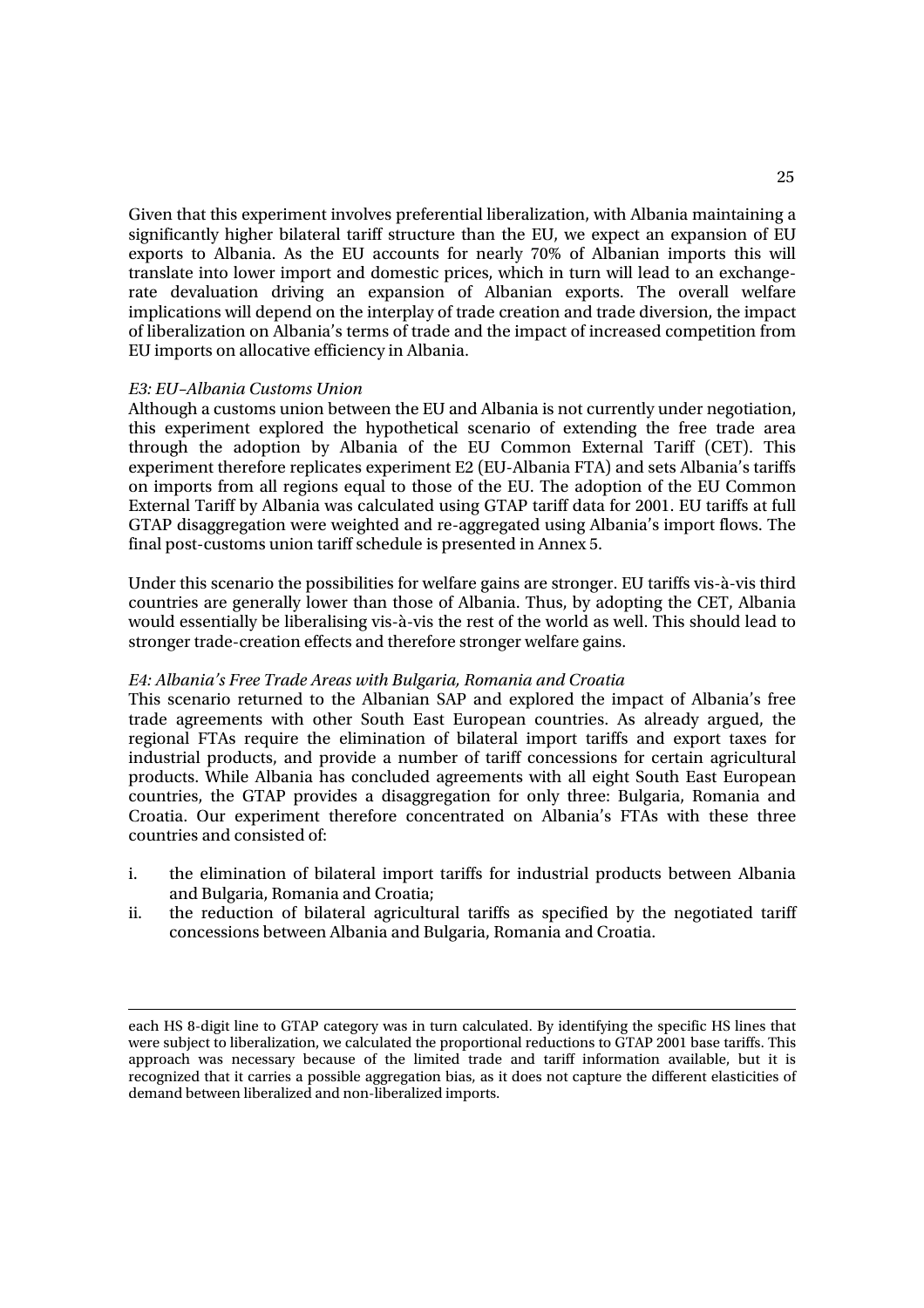#### 26

Information on the bilateral agricultural tariff concessions was obtained from the official agreements. As in the case of the EU-Albania FTA, tariff concessions were aggregated to GTAP sectors using import weights and HS8 agreements with the GTAP. The percentage tariff reductions were calculated using GTAP tariffs for 2001 as a basis. The final post-FTA tariff schedule is presented in Annex 4.

This experiment is likely to have relatively small welfare effects. Although Bulgaria, Romania and Croatia are Albania's strongest trading partners in the South East European region, the levels of bilateral trade are still small relative to those with the EU. Thus, even if tariffs are completely eliminated, the aggregate impact on trade, prices and production is likely to be much smaller in magnitude.

#### *E5: Albania's Free Trade Areas with the EU and Bulgaria, Romania and Croatia*

This scenario explored the full potential of the Albanian SAP. It was essentially the combination of experiments E2 (EU-Albania FTA) and E4 (Albania's FTAs with South East European countries) and aimed to address the impact of Albania's full tariff liberalization under the Stabilization and Association Agreement.

Overall, this experiment is likely to produce a stronger welfare effect for both Albania and its respective partners. However, stronger welfare gains are not guaranteed, as the combination of the remaining trade distortions, primarily in agricultural trade, can lead to stronger trade-diversion effects, thus limiting the beneficial effects of the liberalization.

#### *E6: Albania's Harmonization with EU Standards*

With this experiment the analysis moves to the non-tariff aspects of the EU-Albania SAA. As already noted, the Agreement requires Albania to adopt and implement all EU regulations on technical barriers to trade (TBTs), as well as sanitatary and phytosanitary standards (SPS). Harmonization with European TBT and SPS norms and regulations is meant to address any remaining trade costs that accrue to Albanian exporters, due to the heterogeneous systems of standardisation and conformity assessment. Different standards require changes in production to meet EU regulations. They also imply duplicative testing and certification of traded products, as the EU will not accept Albanian conformity assessment systems. These, in turn, impose a real resource cost on Albanian exporters to the EU. If Albania harmonizes its regulations with those of the EU, export costs will fall. This will drive the final price down, increasing demand for Albanian exports.

The GTAP does not explicitly capture the unobserved trade costs arising from heterogeneous standards and conformity assessment procedures. To address these costs, our analysis follows Hertel, et al. (2001). This approach introduces a new variable into the GTAP model, which allows one to lower the average import price, thereby encouraging an expansion of imports (see also Walkenhorst and Yasui, 2003; Fox et al., 2003). Given the values of trade elasticities in the GTAP, a reduction in trade costs should lead to an increase in both observed expenditures on imports and the share of imports from partners to which this reduction in trade costs is applied (Hertel et al., 2001) It should be recognized that our modelling approach focuses only on the benefits of standards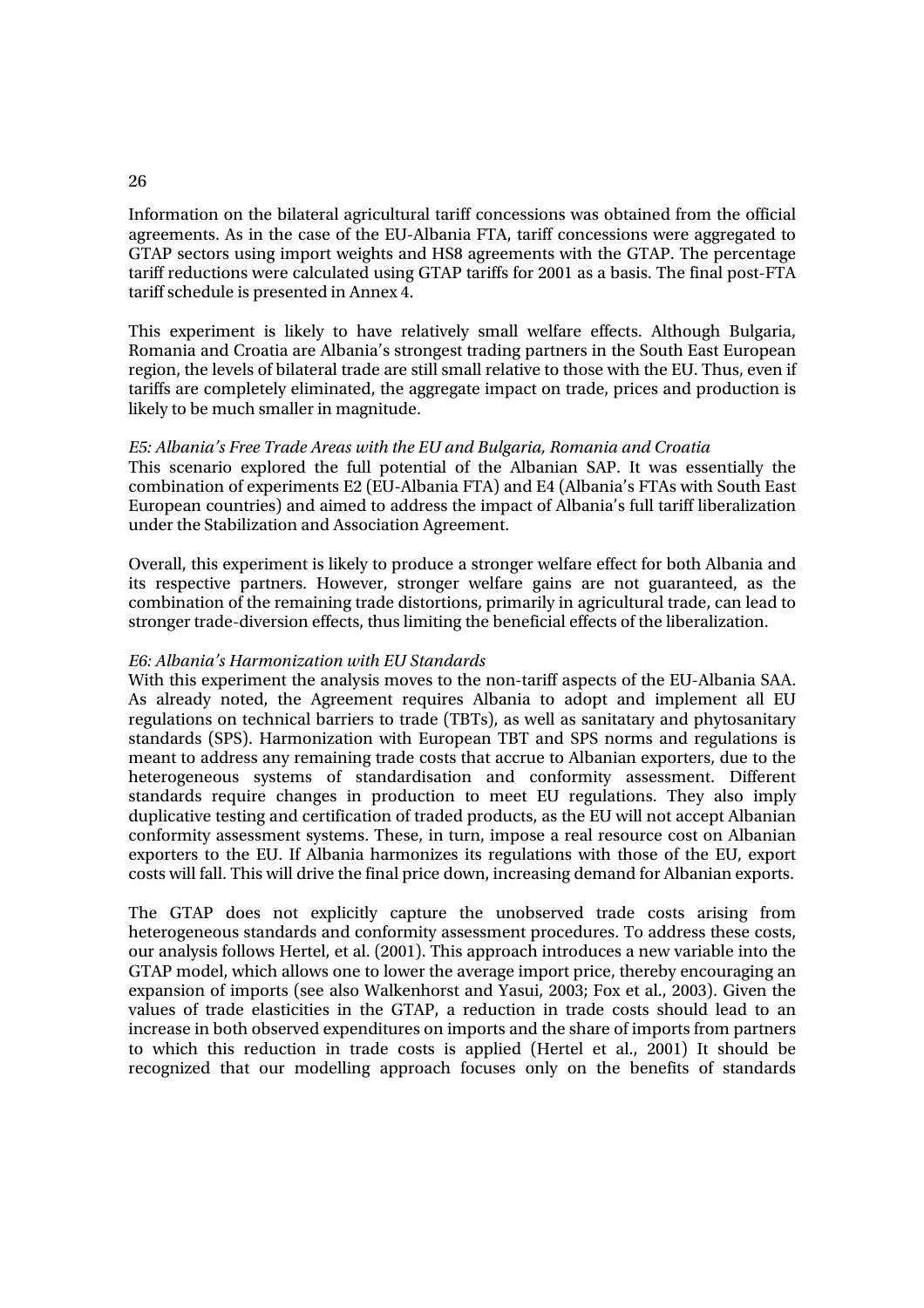harmonization, that is, enhanced market access.<sup>16</sup> Adopting EU regulations, however, will also impose a cost on Albanian producers, as production processes will have to be changed to ensure compliance and more expensive intermediate products and parts will possibly be needed to meet new requirements. These one-off and recurring costs are not taken into account in this exercise.

Available data on the magnitude of TBT and SPS restrictions on trade are generally limited. With the exception of a few larger studies that combine econometric estimates with in-house surveys, most researchers rely on secondary estimates and even guesstimates. At a European level, the most comprehensive analysis of barriers comes from the European Commissioner's (1988) study of the EC Single Market. It estimated that the harmonization of European standardization and certification regimes would reduce trading costs by up to 2% of the value of trade. Similarly, CGE studies of the EC single market, assumed that heterogeneous standards and border formalities implied a tariff equivalent of 2.5% across the board (Smith and Venables, 1998; Harrison et al., 1996). Later studies on EU enlargement to Central and Eastern Europe have employed slightly stronger estimates. For example, Baldwin, et al. (1997) assume a tariff equivalent of 5-10 percent, while Lejour et al. (2001) estimate barriers of between 5 and 18%. At a global level, UNCTAD (1994) also estimates that straightforward trade facilitation measures could reduce these costs by 2% of the value of the trade, while the Australian Industry Commission (1995) found potentially higher savings in the context of APEC, of between 5 and 10% of the value of the trade. Finally, Francois, van Meijl and van Tongeren (2003) CGE study on trade facilitation assumes that full liberalization of trade costs would amount to 3% of the value of the trade, while partial liberalization would amount to 1.5%. Annex 6 provides a summary of the estimates and guesstimates of other studies.

For the purposes of our analysis, we used a conservative middle way to other estimates available in the literature. This corresponds well with Francois et al.'s (2003) estimates of the full trade costs. We therefore assumed that Albania's harmonization with EU standards and certification procedures would amount to a reduction in trade costs of 3% of the value of trade. This cost reduction is not applied uniformly across the board, but was weighted by Albanian exports to the EU. The final set of weighted guesstimates is presented in Annex 7. For comparative purposes, this scenario was also run on alternative sets of estimates from the literature. The results of this exercise are presented in Annex 9.

 <sup>16</sup> There are additional benefits, which are not taken into account in this exercise. These consist of efficiency gains to Albanian producers stemming from the realization of internal and external economies of scale. Harmonisation with common standards will lead to greater compatibility between intermediate products and parts, as well as necessitating the adoption of more efficient production processes. These could bring improvements in total factor productivity, as indicated by the EC (1988) study of the EC Single Market. Moreover, standards harmonization reduces the heterogeneity between Albanian and EU products, and thus increases the elasticity of substitution between domestic goods and imports in both regions (Armington elasticity in GTAP) which Ganslandt and Markusen (2000) have shown can lead to a further improvement in welfare.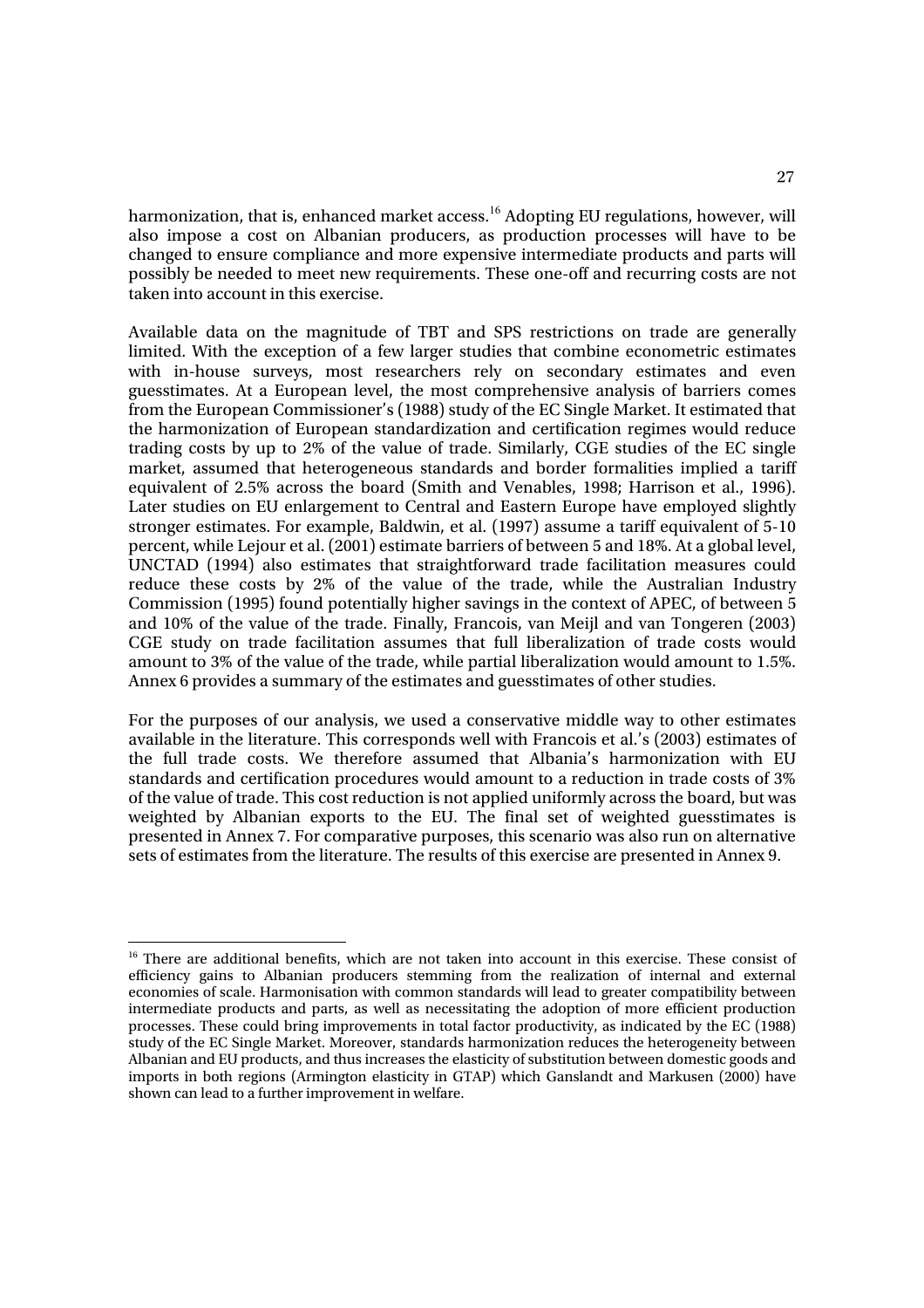### *E7: Modernization of customs - reduction in delays for foreigners into Albania*

28

Our final experiment modelled the impact of customs modernization in Albania. As already noted, Albania is required under the SAA to harmonize its customs legislation with that of the EU. While customs modernization, as such, is not strictly within the provisions of the Agreement, the EU, in co-operation with the World Bank, has been supporting Albanian efforts in this area in recent years. The 2004 Report of the Albanian Centre for International Trade (ACIT) argues that, while considerable challenges remain in Albanian customs administration, substantial efforts have been made towards facilitation and simplification. Recall from section 3.3 that the average customs clearance time in Albania in 2003 was 5.3 days. This had fallen to 1.9 days in 2004. This reduction in customs delays represents a significant reduction in costs for foreign and Albanian companies. Hummels (2001) emphasizes that such time savings can have a profound effect on international trade by reducing both 'spoilage' and inventory holding costs. He finds that the average value of firms' willingness to pay for one day saved in trade is estimated to be 0.5% ad valorem. Assuming that in 2001 the average customs clearance time in Albania was 5.3 days, this would translate into a 2.65% tariff equivalent, which would apply across the board to all Albanian imports.

Customs procedures are frictional in nature, involving clearance, documentation, surveillance and inspection. Given these characteristics, one can think of such costs as the additional purchases of transportation services required in shipping a good from one region to another (Harrison et al., 1996). Indeed, an extra hour of delay at the border, due to non-automation of procedures or detailed inspection by customs officials, is equivalent to an extra hour of transportation of the commodity from the producer to the end user. To take account of this, our exercise modelled improvements in customs administration as a reduction in transport costs.

The deeper integration scenarios captured by experiments E6 and E7 do not take account of the impact on trade elasticities of trade facilitation and regulatory harmonization, both of which will reduce the heterogeneity between Albanian and EU products, which in turn will increase the elasticity of substitution between domestic goods and bilateral imports in both regions. Unfortunately these effects are assumed away in the GTAP, as on the export supply side the model specifies a perfect elasticity of transformation of domestic goods into exports. This, in turn, tends to exaggerate the terms of trade on the standard GTAP model, as will be seen in the next section.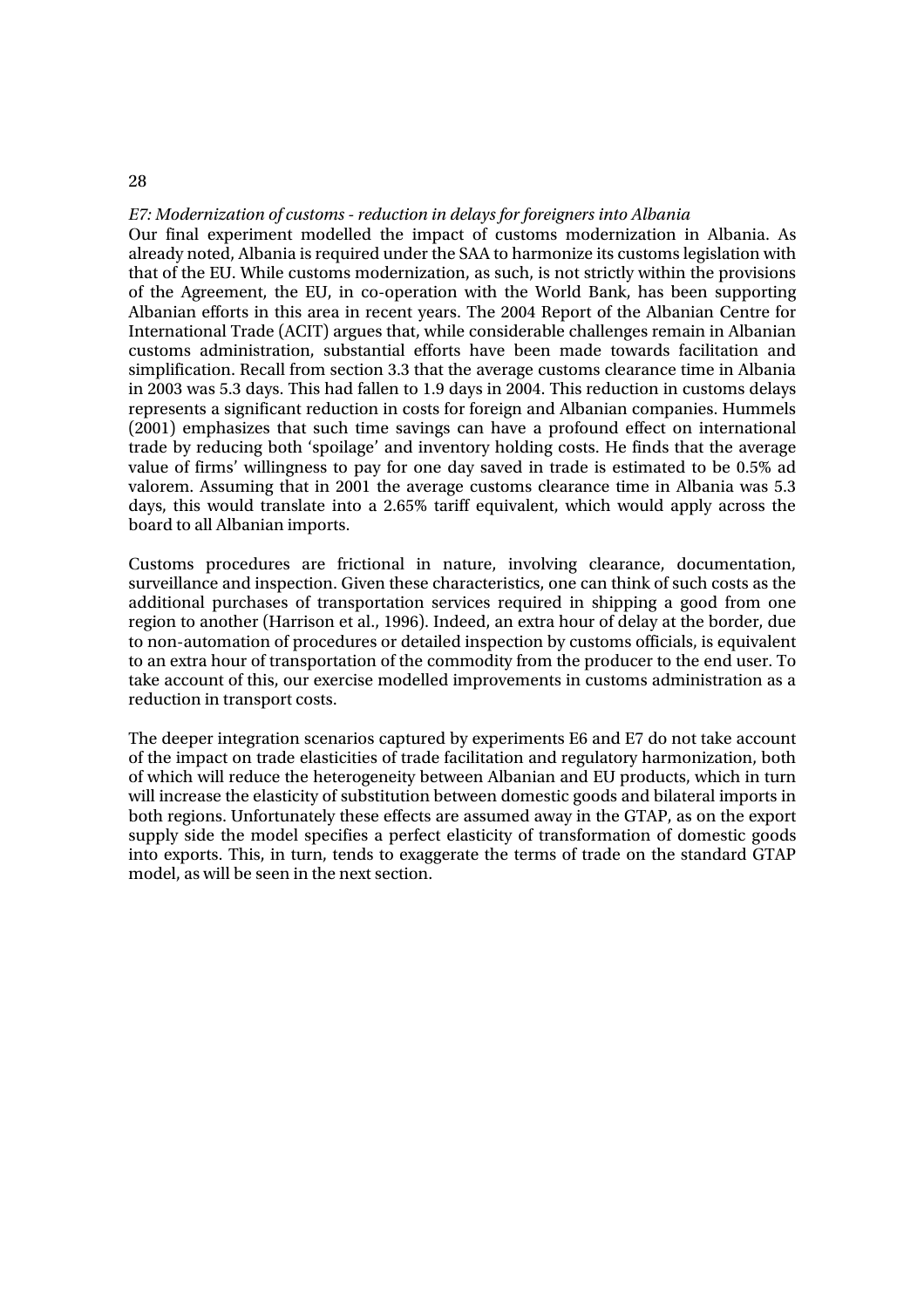#### **Box 2 Summary of Experiments**

#### **E1: Unilateral Liberalization**

- Elimination of all import tariffs for industrial and agricultural products into Albania

#### **E2: EU-Albania Free Trade Area**

- Elimination of all import tariffs for industrial products between Albania and EU
- Elimination of all import tariffs for agricultural exports from Albania into EU
- Reduction of import tariffs for agricultural exports from the EU into Albania according to negotiated concessions (see Annex 4)

### **E3: EU-Albania Customs Union**

- E2 (EU-Albania FTA) and
- Adoption by Albania of the EU Common External Tariff (see Annex 5)

#### **E4: Albania's Free Trade Areas with Romania, Bulgaria and Croatia**

- Elimination of all import tariffs for all industrial products between Albania and Bulgaria, Croatia and Romania
- Reduction of import tariffs for agricultural products between Albania and Bulgaria, Croatia and Romania according to negotiated concessions (see Annex 4)

### **E5: Albania's Free Trade Areas with the EU, Bulgaria, Romania and Croatia.**

- Full SAP liberalization: Combination of experiments E2 and E4

### **E6: Harmonisation to EU Standards**

- Reduction of real trade costs for Albanian exports into the EU.
- Cost reduction based on the guesstimate of Francois et al. (2003) weighted by base trade data (see Annex 7)

### **E7: Modernization of Albanian customs**

- Reduction of transportation cost for all regions' exports to Albania
- Cost reduction based on an estimated tariff equivalent of the delays reported by the Albanian Centre for International Trade (see Annex 7)

#### **Additional Experiments in Annexes 8, 9 and 10**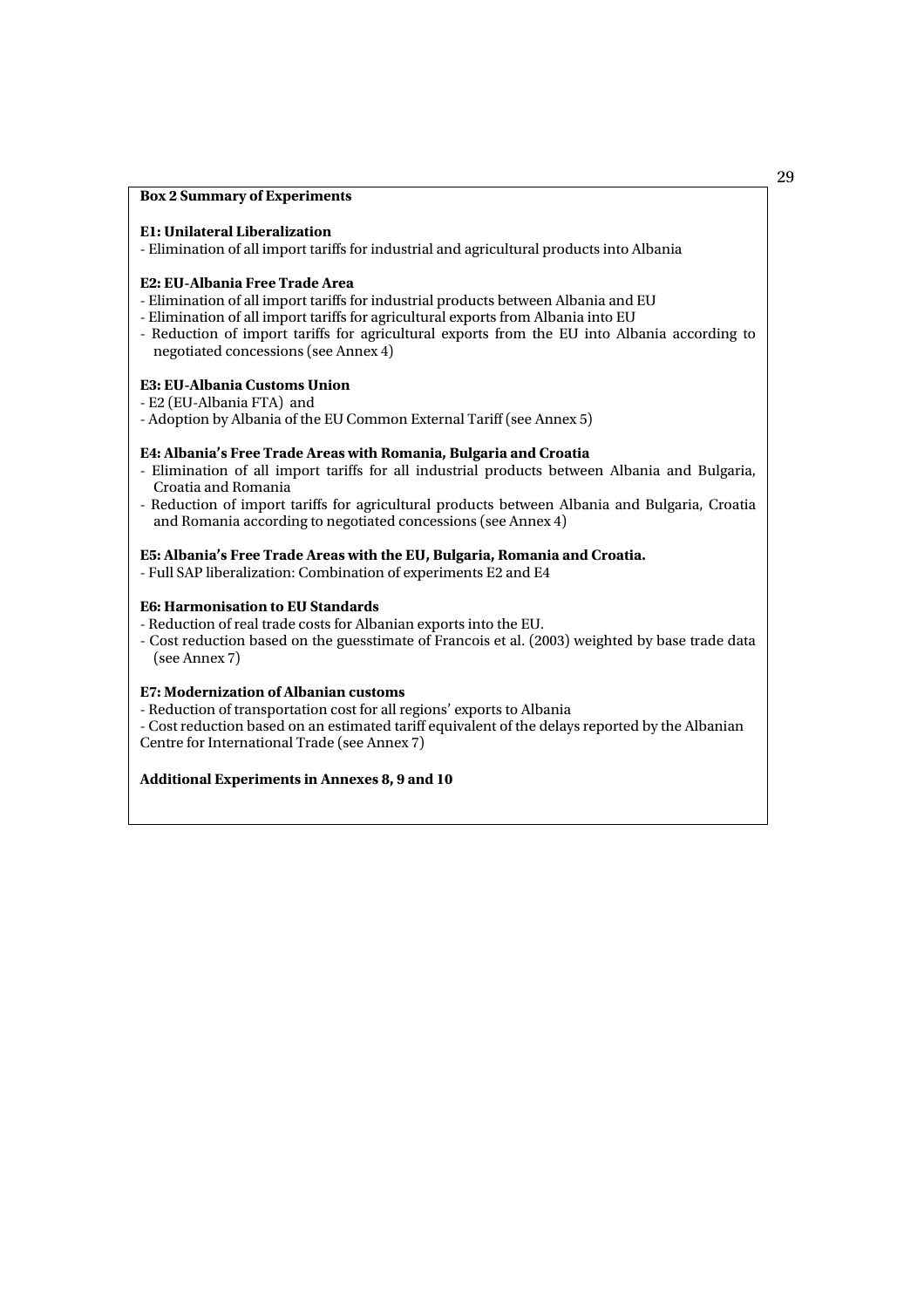# Chapter 5: Discussion of Results

This section discusses the results of our seven simulation scenarios. It is recognized that CGE modelling has both strengths and weaknesses and that results can be misinterpreted, if taken outside the strict assumptions of the model. This does not weaken the powerful insights of general equilibrium modelling, but implies that the results should not be treated as absolute truths, but rather as strong indicators of the possible direction of change.

We begin with an overview of the summary findings focusing on Albania's welfare, trade and sectoral production. This is followed by a more detailed analysis of specific experiments, starting with unilateral liberalization, followed by regional integration under the SAP and ending with non-tariff liberalization under standards harmonization and customs administration.

## 5.1 Summary findings

Starting with a summary of welfare effects, Table 5.1 illustrates the impact of individual experiments, by region. In the GTAP, welfare is measured as a change in equivalent variation<sup>17</sup> and is presented below both in its money metric absolute levels (million US\$) and as a percentage of GDP. Both of these measures represent annual changes in welfare and national income.

<sup>&</sup>lt;sup>17</sup> Equivalent variation provides a monetary measure of the welfare effects of a specified change in the economy. It refers to the amount of money that, paid to a person, group, or the economy as a whole, would make them as well off as would the specified change.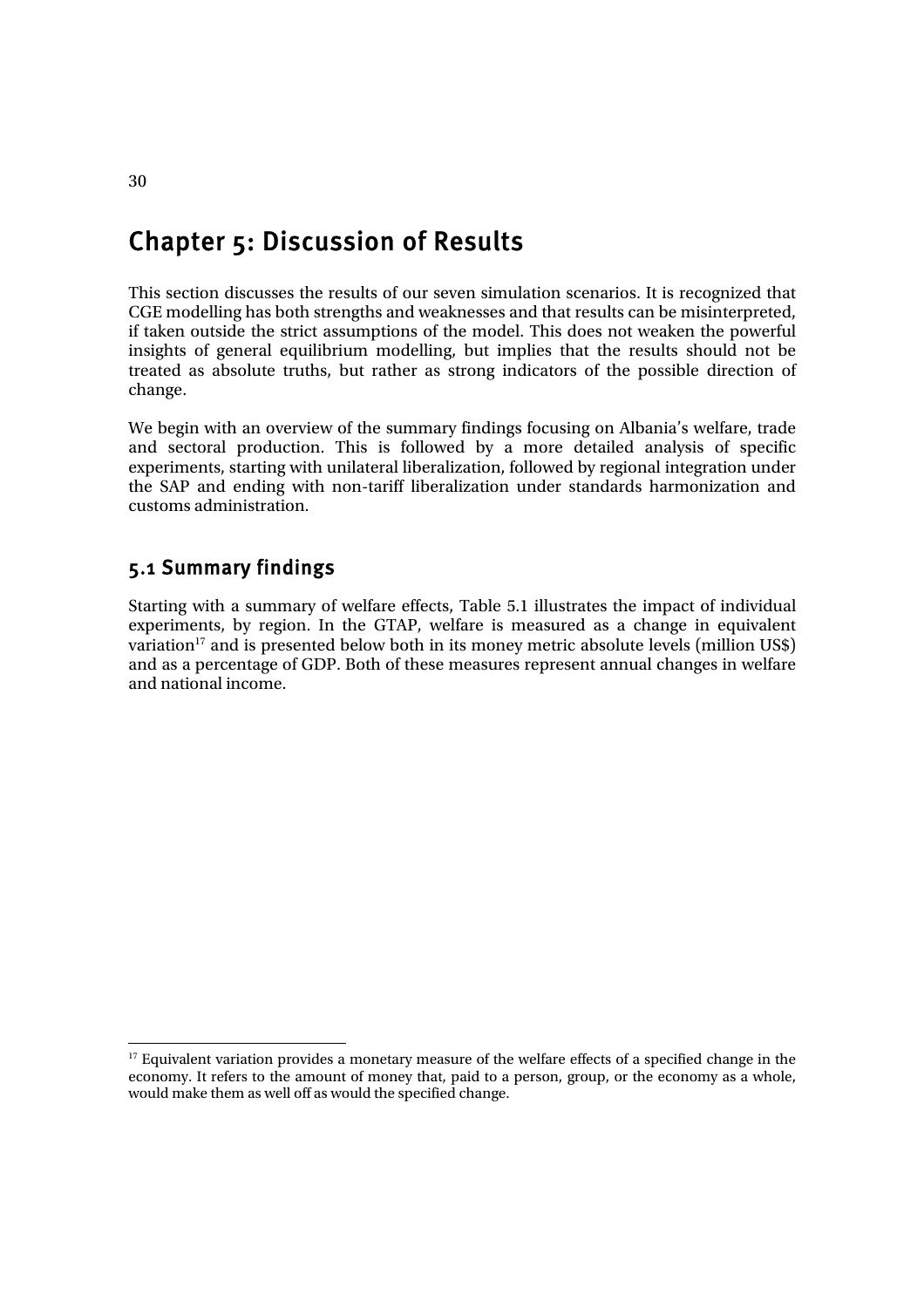|                                                                       |                                                                                                             | F          |                                                                                                                                                                                                                                         | E    |                                                                                                                                             | E3         |                                                                                                                                                                                                                                                                                      | $E_4$        |                                                                                                                       | E5            |                       | E6       |                                                                                                                                                                                                                                | 23      |
|-----------------------------------------------------------------------|-------------------------------------------------------------------------------------------------------------|------------|-----------------------------------------------------------------------------------------------------------------------------------------------------------------------------------------------------------------------------------------|------|---------------------------------------------------------------------------------------------------------------------------------------------|------------|--------------------------------------------------------------------------------------------------------------------------------------------------------------------------------------------------------------------------------------------------------------------------------------|--------------|-----------------------------------------------------------------------------------------------------------------------|---------------|-----------------------|----------|--------------------------------------------------------------------------------------------------------------------------------------------------------------------------------------------------------------------------------|---------|
|                                                                       |                                                                                                             | Inilateral | <b>BiuBullA-II</b>                                                                                                                                                                                                                      |      |                                                                                                                                             | EU-Albania |                                                                                                                                                                                                                                                                                      | Albania SEE  |                                                                                                                       | Albania FTA   |                       | Standard |                                                                                                                                                                                                                                | Customs |
|                                                                       |                                                                                                             |            |                                                                                                                                                                                                                                         |      |                                                                                                                                             | B          |                                                                                                                                                                                                                                                                                      | FTAs         |                                                                                                                       | with EU & SEE |                       |          |                                                                                                                                                                                                                                |         |
|                                                                       |                                                                                                             | % GDP      | $\left(\frac{\sin x}{\sin x}\right)$                                                                                                                                                                                                    | 9GDP | $\left( \min \right)$                                                                                                                       | % GDP      | $\left( \min_{i} \right)$                                                                                                                                                                                                                                                            | % GDP        | $(\mathfrak{f}\mathfrak{m})$                                                                                          | $\%$ GDP      | $\left( \min \right)$ | $\%$ GDP | $\mathrm{(\mathrm{sim})}$                                                                                                                                                                                                      | % GDP   |
| ALB<br>EU<br>EFTA<br>EUL<br>EUR<br>CRO<br>CRO<br>TUR_MENA<br>TUR_MENA | 76.43                                                                                                       |            |                                                                                                                                                                                                                                         |      |                                                                                                                                             |            |                                                                                                                                                                                                                                                                                      |              |                                                                                                                       |               |                       |          |                                                                                                                                                                                                                                |         |
|                                                                       |                                                                                                             |            |                                                                                                                                                                                                                                         |      |                                                                                                                                             |            |                                                                                                                                                                                                                                                                                      |              |                                                                                                                       |               |                       |          |                                                                                                                                                                                                                                |         |
|                                                                       |                                                                                                             |            |                                                                                                                                                                                                                                         |      |                                                                                                                                             |            |                                                                                                                                                                                                                                                                                      |              |                                                                                                                       |               |                       |          |                                                                                                                                                                                                                                |         |
|                                                                       | $28.59$<br>$2.29$<br>$0.56$<br>$0.47$<br>$0.57$<br>$0.57$<br>$0.57$<br>$0.58$<br>$0.47$<br>$0.57$<br>$0.58$ |            | $\begin{array}{l} 21\ 22\ 23\ 24\ 25\ 26\ 27\ 28\ 27\ 28\ 29\ 27\ 28\ 29\ 21\ 21\ 22\ 23\ 24\ 26\ 27\ 28\ 29\ 21\ 21\ 22\ 23\ 24\ 26\ 27\ 28\ 29\ 21\ 21\ 22\ 23\ 23\ 24\ 25\ 27\ 28\ 29\ 21\ 21\ 22\ 23\ 23\ 24\ 25\ 28\ 29\ 21\ 21\ $ |      | $73.45$<br>$75.91$<br>$75.01$<br>$75.01$<br>$75.01$<br>$75.01$<br>$75.01$<br>$75.01$<br>$75.01$<br>$75.01$<br>$75.01$<br>$75.01$<br>$75.01$ |            | $3,80$<br>$3,81$<br>$3,82$<br>$4,72$<br>$5,80$<br>$5,80$<br>$6,80$<br>$6,80$<br>$6,80$<br>$6,80$<br>$6,80$<br>$6,80$<br>$6,80$<br>$6,80$<br>$6,80$<br>$6,80$<br>$6,80$<br>$6,80$<br>$6,80$<br>$6,80$<br>$6,80$<br>$6,80$<br>$6,80$<br>$6,80$<br>$6,80$<br>$6,80$<br>$6,80$<br>$6,80$ | 888885588888 | $-22.3$<br>$-3.3$<br>$-3.5$<br>$-3.7$<br>$-3.7$<br>$-3.7$<br>$-3.7$<br>$-3.7$<br>$-3.7$<br>$-3.7$<br>$-3.7$<br>$-3.7$ |               |                       |          | $7.38$ $8.3$ $8.3$ $8.3$ $8.3$ $8.3$ $8.3$ $8.3$ $8.3$ $8.3$ $8.3$ $8.3$ $8.3$ $8.3$ $8.3$ $8.3$ $8.3$ $8.3$ $8.3$ $8.3$ $8.3$ $8.3$ $8.3$ $8.3$ $8.3$ $8.3$ $8.3$ $8.3$ $8.3$ $8.3$ $8.3$ $8.3$ $8.3$ $8.3$ $8.3$ $8.3$ $8.3$ |         |
|                                                                       |                                                                                                             |            |                                                                                                                                                                                                                                         |      |                                                                                                                                             |            |                                                                                                                                                                                                                                                                                      |              |                                                                                                                       |               |                       |          |                                                                                                                                                                                                                                |         |
|                                                                       |                                                                                                             |            |                                                                                                                                                                                                                                         |      |                                                                                                                                             |            |                                                                                                                                                                                                                                                                                      |              |                                                                                                                       |               |                       |          |                                                                                                                                                                                                                                |         |
|                                                                       |                                                                                                             |            |                                                                                                                                                                                                                                         |      |                                                                                                                                             |            |                                                                                                                                                                                                                                                                                      |              |                                                                                                                       |               |                       |          |                                                                                                                                                                                                                                |         |
|                                                                       |                                                                                                             |            |                                                                                                                                                                                                                                         |      |                                                                                                                                             |            |                                                                                                                                                                                                                                                                                      |              |                                                                                                                       |               |                       |          |                                                                                                                                                                                                                                |         |
|                                                                       |                                                                                                             |            |                                                                                                                                                                                                                                         |      |                                                                                                                                             |            |                                                                                                                                                                                                                                                                                      |              |                                                                                                                       |               |                       |          |                                                                                                                                                                                                                                |         |
|                                                                       |                                                                                                             |            |                                                                                                                                                                                                                                         |      |                                                                                                                                             |            |                                                                                                                                                                                                                                                                                      |              |                                                                                                                       |               |                       |          |                                                                                                                                                                                                                                |         |
| ource: Author's simulations                                           |                                                                                                             |            |                                                                                                                                                                                                                                         |      |                                                                                                                                             |            |                                                                                                                                                                                                                                                                                      |              |                                                                                                                       |               |                       |          |                                                                                                                                                                                                                                |         |

Summary welfare effects for all regions **Table 5.1 Summary welfare effects for all regions**  Table 5.1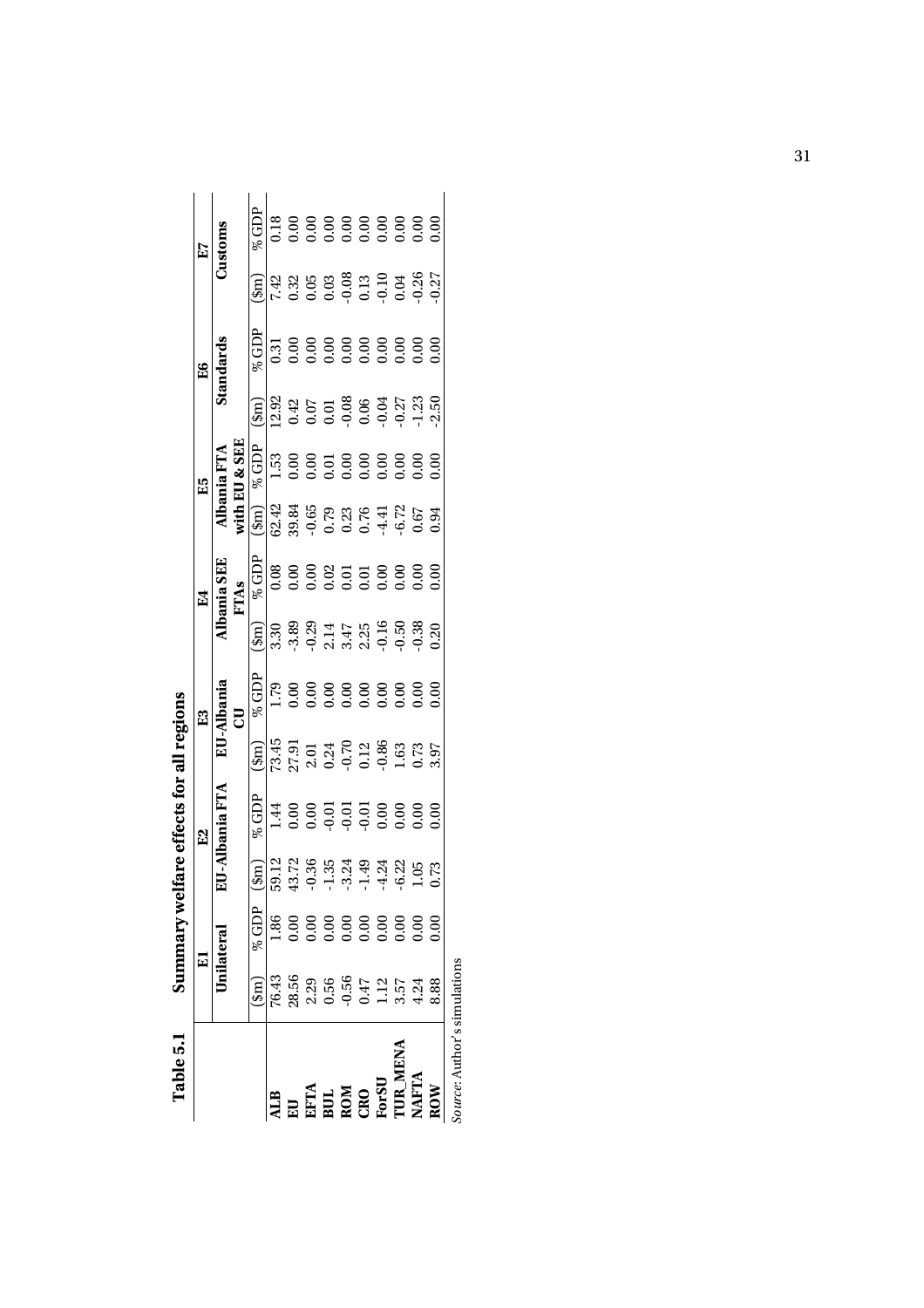### 32

A first key finding is that the overall welfare effects of unilateral liberalization are stronger than the effects of various regional integration scenarios. This is a standard result (see, for example, Evans, 2003). Indeed, unilateral liberalization (E1) produces the strongest possible gains for Albania, reaching 1.86% of GDP. Despite this, we also find that regional integration under the auspices of the SAP can also have a positive impact on Albania's welfare. More specifically, welfare gains under a free trade area with the EU (E2) and the free trade areas with other SE European countries (E4) are around 1.44 and 0.08% respectively. This suggests that the overall welfare effects of the SAP could be significantly higher, and our combined experiment (E5) confirms this, indicating gains of around 1.53% of GDP. Other SAP partners also gain from liberalization, although the benefits are negligible, ranging between 0.01% and 002% of GDP. A further interesting finding comes from the hypothetical scenario of extending the EU-Albania FTA to a full customs union (E3). This indicates that should Albania adopt the EU Common External Tariff, benefits from regional integration could reach 1.79% of GDP. Turning finally to the non-tariff aspects of the SAA, our analysis suggests that Albania stands to benefit from both the harmonization with EU standards and certification regimes and the modernization of customs procedures. Although gains are not as strong as under traditional tariff-related liberalizations, our simulations show welfare gains of 0.31 and 0.18% of GDP respectively from standards harmonization and customs administration.

The fact that regional integration under the auspices of the SAP does not outweigh the effects of unilateral liberalization is not surprising. Regional integration is preferential by design and covers only a specific number of trade partners (EU and SE Europe), while unilateral liberalization introduces an across-the-board opening-up of the Albanian economy and thus maximizes potential benefits from the reallocation of resources. It is interesting to note, however, that the difference between the welfare effects of unilateral (E1) and full SAA liberalizations (E5) is relatively small, namely 1.86% and 1.53% respectively. This finding is mainly driven by the fact that the EU and South Eastern Europe are Albania's strongest trading partners, and suggests that regional integration under the SAA will be trade-creating. In fact, if one were to add to the full SAA (E5) the benefits from standards harmonization and customs modernization (E6 & E7), the overall gains could reach 2% of GDP. This result is in line with that of similar studies on other countries, which find gains of between 1% and 6% from tariff and non-tariff liberalization with the  $EU^{18}$ .

The previous discussion is further emphasized by Table 5.2, which illustrates changes in aggregate consumption, investment, trade and factor income under the alternative scenarios. The results are presented as a percentage change from base value. As can be seen, the overall trade effects of SAP-based liberalizations are smaller that those under unilateral liberalization. Consumption and investment effects are generally similar across all experiments. It is interesting to note that households' consumption is generally weaker

<sup>&</sup>lt;sup>18</sup> Piazolo, DS (2000) study of Poland for example finds that tariff and non-tariff liberalization would bring gains of around 0.6% from accession, while Lejour et al. (2001) estimate that CEECs gains from joining the Single Market could reach 5.6%.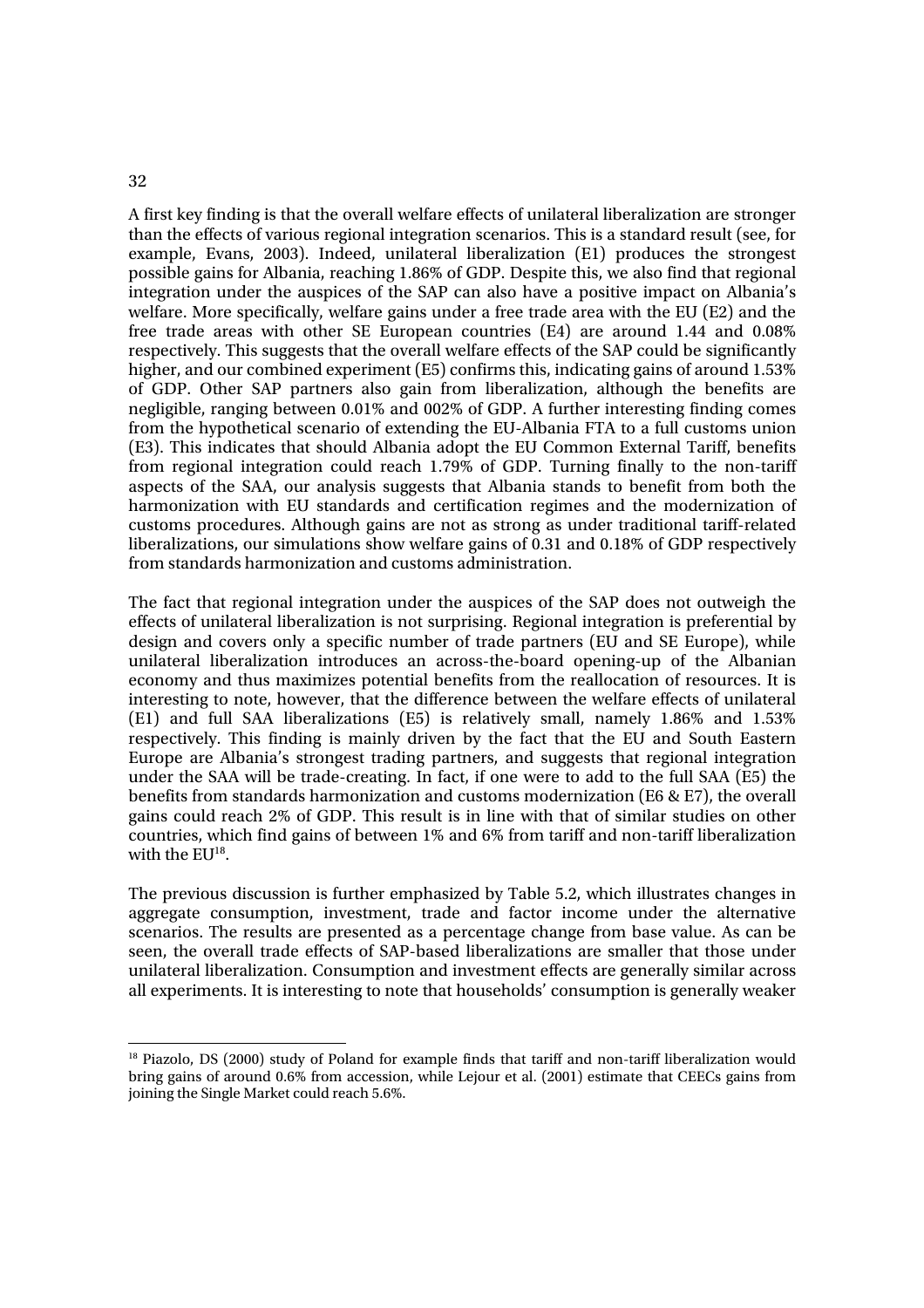under unilateral liberalization and stronger under regional integration, while the inverse holds for private investment.

|                    |             | E1            | E2             | E3             | E4                              | E5       | E6               | E7             |
|--------------------|-------------|---------------|----------------|----------------|---------------------------------|----------|------------------|----------------|
|                    |             | <b>Unilat</b> | EU-            | EU-            | <b>Albania</b>                  | Albania  | <b>Standards</b> | <b>Customs</b> |
|                    |             | eral          | <b>Albania</b> | <b>Albania</b> | <b>SEE FTAS FTA with</b>        |          |                  |                |
|                    |             |               | <b>FTA</b>     | $\bf{C}$       |                                 | EU & SEE |                  |                |
|                    | <b>Base</b> |               |                |                |                                 |          |                  |                |
|                    | sm)         |               |                |                | Percentage Change from the Base |          |                  |                |
| <b>Absorption</b>  | 4672.4      | 2.42          | 2.77           | 1.30           | 0.20                            | 2.96     | 0.72             | 0.25           |
| <b>Consumption</b> | 3858.6      | 0.08          | 1.12           | 1.58           | 0.07                            | 1.19     | 0.65             | 0.21           |
| Investment         | 813.8       | 12.19         | 9.90           | 0.12           | 0.79                            | 10.54    | 1.06             | 0.48           |
| <b>Exports</b>     | 865.2       | 8.30          | 5.08           | 5.35           | 0.20                            | 5.26     | 0.45             | $-0.13$        |
| <b>Imports</b>     | 1881.31     | 10.22         | 7.75           | 9.30           | 0.52                            | 8.20     | 0.86             | 0.24           |

**Table 5.2 Summary Macro Effects for Albania (percentage change from base)** 

*Source*: Author's simulations.

Turning next to the aggregate trade effects of our experiments. Table 5.3 illustrates the percentage change from the base value in Albania's sectoral exports and imports. Overall, trade expands under all scenarios. A striking feature is the growth in low-skill manufacturing exports, especially metal products, apparel and other manufacturing. As expected unilateral liberalization has the biggest positive impact, followed by full SAP liberalization (E5) and the hypothetical customs union (E4). In the context of the SAP, Albania's free trade areas with the EU and South Eastern Europe appear to favour more strongly the exports of processed food, apparel, metal products and other manufacturing. More mixed results are derived from non-tariff barrier liberalizations. Standards have an overall positive effect on trade, although growth is more pronounced in imports relative to exports. Again, it is apparel, textiles and metals that take the lead in export growth, but we also find that chemicals, machinery and equipment and mineral exports also increase with standards harmonization. Finally, the modernization of customs administration has, as expected, an overall positive effect on imports, but a less favourable impact on Albania's exports.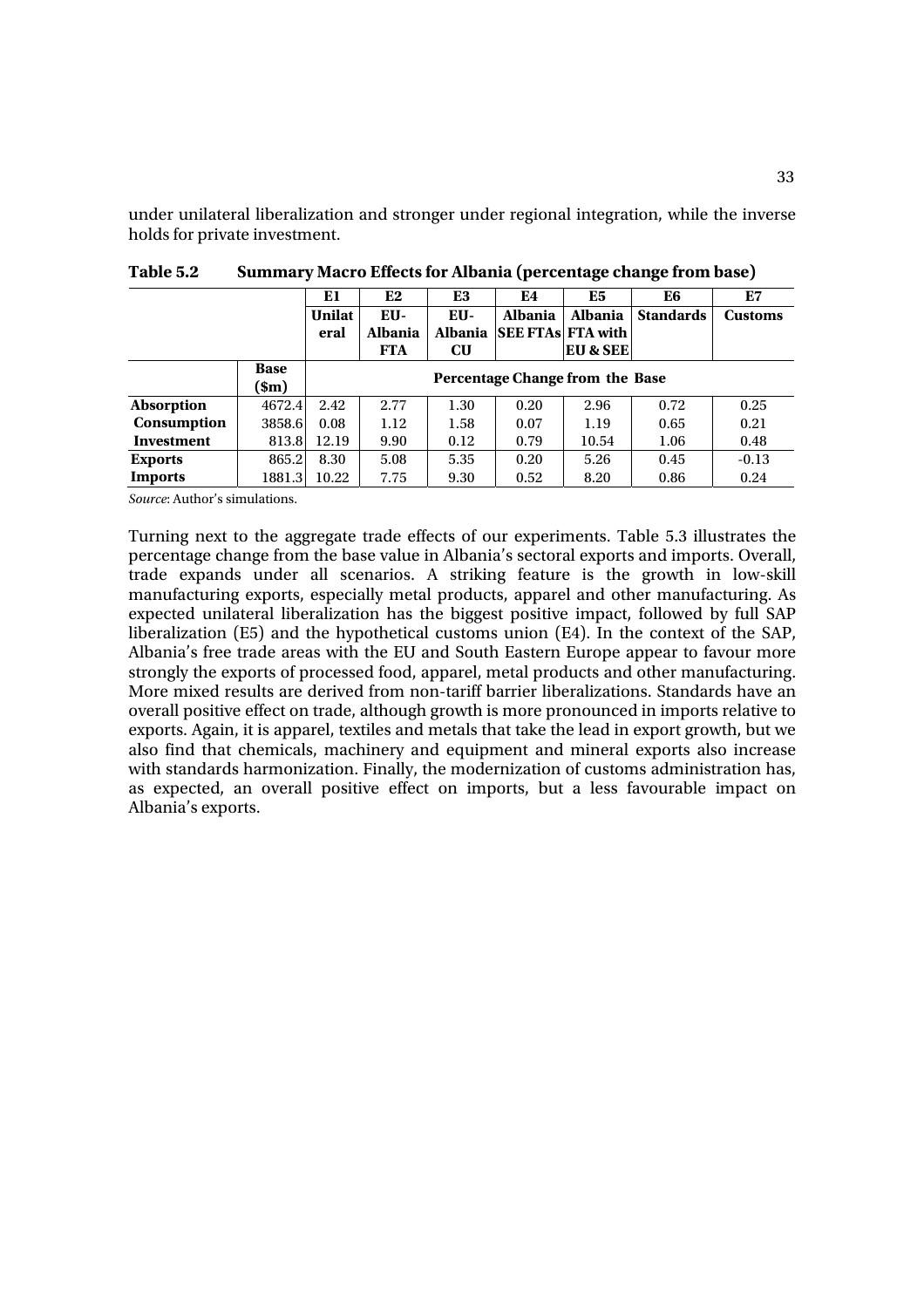|                    |               |        |            | <b>EXPORTS</b> |                |                |                |             |                 |      |            | <b>IMPORTS</b> |                |                |                |            |
|--------------------|---------------|--------|------------|----------------|----------------|----------------|----------------|-------------|-----------------|------|------------|----------------|----------------|----------------|----------------|------------|
|                    |               | El     | E2         | E <sub>3</sub> | E <sub>4</sub> | E <sub>5</sub> | E <sub>6</sub> | E7          |                 | E1   | E2         | E <sub>3</sub> | E <sub>4</sub> | E <sub>5</sub> | E <sub>6</sub> | E7         |
|                    | <b>Base</b>   | UNI    | EU-        | EU-            | <b>ALB</b>     | <b>FTA</b>     | <b>STA</b>     | <b>CUST</b> | <b>Base</b>     | UNIL | EU-        | EU-            | <b>ALB</b>     | <b>FTA</b>     | <b>STA</b>     | <b>CUS</b> |
|                    | <b>Value</b>  | L      | <b>ALB</b> | ALB            | <b>SEE</b>     | ALL            |                |             | Value           |      | ALB        | <b>ALB</b>     | <b>SEE</b>     | <b>ALL</b>     |                | T          |
|                    | $(\text{sm})$ |        | <b>FTA</b> | <b>CU</b>      | <b>FTA</b>     |                |                |             | $(\mathbf{Sm})$ |      | <b>FTA</b> | <b>CU</b>      | <b>FTA</b>     |                |                |            |
|                    |               |        |            |                |                |                |                |             |                 |      |            |                |                |                |                |            |
| <b>Crops</b>       | 24.1          | 10.7   | $-1.4$     | $-4.5$         | $-0.1$         | $-1.5$         | $-0.2$         | $-0.1$      | 44.9            | 7.7  | $-4.5$     | 4.2            | 0.1            | 3.9            | $-0.1$         | 0.4        |
| Fru & Veg.         | 6.4           | 7.5    | 0.1        | $-1.6$         | 0.2            | 0.3            | $-1.2$         | $-0.1$      | 37.4            | 10.1 | $-1.6$     | 5.9            | 0.1            | 5.5            | $-0.1$         | 0.6        |
| <b>Animal Pro</b>  | 13.7          | 15.2   | 0.0        | $-3.9$         | 0.0            | 0.0            | 1.4            | $-0.1$      | 26.2            | 21.0 | $-3.9$     | $-6.1$         | 0.1            | 3.2            | $-0.1$         | 0.5        |
| <b>Fisheries</b>   | 0.3           | 7.8    | $-2.2$     | $-2.5$         | 0.0            | $-2.2$         | $-0.6$         | 0.0         | 2.6             | 9.0  | $-2.5$     | 2.9            | 0.1            | 2.0            | 0.0            | 0.4        |
| Forestry           | 2.6           | $-3.3$ | $-3.3$     | $-4.6$         | $-0.3$         | $-3.6$         | $-7.4$         | $-0.4$      | 0.5             | 7.3  | $-4.6$     | 0.2            | 0.2            | $-0.6$         | $-0.4$         | 0.4        |
| <b>Proc Food</b>   | 13.4          | 2.5    | 38.4       | 36.1           | $-0.2$         | 38.2           | 0.0            | $-0.3$      | 109.3           | 14.7 | 36.1       | 7.4            | 0.2            | 7.4            | $-0.3$         | 0.4        |
| Tob & Bev          | 0.9           | 3.1    | 0.8        | 0.3            | 0.1            | 0.9            | $-1.8$         | $-0.1$      | 72.2            | 4.3  | 0.3        | 1.6            | 0.1            | 1.3            | $-0.1$         | 0.1        |
| <b>Minerals</b>    | 7.7           | 16.0   | 8.9        | 11.5           | 2.2            | 11.1           | 4.3            | 0.0         | 300.1           | 12.1 | 11.5       | 11.7           | 1.6            | 9.7            | 0.0            | 0.4        |
| <b>Metal Prod</b>  | 34.8          | 28.0   | 18.2       | 22.9           | 1.5            | 19.6           | 8.5            | 0.2         | 142.5           | 16.9 | 22.9       | 16.0           | 0.6            | 13.4           | 0.2            | 0.4        |
| <b>Textiles</b>    | 13.7          | 17.0   | 10.0       | 11.0           | 0.2            | 10.2           | 7.1            | $-0.2$      | 93.3            | 12.9 | 11.0       | 11.5           | 0.2            | 9.5            | $-0.2$         | 0.2        |
| <b>Apparel</b>     | 200.0         | 28.8   | 19.7       | 22.0           | 0.4            | 20.1           | 9.5            | 0.0         | 168.3           | 11.6 | 22.0       | 11.0           | 0.1            | 10.2           | 0.0            | 0.2        |
| Wood&Pa            | 22.9          | 4.0    | 1.4        | 0.8            | 0.0            | 1.4            | 2.2            | $-0.3$      | 60.3            | 21.5 | 0.8        | 22.3           | 0.9            | 19.0           | $-0.3$         | 0.6        |
| <b>Chemicals</b>   | 8.4           | 20.5   | 13.7       | 17.4           | 2.4            | 16.2           | 5.3            | 0.3         | 140.1           | 5.5  | 17.4       | 5.3            | 0.2            | 4.5            | 0.3            | 0.2        |
| Autom. Pr          | 3.2           |        | 18.3 11.0  | 13.0           | 2.8            | 13.7           | 2.6            | $-0.1$      | 46.0            | 9.6  | 13.0       | 9.4            | 0.4            | 7.9            | $-0.1$         | 0.3        |
| Mach&Eq.           | 38.5          |        | 24.6 14.6  | 18.2           | 0.8            | 15.4           | 4.3            | $-0.1$      | 211.9           | 11.8 | 18.2       | 11.4           | 0.6            | 9.5            | $-0.1$         | 0.3        |
| <b>Other</b>       |               |        |            |                |                |                |                |             |                 |      |            |                |                |                |                |            |
| <b>Manuf</b>       | 12.2          | 26.6   | 17.1       | 21.0           | 0.8            | 17.9           | 1.5            | 0.0         | 148.8           | 8.0  | 21.0       | 7.9            | 0.4            | 6.9            | 0.0            | 0.3        |
| Construct.         | 1.8           | 14.5   | 9.3        | 11.7           | 1.1            | 10.3           | $-3.3$         | 0.2         | 1.1             | 9.3  | 11.7       | 10.1           | 0.4            | 8.3            | 0.2            | 0.4        |
| <b>Utilities</b>   | 2.9           | $-4.8$ | $-6.6$     | $-8.8$         | $-0.3$         | $-6.9$         | $-8.5$         | $-0.6$      | 129.7           | 3.6  | $-8.8$     | 5.0            | 0.2            | 4.1            | $-0.6$         | 0.3        |
| Trade&Tra          | 297.7         | 0.3    | $-1.8$     | $-2.6$         | 0.1            | $-1.7$         | $-5.2$         | $-0.3$      | 139.2           | 2.9  | $-2.6$     | 4.0            | 0.1            | 3.2            | $-0.3$         | 0.3        |
| <b>Pub Service</b> | 52.0          | $-1.1$ | $-3.2$     | $-4.6$         | $-0.2$         | $-3.4$         | $-5.6$         | $-0.4$      | 54.8            | 0.8  | $-4.6$     | 2.9            | 0.1            | 2.2            | $-0.4$         | 0.3        |
| <b>Ot Services</b> | 90.5          | $-2.4$ | $-4.6$     | $-6.4$         | $-0.3$         | $-5.0$         | $-5.6$         | $-0.4$      | 116.0           | 4.1  | $-6.4$     | 5.3            | 0.3            | 4.4            | $-0.4$         | 0.3        |
| <b>Total</b>       | 847.9         | 10.7   | 6.0        | 6.3            | 0.2            | 6.2            | 0.3            |             | $-0.2$ 2045.4   | 9.8  | 6.3        | 8.8            | 0.5            | 7.6            | $-0.2$         | 0.3        |

**Table 5.3 Changes in Albania's total trade by activity (% change from base)** 

*Source*: Author's simulations

Finally, it is useful to consider briefly the resulting output effects of our experiments. Table 5.4 illustrates the percentage change in Albania's sectoral production under our seven scenarios. Output expands in all our policy experiments, but there are notable sectoral variations. The biggest growth in production takes places in low-skill manufacturing including apparel, machinery and equipment and other manufactures. This, however, takes place against a contraction in the minerals, textiles and chemicals industries. Agricultural and primary production also reveals a mixed response to liberalization. While fruit and vegetables, animal products and (in most scenarios) processed food respond positively to liberalization, forestry loses out in all scenarios. Services, although not subjected to any tariff reductions, appear to benefit from liberalization – driven primarily by increased demand from other expanding sectors. Overall, the strongest impact is observed under unilateral liberalization, followed by the SAP reforms and non-tariff liberalizations.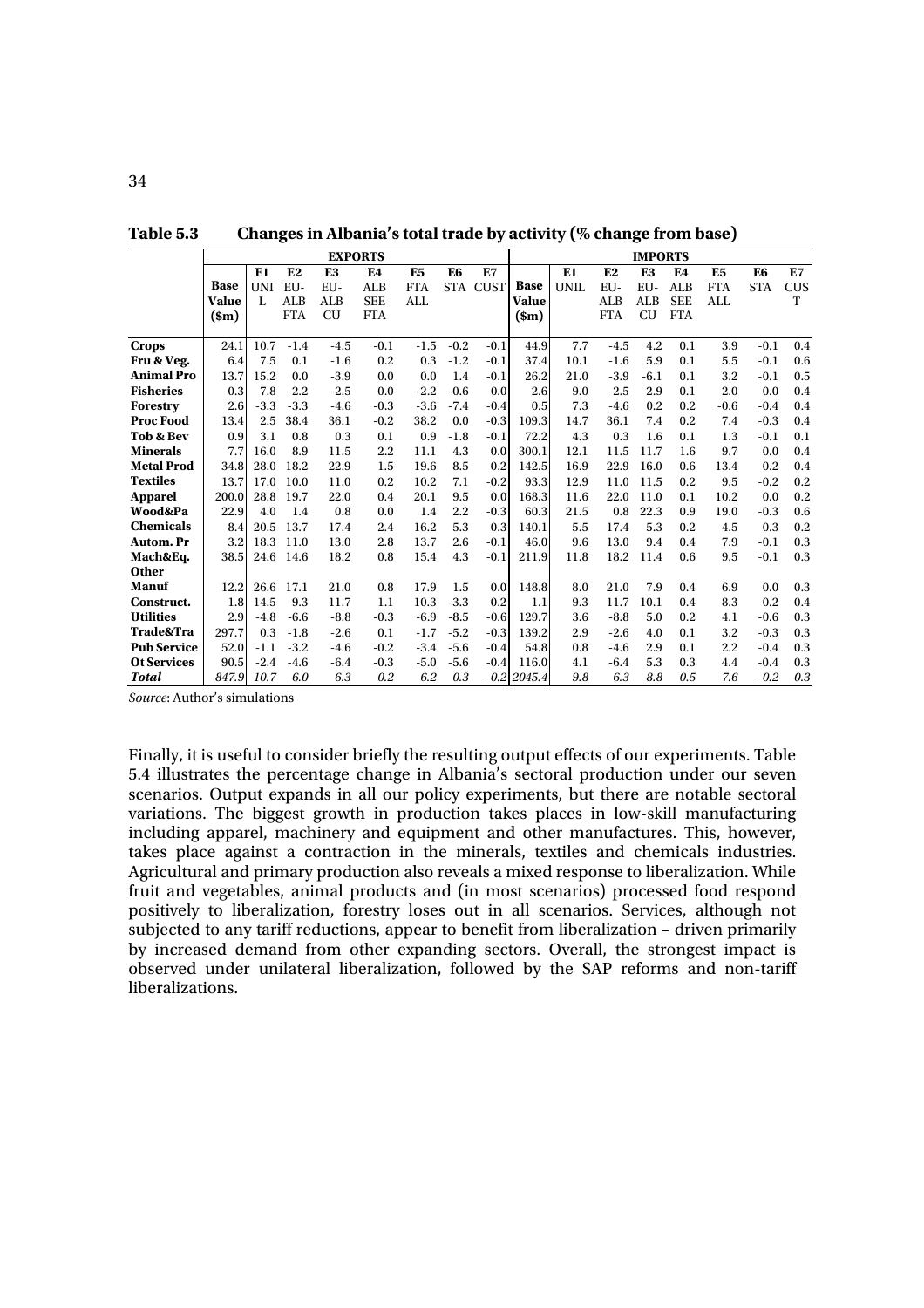| labit J.T                                                                                  | <b>Contrary Actional Section of the Section of the Section of the Section Contrary Section of the Section Contrary Section Contrary Section Contrary Section Contrary Section Contrary Section Contrary Section Contrary Section</b> |            |                                                              |                       |                                  |                   |                                                                                                          |         |
|--------------------------------------------------------------------------------------------|--------------------------------------------------------------------------------------------------------------------------------------------------------------------------------------------------------------------------------------|------------|--------------------------------------------------------------|-----------------------|----------------------------------|-------------------|----------------------------------------------------------------------------------------------------------|---------|
|                                                                                            | Base value                                                                                                                                                                                                                           | $\Xi$      |                                                              |                       |                                  | E5<br>Albania FTA | E6                                                                                                       | E7      |
|                                                                                            |                                                                                                                                                                                                                                      | Unilateral | E2<br>EU-Albania<br>FTA                                      | E3<br>EU-Albania<br>5 | E4<br>Albania SEE<br><b>FTAs</b> | with EU &SEE      | Standards                                                                                                | Customs |
|                                                                                            | $$\text{million}$$                                                                                                                                                                                                                   |            |                                                              |                       | % change from base value         |                   |                                                                                                          |         |
| Crops                                                                                      | 180.78                                                                                                                                                                                                                               |            |                                                              |                       |                                  |                   |                                                                                                          |         |
|                                                                                            | 284.76                                                                                                                                                                                                                               |            |                                                              |                       |                                  |                   |                                                                                                          |         |
| Fruit & Veg.<br>Animal Prods<br>Fisheries                                                  | 469.70                                                                                                                                                                                                                               |            |                                                              |                       |                                  |                   |                                                                                                          |         |
|                                                                                            | 5.10                                                                                                                                                                                                                                 |            |                                                              |                       |                                  |                   |                                                                                                          |         |
| <b>Forestry</b><br>Proc Food<br>Tob & Bev<br>Minerals<br>Mietal Prods                      | 45.47                                                                                                                                                                                                                                |            |                                                              |                       |                                  |                   | s a a z a e e n e a a r a a a r a n e n e a o o z<br>s a a s z a e e n e a a r a e a a s z a d e o o o o |         |
|                                                                                            | 255.15                                                                                                                                                                                                                               |            |                                                              |                       |                                  |                   |                                                                                                          |         |
|                                                                                            |                                                                                                                                                                                                                                      |            |                                                              |                       |                                  |                   |                                                                                                          |         |
|                                                                                            |                                                                                                                                                                                                                                      |            |                                                              |                       |                                  |                   |                                                                                                          |         |
|                                                                                            | 9.75<br>190.42<br>125.37                                                                                                                                                                                                             |            |                                                              |                       |                                  |                   |                                                                                                          |         |
| Textiles                                                                                   | 43.55                                                                                                                                                                                                                                |            |                                                              |                       |                                  |                   |                                                                                                          |         |
| Apparel<br>Wood&Paper<br>Chemicals<br>Chemicals<br>Autom. Prods<br>Mach&Equip<br>Oth Manuf | 241.82<br>142.49<br>31.09<br>7.72                                                                                                                                                                                                    |            |                                                              |                       |                                  |                   |                                                                                                          |         |
|                                                                                            |                                                                                                                                                                                                                                      |            |                                                              |                       |                                  |                   |                                                                                                          |         |
|                                                                                            |                                                                                                                                                                                                                                      |            |                                                              |                       |                                  |                   |                                                                                                          |         |
|                                                                                            |                                                                                                                                                                                                                                      |            |                                                              |                       |                                  |                   |                                                                                                          |         |
|                                                                                            | 45.50                                                                                                                                                                                                                                |            |                                                              |                       |                                  |                   |                                                                                                          |         |
|                                                                                            | 17.81                                                                                                                                                                                                                                |            |                                                              |                       |                                  |                   |                                                                                                          |         |
| Construction                                                                               | 540.58<br>296.55                                                                                                                                                                                                                     |            |                                                              |                       |                                  |                   |                                                                                                          |         |
| Utilities                                                                                  |                                                                                                                                                                                                                                      |            | $\begin{array}{c} 8.95 \\ 12.52 \\ 0.29 \\ 1.88 \end{array}$ |                       |                                  |                   |                                                                                                          |         |
| <b>Trade&amp;Trans</b>                                                                     | 1923.71                                                                                                                                                                                                                              |            |                                                              |                       |                                  |                   |                                                                                                          |         |
| Pub. Services                                                                              | 461.02                                                                                                                                                                                                                               |            | $0.31$<br>$1.31$<br>$2.14$                                   |                       |                                  |                   |                                                                                                          |         |
| <b>Oth Services</b>                                                                        | 1191.44                                                                                                                                                                                                                              |            |                                                              |                       |                                  |                   |                                                                                                          |         |
| Total                                                                                      | 6509.76                                                                                                                                                                                                                              |            |                                                              |                       |                                  |                   |                                                                                                          |         |

Summary effects on sectoral output  $(\%$  change from base) **Table 5.4 Summary effects on sectoral output (% change from base)**  Table 5.4

Source: Author's simulations *Source*: Author's simulations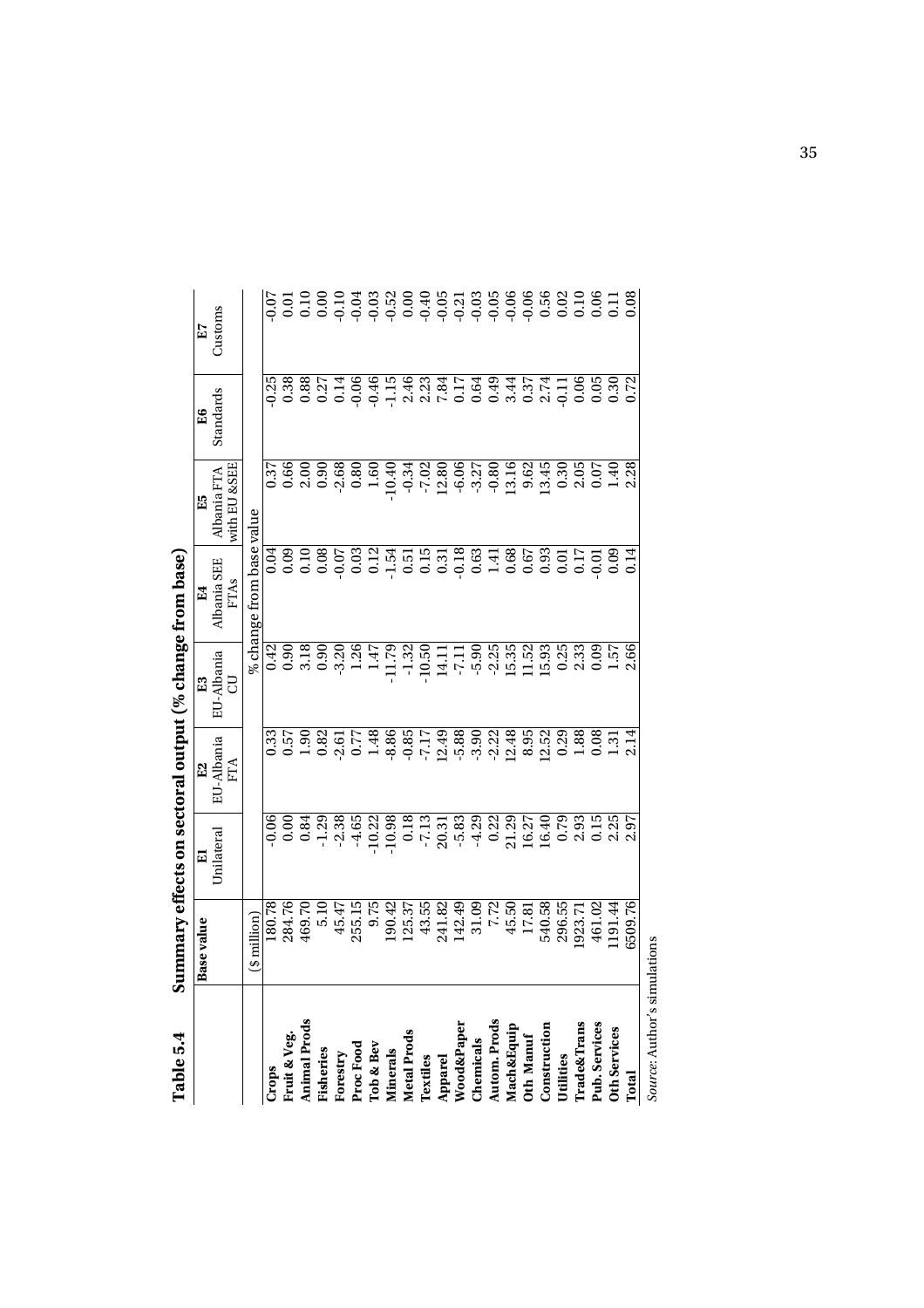## 5.2 Effects of unilateral liberalization

Unilateral liberalization was included in our experimental design to establish a benchmark across all our policy scenarios. As our previous discussion has demonstrated it is, indeed, under this scenario that Albania can achieve the strongest possible welfare, trade and production effects. In this section we look more closely at the channels through which these gains are realized.

We begin by looking at the sources of welfare change. These include allocative efficiency (allocative effects), endowment (employment) gains, technical change, terms of trade and investment effects<sup>19</sup>.

|                 | <b>Allocative</b><br><b>Effects</b> | Endowment<br><b>Effects</b> | <b>Technical</b><br>Change | <b>Terms</b> of<br>Trade | <b>Investment</b><br><b>Effects</b> | <b>Total</b>    |          |
|-----------------|-------------------------------------|-----------------------------|----------------------------|--------------------------|-------------------------------------|-----------------|----------|
|                 |                                     |                             | (\$ million)               |                          |                                     | $$$ million $)$ | % of GDP |
| <b>ALB</b>      | 73.5                                | 57.5                        | 0.0                        | $-12.5$                  | $-42.1$                             | 76.4            | 1.858    |
| EU              | $-1.8$                              | 0.0                         | 0.0                        | 20.7                     | 9.6                                 | 28.6            | 0.000    |
| <b>EFTA</b>     | 0.3                                 | 0.0                         | 0.0                        | 1.4                      | 0.6                                 | 2.3             | 0.001    |
| <b>BUL</b>      | 0.1                                 | 0.0                         | 0.0                        | 0.5                      | 0.0                                 | 0.6             | 0.004    |
| <b>ROM</b>      | $-0.1$                              | 0.0                         | 0.0                        | $-0.4$                   | $-0.1$                              | $-0.6$          | $-0.001$ |
| <b>CRO</b>      | 0.2                                 | 0.0                         | 0.0                        | 0.3                      | 0.0                                 | 0.5             | 0.002    |
| <b>ForSU</b>    | 0.0                                 | 0.0                         | 0.0                        | 0.3                      | 0.8                                 | 1.1             | 0.000    |
| <b>TUR MENA</b> | 0.3                                 | 0.0                         | 0.0                        | 1.9                      | 1.4                                 | 3.6             | 0.000    |
| <b>NAFTA</b>    | $-0.8$                              | 0.0                         | 0.0                        | $-4.7$                   | 9.7                                 | 4.2             | 0.000    |
| <b>ROW</b>      | $-3.7$                              | 0.0                         | 0.0                        | $-7.5$                   | 20.0                                | 8.9             | 0.000    |

**Table 5.5 Welfare Decomposition under (E1) Unilateral Liberalization** 

*Source*: Author's simulations

As illustrated in Table 5.5, Albania's gains from unilateral liberalization stem mainly from allocative efficiency and endowment effects. This is not surprising. With complete liberalization, resources are free to move according to full comparative advantage, thus maximizing efficiency gains from reallocation. Moreover, as production shifts to activities intensive in factors abundant in the economy, output expands in labour intensive sectors. This leads to an increased demand for unskilled labour, which improves aggregate employment in the economy. Against these positive effects, however, Albania also experiences a significant deterioration in its terms of trade. Recall from our earlier discussion that the standard GTAP assumes a perfect elasticity of transformation between domestic goods and exports. As a result, export prices tend to fall significantly faster than import prices following the liberalization of tariffs, which in turn leads to a strong deterioration in Albania's terms of trade.

<sup>&</sup>lt;sup>19</sup> The GTAP also allows for two additional welfare channels: population effects and adjustment for non-homothetic preferences. These produce zero results across all our experiments and are therefore omitted from the discussion.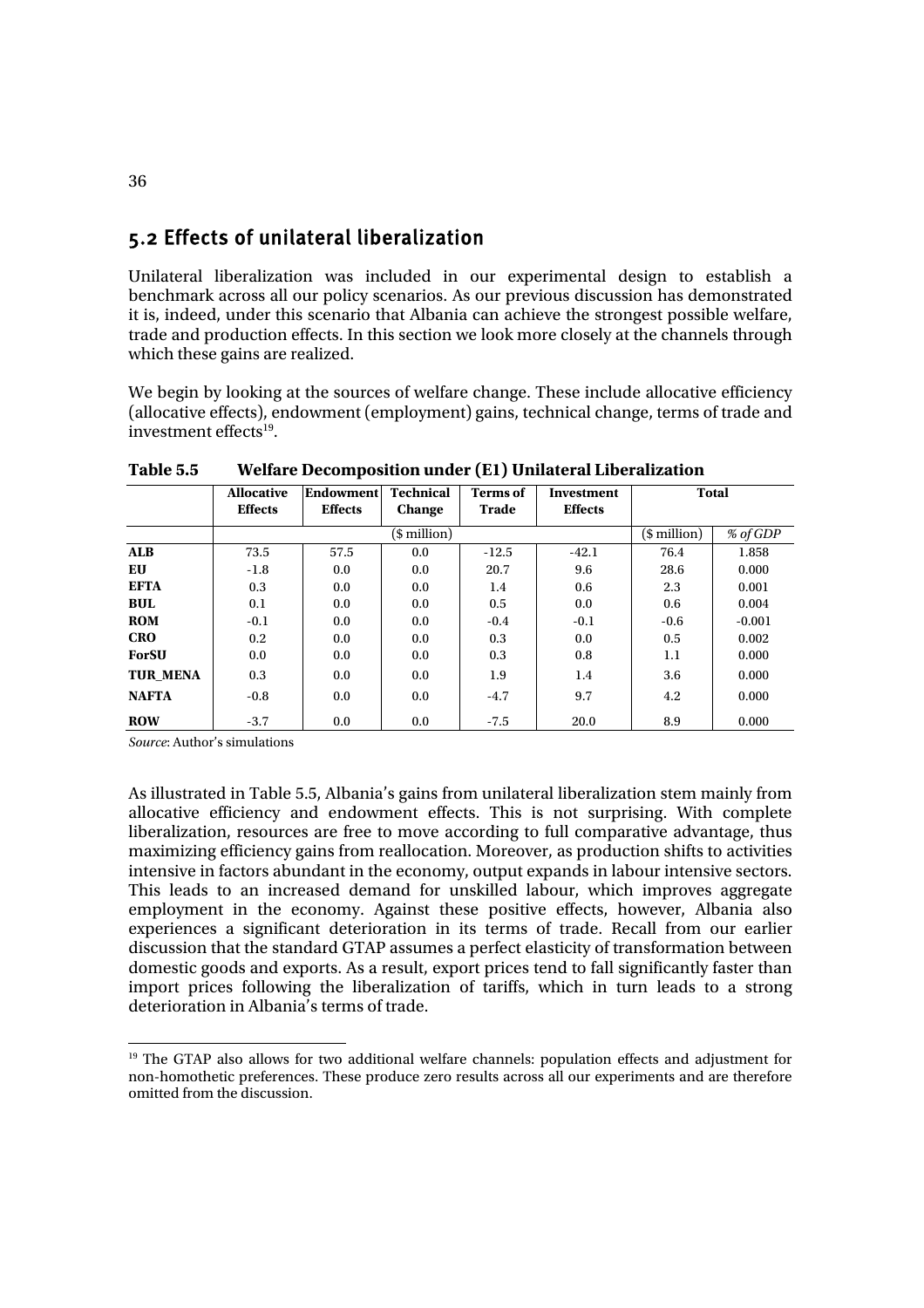Turning to trade effects, our summary discussion illustrated that unilateral liberalization produces the strongest possible trade expansion. Both exports and imports grow across all sectors, with more pronounced increases in metals, wearing apparel, machinery and equipment and other manufacturing. Here we focus more on changes in the regional direction of trade. Overall, Albania's trade expands with all regions under unilateral liberalization. The EU remains the strongest trading partner, with exports and imports growing by 14.8% and 11.2% respectively. Interestingly, however, shifts in trade with other regions are not necessarily reflected by the regional base shares. The rest of Western and Eastern Europe (EFTA, Bulgaria, Romania and Croatia) may not account for particularly large proportions of base trade, but they reveal a strong increase for both exports and imports. This is particularly true for exports to Croatia and imports from Bulgaria which grow by 11.9% and 3.8% respectively.

|                      | EU     | EFTA  |      |           |      | <b>BUL ROM CRO ForSU</b> | TUR<br><b>MENA</b> | <b>NAFTA ROW</b> |       | Total        |
|----------------------|--------|-------|------|-----------|------|--------------------------|--------------------|------------------|-------|--------------|
| <b>EXPORTS</b>       |        |       |      |           |      |                          |                    |                  |       |              |
| Base Value (\$ m)    | 543.2  | 37.2  | 0.6  | 1.7       | 1.6  | 14.9                     | 36.1               | 130.5            | 110.4 | 876.3        |
| (% change from base) | 14.8   | 11.1  | 3.8  | 6.1       | 11.9 | 1.7                      | 6.1                | 1.4              | 1.2   | 10.3         |
| <b>IMPORTS</b>       |        |       |      |           |      |                          |                    |                  |       |              |
| Base Value (\$ m)    | 1370.7 | 129.5 | 31.3 | 36.3 26.9 |      | 74.4                     | 113.4              | 123.1            |       | 139.5 2045.4 |
| (% change from base) | 11.2   | 4.7   | 11.9 | 0.1       | 5.5  | 1.8                      | 15.1               | 2.9              | 8.6   | 9.7          |

| Table 5.6 |  |  | Albania's exports and imports (by region) |
|-----------|--|--|-------------------------------------------|
|-----------|--|--|-------------------------------------------|

Source: Author's simulations

The final area of interest under unilateral liberalization concerns changes in demand for factor inputs. As Figure 5.1 illustrates, there is a clear specialization in labour-intensive (particularly unskilled labour) activities following liberalization in Albania. Demand for unskilled labour expands both in total and across most sectors of the economy, particularly apparel, machinery and equipment, other manufacturing and construction. Employment also expands for key agricultural and semi-agricultural activities such as fruit and vegetables, animal products and processed food. The only sectors where unskilled labour employment is negatively affected are forestry, minerals, textiles and wood and paper products. Demand for skilled labour also expands, although the aggregate effect is negligible. Sectorally, demand for skilled labour follows a similar pattern to unskilled. Notable exceptions where skilled labour employment contracts relative to unskilled include metal products, automotive and transport products, utilities and public services.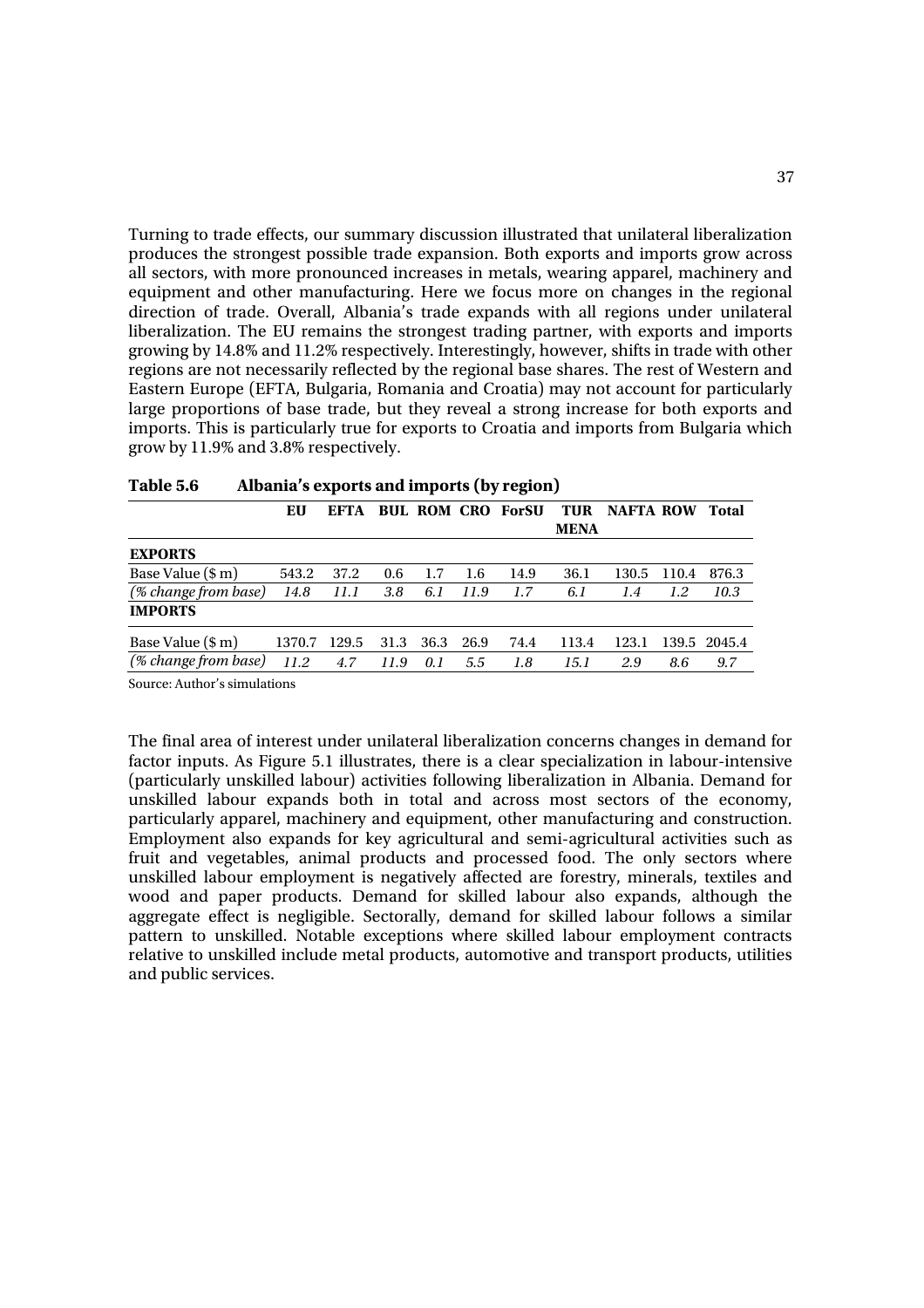**Figure 5.1 Demand for capital, skilled and unskilled labour under unilateral liberalization (% change from base)** 



*Source*: Author's simulations

In the light of our previous discussion, we could argue that unilateral liberalization will have a positive effect on growth and overall welfare in Albania. This will arise from increased trading opportunities, stronger competitiveness and a substantial improvement in efficiency due to the reallocation of resources. Gains will generally benefit most workers and production activities, but the picture is slightly uneven. The benefits of growth will be greater in the manufacturing sectors followed by agriculture. Overall,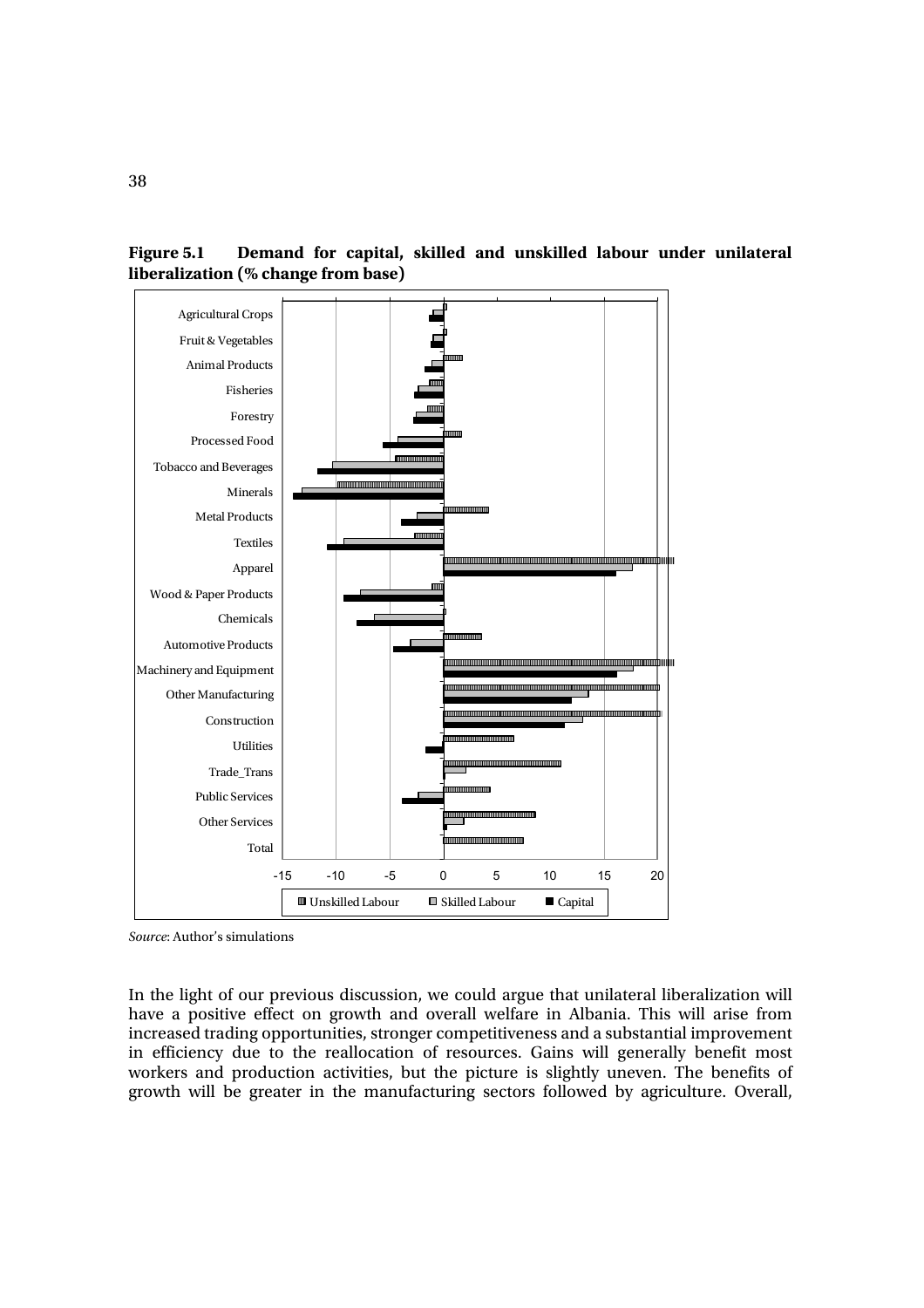employment opportunities improve in aggregate, especially for unskilled workers. Aggregate demand for unskilled labour expands, while the most pronounced increase is observed in the apparel and manufacturing sectors. However, employment in textiles, minerals, forestry and wood and paper industries will contract. Workers in these industries could be considered as vulnerable to a unilateral liberalization episode.

## 5.3 Effects of Albania's free trade areas with the EU and South Eastern Europe

In this section, we return to our discussion of the effects of regional integration under Albania's Stabilization and Association Agreement/Process. We focus on the EU-Albania FTA (E2), the FTAs between Albania and other South East European countries (E4) and the combined effect of all free trade areas under the SAA (E5).

Starting with welfare effects, Table 5.7 illustrates the possible channels of change. As before, we focus on allocative efficiency, endowment, technical change, terms of trade and investment effects, but narrow our regional focus, mainly because the impact on non-SAA partners was found to be negligible. As already argued in our summary discussion, Albania gains across all scenarios. There are important differences, however. While the total possible impact of SAA liberalization (E5) reaches 1.54% of GDP, this is driven primarily by Albania's FTA with the EU. Integration with other SE European countries is found to have a relatively small effect on Albania, reaching only 0.08% of GDP. Overall, gains grow mainly from improvements in allocative efficiency and endowment. Regional liberalization, although not as extensive as unilateral, will increase competition through cheaper imports from the EU and South East Europe and exert greater pressure for a more efficient allocation of resources. Production will shift to reflect Albania's comparative advantage better, and as a result labour-intensive activities will expand, exerting a positive effect on total employment. Effects on other SAA partners are generally small, but their distribution is useful to highlight. The EU gains under bilateral liberalization with Albania primarily because of enhanced efficiency and improved terms of trade, but loses slightly when Albania liberalizes only vis-à-vis other South East European countries. Similarly, all SEEs experience small losses from the EU-Albania FTA, but realize small gains from bilateral FTAs (up to 0.016% of GDP). It is only under the unified SAA scenario (E5) that gains are shared by all partners.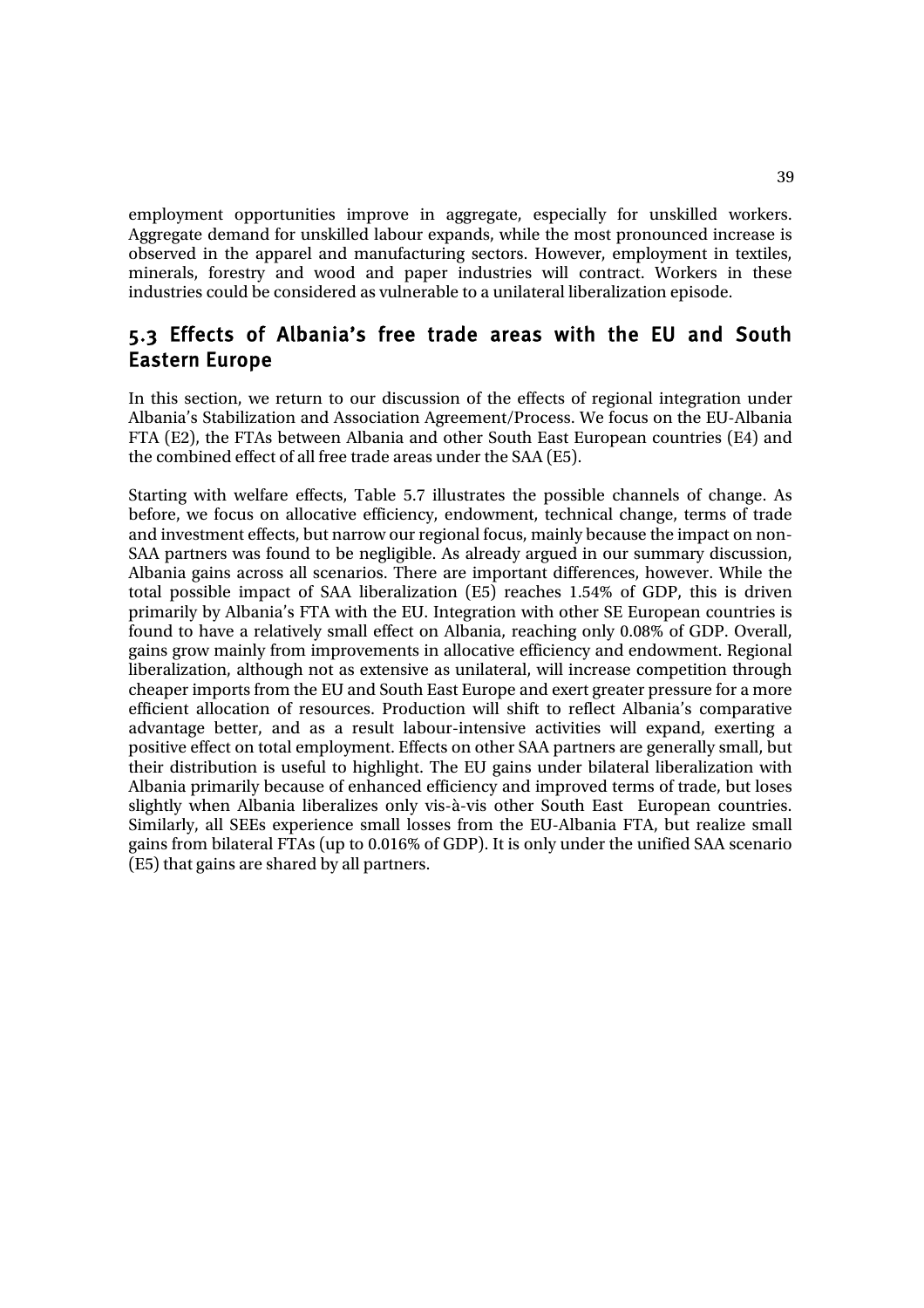|            |                   | E2: EU-Albania Free Trade Area                     |                  |                 |            |          |              |
|------------|-------------------|----------------------------------------------------|------------------|-----------------|------------|----------|--------------|
|            | <b>Allocative</b> | <b>Endowment</b>                                   | <b>Technical</b> | <b>Terms</b> of | Investment |          | <b>Total</b> |
|            | effects           | effects                                            | change           | trade           | effects    |          |              |
|            |                   |                                                    | (\$ million)     |                 |            | $(\$m.)$ | % of GDP     |
| <b>ALB</b> | 52.4              | 39.7                                               | $\Omega$         | $-4.5$          | $-28.5$    | 59.1     | 1.437        |
| EU         | 3.8               | $\Omega$                                           | 0                | 33.7            | 6.1        | 43.7     | 0.000        |
| <b>BUL</b> | $-0.2$            | $\Omega$                                           | 0                | $-1.1$          | 0.0        | $-1.4$   | $-0.010$     |
| <b>ROM</b> | 0.0               | $\Omega$                                           | $\theta$         | $-2.7$          | $-0.4$     | $-3.2$   | $-0.008$     |
| <b>CRO</b> | $-0.9$            | $\Omega$                                           | $\mathbf{0}$     | $-0.4$          | 0.0        | $-1.5$   | $-0.007$     |
|            |                   | <b>E4: Albania-SEE Free Trade Areas</b>            |                  |                 |            |          |              |
| <b>ALB</b> | 3.0               | 2.8                                                | 0.0              | $-0.2$          | 3.3        | 3.3      | 0.080        |
| EU         | $-0.8$            | 0.0                                                | 0.0              | $-3.5$          | $-3.9$     | $-3.9$   | $-0.000$     |
| <b>BUL</b> | 0.3               | 0.0                                                | 0.0              | 1.8             | 2.1        | 2.1      | 0.016        |
| <b>ROM</b> | 0.0               | 0.0                                                | 0.0              | 3.0             | 3.5        | 3.5      | 0.009        |
| <b>CRO</b> | 1.4               | 0.0                                                | 0.0              | 0.8             | 2.3        | 2.3      | 0.011        |
|            |                   | E5: Albania's Free Trade Areas with the EU and SEE |                  |                 |            |          |              |
| <b>ALB</b> | 55.4              | 42.5                                               | 0.0              | $-4.8$          | $-30.7$    | 62.4     | 1.517        |
| EU         | 3.0               | 0.0                                                | 0.0              | 30.3            | 6.6        | 39.8     | 0.000        |
| <b>BUL</b> | 0.1               | 0.0                                                | 0.0              | 0.7             | 0.0        | 0.8      | 0.006        |
| <b>ROM</b> | 0.0               | 0.0                                                | 0.0              | 0.3             | 0.0        | 0.2      | 0.001        |
| <b>CRO</b> | 0.4               | 0.0                                                | 0.0              | 0.3             | 0.1        | 0.8      | 0.004        |

**Table 5.7 Welfare decomposition of SAA Liberalization (E2, E4, E5)** 

Source: Author's simulations

Turning to trade effects, Figure 5.2 illustrates changes in Albania's bilateral trade with other regions. As can be seen, EU-Albania trade expands under their bilateral FTA, but at the expense of trade with other countries. Although Albania's exports increase towards certain regions (EFTA, Croatia, Turkey and MENA), imports from all regions other than the EU show a reduction. A similar pattern is obtained from Albania's FTAs with Bulgaria, Romania and Croatia. The regions that experience the most pronounced loss in export shares to Albania include the Former Soviet Union countries, Turkey, the Middle East and North Africa and the rest of the world. This strong shift in the regional sourcing of Albania's imports would have raised concern about the balance in trade creation and trade diversion under the SAA liberalizations. However, as our previous discussion has shown, all FTAs are welfare-improving. While there is some trade diversion, this is outweighed by trade creation.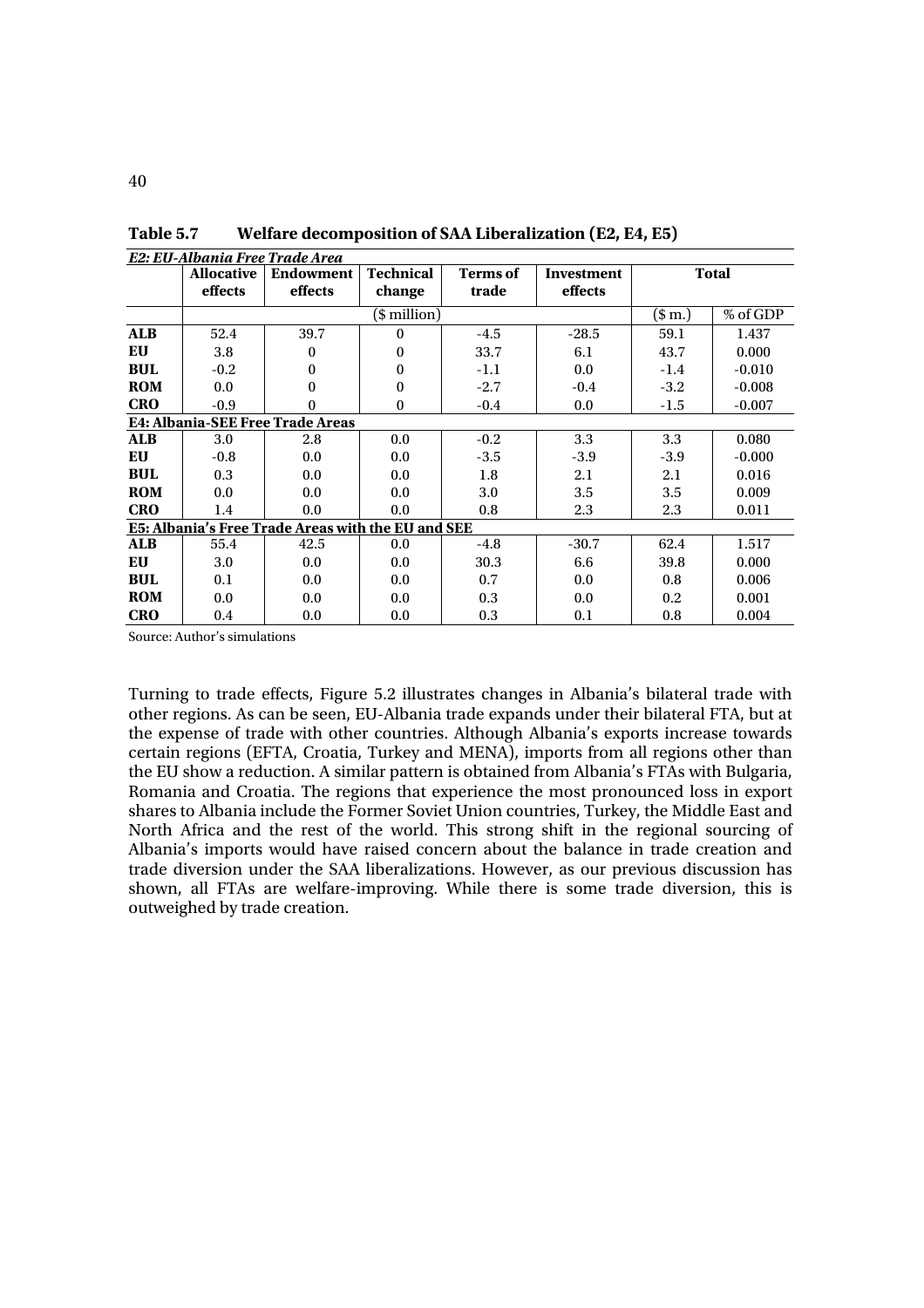



*Source*: Author's simulations

The previous discussion is further illustrated in Table 5.8, which shows the percentage change in Albania's output, exports and imports under the full SAP scenario. Although the picture is relatively mixed, Albanian domestic production and exports increase across most sectors. The most pronounced expansion is observed in apparel, machinery and equipment and processed food. Export growth is absorbed primarily by the EU, followed by Romania and Croatia. Against this positive picture, however, key Albanian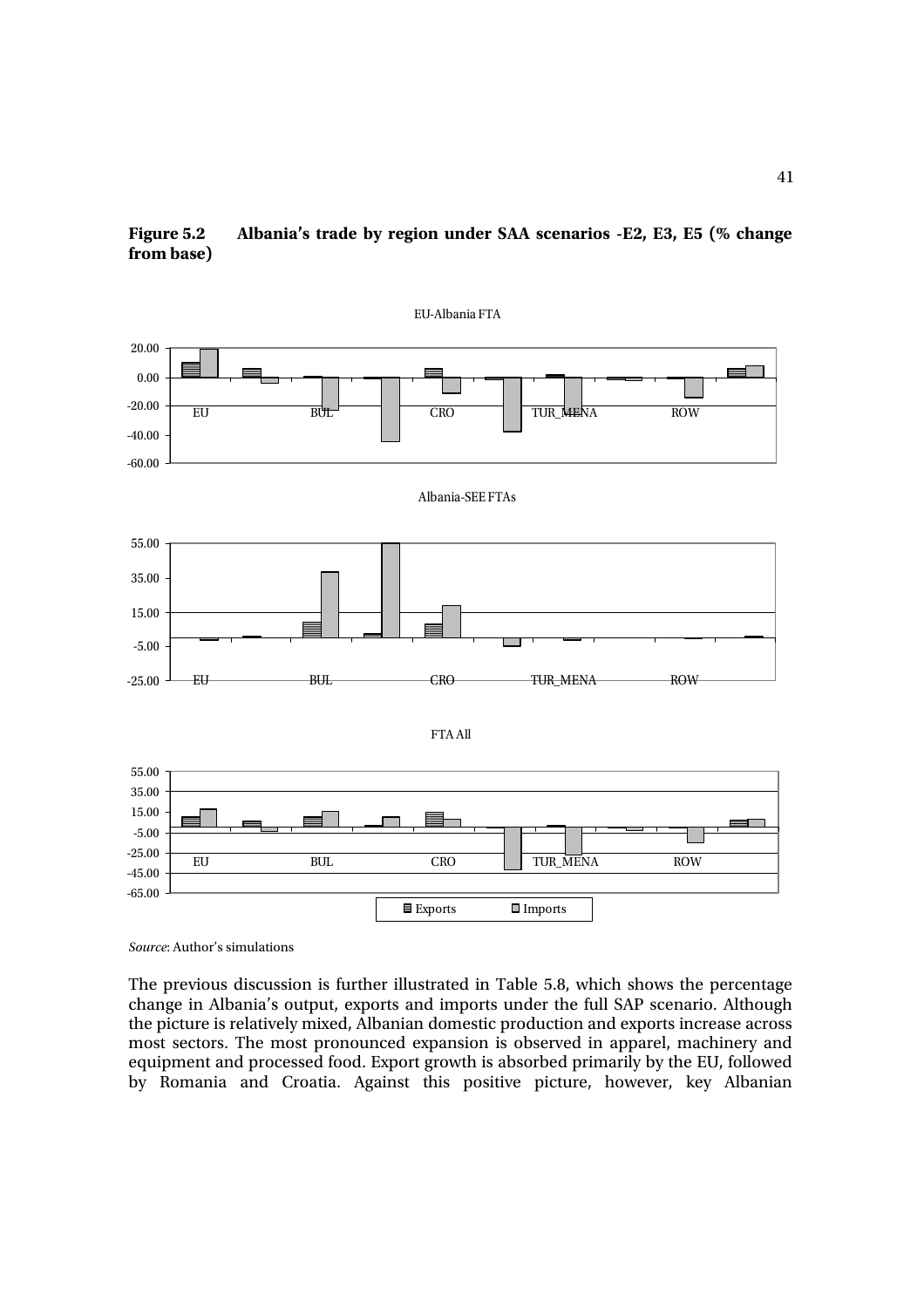manufacturing sectors namely, minerals, metals, chemicals, and textiles ,experience a contraction following the full SAP. This is accompanied by an expansion of imports, mainly from the EU and Romania, which implies that historically these sectors were protected from foreign competition against the economy's true comparative advantage. With the opening up of markets, there is increased pressure from abroad and a subsequent replacement of inefficient domestic production with imports. This is another indication that the SAA is trade-creating, but it is clear that the welfare gains are not shared by all. While Albanian consumers will benefit across the board from cheaper products, the effects on Albanians as producers and workers is mixed across industries. Thus, while agriculture, processed food, apparel, machinery and equipment and construction benefit, other industries like minerals, metals, chemicals, and textiles appear to lose out. In general, the severity of these losses will depend on the flexibility of the economy and the ability of workers/producers to shift to more viable activities after the liberalization.

|                        | <b>DOMESTIC</b> |        |            | <b>EXPORTS</b> |            |        |         | <b>IMPORTS</b> |            |
|------------------------|-----------------|--------|------------|----------------|------------|--------|---------|----------------|------------|
|                        | <b>OUTPUT</b>   |        |            |                |            |        |         |                |            |
|                        |                 | EU     | <b>BUL</b> | <b>ROM</b>     | <b>CRO</b> | EU     | BUL     | <b>ROM</b>     | <b>CRO</b> |
| <b>Crops</b>           | 0.3             | $-1.4$ | $-1.6$     | $-1.7$         | $-1.6$     | 14.8   | $-0.9$  | $-0.9$         | $-0.9$     |
| Fruit & Veg.           | 0.6             | 0.1    | 0.1        | 29.5           | 0.1        | 9.5    | $-6.0$  | $-3.1$         | $-6.0$     |
| <b>Animal Prods</b>    | 2.0             | $-0.1$ | $-0.1$     | $-0.1$         | $-0.1$     | 4.4    | 1.2     | 1.2            | 1.2        |
| <b>Fisheries</b>       | 0.9             | $-2.1$ | $-2.8$     | $-3.3$         | $-3.3$     | 2.7    | 2.7     | 2.7            | 2.7        |
| <b>Forestry</b>        | $-2.6$          | $-3.4$ | $-4.1$     | $-4.0$         | $-4.1$     | $-0.6$ | $-0.6$  | $-0.6$         | $-0.6$     |
| <b>Proc Food</b>       | 0.8             | 60.1   | $-3.2$     | 33.5           | $-3.6$     | 15.2   | $-7.9$  | $-4.1$         | $-6.6$     |
| Tob & Bev              | 1.6             | 3.8    | 0.1        | 0.1            | 0.1        | 1.6    | 1.6     | 9.8            | 1.6        |
| <b>Minerals</b>        | $-10.4$         | 11.1   | 10.4       | 12.9           | 12.9       | 33.1   | $-64.4$ | 30.0           | 11.5       |
| <b>Metal Prods</b>     | $-0.3$          | 19.5   | 19.1       | 47.4           | 20.5       | 40.0   | $-55.3$ | 46.6           | 45.9       |
| <b>Textiles</b>        | $-7.0$          | 10.2   | 9.8        | 10.2           | 10.2       | 35.8   | $-51.4$ | 24.1           | 16.7       |
| <b>Apparel</b>         | 12.8            | 20.0   | 19.8       | 20.8           | 20.8       | 21.1   | $-77.6$ | 49.7           | $-77.7$    |
| <b>Wood&amp;Paper</b>  | $-6.0$          | 1.6    | 0.5        | 31.3           | 0.5        | 36.1   | $-40.2$ | 23.2           | 17.8       |
| <b>Chemicals</b>       | $-3.2$          | 15.8   | 15.8       | 70.7           | 16.3       | 22.0   | $-42.5$ | 20.3           | 5.7        |
| <b>Autom. Prods</b>    | $-0.8$          | 11.4   | 10.7       | 11.3           | 11.3       | 25.4   | $-43.8$ | 20.5           | 10.0       |
| Mach&Equip             | 13.1            | 15.3   | 15.0       | 67.0           | 90.9       | 20.7   | $-24.0$ | 25.1           | 15.2       |
| <b>Oth Manuf</b>       | 9.6             | 18.4   | 17.3       | 17.9           | 140.3      | 12.0   | $-40.3$ | 40.9           | $-11.0$    |
| <b>Construction</b>    | 13.4            | 10.3   | 10.3       | 10.3           | 10.3       | 8.3    | 8.3     | 8.3            | 8.3        |
| <b>Utilities</b>       | 0.3             | $-6.8$ | $-6.8$     | $-6.8$         | $-6.8$     | 4.2    | 4.2     | 4.1            | 4.2        |
| <b>Trade&amp;Trans</b> | 2.0             | $-1.7$ | $-1.7$     | $-1.7$         | $-1.7$     | 3.1    | 3.1     | 3.1            | 3.1        |
| <b>Pub. Services</b>   | 0.1             | $-3.3$ | $-3.3$     | $-3.3$         | $-3.3$     | 2.1    | 2.1     | 2.1            | 2.1        |
| <b>Oth Services</b>    | 1.4             | $-4.9$ | $-4.9$     | $-4.9$         | $-4.9$     | 14.8   | $-0.9$  | $-0.9$         | $-0.9$     |

**Table 5.8 Albania's output, exports and imports under E5: Full FTA scenario (% change from base)** 

*Source*: Author's simulations

To complete the picture, Table 5.9 illustrates the percentage change in skilled and unskilled labour demanded both in aggregate and by industry. Overall, demand for both skilled and unskilled labour increases in aggregate. Sectorally, demand for both labour types expands across all agricultural activities, and apparel, machinery and equipment

42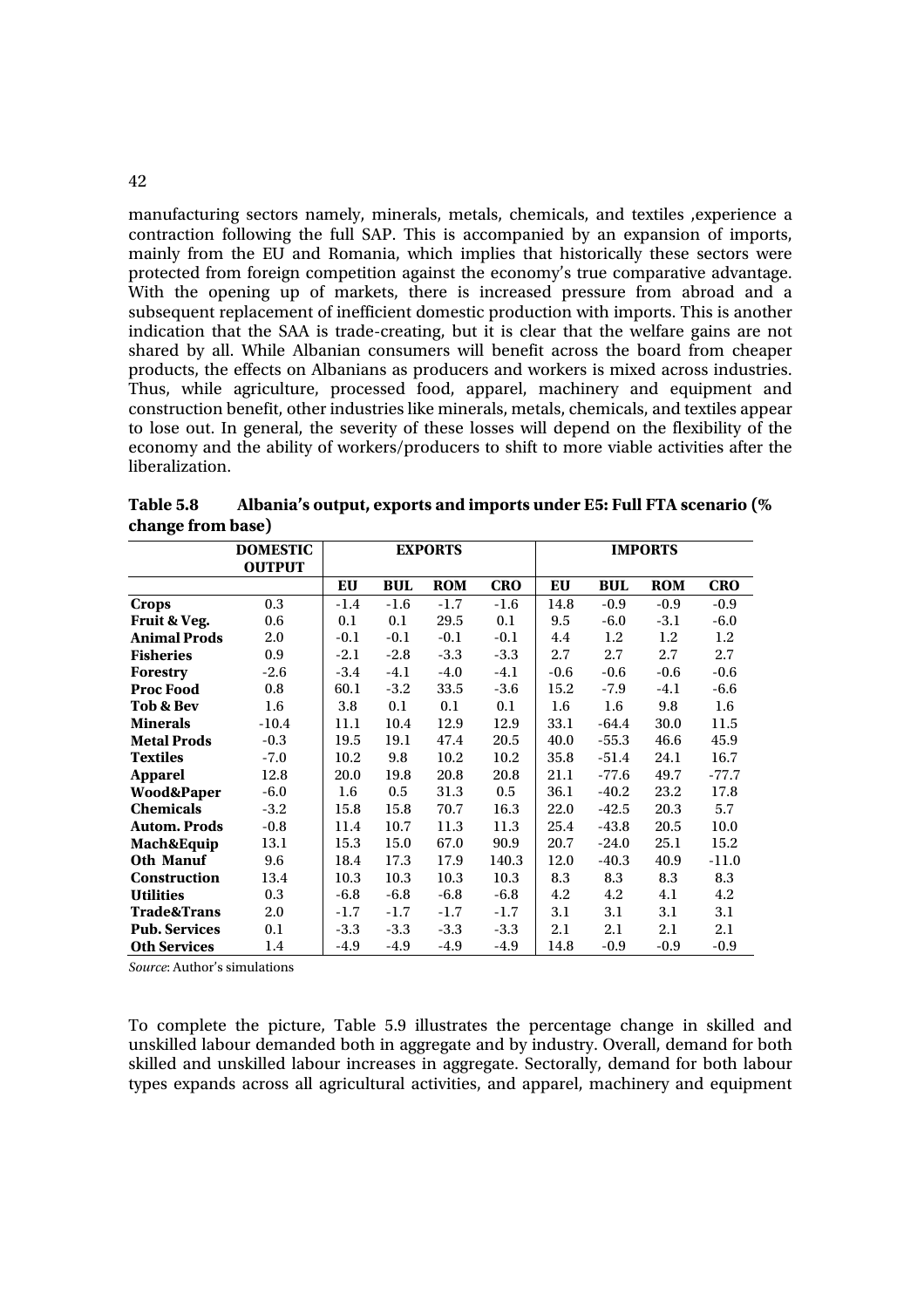and other manufacturing. Although the difference is small, it is worth noting that growth in these industries is slightly stronger for skilled relative to unskilled labour. In contracting industries, the demand for labour drops for both skilled and unskilled labour. However, as can be seen in textiles, minerals and chemicals, the biggest employment losses are felt by the unskilled. In fact, in the case of metal products, it is only the unskilled that are hit by the contraction in output. Liberalization of trade in goods appears to favour skilled workers in the services sector. Given that services are mostly located in urban areas, this would suggest that unskilled urban workers would be vulnerable to liberalization. As before, the full effect will depend on labour market flexibility in Albania and the ability of expanding sectors to absorb the unemployed from contracting activities.

|                     | <b>Base Value</b> |            | E2             |         |        | E <sub>4</sub>       |         | E <sub>5</sub>   |
|---------------------|-------------------|------------|----------------|---------|--------|----------------------|---------|------------------|
|                     |                   |            | EU-Albania FTA |         |        | Albania SEE FTAs     |         | Albania FTA with |
|                     |                   |            |                |         |        |                      |         | EU and SEE       |
|                     | Skilled           | Unskilled  | Sk             | UnS     | Sk     | UnS                  | Sk      | UnS              |
|                     |                   | \$ million |                |         |        | (% change from base) |         |                  |
| Crops               | 64.7              | 0.7        | 0.9            | 0.0     | 0.1    | 0.0                  | 0.9     | 0.0              |
| Fruit & Veg.        | 102.1             | 1.0        | 1.1            | 0.3     | 0.1    | 0.1                  | 1.2     | 0.3              |
| <b>Animal Prods</b> | 56.3              | 1.0        | 3.2            | 1.3     | 0.2    | 0.1                  | 3.4     | 1.4              |
| Fisheries           | 0.7               | 0.0        | 1.9            | 1.2     | 0.2    | 0.1                  | 2.1     | 1.3              |
| Forestry            | 4.4               | 0.0        | $-2.1$         | $-2.9$  | 0.0    | $-0.1$               | $-2.2$  | $-2.9$           |
| Proc Food           | 11.3              | 2.2        | 5.0            | 1.1     | 0.3    | 0.1                  | 5.4     | 1.1              |
| Tob & Bev           | 0.6               | 0.1        | 5.3            | 1.3     | 0.4    | 0.1                  | 5.6     | 1.4              |
| Minerals            | 15.6              | 2.8        | $-8.6$         | $-10.8$ | $-1.7$ | $-1.9$               | $-10.3$ | $-12.7$          |
| <b>Metal Prods</b>  | 15.6              | 2.8        | 2.0            | $-2.5$  | 0.7    | 0.4                  | 2.7     | $-2.1$           |
| <b>Textiles</b>     | 6.0               | 1.0        | $-4.2$         | $-8.7$  | 0.4    | 0.1                  | $-3.9$  | $-8.6$           |
| Apparel             | 28.9              | 4.4        | 15.6           | 11.1    | 0.5    | 0.2                  | 16.1    | 11.3             |
| Wood&Paper          | 18.3              | 3.0        | $-2.7$         | $-7.2$  | 0.0    | $-0.3$               | $-2.7$  | $-7.5$           |
| Chemicals           | 3.1               | 0.7        | $-0.9$         | $-5.4$  | 0.8    | 0.5                  | $-0.1$  | $-4.9$           |
| Autom. Prods        | 1.9               | 0.4        | 0.1            | $-4.4$  | 1.6    | 1.3                  | 1.7     | $-3.1$           |
| Mach&Equip          | 10.5              | 2.3        | 15.0           | 10.5    | 0.9    | 0.6                  | 15.9    | 11.1             |
| Oth Manuf           | 3.1               | 0.5        | 11.9           | 7.5     | 0.9    | 0.6                  | 12.8    | 8.0              |
| Construction        | 75.6              | 14.1       | 15.6           | 10.6    | 1.1    | 0.8                  | 16.7    | 11.4             |
| <b>Utilities</b>    | 55.8              | 29.0       | 4.3            | $-0.2$  | 0.3    | 0.0                  | 4.5     | $-0.2$           |
| Trade&Trans         | 251.0             | 57.0       | 7.5            | 1.5     | 0.6    | 0.2                  | 8.1     | $1.7\phantom{0}$ |
| Pub. Services       | 150.0             | 227.9      | 2.9            | $-1.6$  | 0.2    | $-0.1$               | 3.1     | $-1.7$           |
| <b>Oth Services</b> | 141.8             | 99.2       | 5.7            | 1.2     | 0.4    | 0.1                  | 6.1     | 1.3              |
| Total               | 450.2             | 1017.3     | 0.00           | 5.17    | 0.00   | 0.36                 | 0.00    | 5.53             |

**Table 5.9 Demand for skilled and unskilled labour in Albania under SAA -by activity (% change from base)** 

*Source*: Author's simulations

Our analysis has shown that the SAP can have a positive effect on Albania's growth and overall welfare. There are, however, both winners and losers from liberalization. We argued that agriculture, apparel and some industrial activities would expand and thus benefit from new trading opportunities. At the other end of the spectrum, however,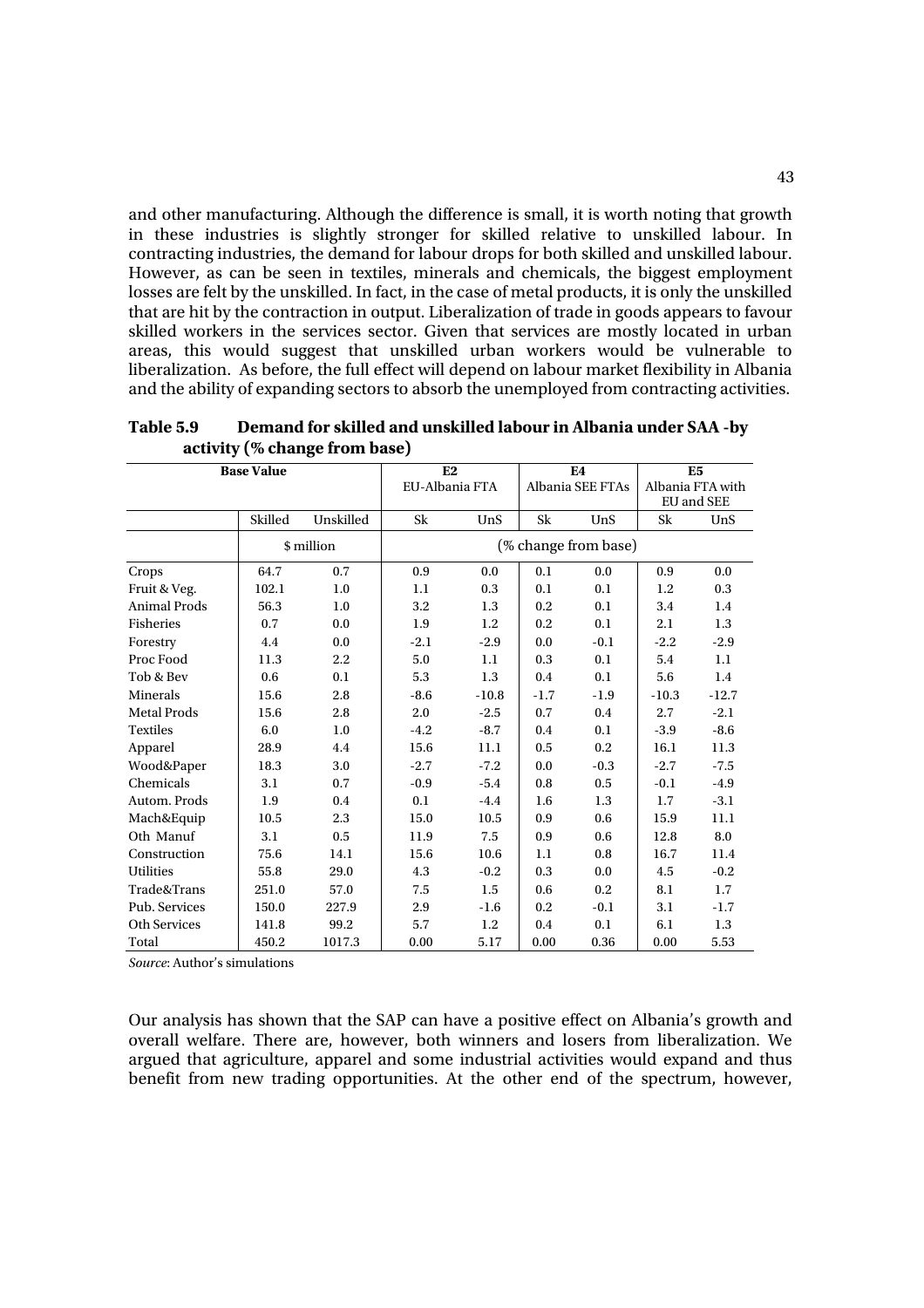workers and producers in textiles, metals, chemicals and minerals will be negatively hit. Services generally gain through an increase in domestic demand, but the benefits are mainly felt by skilled workers. Unskilled workers in these industries are therefore vulnerable, and if markets cannot accommodate their re-employment in other sectors, this may have a negative impact on poverty.

## 5.4 Effects of Harmonization to EU Standards and Modernization of Customs

Our final section deals with the effects of non-tariff liberalization under the SAA, focusing on the harmonization with EU standards and the modernization of Albanian customs. As can be seen from Table 5.10, non-tariff liberalization can have a notable positive effect on Albanian welfare and growth, albeit of a smaller magnitude than traditional tariff liberalization. Gains are around 0.31% and 0.16% of GDP for standards and customs respectively. Although the modelling approach differed between the two scenarios, the overall impact was the same, namely, to lower the final effective import price. In the case of standards, this affected Albanian exports to the EU, while in the case of customs, it affected all Albanian imports. Thus, in the first case gains are realized primarily through new trading opportunities, in the latter benefits come from increased competition from abroad. Both of these channels result in strong improvements in efficiency, due to a better reallocation of resources and an improvement in Albania's terms of trade. The impact on other regions is negligible. It is, however, worth noting that SAA partners, with the exception of Romania, also gain from non-tariff liberalization.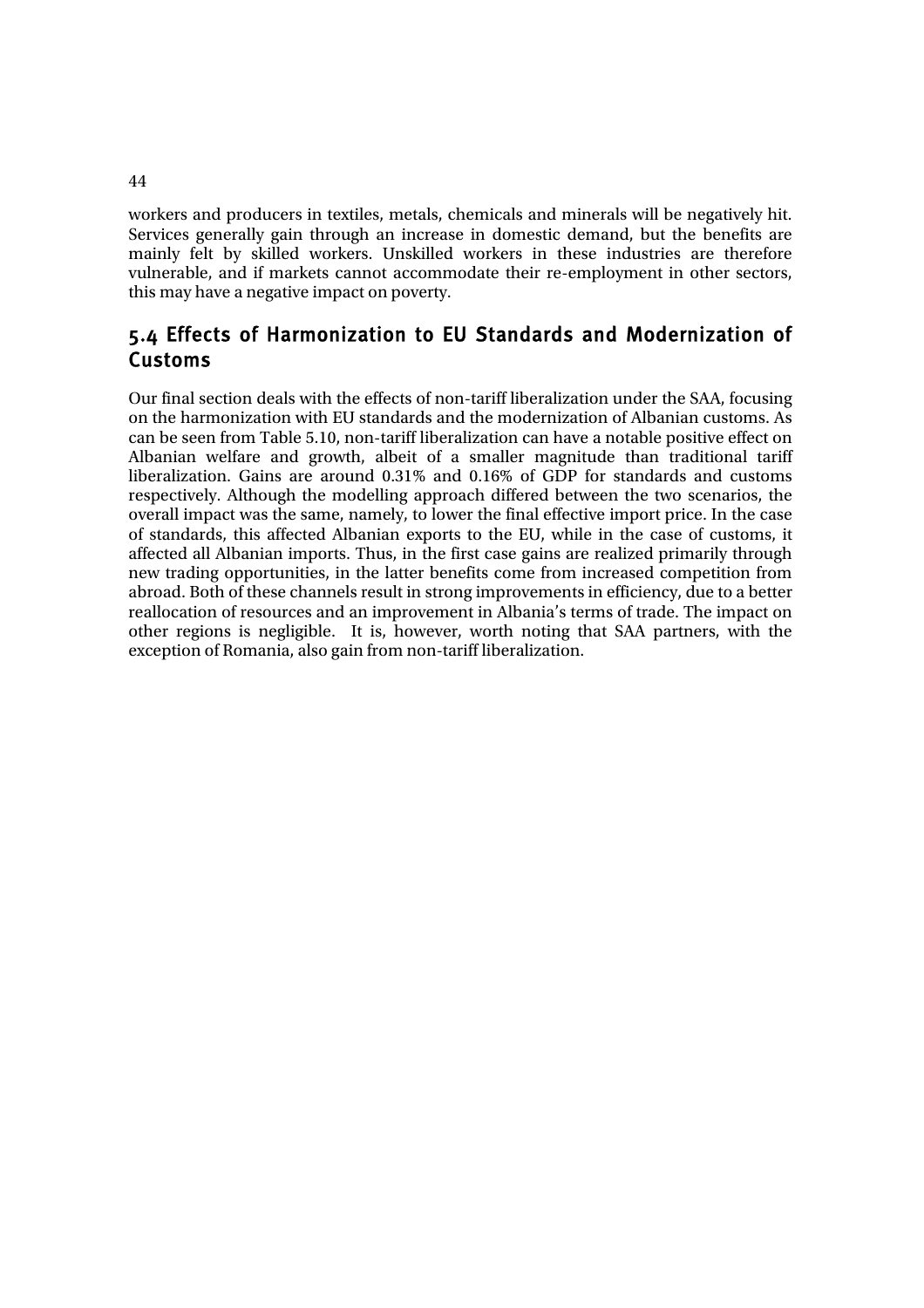|                | E6: Standards harmonization      |                  |                  |              |            |                  |                       |
|----------------|----------------------------------|------------------|------------------|--------------|------------|------------------|-----------------------|
|                | <b>Allocative</b>                | <b>Endowment</b> | <b>Technical</b> | <b>Terms</b> | Investment |                  | <b>Total</b>          |
|                | effects                          | effects          | change           | of trade     | effects    |                  |                       |
|                |                                  |                  | $$$ million)     |              |            | $($$ million $)$ | % of $G\overline{DP}$ |
| <b>ALB</b>     | 4.91                             | 3.08             | 0.00             | 2.96         | 1.97       | 12.92            | 0.31                  |
| EU             | $-0.36$                          | 0.00             | 2.43             | $-1.20$      | $-0.44$    | 0.42             | 0.00                  |
| <b>EFTA</b>    | $-0.02$                          | 0.00             | 0.00             | 0.14         | $-0.06$    | 0.07             | 0.00                  |
| <b>BUL</b>     | 0.00                             | 0.00             | 0.00             | 0.01         | 0.00       | 0.01             | 0.00                  |
| <b>ROM</b>     | $-0.02$                          | 0.00             | 0.00             | $-0.05$      | $-0.01$    | $-0.08$          | 0.00                  |
| <b>CRO</b>     | 0.02                             | 0.00             | 0.00             | 0.04         | 0.00       | 0.06             | 0.00                  |
| <b>ForSU</b>   | 0.01                             | 0.00             | 0.00             | 0.00         | $-0.05$    | $-0.04$          | 0.00                  |
| <b>TUR MEN</b> | $-0.06$                          | 0.00             | 0.00             | $-0.14$      | $-0.06$    | $-0.27$          | 0.00                  |
| <b>NAFTA</b>   | $-0.05$                          | 0.00             | 0.00             | $-0.45$      | $-0.73$    | $-1.23$          | 0.00                  |
| <b>ROW</b>     | $-0.57$                          | 0.00             | 0.00             | $-1.30$      | $-0.63$    | $-2.50$          | 0.00                  |
|                | <b>E7: Customs Modernization</b> |                  |                  |              |            |                  |                       |
| <b>ALB</b>     | 2.46                             | 1.56             | 2.46             | 0.39         | $-0.43$    | 6.43             | 0.16                  |
| EU             | $-0.08$                          | 0.00             | 0.00             | 0.26         | 0.10       | 0.27             | 0.00                  |
| <b>EFTA</b>    | 0.00                             | 0.00             | 0.00             | 0.04         | 0.00       | 0.04             | 0.00                  |
| <b>BUL</b>     | 0.00                             | 0.00             | 0.00             | 0.02         | 0.00       | 0.02             | 0.00                  |
| <b>ROM</b>     | 0.00                             | 0.00             | 0.00             | $-0.06$      | $-0.01$    | $-0.07$          | 0.00                  |
| <b>CRO</b>     | 0.07                             | 0.00             | 0.00             | 0.04         | 0.00       | 0.12             | 0.00                  |
| <b>ForSU</b>   | $-0.03$                          | 0.00             | 0.00             | $-0.09$      | 0.03       | $-0.09$          | 0.00                  |
| <b>TUR MEN</b> | 0.00                             | 0.00             | 0.00             | 0.02         | 0.02       | 0.03             | 0.00                  |
| <b>NAFTA</b>   | $-0.03$                          | 0.00             | 0.00             | $-0.22$      | 0.03       | $-0.23$          | 0.00                  |
| <b>ROW</b>     | $-0.10$                          | 0.00             | 0.00             | $-0.40$      | 0.27       | $-0.23$          | 0.00                  |

**Table 5.10 Welfare decomposition under standards harmonization and customs liberalization (E6 & E7)** 

*Source*: Author's simulations

The trade effects of non-tariff liberalization are mixed. Harmonization with EU standards leads to an expansion of EU-Albania trade, with exports growing by 3.8% and imports by 2.4% of base value. This growth, however, takes place at the expense of trade with other regions. Albanian exports decline throughout all non-EU countries. This is mainly due to our modelling approach, which applied the reduction in standards-related trade costs exclusively to EU-Albania trade. Thus the effects of adopting EU standards on Albania's trade with other regions were intentionally excluded. Given that EU standards are generally recognized globally, we would expect that harmonization would also result in an expansion of Albanian exports to other regions. Thus the benefits of adopting EU norms and regulations could be significantly higher than those reported. In the case of customs, it is primarily imports that benefit from modernization. This is to be expected, as modernization lowers transport costs, which allows for a larger value of goods to be imported at any given time. While this is beneficial for Albanian consumers, it does not appear to feed positively to exporters, who face a small decline from the modernization of customs.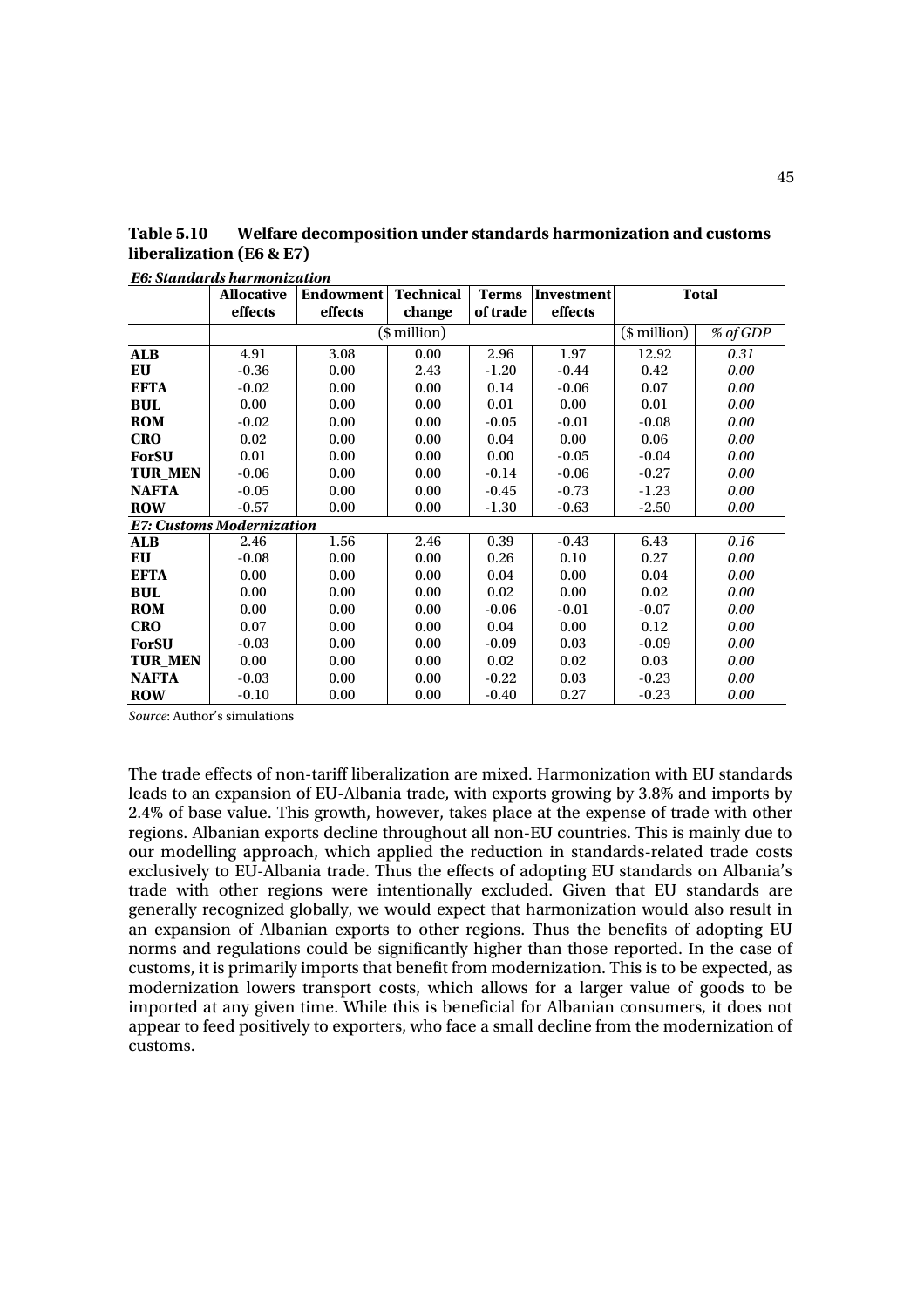**Figure 5.3 Albania's trade under standards harmonization and customs Modernization (% change from base)** 



*Source*: Author's simulations

The output and employment effects of non-tariff liberalization are generally small, compared with other experiments. Standards harmonization has a positive overall effect on output, except in agricultural crops, processed food, tobacco and beverages and minerals. Its impact on employment is less clear, however. In many expanding industries

46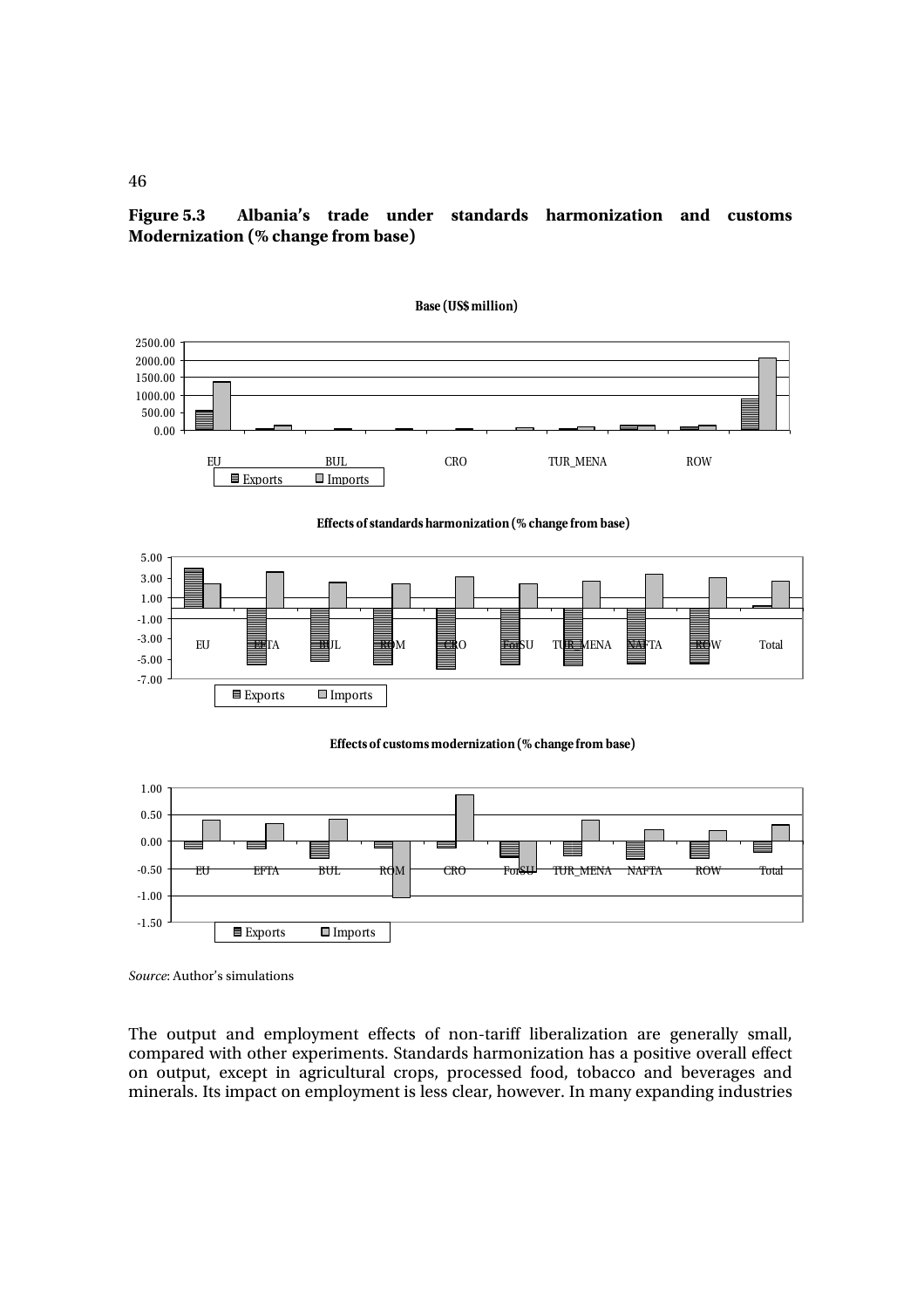(chemicals, automotives, machinery and equipment and other manufactures) output growth does not increase demand for labour. Employment of both skilled and unskilled labour declines in these industries. The picture is not uniform, however, as employment in key activities like fruit and vegetables, animal products, apparel and construction expands. Overall, however, it is the unskilled who are hit worst<sup>20</sup>. Customs modernization has a less favourable effect on output. Although the resulting lower import prices would mean cheaper intermediate inputs, Albanian producers find it difficult to compete and so output contracts in most sectors. In terms of employment, it is again the unskilled who are more negatively affected by the fall in output. Thus, while Albanian consumers would benefit from lower import prices, they also face more uncertainty in employment.

|                         |               | E <sub>6</sub>   |                |               | E7               |                |
|-------------------------|---------------|------------------|----------------|---------------|------------------|----------------|
|                         |               | <b>Standards</b> |                |               | <b>Customs</b>   |                |
|                         | <b>Output</b> | <b>Unskilled</b> | <b>Skilled</b> | <b>Output</b> | <b>Unskilled</b> | <b>Skilled</b> |
|                         |               | Labour           | Labour         |               | Labour           | Labour         |
| <b>Crops</b>            | $-0.25$       | $-0.17$          | $-0.23$        | $-0.07$       | $-0.06$          | $-0.11$        |
| Fruit & Veg.            | 0.38          | 0.14             | 0.08           | 0.01          | 0.03             | $-0.02$        |
| <b>Animal Prods</b>     | 0.88          | 0.34             | 0.2            | 0.10          | 0.15             | 0.04           |
| <b>Fisheries</b>        | 0.27          | 0.13             | 0.08           | 0.00          | 0.03             | $-0.01$        |
| <b>Forestry</b>         | 0.14          | $-0.07$          | $-0.13$        | $-0.10$       | $-0.07$          | $-0.12$        |
| <b>Proc Food</b>        | $-0.06$       | 0.22             | $-0.07$        | $-0.04$       | 0.17             | $-0.06$        |
| Tob & Bev               | $-0.46$       | 0.14             | $-0.14$        | $-0.03$       | 0.16             | $-0.07$        |
| <b>Minerals</b>         | $-1.15$       | $-0.42$          | $-0.59$        | $-0.52$       | $-0.52$          | $-0.65$        |
| <b>Metal Prods</b>      | 2.46          | $-0.02$          | $-0.34$        | 0.00          | 0.14             | $-0.12$        |
| <b>Textiles</b>         | 2.23          | 0.06             | $-0.26$        | $-0.40$       | $-0.25$          | $-0.51$        |
| <b>Apparel</b>          | 7.84          | 4.74             | 4.42           | $-0.05$       | 0.11             | $-0.15$        |
| <b>Wood &amp; Paper</b> | 0.17          | $-0.11$          | $-0.44$        | $-0.21$       | $-0.06$          | $-0.31$        |
| <b>Chemicals</b>        | 0.64          | $-0.32$          | $-0.64$        | $-0.03$       | 0.12             | $-0.14$        |
| <b>Autom. Prods</b>     | 0.49          | $-0.74$          | $-1.06$        | $-0.05$       | 0.07             | $-0.19$        |
| Mach & Equip            | 3.44          | $-1.1$           | $-1.42$        | $-0.06$       | 0.06             | $-0.19$        |
| <b>Oth Manuf</b>        | 0.37          | $-1.38$          | $-1.7$         | $-0.06$       | 0.08             | $-0.17$        |
| Construction            | 2.74          | 1.02             | 0.66           | 0.56          | 0.71             | 0.42           |
| <b>Utilities</b>        | $-0.11$       | 0.22             | $-0.11$        | 0.02          | 0.22             | $-0.04$        |
| <b>Trade&amp;Trans</b>  | 0.06          | 0.42             | $-0.01$        | 0.10          | 0.38             | 0.04           |
| <b>Pub. Services</b>    | 0.05          | 0.22             | $-0.1$         | 0.06          | 0.22             | $-0.04$        |
| <b>Oth Services</b>     | 0.30          | 0.40             | 0.08           | 0.11          | 0.33             | 0.07           |
| Total                   | 0.72          | 0.20             | 0.00           | 0.08          | 0.20             | 0.00           |

**Table 5.11 Change in output, skilled and unskilled labour under customs modernization (E7) and standards harmonization (E6) (% change from base)** 

*Source*: Author's simulations

 $20$  This observation could suggest that EU standards increase the skill intensity of production in Albania and therefore the demand for unskilled workers declines. However, this would be a peripheral conclusion, which cannot be supported fully by our modelling approach or the available model results.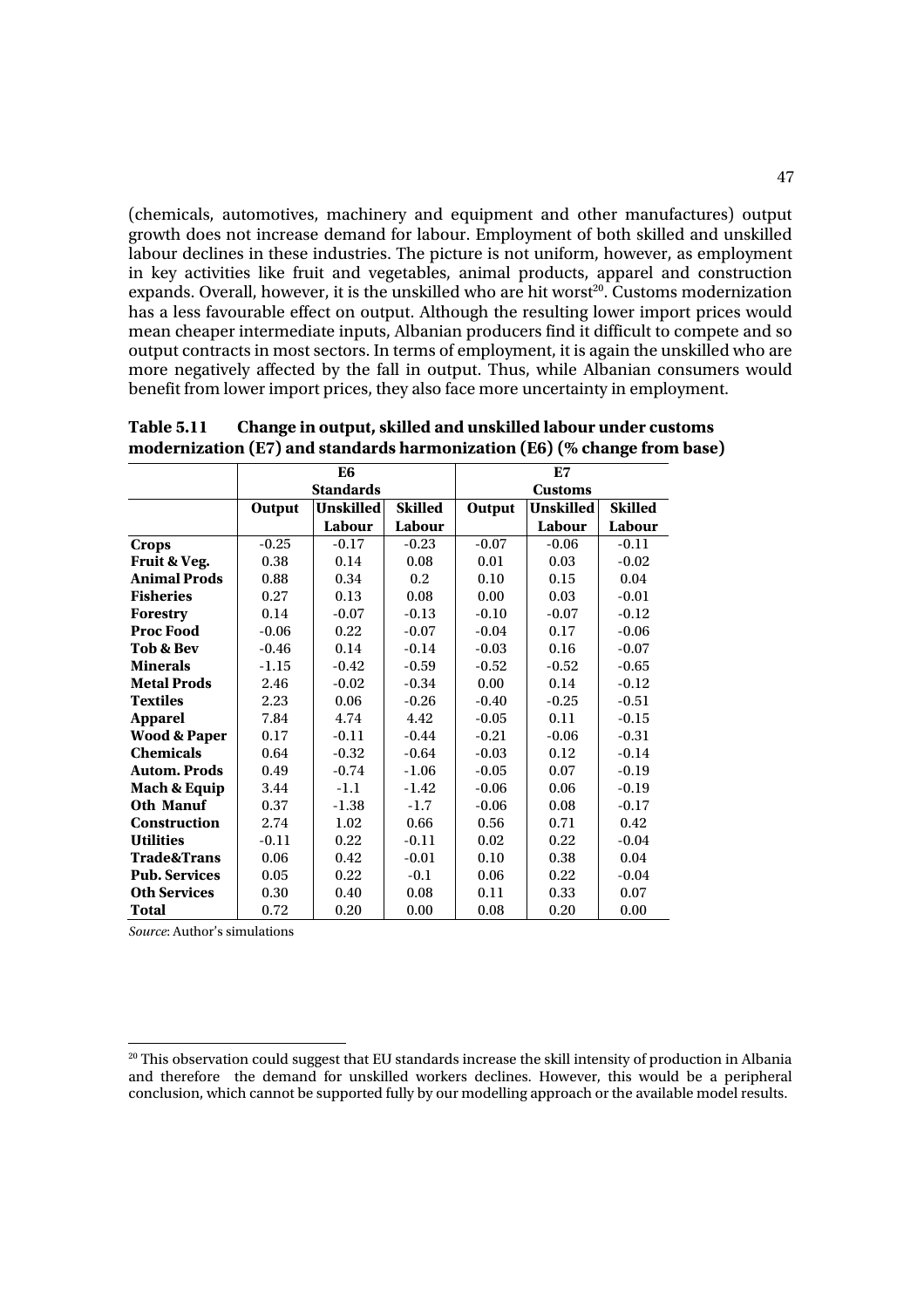## 5.5 Summary of modelling results and implications for poverty reduction

Our study employed the standard GTAP model to explore the economic impact of Albania's tariff and non-tariff liberalization efforts under the auspices of the SAP and beyond. Our results suggest the following conclusions:

i. The strongest possible welfare gains in Albania can be achieved through unilateral liberalization, up to 2% of GDP. While this is relatively small compared with other CGE studies assessing unilateral liberalization, it is clear that only by opening up its markets fully to all regions can Albania maximize the benefits of trade liberalization.

ii. Regional integration under the Stabilization and Association Process can also bring significant benefits to the Albanian economy. However, potential welfare gains will be maximized, only if all regional agreements, including those with the EU and the other South East European countries are in force. Not surprisingly, it is free trade with the EU relative to that with the other South East European countries that will drive Albania's gains under the SAP. This is largely because the EU accounts for a much bigger share of Albania's external trade compared with the SEEs.

iii. Both unilateral liberalization and regional integration under the SAP are found to have very small effects on other regions. Overall, the EU will gain from most scenarios, except under Albania's FTAs with other SEEs, but the size of the effects is generally negligible. Other South East European countries appear to lose from a EU-Albania FTA, but benefit from bilateral agreements. Overall, the impact is again relatively small, however, between 0.01% and 0.02% of GDP.

iv. Non-tariff liberalization under the EU-Albania SAA can also bring notable gains to Albania. Although the welfare impact of standards harmonization and customs modernization is found to be smaller than that of traditional tariff liberalization, both areas represent important channels for future growth. It should be noted, however, that both, and especially customs modernization, are costly and lengthy processes. As already argued, these costs are primarily one-off, while the estimated gains will be recurring.

v. Overall, Albania's trade with the EU and other South East European countries expands under all experiments. With the exception of standards harmonization, this bilateral trade expansion does not take place at the expense of trade with other regions. The strongest growth in trade is realized in low-skilled manufacturing, particularly processed food, apparel, metals and other manufactures.

vi. A distinguishing feature of our modelling exercise was the incorporation of unemployment. This allowed our analysis to consider some of the social implications of liberalization, in particular on employment by skill. Both unilateral and regional liberalizations appear to have a positive overall effect on employment. Demand for both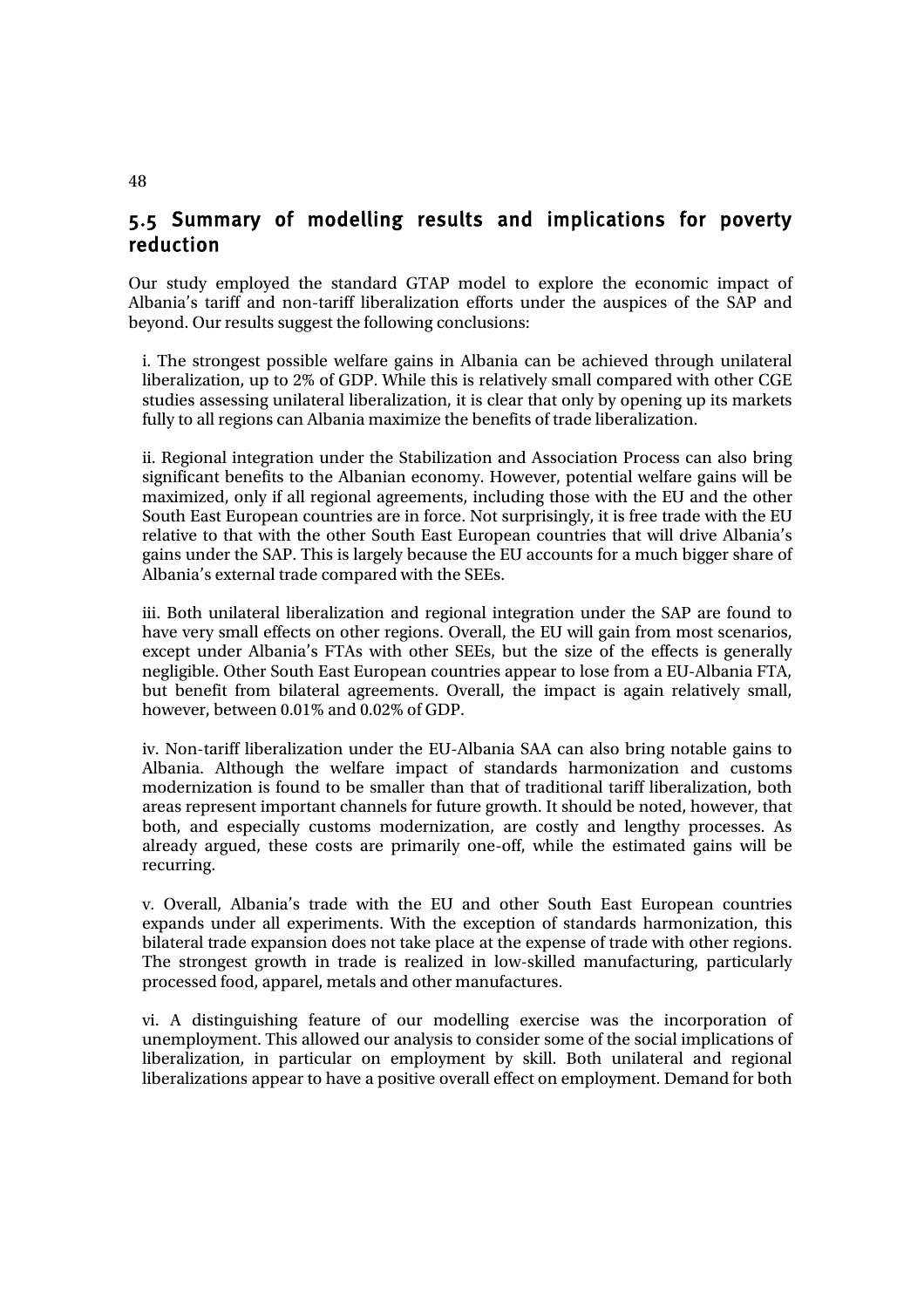skilled and unskilled labour expands in aggregate, although the impact is much stronger for the latter. Our results, however, indicate that there are notable variations by sector. Unilateral liberalization improves employment opportunities for unskilled workers in apparel and some other manufacturing sectors, but has a negative effect on textiles, minerals and forestry. Under the SAP, it is agriculture, apparel and other manufacturing that benefit more, while textiles, metals, chemicals and minerals lose out. A similar picture is obtained under non-tariff liberalization, which tends, however, to favour the skilled more than the unskilled workers.

vii. Overall, the findings of our modelling exercise are in line with those of other CGE studies in the literature. A detailed overview of these was provided in section 2.3, but it is worthwhile recalling some of the key results for comparative purposes. In the context of pure regional integration, other static CGE models (for example, Alessandri, 2000; Maskus and Eby Konnan, 1997) have produced welfare effects roughly similar to ours ranging between 1% and 3% of GDP. The size of gains depends, of course, on the model's assumptions, with perfectly competitive models standing at the lower end and monopolistic models at the upper, and on initial conditions such as the structure of the economy, exports and the level of tariffs. In the context of non-tariff barriers, standards, customs and trade facilitation, studies reveal that liberalization of these should add another 2-3% of GDP (for example, Smith and Venables, 1998). In the context of European enlargement to Eastern Europe, studies have also found that integration was more beneficial for the new members than for the EU. Finally, in the context of the SAA and Albania studies, the only available study by the World Bank finds very similar results to this study – with gains from the SAA ranging between 0.3% and 0.5% of GDP (World Bank, 2004).

Our modelling conclusions raise, in turn, a number of points with regard to Albania's efforts for socio-economic development and poverty reduction. Regional integration under the Stabilization and Associational Agreement can have a notable effect on Albania's overall welfare and improve prospects for stronger economic growth. Its impact on poverty, however, is less clear. On balance, we could argue that stronger economic growth should lead to a pro-poor outcome. Employment prospects improve in aggregate, but we also find that benefits are not evenly distributed between sectors and workers. There are both winners and losers from liberalization and their prospects should be considered carefully during the reform process. More specifically, our analysis has shown that it is textiles, chemicals, metals and mineral industries that are more vulnerable to external competition and experience a contraction in the face of liberalization. Within these sectors it is the unskilled workers who appear to be hit hardest. The same holds in services, particularly utilities and public services, where liberalization appears to favour skilled workers almost exclusively. Given that services are mostly located in urban areas, this would suggest that unskilled urban workers would be vulnerable to liberalization. Our analysis therefore reveals that, while in aggregate liberalization increases demand for all types of labour, in certain sectors it could lead to greater inequality between skilled and unskilled workers. As our earlier discussion demonstrated, poverty in Albania dominates across low-skill workers, especially those who are unemployed. Although this would not necessarily mean that poverty would rise for affected workers in these sectors, it gives an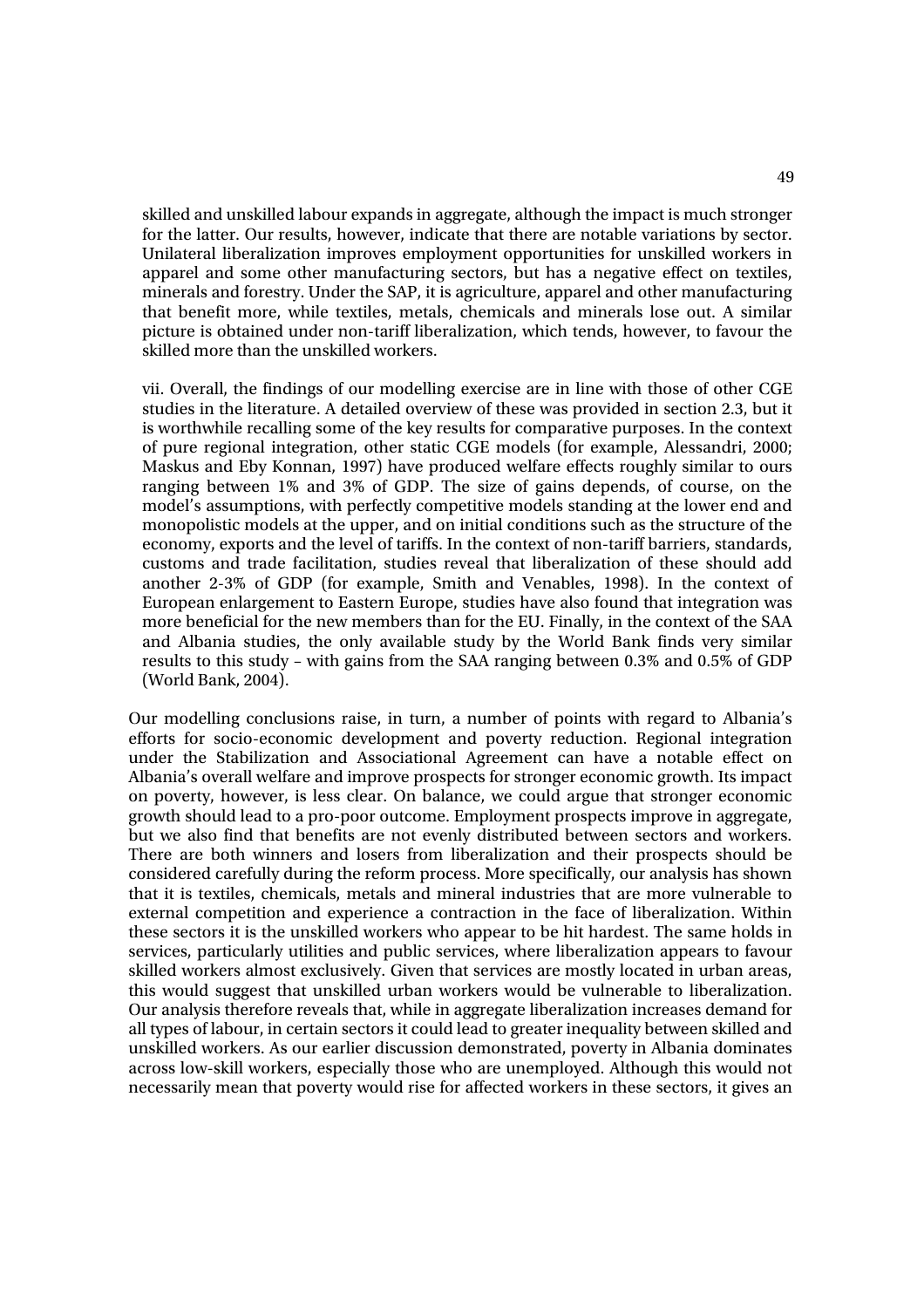### 50

indication of the possible groups that are vulnerable to liberalization. Liberalization of these sectors should therefore be accompanied by appropriate support policies to reduce vulnerability and enhance prospects for re-employment in more viable sectors.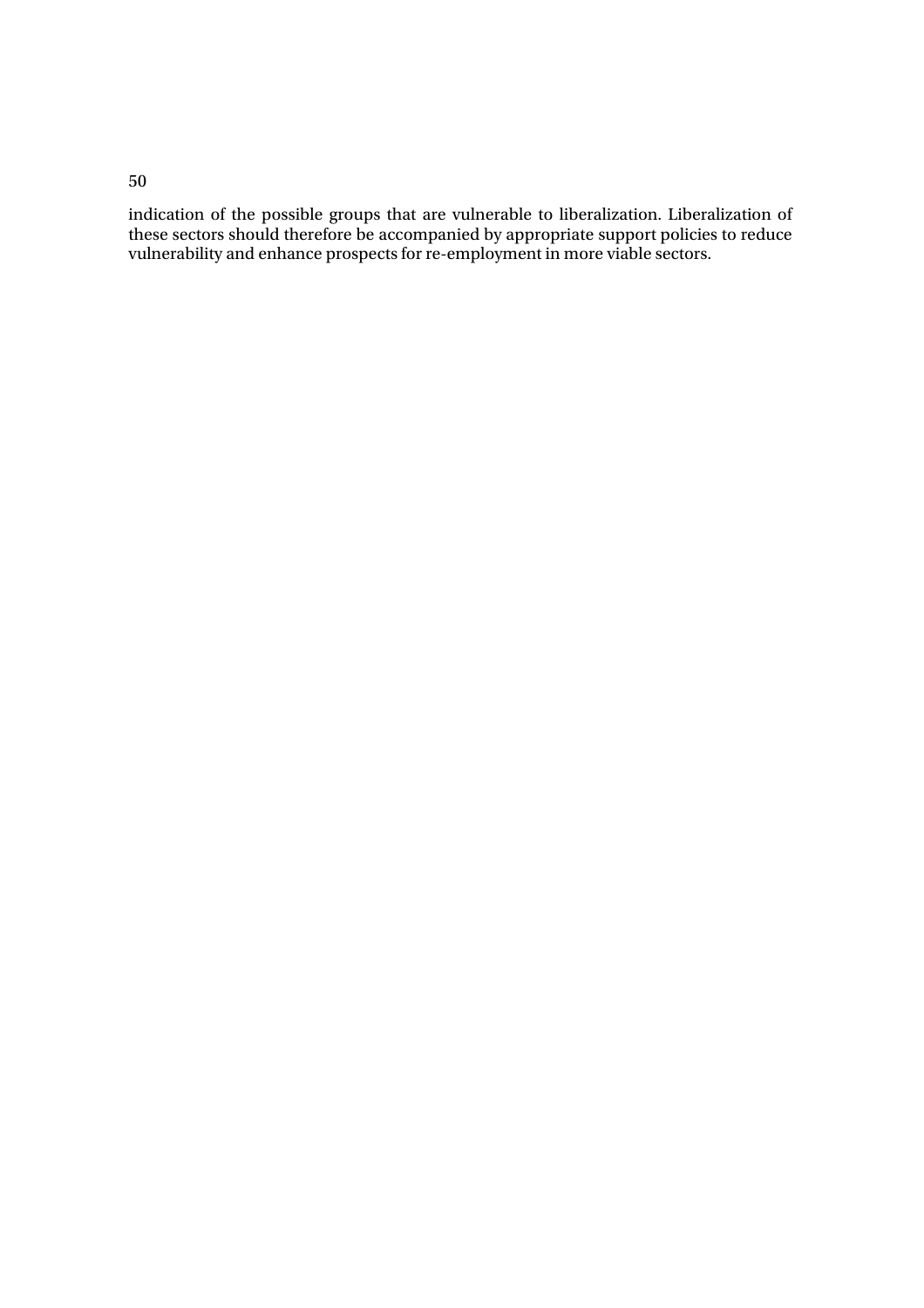# Chapter 6: Conclusions

This paper has explored the possible economic impact and some of the social implications of the EU-Albania Stabilization and Association Process. Drawing on the recent EU-Albania Stabilization and Association Agreement and the recently adopted Free Trade Agreements between Albania and other South East European countries, it identified the key trade-related provisions for the country's integration with the region and assessed their potential impact on growth, trade, production and employment.

Economic and policy integration is a lengthy process and should be sensitive to countries' initial conditions, as well as their administrative and physical capacity to undertake reforms. The EU-Albania SAP recognizes this and places increasing emphasis on the gradual character of reforms vis-à-vis both the  $E\overline{U}$  and the SEE region as a whole. Nevertheless, Albania's reform agenda under the SAP is impressive, covering areas ranging from political dialogue and regional co-operation to Community freedoms in the movement of goods, services, workers and capital; and mutual co-operation in justice and home affairs. With regard to trade integration, the SAP requires extensive trade liberalization vis-à-vis both the EU and towards other countries in the region. It further provides for the gradual integration into the EU Single Market through harmonization with Community structures and directives in the areas of standards, certification, customs administration, protection of competition, and intellectual property rights.

We have focused on certain aspects of this extensive reform agenda and assessed the impact of both tariff and non-tariff provisions. For the purposes of our analysis, the standard GTAP model and database were employed, supplemented with additional information from official and secondary sources. Our findings suggest that regional integration under the SAP can bring significant benefits to the Albanian economy. These are not as strong as what could potentially be achieved through unilateral liberalization, if Albania were to open up its markets to all regions. Nevertheless, the welfare impact of the EU-Albania Stabilization Agreement and the Albanian FTAs with the rest of South East Europe is notable, reaching a combined 1.5% of GDP. This is not negligible, given the estimates of other CGE studies on regional integration. In view of Albania's increased trade dependence on the EU, our results also suggest that it is trade with the Community that will drive welfare gains rather than trade with other countries in South East Europe. Non-tariff liberalization under the EU-Albania SAA is also found to bring notable gains, albeit smaller than those of traditional liberalization. If Albania were to modernise its customs administration and harmonize fully with EU legislation on standards and related technical barriers to trade, this could bring an additional gain of 0.46% of GDP. Since harmonization will proceed gradually, these gains will not be realised immediately, but as regulatory integration progresses.

While the impact on overall welfare is found to be positive throughout, we also find that benefits are not evenly distributed between sectors and workers. There are both winners and losers from regional liberalization. The impact on overall employment is positive, but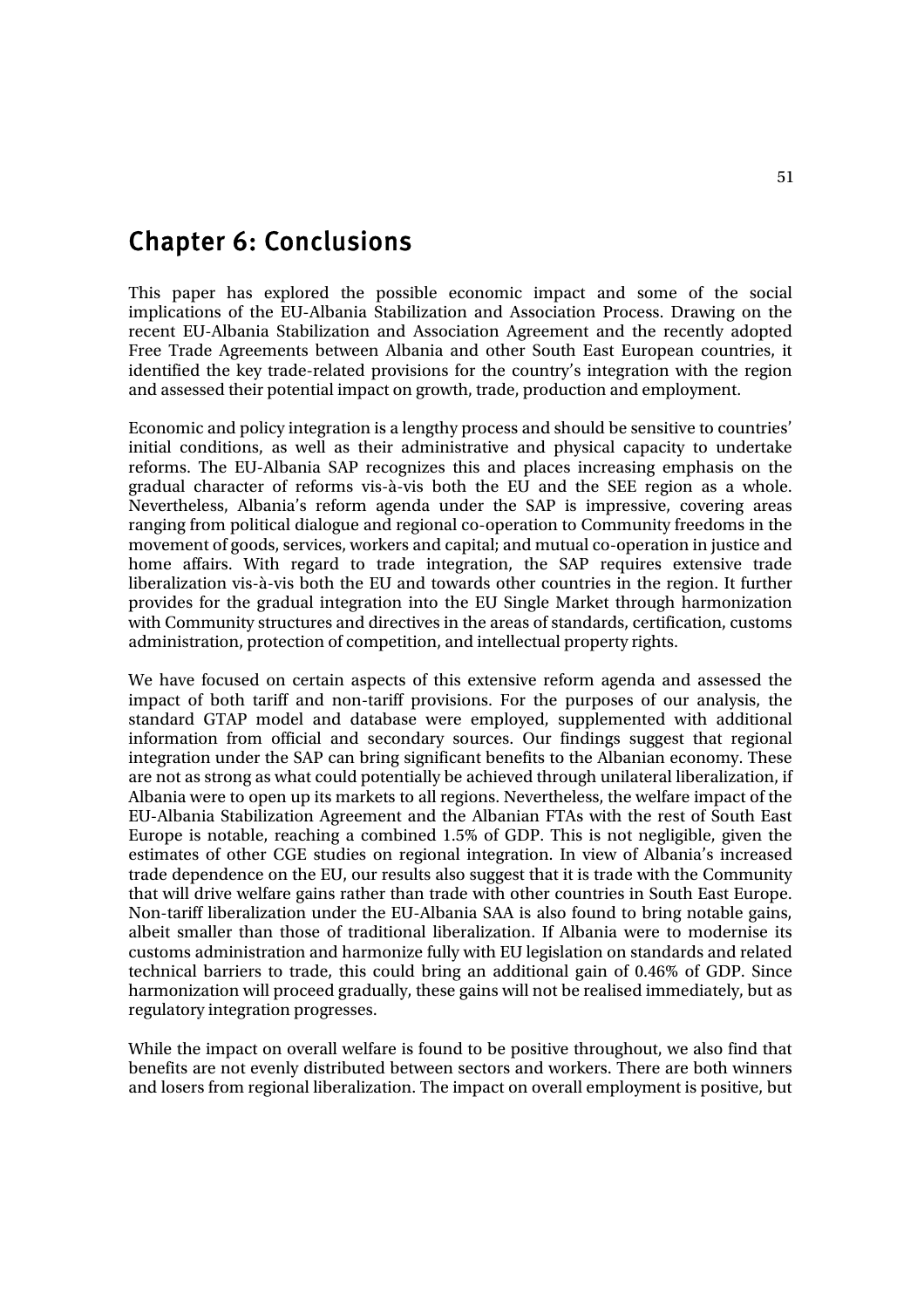there are notable variations by sector. Sectors like agriculture, apparel and some other manufacturing sectors appear to benefit more, while textiles, metals, chemicals and minerals lose out. In declining sectors it is the unskilled workers relative to the skilled who are more adversely affected and are therefore more vulnerable to liberalization. Our analysis therefore reveals that liberalization can lead to greater employment inequality between skilled and unskilled workers in certain sectors. This is particularly evident in textiles, metals, chemicals, minerals and some services like utilities and public services. It is important, therefore, that liberalization in these sectors should proceed with caution and that the Albanian government, with the support of the donor community, should identify appropriate support policies. Given that overall demand for unskilled labour expands, it is important that the government should focus mainly on those employed in the vulnerable sectors. The appropriate mix of policies is difficult to identify. Some examples include the development of special social safety-nets for specific industries and programmes of training and re-training for unemployed workers, which would enhance their prospects of re-employment in more viable industries.

Finally, it is important to emphasize some of the major limitations arising from the modelling framework of our analysis. First, the standard GTAP model tends to exaggerate the estimated terms-of trade-effects, as it assumes a perfect elasticity of transformation between exports and domestic goods. This increases the magnitude of our welfare predictions and should be taken into account in interpreting the results of our experiments. Second, as a distinguishing feature of our exercise was the incorporation of unskilled labour unemployment, it is useful to re-emphasize the relative understatement of unskilled labour in the GTAP dataset. This introduces a downward bias to our calculations since the employment effects could, in fact, be significantly greater than those reported. Finally, the modelling framework of the GTAP does not allow us to fully capture the benefits from deep integration. Harmonization of rules and regulations reduces the heterogeneity between domestic and imported products, which in turn would translate into an increase in Armington elasticities. While this was not introduced into our calculations, we could argue that an exogenous increase in Armingtons as a result of harmonization would increase the magnitude of the results.

52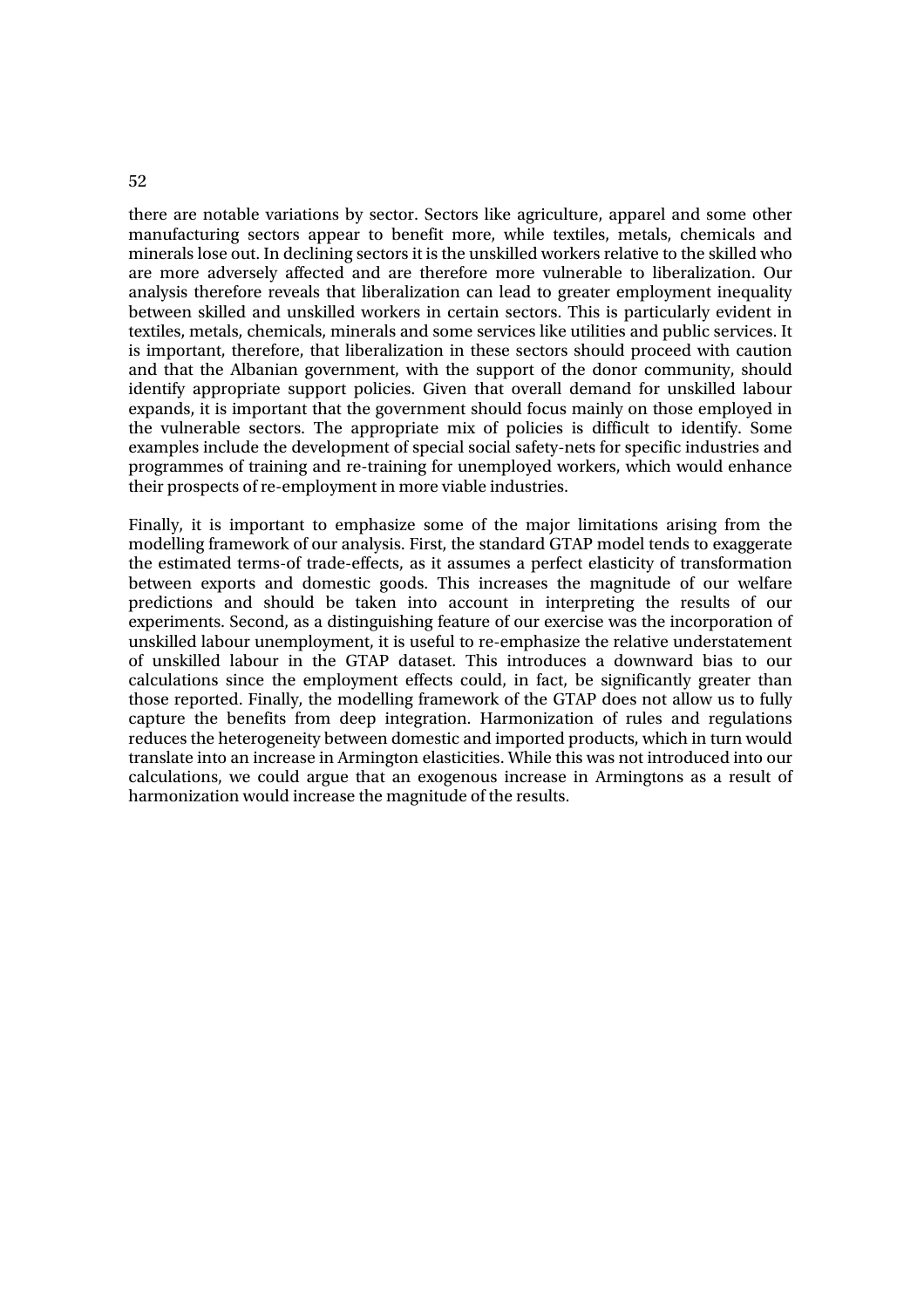# Bibliography

Adam, A., Kosma, T., and McHugh, J., (2003), 'Trade Liberalization Strategies: What Could South Eastern Europe Learn from CEFTA and BFTA', Athens University of Economics and Business, August, mimeo

Aitken, N.D. (1973), The Effect of EEC and EFTA on European Trade: A temporal Cross-Section. Analysis, *American Economic Review*, 63.

Albanian Government (2001) *National Strategy for Socio-Economic Development*, Tirana, November.

Albanian Government (2003) *Progress Report for Implementation of the National Strategy for Socio-Economic Development*, Tirana, November.

Albanian General Directorate of Standardisation (2005) *Annual Report*, Tirana, December.

Albanian Centre for International Trade, *Annual Foreign Trade Report*, Tirana (various years).

Alessandri, P. (2000) *European and Euro-Mediterranean Agreements: Some Simulation Analysis on the Effects of the EU Trade Policy,* Centre for Research on Innovation and Internationalisation (CESPRI) Working Paper, No 110, Universita Bocconi, Milan, June

Athanasakis, O., and Bojicic-Dzelilovic, V. (2002) 'Balkan Regional Co-operation and European Integration, *Hellenic Observatory* London School of Economics, mimeo, http://www.lse.ac.uk/collections/hellenicObservatory/pdf/brie.pdf.

Augier, P. and Gasiorek, M., (2001), *The Welfare Implications of Trade Liberalization between the Southern Mediterranean and the EU*, School of European Studies, University of Sussex, November.

Australian Industry Commission (1995) *The Impact of APEC's Free Trade Commitment*, AIC, Canberra.

Baldwin, R., Francois, J. and Portes, R. (1997) 'Costs and Benefits of Eastern Enlargement: The Impact on the EU and Central Europe', *Economic Policy,* 24.

Bayoumi, T. and Eichengreen, B. (1997), Is Regionalism Simply a Diversion? Evidence From the Evolution of the EC and EFTA, in Ito, T. and A. O. Krueger eds.*, Regionalism versus Multilateral Trade Arrangements*, The University of Chicago Press, Chicago.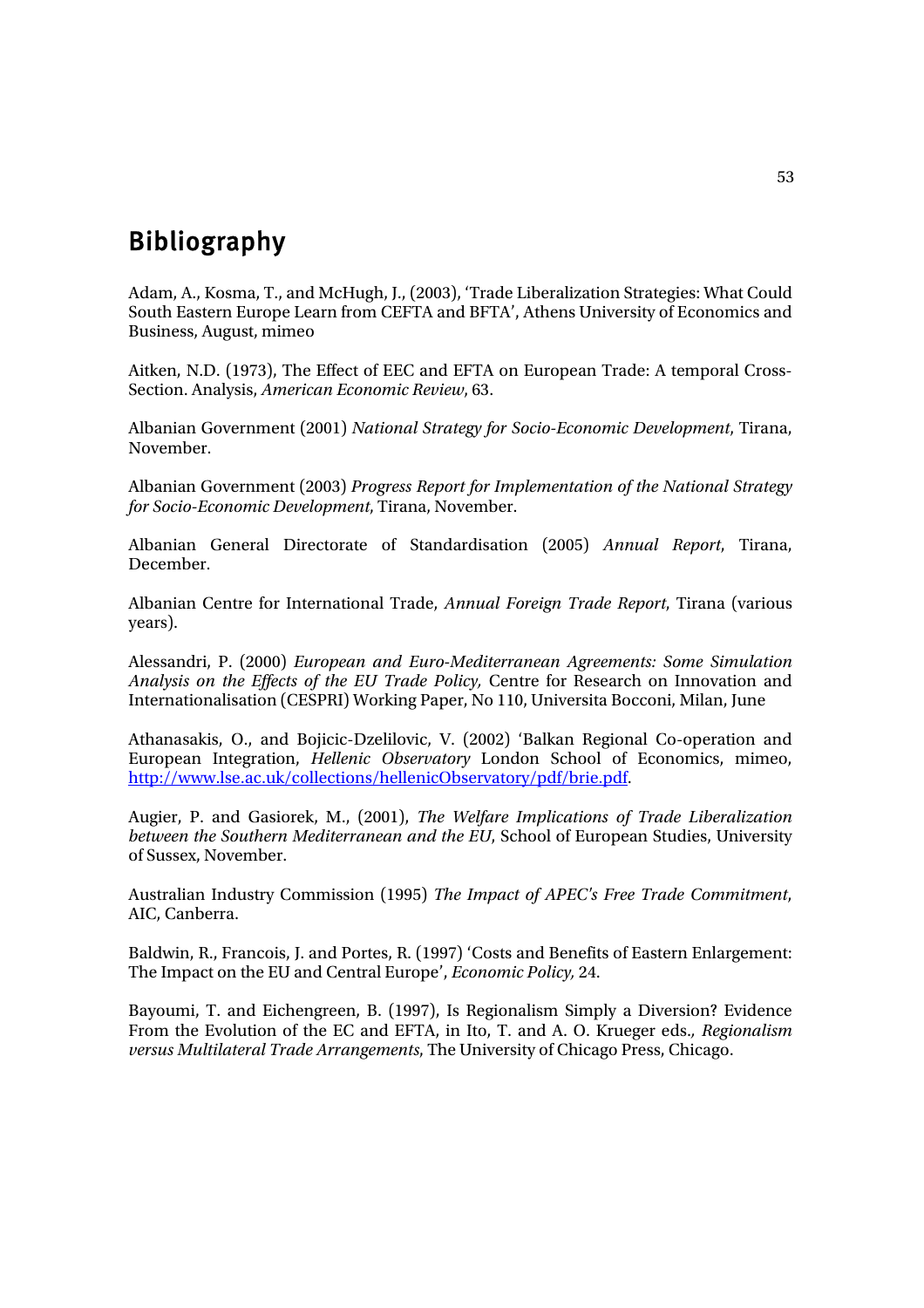### 54

Bradford, S. (2005) 'The Extent and Impact of Final Goods Non-Tariff Barriers in Rich Countries', in P. Dee, and M. Ferrantino, eds, *Quantitative Measures for Assessing the Effect of Non-Tariff Measures and Trade Facilitation*, World Scientific Ltd. for APEC, Singapore

Brenton, P., Sheehy, J., and Vancauteren, M. (2001) ' Technical Barriers to Trade in the European Union'*, Journal of Common Market Studies,* 39

Breuss, F., (2001), Macroeconomic effects of EU enlargement for old and new members, *Osterrreichisches Institut fur Wirtschaftforschung* (*WIFO) Working Paper,* No. 143/2001, WIFO, Vienna

Broadman, H., eds. (2005), *From Disintegration to Reintegration, Eastern Europe and the Former Soviet Union in International Trade*, World Bank, Washington, DC.

Bussolo, M., and Niimi, Y. (2005) 'Do the Poor benefit from Regional Trade Pacts? An Illustration from the Central America Free Trade Agreement in Nicaragua', Paper prepared for the 8th Annual Conference on Global Economic Analysis, June 9 - 11, Lübeck.

Cattaneo, C. (2003) 'The Determinants of Actual Migration and the Role of Wages and Unemployment in Albania: an Empirical Analysis', Universita degli studi di Milano, December, mimeo.

Cawley, R. and Davenport, M. (1988) *Partial Equilibrium Calculations of the Impact of Internal Market Barriers in the European Community*, European Commission Economic Paper, No. 73, Brussels

Chatti, R. (2003) 'An AGE Assessment of FTA Between Tunisia and the EU Under Oligopolistic Market Structures', *Review of Middle East Economics and Finance*, Vol. 1 (2) August.

Ciko, I., and Sulka, E. (2005) *Albanian Economic Policies Towards the Globalization and Regionalisation*, Albanian Centre for International Trade Working Paper, Tirana.

Cooper, C.A. and Massel, B.F. (1965) 'Towards a General Theory of Customs Union for Developing Countries', *Journal of Political Economy*, 73.

Cottier, T., Burgi, E., Wunger, D., and Foltea, M. (2005), 'Helping Tackle Non-Tariff Barriers in South Eastern Europe*'*, World Trade Institute, February, Berne

Corden, M., (1972), 'Economies of scale and customs union theory', *Journal of Political Economy,* 80.

De Córdoba, F. and D. Vanzetti (2006) 'Now what? Searching for a Solution to the WTO Industrial Tariff Negotiations', in Laird, S., and de F. Córdoba, *Coping with Trade Reforms:*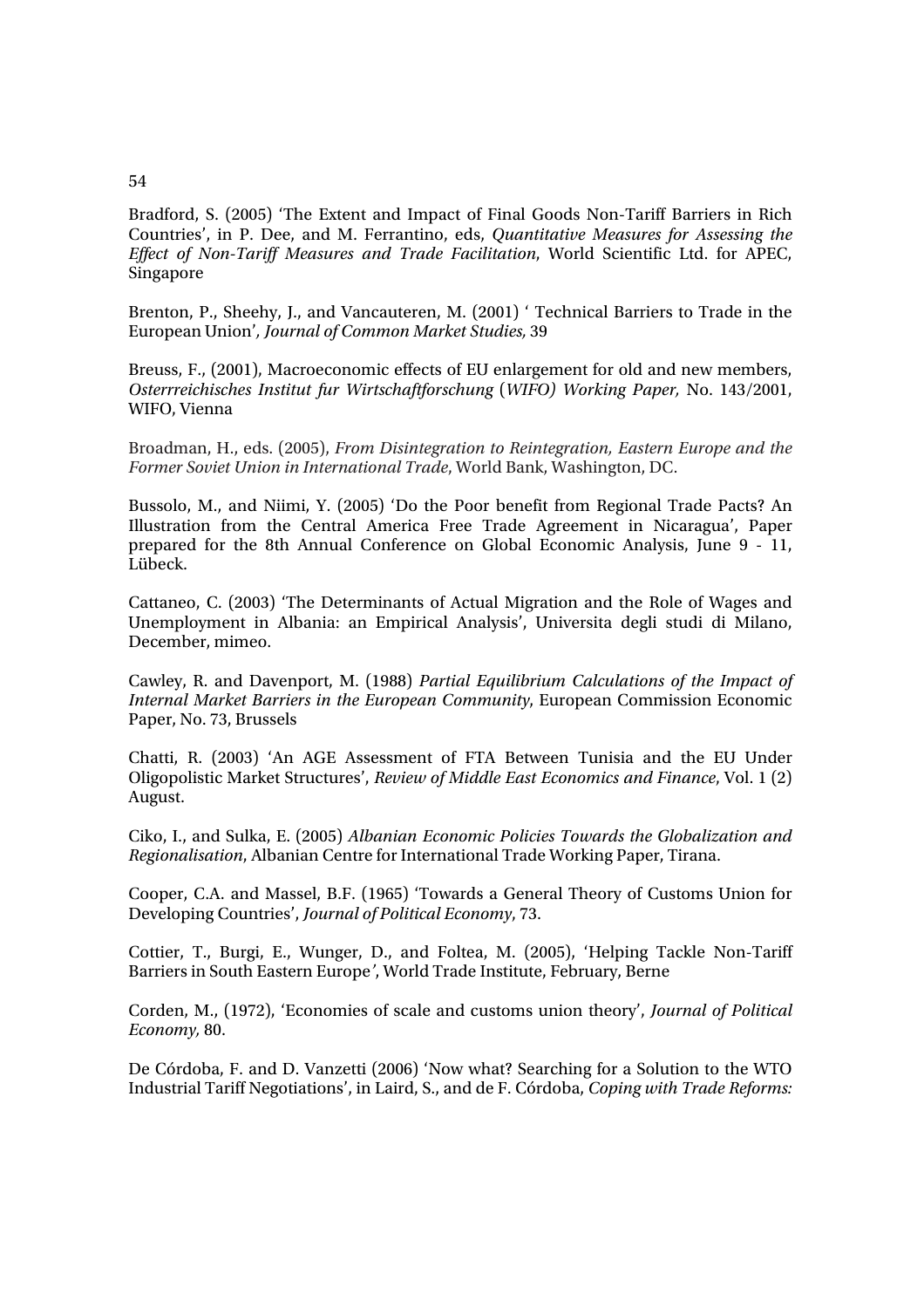*A Developing Country Perspective on the WTO Industrial Tariff Negotiations*, Palgrave, Basingstoke.

De Melo, M., Denizer, C., Gelb, A., and Tenev, S. (1997) Circumstance ad Choice: The Role of Initial Conditions and Policies in Transition Economies, *Paper presented at the European Economic Association Meeting*, Toulouse, September.

Dhimiri, J. (2004) 'Protective Structures in Albania', The Vienna Institute for International Economic Studies May, mimeo.

EBRD, *Transition Report,* London (various years).

Economic Planning Agency (1997) *Economic Effects of Selected Trade Facilitation Measures in APEC Manila Action Plan*, Report prepared for APEC Secretariat, Japan.

Elbehri, A. and Hertel, T. (2006) 'A Comparative Analysis of the EU-Morocco FTA vs. Multilateral Trade Liberalization', *Journal of Economic Integration,* 21(3)

Emerson, M., Aujean, M., Catinat, M., Goybet, P., and Jacquemin, A. (1988) *The Economics of 1992: The EC Commission's Assessment of the Economic Effects of Completing the Internal Market*, Oxford University Press, Oxford.

European Commission, *Albania: Stabilization and Association Report*, Commission Staff Working Papers, Brussels (various years).

European Commission (2004) *Proposal for a Council Decision on the Principles, Priorities and Conditions contained in the European Partnership with Albania*, Brussels.

European Commission (2004) *The Western Balkans in Transition*, Brussels, January.

European Commission (2005) 'Market Access Sectoral and Trade Barriers Database'*,*  http://mkaccdb.eu.int/, June

European Commission, *The Stabilization and Association Process for South East Europe,*  Brussels (various years)

European Commission (1988) 'The Economics of 1992', *European Economy*, 35, Brussels

Evans, D. (2001) *Identifying Winners and Losers in S. Africa from globalization: Integrating Findings from GTAP and poverty case studies on global trade policy reform*, IDS Working Paper 140, Brighton, Institute of Development Studies at the University of Sussex, September.

Evans, D. (2003) *Trade Employment and Poverty in Southern Africa, The Analysis of Winners and Losers in Retrospect and Prospect,* Trade and Industrial Policy Strategies Working Paper No 6-2003, Pretoria..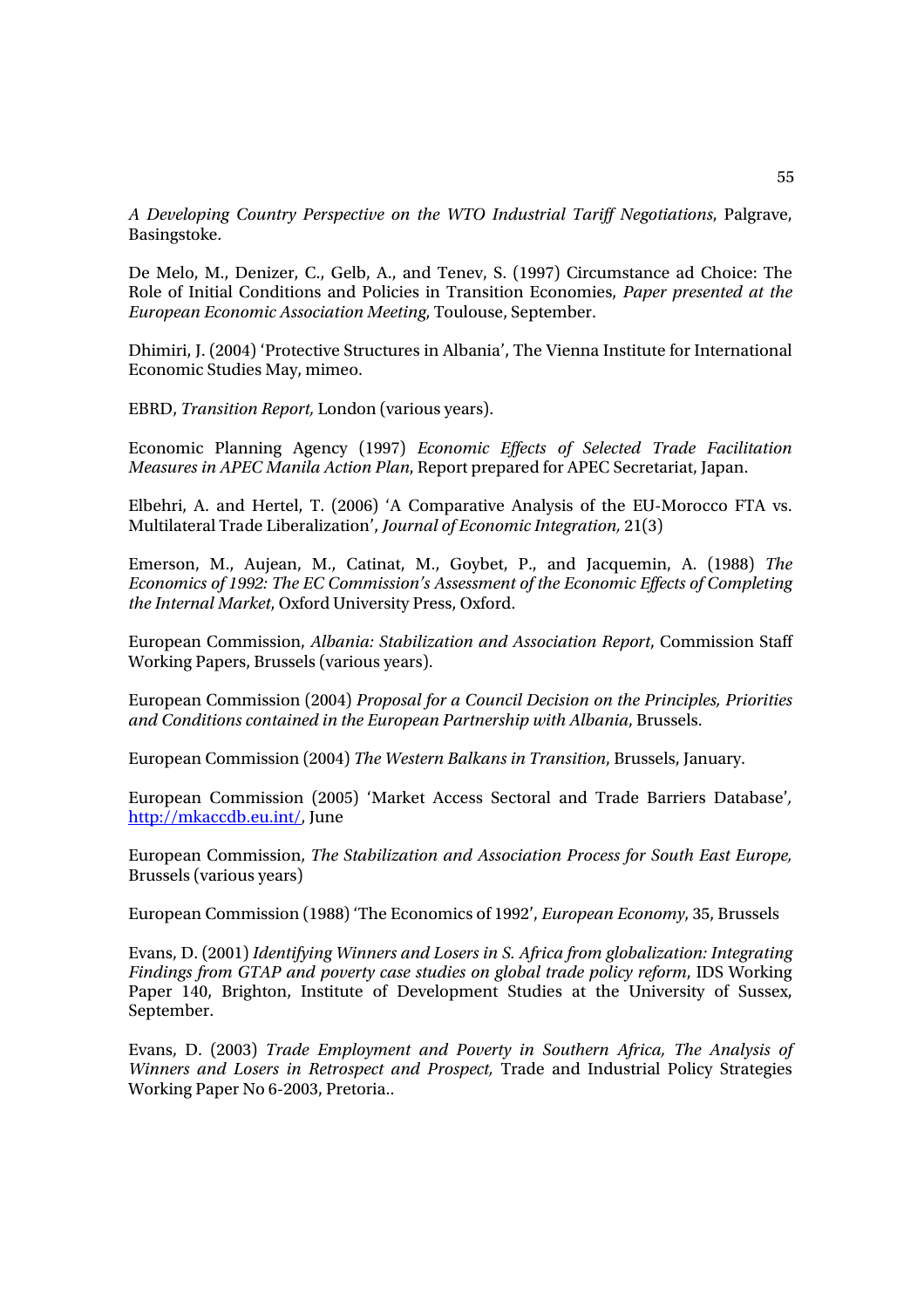FIAS (2005) *Investment Climate Surveys: Albania 2005 Survey*, http://rru.worldbank.org/InvestmentClimate

Frankel, J., Stein E. and Wei S., (1997), *Regional Trading Blocs in the World Economy*, Institute of International Economics, Washington D.C., October

Fliess, F. and Lejarraga, I. (2004) *Analysis of Non Tariff Barriers of Concern to Developing Countries*, OECD Trade Policy Working Paper, No. 16, TD/TC/WP(2004)47/FINAL, OECD, Paris.

Fox, A., J. Francois, J. and Londoño-Kent, P. (2003) 'Measuring Border Crossing Costs and their Impact on Trade Flows: The United States-Mexican Trucking Case', Paper presented at the 6th Annual Conference on Global Economic Analysis, The Hague.

Francois, J., (1998), 'Scale Economies, Imperfect Competition and the Eastern Expansion of the EU', in Brockmeier et al. eds, *Economic Transition and the Greening of Policies*, Wissenschaftsverlag Vauk, Kiel.

Francois, J., van Meijl, H., van Tongeren, F. (2003) *Trade Liberalization and Developing Countries Under the Doha Round*, Tinbergen Institute Discussion Paper, No. 060/2, Erasmus Universiteit Rotterdam and Vrije Universiteit, Amsterdam, August.

Frandsen, S., Jensen, H.G., and Bach C. (1998) *Expanding Fortress Europe: Implications for Enlargement for Non-Members Regions*, Statens Jordbrugs-og Fiskeriokonomiske Institut (SJFI) Working Paper, No 12. Copenhagen.

Fröhlich, Z. (2005) 'Road to EU: Enlargement and Competitiveness of Western Balkan Companies', Paper presented at the 45th Congress of the European Regional Science Association, Vrije Universiteit, Amsterdam, 23-27 August.

Ganslandt, M. and Markusen, J. (2000) 'National Standards and International Trade', the Research Institute of Industrial Economics Working Paper No. 547, Stockholm, Sweden.

Gunter, B., Cohen, M., and Lofgren, H. (2005) 'Analysing Macro-Poverty Linkages: An Overview', *Development Policy Review*, 23, (3) May

Harrison, G., Rutherford, T., and Tarr, D. (1996) 'Increased Competition and Completion of the Market in the European Union: Static and Steady State Effects', *Journal of Economic Integration*, 11 (3)

Hertel, T., Walmsley, T. and Itakura, K. (2001) *Dynamic Effects of the 'New Age' Free Trade Agreement between Japan and Singapore*, *Journal of Economic Integration*, December, 16(4)

Herel, T., ed (1997) *Global Trade Analysis: Modelling and Applications*, Cambridge University Press, Cambridge

56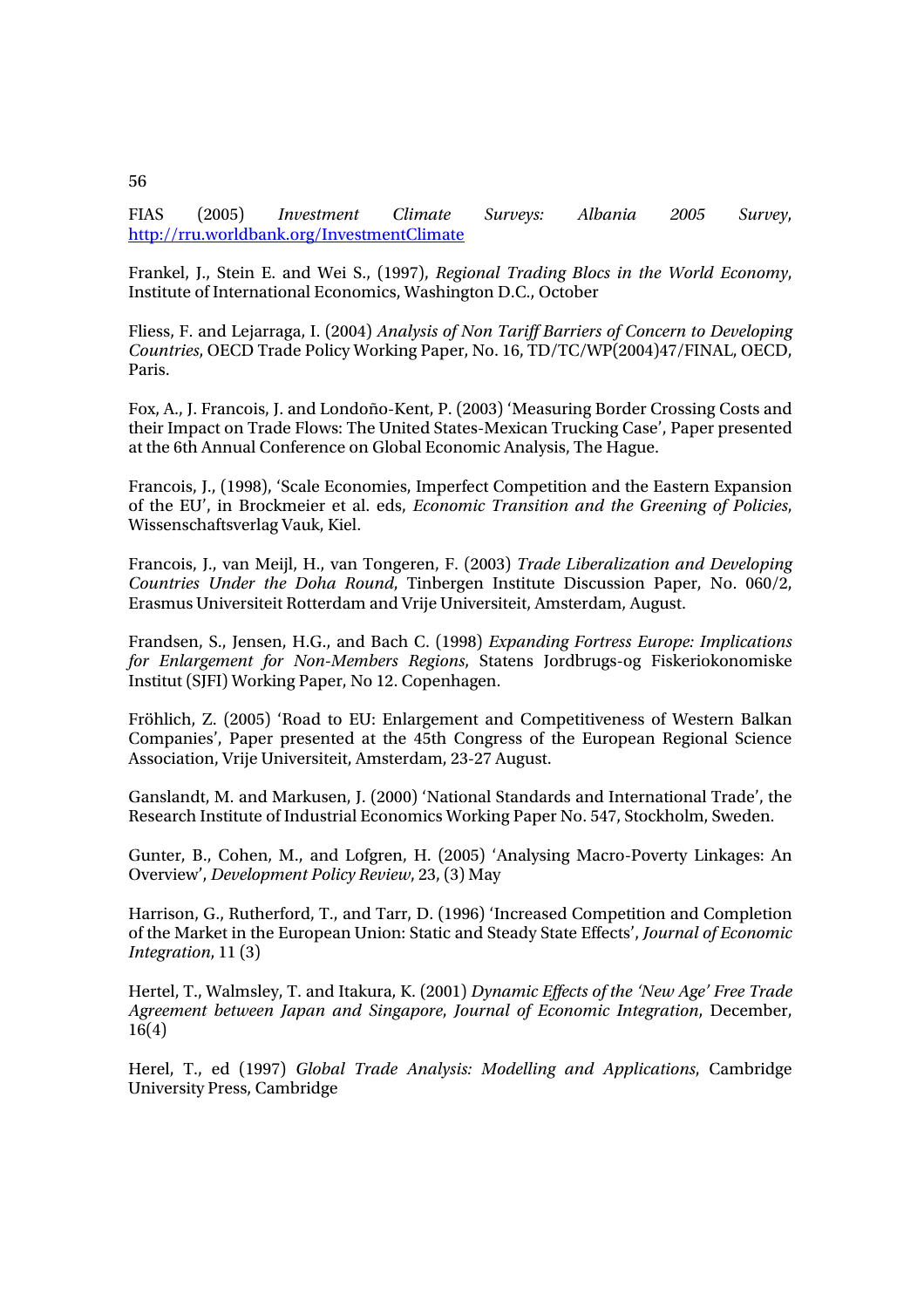Hoekman, B (1998) 'Free Trade and Deep Integration: Anti-Dumping and Anti-Trust in Regional Trade Arrangements', World Bank, Washington, DC, mimeo.

Hoekman, B. and Konan, E. (1998) 'Deep Integration, Non-discrimination and European Free Trade', Paper presented at conference Regionalism in Europe: Geometries and Strategies after 2000, Bonn, November 6-8.

Hoffmann, A.N., (2000), The Gains from Partial Completion of the Single Market, *Weltwirtschaftliches Archiv*, Vol. 136(4).

Hummels, D. (2001) *Time as a Trade Barrier*, GTAP Working Paper, No. 17, Global Trade Analysis Project, Purdue University, West Lafayette, IN, mimeo.

IMF, *Albania: Joint Staff Assessment of the Poverty Reduction Strategy Paper Annual Progress Report*, IMF, Washington, DC (various years).

Itakura, K., and Hertel, T. (2004) 'A Note on Changes since GTAP Book Model, Center for Global Trade Analysis, Purdue University, West Lafayette, IN, mimeo.

Keck, A., and Piermartini, R. (2005) 'The Economic Impact of EPAs in SADC Countries', Paper presented at the 8<sup>th</sup> Annual GTAP Conference, Lübeck, Germany, June 9-11.

Kemp, M. and Wan, H. (1976) 'An Elementary Proposition concerning the Formation of Customs Unions', *Journal of International Economics*, 6.

Kuko, V. (2005) *Stabilization and Association Process in Albania and Institutional Framework*, Albanian Centre for International Trade Working Paper, Tirana

Lawrence, R., (1997a) 'Preferential Trade Agreements: the Traditional and the Old', in A. Galal and B. Hoekman eds., Regional Partners in Global Markets: Limits and Possibilities of the Euro-Med Agreements, Center for Economic Policy Research: London

Lawrence, R. (1997b) *Regionalism, Multilateralism and Deeper Integration*, Brookings Institution, Washington, DC.

Lejour, A, de Mooij, R. and Nahuis, R. (2001) *EU Enlargement: Economic Implications for Countries and Industries*, CPB Document, No 011, Netherlands Bureau for Economic Policy Analysis, The Hague, September

Lipsey, R.G. (1957) 'The Theory of Customs Unions: Trade Diversion and Welfare', *Economica,* 24, pp.40-46.

Maskus, K., and Eby Konnan, D. (1997) 'Trade Liberalization in Egypt', *Review of Development Economics*, 1(3)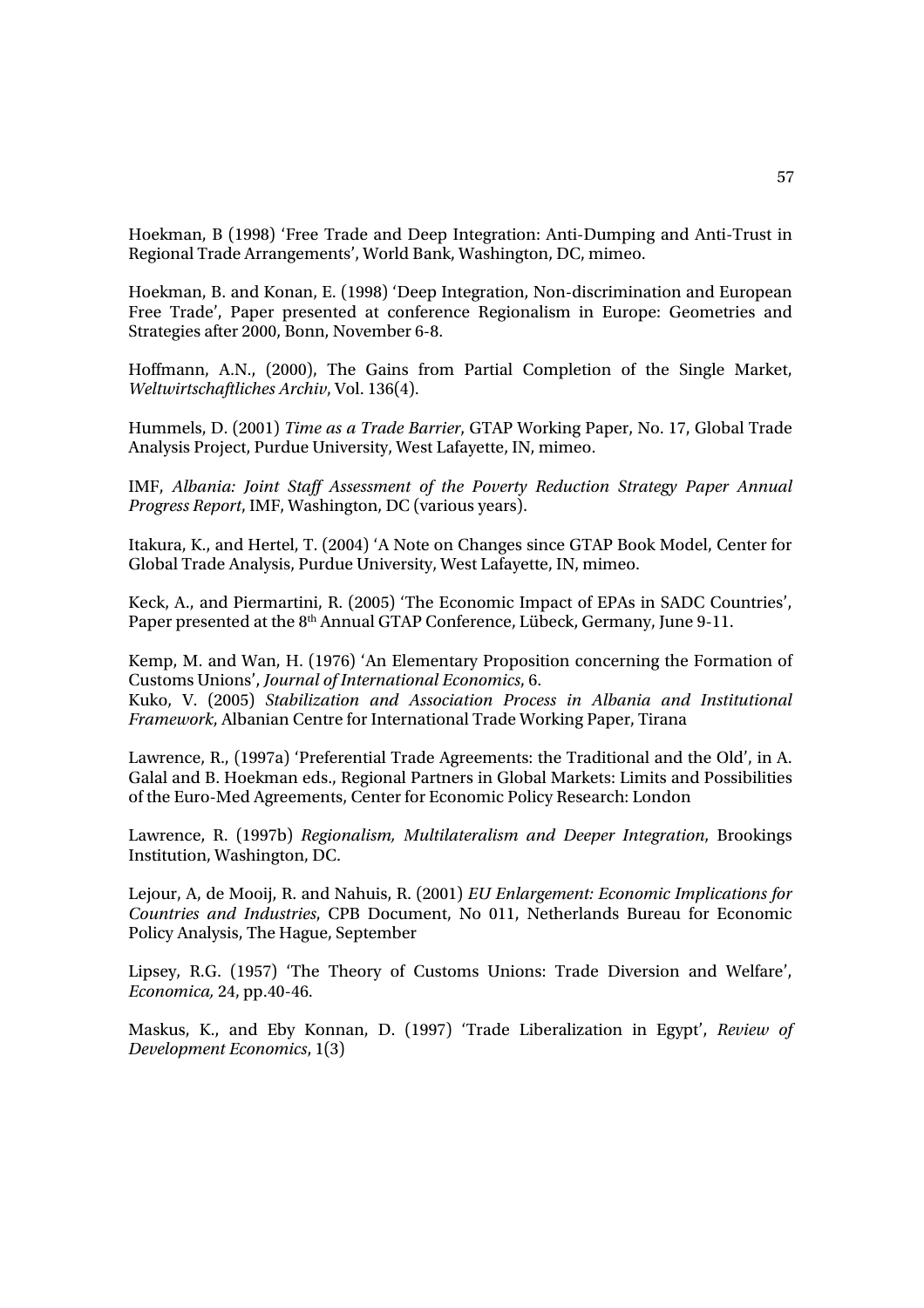### Maskus, K., Otsuki, T., and Wilson, J. (2005) *The Cost of Compliance with Product Standards for Firms in Developing Countries: An Econometric Study*, World Bank Policy Research Working Paper*,* May, Washington, DC.

McDonald, S., and Walmsley, T. (2003) *Bilateral Free Trade Agreements and Customs Unions: The Impact of the EU-Republic of South Africa Free Trade Agreement on Botswana*, GTAP Working Paper, No. 29, Global Trade Analysis Project, Purdue University, West Lafayette, IN.

Meade, D. (1955) *The Theory of Customs Unions*, North-Holland: Amsterdam.

Messerlin, P., and Miroudot, S. (2003) 'Trade Liberalization in South East Europe: From a Network of 23 FTAs to a Full Free Trade Area', Groupe de Economie Mondiale (GEM), Sciences Po, Paris, September.

Messerlin, P., and Miroudot, S. (2004) *Harmonization of FTAs in South-East Europe, The Options Ahead*, Discussion Paper, September

Muenty, H., Pissarides, F., and Sanfey, P. (2000) *Taxes, Competition and Finance for Albania enterprises: Evidence for a Field Study*, EBRD Working Papers, London, July.

Nahuis, R. (2002) *One Size Fits All? Accession to the Internal Market, an Industry Level Assessment of EU Enlargement*, CPB Discussion Paper, No. 14, Netherlands Bureau for Economic Policy Analysis, The Hague, October.

OECD (2000) *An Assessment of the Costs for International Trade in Meeting Regulatory Requirements,* OECD Trade Policy Working Paper, No. 16, TD/TC/WP(99)8/FINAL, OECD, Paris.

Piazolo, D. (2000) *Poland's Membership in the European Union: An Analysis with a Dynamic Computable General Equilibrium Model*, Centre for Institutions and Economic Performance Discussion Paper (LICOS), No. 89.

Porto, G. (2001) 'Informal Export Barriers and Poverty', World Bank Policy Research Paper*,* No. 3354, World Bank, Washington, DC.

Robinson, S., and Thierfelder, K. (2002) 'Trade Liberalization and Regional Integration: The Search for Large Numbers', *Australian Journal of Agricultural and Resource Economics*, 46, (4)

Rother, P. (2000) *Inflation in Albania*, *IMF Working Paper*, Washington, December

Rutstrom, E., Rutherford, T., and Tarr, D. (1993) *Morocco's Free Trade Agreement with the European Community*, World Bank Policy Research Working Paper, No. 1173, World Bank, Washington, DC.

### 58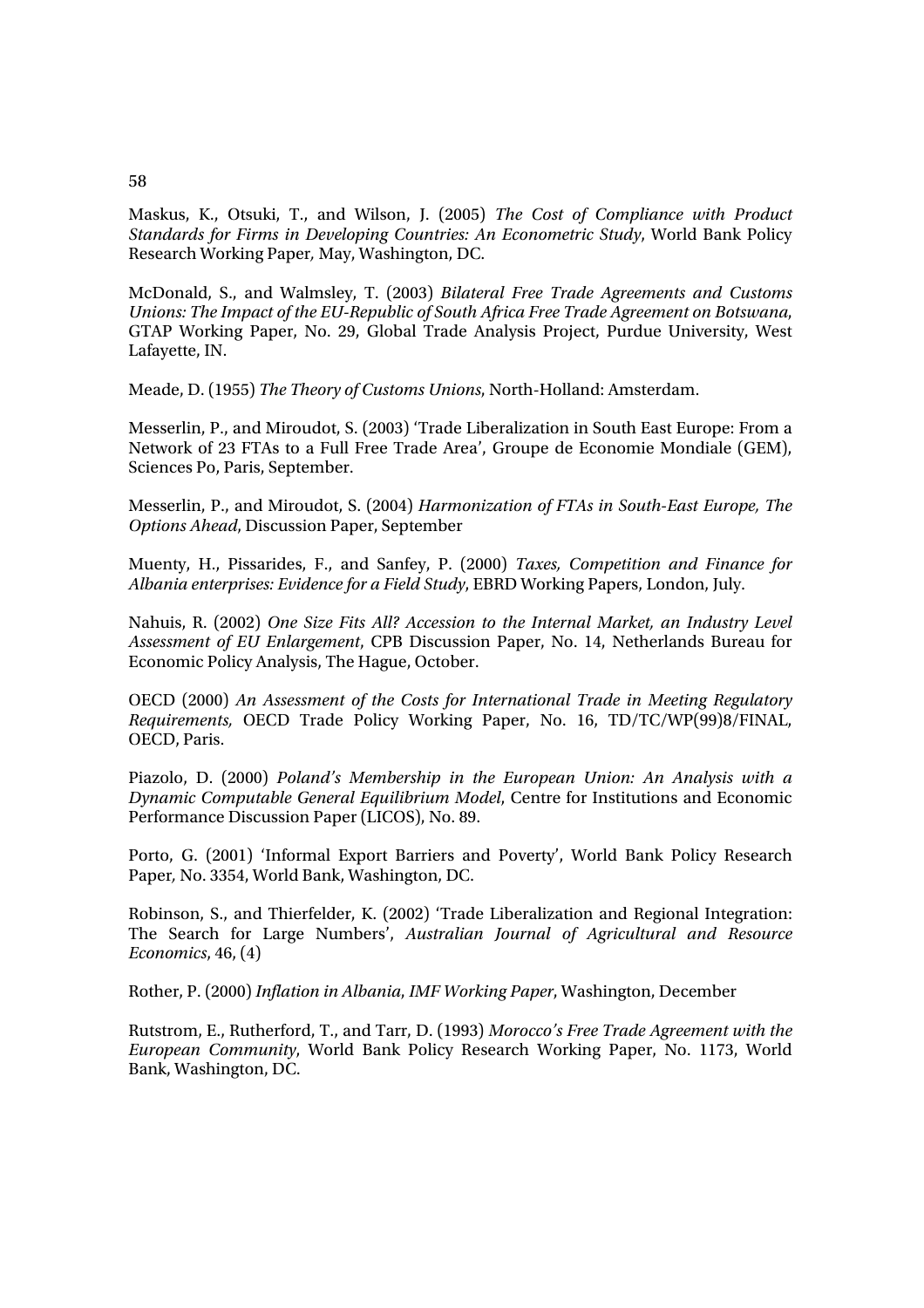Schiff, M., and Winters, A. (2003) *Regional Integration and Development*, Oxford University Press, University.

Schiff, M. (1996) *Small is Beautiful: Preferential Trade Agreements and the Impact of Country Size, Market Share, Efficiency, and Trade Policy*, Policy Research Working Paper, No 1668, World Bank, Washington, DC.

Smith, A., and Venables, A. (1988) 'Completing the Internal Market in the European Community: Some Industry Simulations', *European Economic Review*, 32 (7).

Soloaga, I. and Winters, L.A. (2001) 'Regionalism in the Nineties: What Effect on Trade?' *North American Journal of Economics and Finance,* Vol. 121.

Stability Pact for South Eastern Europe (2005) *Progress Report,* Group on Trade Liberalization and Facilitation, Brussels, May

\_\_\_\_\_\_\_\_\_\_\_\_\_\_\_\_\_\_\_\_\_\_\_\_\_\_\_\_, (2006), *SEE Agrees to Create Regional Free Trade Area – CEFTA to be Enlarged and Modernized*, Stability Pact Press Release, 6 April http://www.stabilitypact.org/pages/press/detail.asp?y=2006&p=308

\_\_\_\_\_\_\_\_\_\_\_\_\_\_\_\_\_\_\_\_\_\_\_\_\_\_\_\_, (2004), *Strategy and Action Plan*, Brussels, October

\_\_\_\_\_\_\_\_\_\_\_\_\_\_\_\_\_\_\_\_\_\_\_\_\_\_\_\_, (2001a), *Memorandum of Understanding on Trade Liberalization and Facilitation,* Brussels, June

\_\_\_\_\_\_\_\_\_\_\_\_\_\_\_\_\_\_\_\_\_\_\_\_\_\_\_\_, (2001b), *Trade Liberalization and Facilitation,* Working Table on Economic Reconstruction Co-operation and Development, Brussels, October

Stabilization and Association Agreement between the European Communities and their Member States and the Republic of Albania, 2005, April, Draft.

Stabilization and Association Agreement between the European Communities and their Member States and the former Yugoslav Republic of Macedonia, 2001, March.

Stabilization and Association Agreement between the European Communities and their Member States and the Republic of Croatia, 2001, July.

Stephenson, M. (1997) *Standards Conformity Assessment and Developing Countries*, World Bank Policy Working Papers, World Bank, Washington, DC, May.

Sykes, A. (1995) *Product Standards for International Integrated Goods Markets*, Brookings Institution, Washington, DC.

Trade Development Institute of Ireland (1999) *Study on the Trade Policy in South Eastern Europe*, Dublin, September.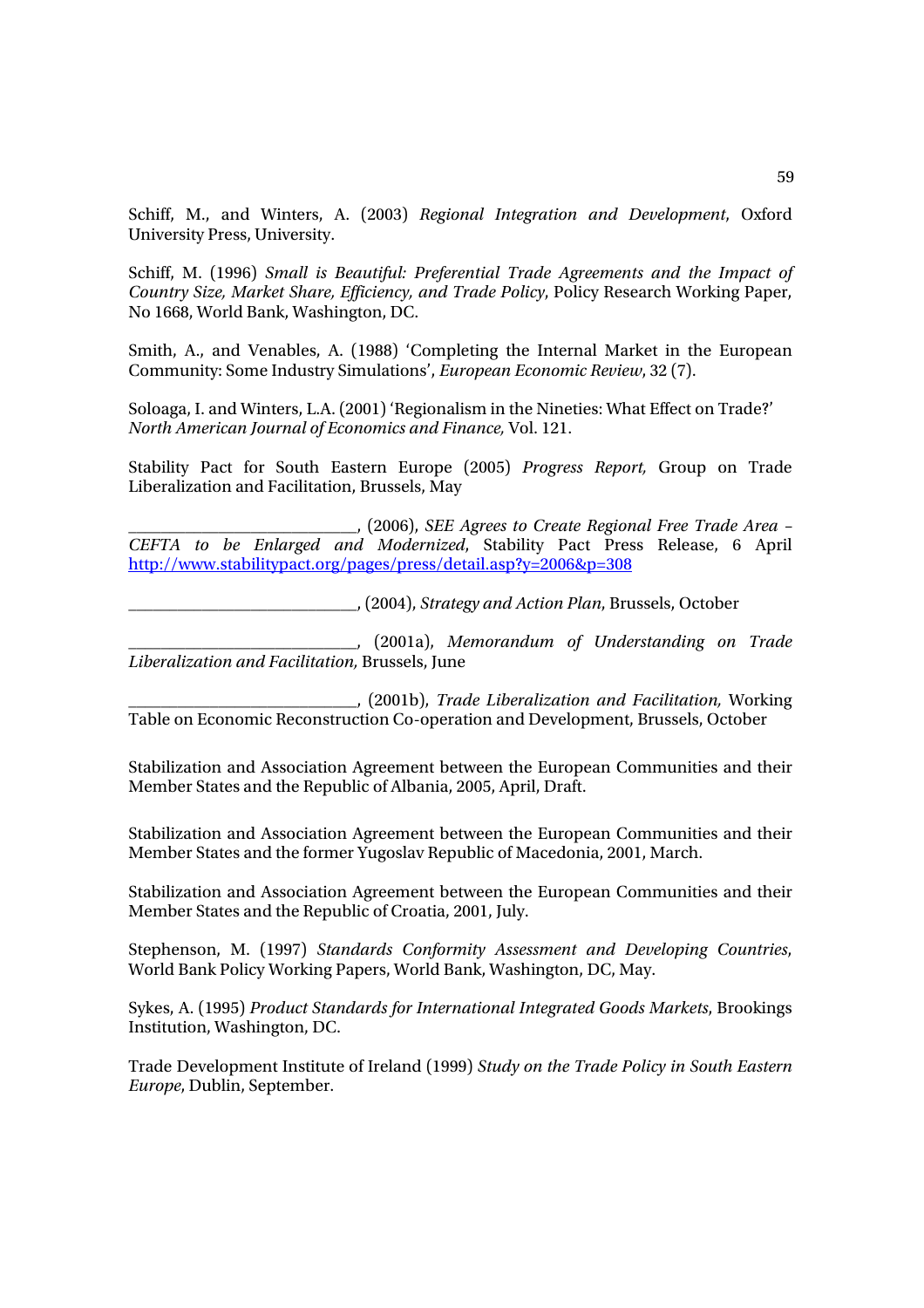### 60

Trechel, V. (2002) *Stabilization Policies and Structural Reforms in Albania since 1997: Achievements and Remaining Challenges*, IMF Policy Discussion Paper, IMF, Washington, DC.

United Nations Committee on Trade and Development (1994), *Columbus Ministerial Declaration on Trade Efficiency*, UNCTAD, Geneva.

Uvalic, M. (2005) *Trade Liberalization in the Balkans: A Blessing in Disguise?*, Albanian Centre for International Trade Working Paper, ACIT, Tirana

Velde, D.W. te, Page, S. and Morrissey, O. (2004) *Regional Integration and Poverty: Mapping the Linkages*, Report for an EC-PREP Project on Regional Integration and Poverty, Overseas Development Institute, London.

Venables, A. (2002) *Winners and Losers from Regional Integration Agreements*, *CEPR*  Discussion Paper, CEPR, London, January.

Venables, A. (2000) 'International Trade and Regional Integration', in *International Encyclopaedia of Social and Behavioural Sciences*, Elsevier, Oxford, July.

Viner, J. (1950) *The Customs Union Issue*, Carnegie Endowment for International Peace, New York.

Walkenhorst, P. and T. Yasui (2003) *Quantitative Assessment of the Benefits of Trade Facilitation,* OECD Trade Policy Working Paper, No. 31, TD/TC/WP(2003)31/FINAL, OECD, Paris.

World Bank (2000) *Making Transition Work for Everyone: Poverty and Inequality in Europe and Central Asia*, World Bank, Washington, DC, August.

World Bank (2000) *The Road to Stability and Prosperity in South Eastern Europe: A Regional Strategy Paper*, Washington, March

World Bank (2003a) *Albania: Poverty Assessment*, World Bank, Washington, DC, November.

World Bank (2003b) *Trade Policies and Institutions in the Countries of South Eastern Europe in the EU Stabilization and Association Process*, Regional Report, World Bank, Washington, DC, March.

World Bank, (2004) *Albania: Sustaining Growth beyond Transition*, A World Bank Economic Memorandum, World Bank, Washington, DC, December.

Wyplosz, C. (1999) 'Ten Years of Transformation', Paper presented at the World Bank Annual Conference on Development Economics, Washington, DC, April 28-30.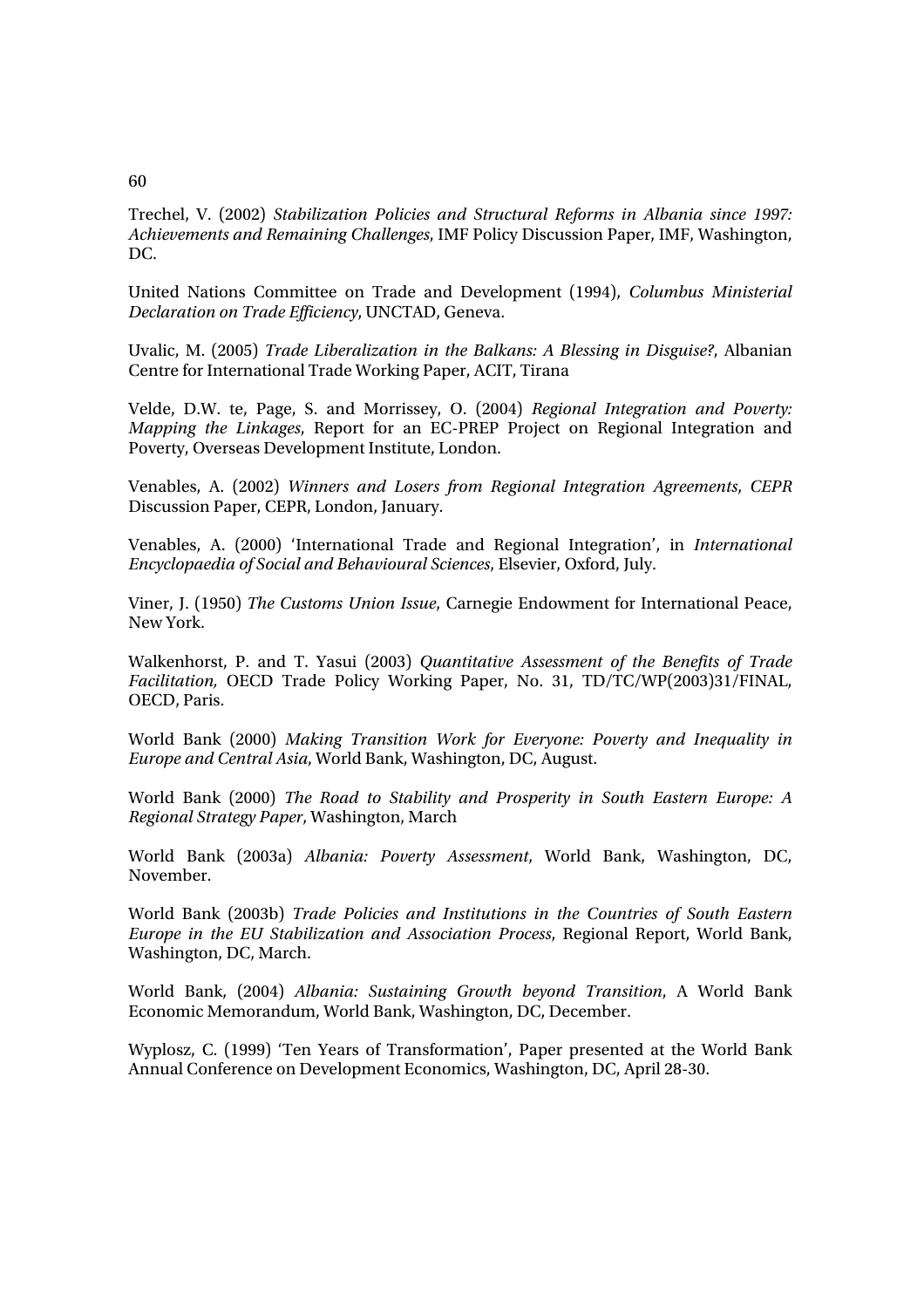## Annex 1: The Standard GTAP v.6 Model

The standard GTAP model is based on perfect competition and constant returns to scale. The demand structure of the model is centred on a single, representative, composite regional household. In each region the composite household receives all income generated in the given economy – all payments to factors of production – which in turn is used entirely on three broad types of expenditure: private, government and savings. Demand for all three expenditure areas is modelled by a Cobb-Douglas per capita utility function. This allows for the claims of each of these areas to represent a constant share of total income. On the production side, firms combine primary factors (land, skilled and unskilled labour, capital and natural resources) with intermediate inputs from domestic and foreign sources in producing their total output. Production is modelled through a weakly separable, constant returns to scale function, which in turn implies that the optimal mix of primary inputs is independent of the prices of intermediates.<sup>21</sup>

The GTAP model is typically solved in rates of change. Prices on goods, factors and services adjust until all markets clear, that is, until they are simultaneously in general equilibrium. At a macroeconomic level the standard model requires the difference between national savings and national investment to be exactly equal to the current account surplus. The GTAP, however, does not include observations on net transfers. The macroeconomic closure therefore collapses to its simplest form, whereby net national savings are equal to the trade balance.<sup>22</sup> The principal implication of this specification is that any change in trade flows following a policy shift will require the trade balance to adjust in maintaining the simplified macro identity. Put simply, if imports rise following the liberalization of tariffs, then exports must also rise to maintain stability on the macro closure.

l

<sup>&</sup>lt;sup>21</sup> For detailed discussion on the standard GTAP model see Hertel (1997), Itakura (2004) and Hertel (2004).

<sup>&</sup>lt;sup>22</sup> S-I = X-M + R collapses to its simplest form S-I = X-M, where S is national savings, I national investment, X-M is the trade balance and R is net transfers.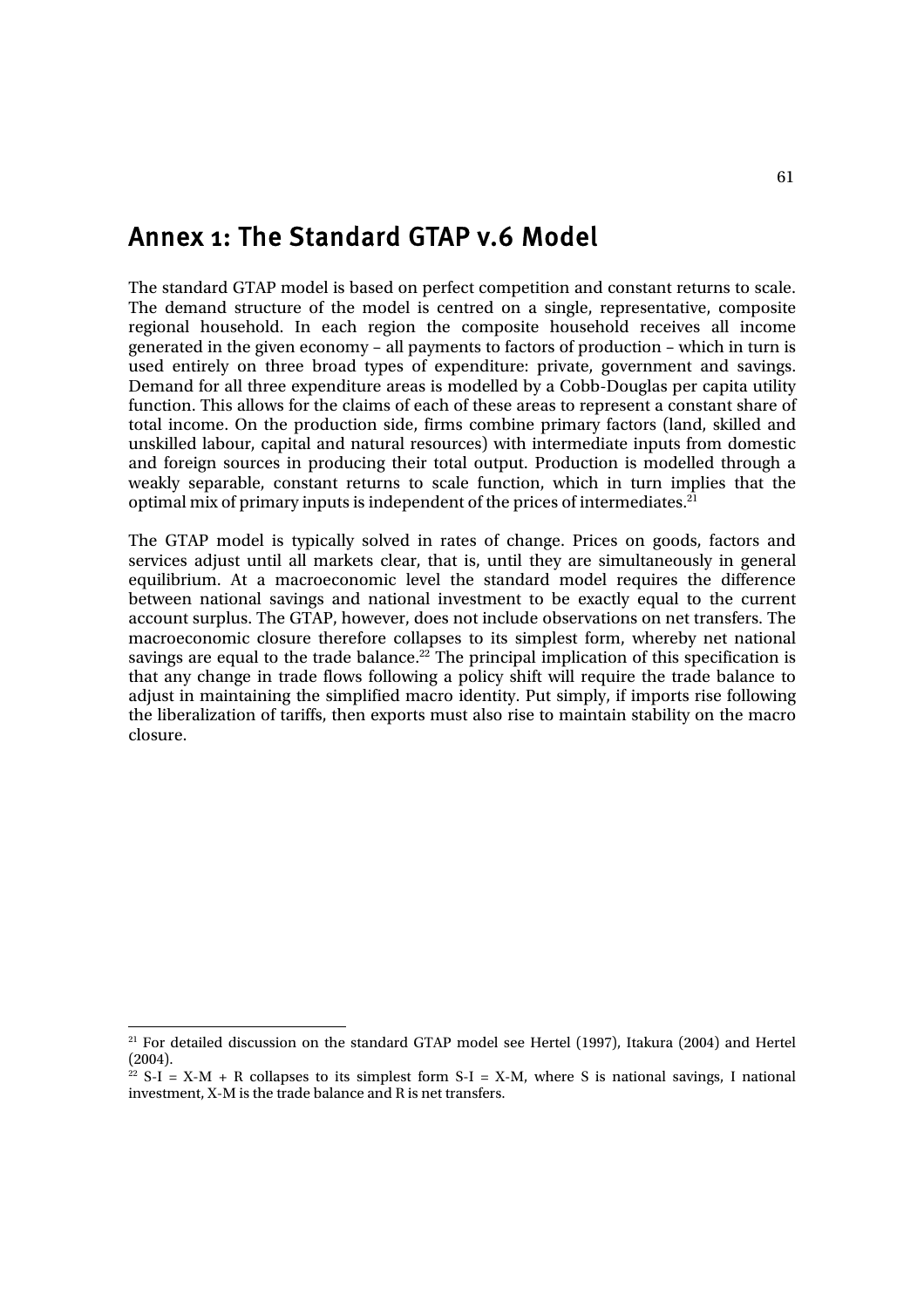|           |              | Annex 2: Keglonal and                   | Sectoral Aggregation Tor Modelling Exercise                                                                                                                                                                                                                                                                                                                                                                                                                                                                                                                                                                          |
|-----------|--------------|-----------------------------------------|----------------------------------------------------------------------------------------------------------------------------------------------------------------------------------------------------------------------------------------------------------------------------------------------------------------------------------------------------------------------------------------------------------------------------------------------------------------------------------------------------------------------------------------------------------------------------------------------------------------------|
|           | Regions      | Description                             | Components                                                                                                                                                                                                                                                                                                                                                                                                                                                                                                                                                                                                           |
|           | <b>NAFTA</b> | Free Trade<br>North American<br>Area    | Canada, United States, Mexico                                                                                                                                                                                                                                                                                                                                                                                                                                                                                                                                                                                        |
| N         | EU           | 10f25<br>European Union                 | Austria, Belgium, Denmark, Finland, France, Germany, United Kingdom, Greece, Ireland,<br>Italy, Luxembourg, Netherlands, Portugal, Spain, Sweden, Cyprus, Czech Republic,<br>Hungary, Malta, Poland, Slovakia, Slovenia, Estonia, Latvia, Lithuania                                                                                                                                                                                                                                                                                                                                                                  |
| m         | <b>EFTA</b>  | Trade Area<br>European Free T           | Switzerland, rest of EFTA, rest of Europe                                                                                                                                                                                                                                                                                                                                                                                                                                                                                                                                                                            |
|           | <b>ALB</b>   | Albania                                 | Albania                                                                                                                                                                                                                                                                                                                                                                                                                                                                                                                                                                                                              |
| ம         | BUL          | Bulgaria                                | Bulgaria                                                                                                                                                                                                                                                                                                                                                                                                                                                                                                                                                                                                             |
| అ         | <b>CRO</b>   | Croatia                                 | Croatia                                                                                                                                                                                                                                                                                                                                                                                                                                                                                                                                                                                                              |
|           | ROM          | Romania                                 | Romania                                                                                                                                                                                                                                                                                                                                                                                                                                                                                                                                                                                                              |
| ∞         | ForSU        | Inion<br>Former Soviet U                | Russian Federation, Rest of Former Soviet Union                                                                                                                                                                                                                                                                                                                                                                                                                                                                                                                                                                      |
| ග         | TUR_MENA     | East and N.<br>Turkey, Middle<br>Africa | Turkey, rest of Middle East, Morocco, Tunisia, rest of North Africa                                                                                                                                                                                                                                                                                                                                                                                                                                                                                                                                                  |
| $\dot{a}$ | ROW          | Rest of the Worl                        | Australia, New Zealand, Rest of Oceania, China, Hong Kong, Japan, Korea, Taiwan, Rest of<br>East Asia, Indonesia, Malaysia, Philippines, Singapore, Thailand, Vietnam, Rest of<br>Colombia, Peru, Venezuela, Rest of Andean Pact, Argentina, Brazil, Chile, Uruguay, Rest of<br>Southeast Asia, Bangladesh, India Sri Lanka, Rest of South Asia, Rest of North America,<br>South America, Central America, Rest of FTAA, Rest of the Caribbean, Botswana, South<br>Africa, Rest of South African CU, Malawi, Mozambique, Tanzania, Zambia, Zimbabwe,<br>Rest of SADC, Madagascar, Uganda, Rest of Sub-Saharan Africa |

Annex 2: Regional and Sectoral Aggregation for GTAP Modelling Exercise  $\bar{z}$  $\overline{1}$  $\epsilon$ - 1

é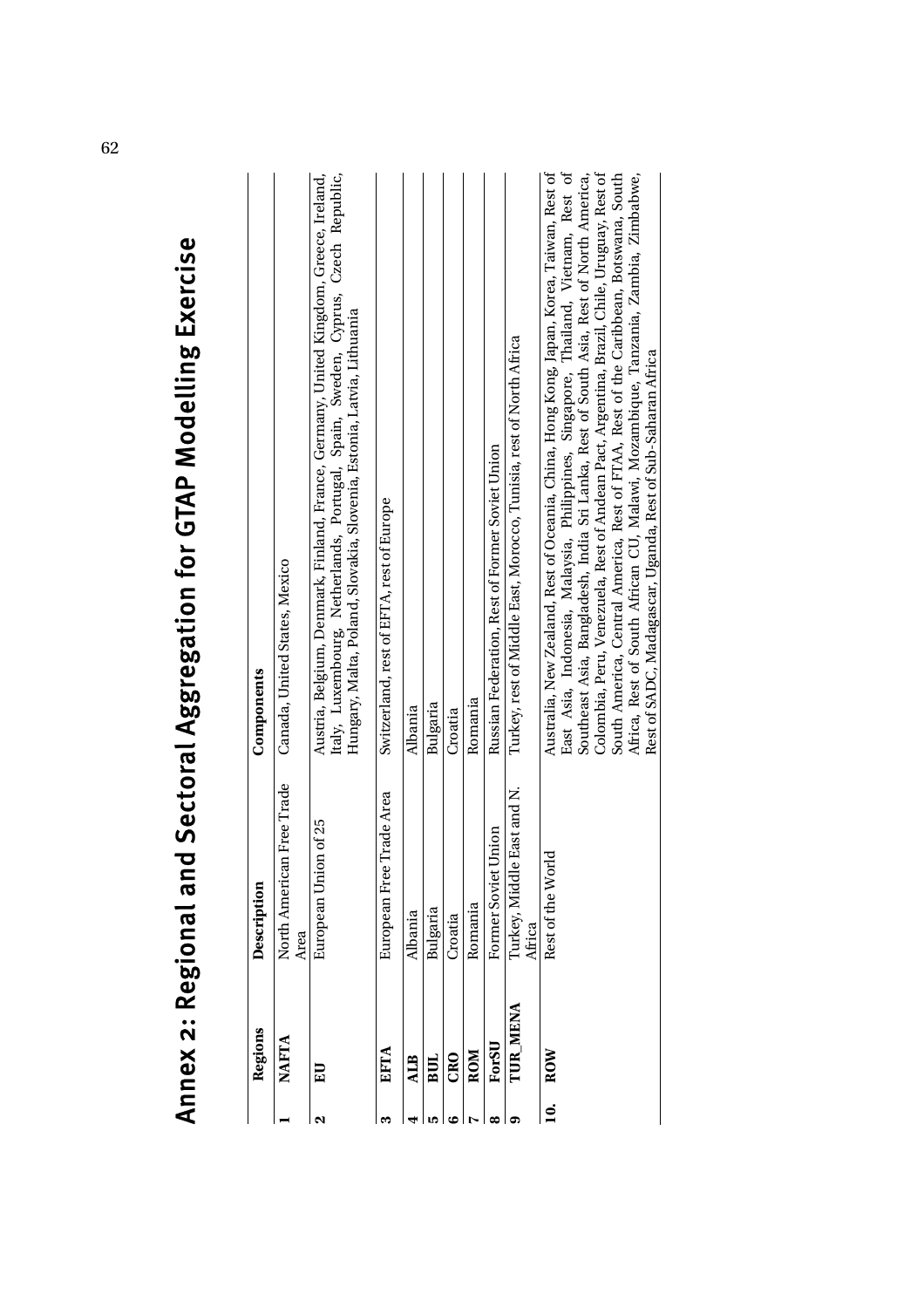|                   | <b>Sectors</b> | Description                                  | Components                                                                                                   |
|-------------------|----------------|----------------------------------------------|--------------------------------------------------------------------------------------------------------------|
|                   | Crops          | Agricultural Crops                           | Paddy rice, Wheat, Cereal grains, Oil seeds, Sugar cane, sugar beet, Plant-based<br>fibers, Crops            |
| ςi                | Fruit_Veg      | Fruit and Vegetables                         | Vegetables, fruit, nuts                                                                                      |
| က်                | Animal Prods   | Animal Products                              | Cattle, sheep, goats, horses, Animal products, Raw milk, Wool, silk-worm cocoons,<br>Meat, Meat products     |
| 4.                | Forestry       | Forestry                                     | Forestry                                                                                                     |
| ເລ໋               | Fisheries      | Fisheries                                    | Fishing                                                                                                      |
| ق                 | ProcFood       | Food<br>Processed                            | Dairy products, Vegetable oils and fats, Processed rice, Sugar, Food products                                |
|                   | Tob Bev        | nd Beverages<br>Tobacco ar                   | Beverages and tobacco products                                                                               |
| ထံ                | Textiles       | Textiles                                     | Textiles                                                                                                     |
| ာ                 | Apparel        | pparel and Leather<br>Wearing Ap<br>Products | Wearing apparel, Leather products                                                                            |
| <u> 1</u>         | Wd Pap Prods   | Paper products<br>Wood and                   | Wood products, Paper products, publishing                                                                    |
| Ξ                 | Minerals       | Mineral products                             | Coal, Oil, Gas, Minerals, Petroleum, coal products                                                           |
| <u>ี่จ่</u>       | Chemicals      | Chemicals                                    | Chemical, rubber, plastic prods                                                                              |
| <u>ന്</u>         | Metal Prods    | Metals and Metal Products                    | Ferrous metals, Metals, Metal products                                                                       |
| 14.               | Auto Prods     | Automotive Products and                      | Motor vehicles and parts, Transport equipment                                                                |
|                   |                | Equipment<br>Transport                       |                                                                                                              |
| <u>ıs.</u>        | OthManuf       | Other Manufacturing Products                 | Electronic equipment, Manufactures                                                                           |
| $\overline{16}$   | Mach_Eq        | and Equipment<br>Machinery                   | Machinery and equipment                                                                                      |
| 17.               | Utilities      | Utilities                                    | Electricity, Gas manufacture, distribution, Water                                                            |
| $\overline{18}$ . | Construction   | Construction                                 | Construction                                                                                                 |
| $\overline{19}$ . | Trade_Trans    | <b>Transport Services</b><br>Trade and       | Trade, Transport, Sea transport, Air transport                                                               |
| <u>ສໍໄລ່</u>      | Pub_Services   | Public Services                              | Public Administration, Defence, Health, Education                                                            |
|                   | Oth_Services   | <b>Other Services</b>                        | Communication, Financial services, Insurance, Business services, Recreation and<br>other services, Dwellings |
|                   |                |                                              |                                                                                                              |

Source: GTAP V6 Database *Source*: GTAP V6 Database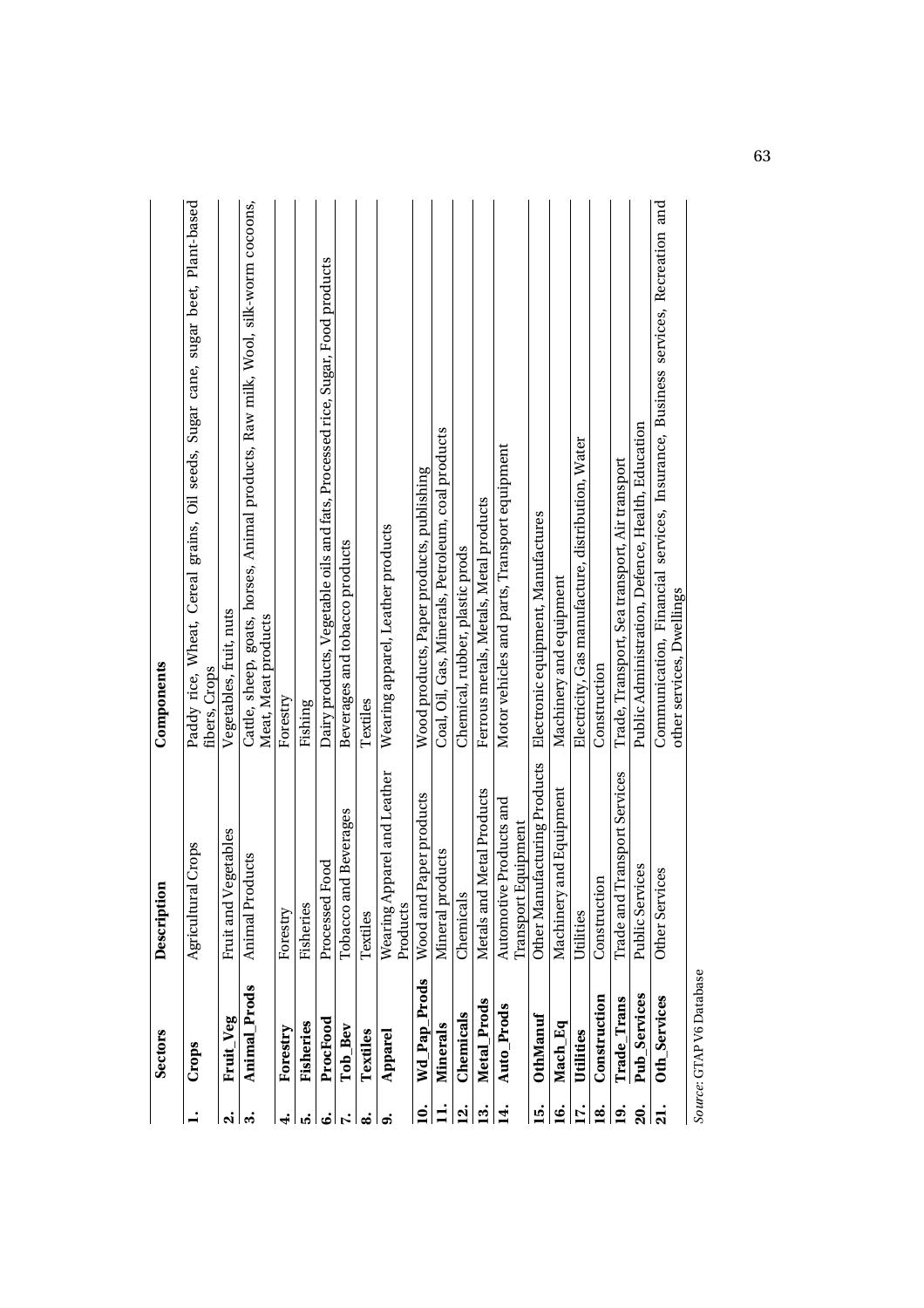# Annex 3: Base GTAP Tariff Data for 2001

| Albaman tarihis agamist an regions for 2001 (DASE) |      |          |      |            |            |               |             |              |            |
|----------------------------------------------------|------|----------|------|------------|------------|---------------|-------------|--------------|------------|
|                                                    | EU   | EFTA BUL |      | <b>ROM</b> | <b>CRO</b> | <b>FOR SU</b> | TUR&        | <b>NAFTA</b> | <b>ROW</b> |
|                                                    |      |          |      |            |            |               | <b>MENA</b> |              |            |
| <b>Agric Crops</b>                                 | 5.9  | 8.7      | 5.3  | 5.0        | 5.0        | 5.0           | 5.0         | 5.0          | 7.6        |
| Fruit & Veg                                        | 10.5 | 10.8     | 10.1 | 0.0        | 0.0        | 9.7           | 10.7        | 9.6          | 6.5        |
| <b>Animal Prods</b>                                | 10.1 | 8.4      | 9.4  | 0.0        | 3.7        | 8.0           | 6.5         | 10.0         | 7.7        |
| <b>Fisheries</b>                                   | 19.3 | 18.8     | 0.0  | 0.0        | 0.0        | 0.0           | 15.2        | 0.0          | 8.2        |
| Forestry                                           | 6.0  | 5.0      | 7.8  | 0.0        | 0.0        | 0.0           | 0.0         | 0.0          | 0.0        |
| <b>Processed Food</b>                              | 11.5 | 10.8     | 9.7  | 6.2        | 11.9       | 8.9           | 10.2        | 12.2         | 8.6        |
| Tobacco & Bev                                      | 19.8 | 18.7     | 19.8 | 0.0        | 19.1       | 14.7          | 16.7        | 19.1         | 3.7        |
| Minerals                                           | 11.6 | 16.5     | 11.2 | 8.8        | 9.9        | 8.8           | 11.3        | 9.3          | 8.9        |
| <b>Metal Prods</b>                                 | 15.1 | 16.1     | 16.4 | 16.2       | 11.7       | 12.9          | 17.4        | 14.6         | 12.3       |
| <b>Textiles</b>                                    | 13.2 | 11.9     | 11.2 | 10.0       | 0.0        | 16.1          | 11.7        | 8.9          | 11.4       |
| Apparel                                            | 14.8 | 16.1     | 20.0 | 0.0        | 19.8       | 11.8          | 19.0        | 2.3          | 18.0       |
| Wood&Paper                                         | 13.8 | 10.8     | 11.2 | 10.1       | 12.0       | 8.7           | 16.0        | 8.9          | 11.5       |
| Chemicals                                          | 10.8 | 3.9      | 10.5 | 7.9        | 8.6        | 5.3           | 13.3        | 3.8          | 11.5       |
| <b>Automotive Prods</b>                            | 12.1 | 11.0     | 11.1 | 9.2        | 15.3       | 13.9          | 10.3        | 6.3          | 13.3       |
| Machinery&Equip                                    | 5.9  | 5.5      | 6.5  | 5.1        | 5.2        | 6.2           | 6.8         | 5.7          | 5.9        |
| Other Manuf                                        | 6.5  | 7.9      | 10.5 | 3.6        | 12.6       | 15.8          | 14.5        | 10.0         | 10.3       |
| Construction                                       | 0.0  | 0.0      | 0.0  | 0.0        | 0.0        | 0.0           | 0.0         | 0.0          | 0.0        |
| <b>Utilities</b>                                   | 3.2  | 5.0      | 0.0  | 0.0        | 5.0        | 0.0           | 0.0         | 0.0          | 0.0        |
| Trade&Transport                                    | 0.0  | 0.0      | 0.0  | 0.0        | 0.0        | 0.0           | 0.0         | 0.0          | 0.0        |
| <b>Public Services</b>                             | 0.0  | 0.0      | 0.0  | 0.0        | 0.0        | 0.0           | 0.0         | 0.0          | 0.0        |
| <b>Other Services</b>                              | 0.0  | 0.0      | 0.0  | 0.0        | 0.0        | 0.0           | 0.0         | 0.0          | 0.0        |

**Albanian tariffs against all regions for 2001 (BASE)** 

*Source*: GTAP v.6 Database

### **Tariffs facing Albanian products in each region for 2001 (BASE)**

|                         | EU   | EFTA | BUL  | <b>ROM</b> | <b>CRO</b> | <b>FOR SU</b> | <b>TUR&amp;</b> | <b>NAFTA</b> | <b>ROW</b> |
|-------------------------|------|------|------|------------|------------|---------------|-----------------|--------------|------------|
|                         |      |      |      |            |            |               | <b>MENA</b>     |              |            |
| <b>Agric Crops</b>      | 0.0  | 7.8  | 2.5  | 28.4       | 4.3        | 3.1           | 32.9            | 4.6          | 1.6        |
| Fruit & Veg             | 0.0  | 80.0 | 33.4 | 0.0        | 14.1       | 0.0           | 5.0             | 0.3          | 0.0        |
| <b>Animal Prods</b>     | 0.0  | 61.5 | 0.0  | 0.0        | 0.0        | 0.0           | 0.2             | 0.0          | 0.0        |
| <b>Fisheries</b>        | 0.3  | 8.6  | 0.0  | 0.0        | 0.0        | 0.0           | 0.0             | 0.0          | 0.0        |
| Forestry                | 0.0  | 0.2  | 0.0  | 0.0        | 0.0        | 0.0           | 0.0             | 0.0          | 0.0        |
| Processed Food          | 15.1 | 49.3 | 28.0 | 0.0        | 15.3       | 0.0           | 7.7             | 0.1          | 0.1        |
| Tobacco & Bev           | 1.7  | 24.8 | 0.0  | 0.0        | 0.0        | 0.0           | 0.0             | 0.0          | 0.8        |
| Minerals                | 0.0  | 12.6 | 0.0  | 0.0        | 0.0        | 0.0           | 17.0            | 2.2          | 2.1        |
| <b>Metal Prods</b>      | 0.1  | 6.7  | 4.1  | 0.0        | 4.2        | 0.0           | 6.7             | 1.4          | 1.9        |
| <b>Textiles</b>         | 0.1  | 10.0 | 0.0  | 0.0        | 0.0        | 0.0           | 8.8             | 8.6          | 4.0        |
| Apparel                 | 0.0  | 23.3 | 0.0  | 0.0        | 14.6       | 10.5          | 10.7            | 10.7         | 6.7        |
| Wood&Paper              | 0.2  | 9.2  | 5.1  | 0.0        | 0.0        | 1.1           | 11.4            | 2.3          | 0.8        |
| Chemicals               | 0.2  | 8.1  | 9.4  | 0.0        | 6.5        | 2.0           | 21.8            | 2.1          | 4.5        |
| <b>Automotive Prods</b> | 0.1  | 11.9 | 0.0  | 0.0        | 2.8        | 0.0           | 15.6            | 2.2          | 3.2        |
| Machinery&Equip         | 0.0  | 6.6  | 6.9  | 10.3       | 0.0        | 2.3           | 5.0             | 1.1          | 11.8       |
| Other Manuf             | 0.2  | 1.6  | 3.0  | 16.7       | 0.3        | 3.5           | 15.6            | 0.1          | $1.6\,$    |
| Construction            | 0.0  | 0.0  | 0.0  | 0.0        | 0.0        | 0.0           | 0.0             | 0.0          | 0.0        |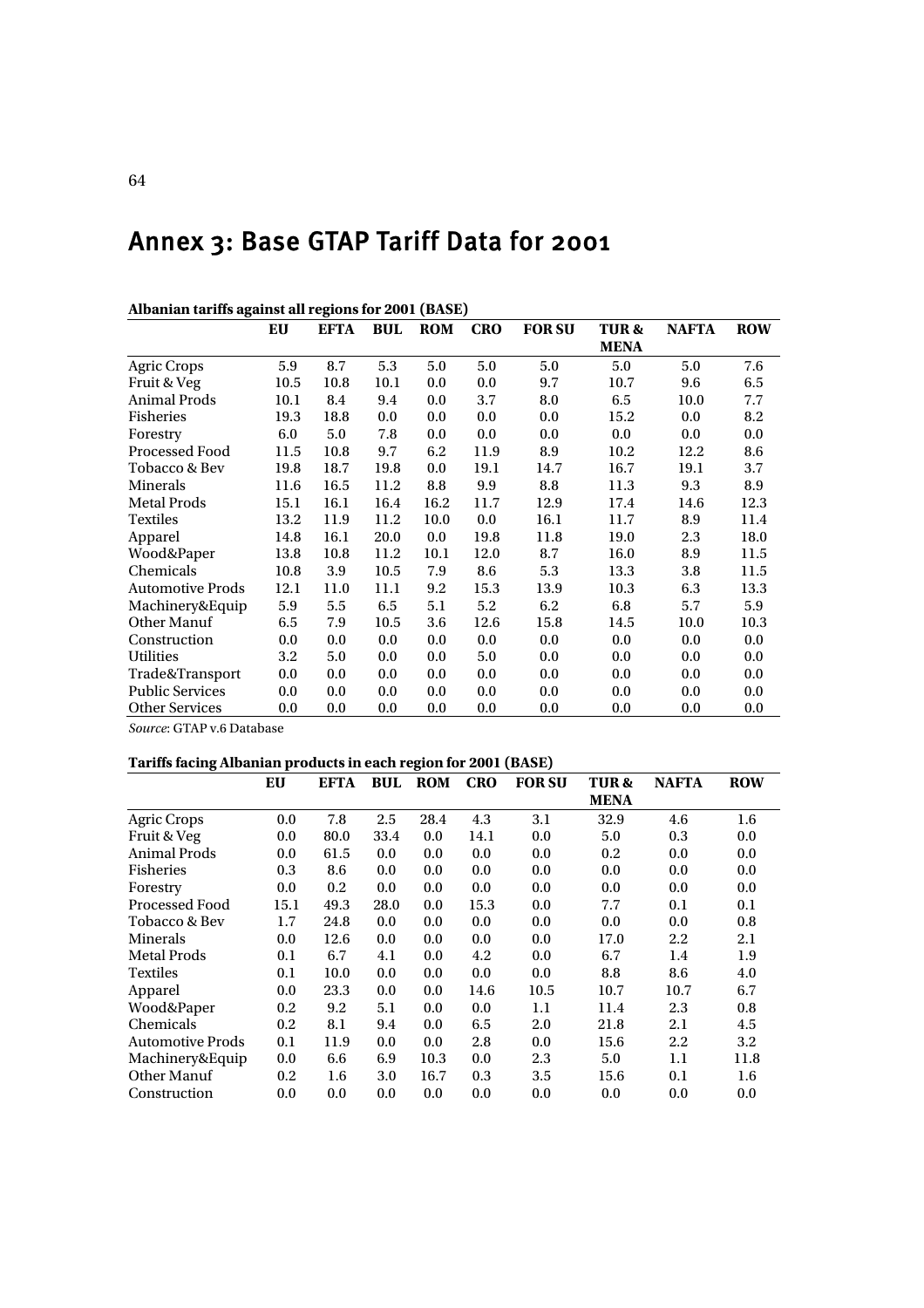| <b>Utilities</b>       | 0.0 | 0.0 | 0.0 | 0.0 | 0.0 | 0.0     | 0.0 | 0.0 | 0.0 |
|------------------------|-----|-----|-----|-----|-----|---------|-----|-----|-----|
| Trade&Transport        | 0.0 | 0.0 | 0.0 | 0.0 | 0.0 | $0.0\,$ |     | 0.0 | 0.0 |
| <b>Public Services</b> | 0.0 | 0.0 | 0.0 | 0.0 | 0.0 | $0.0\,$ | 0.0 | 0.0 | 0.0 |
| <b>Other Services</b>  | 0.0 | 0.0 | 0.0 | 0.0 | 0.0 | $0.0\,$ | 0.0 | 0.0 | 0.0 |
|                        |     |     |     |     |     |         |     |     |     |

*Source*: GTAP v.6 Database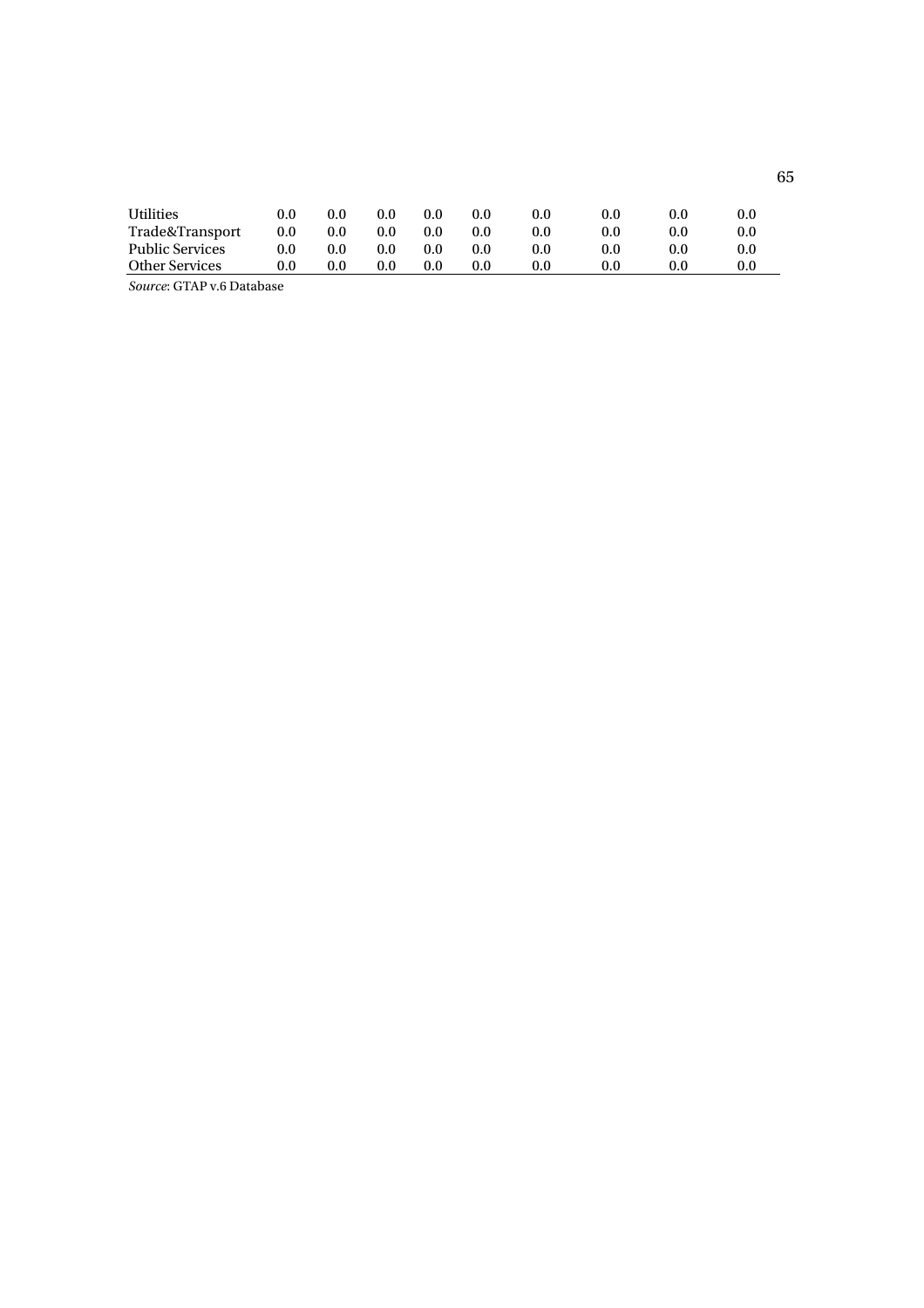# Annex 4: Tariffs after the formation of Free Trade Areas with EU and SEEs

| Tariffs into Albania after FTAs with EU, Bulgaria, Croatia and Romania |      |      |                |     |            |               |                                |              |            |
|------------------------------------------------------------------------|------|------|----------------|-----|------------|---------------|--------------------------------|--------------|------------|
|                                                                        | EU   | EFTA | <b>BUL ROM</b> |     | <b>CRO</b> | <b>FOR SU</b> | <b>TUR&amp;</b><br><b>MENA</b> | <b>NAFTA</b> | <b>ROW</b> |
|                                                                        |      |      |                |     |            |               |                                |              |            |
| <b>Agric Crops</b>                                                     | 3.1  | 8.7  | 5.3            | 5.0 | 5.0        | 5.0           | 5.0                            | 5.0          | 7.6        |
| Fruit & Veg                                                            | 5.9  | 10.8 | 9.2            | 0.0 | 0.0        | 9.7           | 10.7                           | 9.6          | 6.5        |
| <b>Animal Prods</b>                                                    | 9.6  | 8.4  | 9.4            | 0.0 | 3.8        | 8.0           | 6.5                            | 10.0         | 7.7        |
| Fisheries                                                              | 19.3 | 18.8 | 0.0            | 0.0 | 0.0        | 0.0           | 15.2                           | 0.0          | 8.2        |
| Forestry                                                               | 6.0  | 5.0  | 7.7            | 0.0 | 0.0        | 0.0           | 0.0                            | 0.0          | 0.0        |
| <b>Processed Food</b>                                                  | 6.1  | 10.8 | 8.8            | 5.9 | 11.6       | 8.9           | 10.2                           | 12.2         | 8.6        |
| Tobacco & Bev                                                          | 19.8 | 18.7 | 15.5           | 0.0 | 14.6       | 14.7          | 16.7                           | 19.1         | 3.7        |
| Minerals                                                               | 0.0  | 16.5 | 0.0            | 0.0 | 0.0        | 8.8           | 11.3                           | 9.3          | 8.9        |
| <b>Metal Prods</b>                                                     | 0.0  | 16.1 | 0.0            | 0.0 | 0.0        | 12.9          | 17.4                           | 14.6         | 12.3       |
| <b>Textiles</b>                                                        | 0.0  | 11.9 | 0.0            | 0.0 | 0.0        | 16.1          | 11.7                           | 8.9          | 11.4       |
| Apparel                                                                | 0.0  | 16.1 | 0.0            | 0.0 | 0.0        | 11.8          | 19.0                           | 2.3          | 18.0       |
| Wood&Paper                                                             | 0.0  | 10.8 | 0.0            | 0.0 | 0.0        | 8.7           | 16.0                           | 8.9          | 11.5       |
| Chemicals                                                              | 0.0  | 3.9  | 0.0            | 0.0 | 0.0        | 5.3           | 13.3                           | 3.8          | 11.5       |
| <b>Automotive Prods</b>                                                | 0.0  | 11.0 | 0.0            | 0.0 | 0.0        | 13.9          | 10.3                           | 6.3          | 13.3       |
| Machinery&Equip                                                        | 0.0  | 5.5  | 0.0            | 0.0 | 0.0        | 6.2           | 6.8                            | 5.7          | 5.9        |
| Other Manuf                                                            | 0.0  | 7.9  | 0.0            | 0.0 | 0.0        | 15.8          | 14.5                           | 10.0         | 10.3       |
| Construction                                                           | 0.0  | 0.0  | 0.0            | 0.0 | 0.0        | 0.0           | 0.0                            | 0.0          | 0.0        |
| <b>Utilities</b>                                                       | 3.2  | 5.0  | 0.0            | 0.0 | 5.0        | 0.0           | 0.0                            | 0.0          | 0.0        |
| Trade&Transport                                                        | 0.0  | 0.0  | 0.0            | 0.0 | 0.0        | 0.0           | 0.0                            | 0.0          | 0.0        |
| <b>Public Services</b>                                                 | 0.0  | 0.0  | 0.0            | 0.0 | 0.0        | 0.0           | 0.0                            | 0.0          | 0.0        |
| <b>Other Services</b>                                                  | 0.0  | 0.0  | 0.0            | 0.0 | 0.0        | 0.0           | 0.0                            | 0.0          | 0.0        |

*Source*: Author's Calculations

### **Tariffs into EU, Bulgaria, Croatia and Romania tariffs after FTAs with Albania**

| <u>rarms mito Lo, burgaria, Croatia and Romania tarms antri r ms with Abdana</u> |     |      |      |            |            |               |                 |              |            |
|----------------------------------------------------------------------------------|-----|------|------|------------|------------|---------------|-----------------|--------------|------------|
|                                                                                  | EU  | EFTA | BUL  | <b>ROM</b> | <b>CRO</b> | <b>FOR SU</b> | <b>TUR&amp;</b> | <b>NAFTA</b> | <b>ROW</b> |
|                                                                                  |     |      |      |            |            |               | <b>MENA</b>     |              |            |
| <b>Agric Crops</b>                                                               | 0.0 | 7.8  | 2.5  | 28.4       | 4.3        | 3.1           | 32.9            | 4.6          | $1.6\,$    |
| Fruit & Veg                                                                      | 0.0 | 80.0 | 22.8 | 0.0        | 7.0        | 0.0           | 5.0             | 0.3          | 0.0        |
| Animal Prods                                                                     | 0.0 | 61.5 | 0.0  | 0.0        | 0.0        | 0.0           | 0.2             | 0.0          | 0.0        |
| <b>Fisheries</b>                                                                 | 0.0 | 8.6  | 0.0  | 0.0        | 0.0        | 0.0           | 0.0             | 0.0          | 0.0        |
| Forestry                                                                         | 0.0 | 0.2  | 0.0  | 0.0        | 0.0        | 0.0           | 0.0             | 0.0          | 0.0        |
| Processed Food                                                                   | 0.0 | 49.3 | 18.2 | 0.0        | 14.8       | 0.0           | 7.7             | 0.1          | 0.1        |
| Tobacco & Bev                                                                    | 0.0 | 24.8 | 0.0  | 0.0        | 0.0        | 0.0           | 0.0             | 0.0          | 0.8        |
| Minerals                                                                         | 0.0 | 12.6 | 0.0  | 0.0        | 0.0        | 0.0           | 17.0            | 2.2          | 2.1        |
| Metal Prods                                                                      | 0.0 | 6.7  | 4.1  | 0.0        | 4.2        | 0.0           | 6.7             | 1.4          | 1.9        |
| <b>Textiles</b>                                                                  | 0.0 | 10.0 | 0.0  | 0.0        | 0.0        | 0.0           | 8.8             | 8.6          | 4.0        |
| Apparel                                                                          | 0.0 | 23.3 | 0.0  | 0.0        | 14.6       | 10.5          | 10.7            | 10.7         | 6.7        |
| Wood&Paper                                                                       | 0.0 | 9.2  | 5.1  | 0.0        | 0.0        | 1.1           | 11.4            | 2.3          | 0.8        |
| Chemicals                                                                        | 0.0 | 8.1  | 9.4  | 0.0        | 6.5        | 2.0           | 21.8            | 2.1          | 4.5        |
| <b>Automotive Prods</b>                                                          | 0.0 | 11.9 | 0.0  | 0.0        | 2.8        | 0.0           | 15.6            | 2.2          | 3.2        |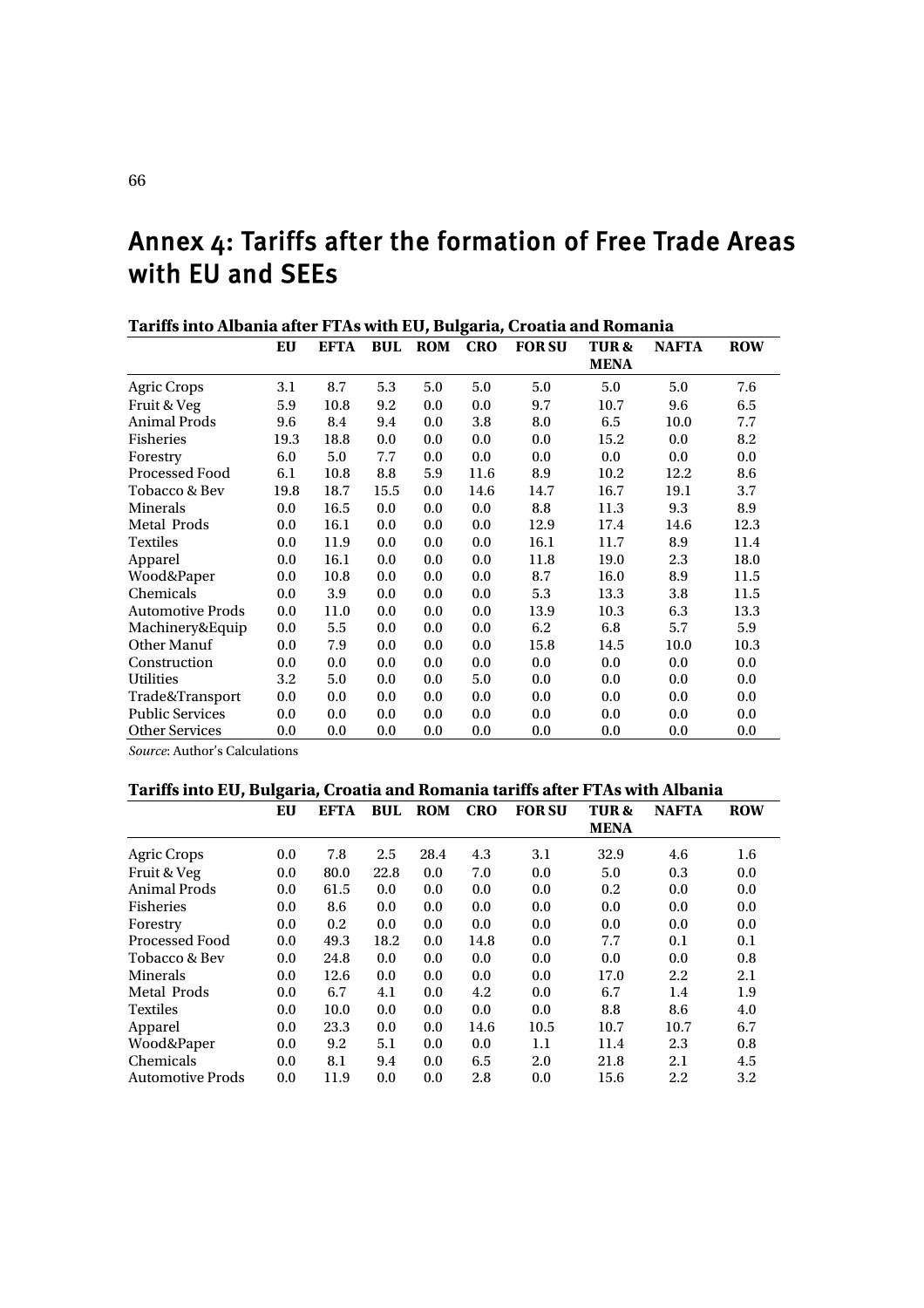| Machinery&Equip        | $0.0\,$ | 6.6 | 6.9 | 10.3    | 0.0 | 2.3 | 5.0  |     | 11.8 |
|------------------------|---------|-----|-----|---------|-----|-----|------|-----|------|
| Other Manuf            | 0.0     | 1.6 | 3.0 | 16.7    | 0.3 | 3.5 | 15.6 | 0.1 | 1.6  |
| Construction           | 0.0     | 0.0 | 0.0 | 0.0     | 0.0 | 0.0 | 0.0  | 0.0 | 0.0  |
| <b>Utilities</b>       | 0.0     | 0.0 | 0.0 | 0.0     | 0.0 | 0.0 | 0.0  | 0.0 | 0.0  |
| Trade&Transport        | 0.0     | 0.0 | 0.0 | 0.0     | 0.0 | 0.0 | 0.0  | 0.0 | 0.0  |
| <b>Public Services</b> | 0.0     | 0.0 | 0.0 | 0.0     | 0.0 | 0.0 | 0.0  | 0.0 | 0.0  |
| <b>Other Services</b>  | $0.0\,$ | 0.0 | 0.0 | $0.0\,$ | 0.0 | 0.0 | 0.0  | 0.0 | 0.0  |

*Source*: Author's calculations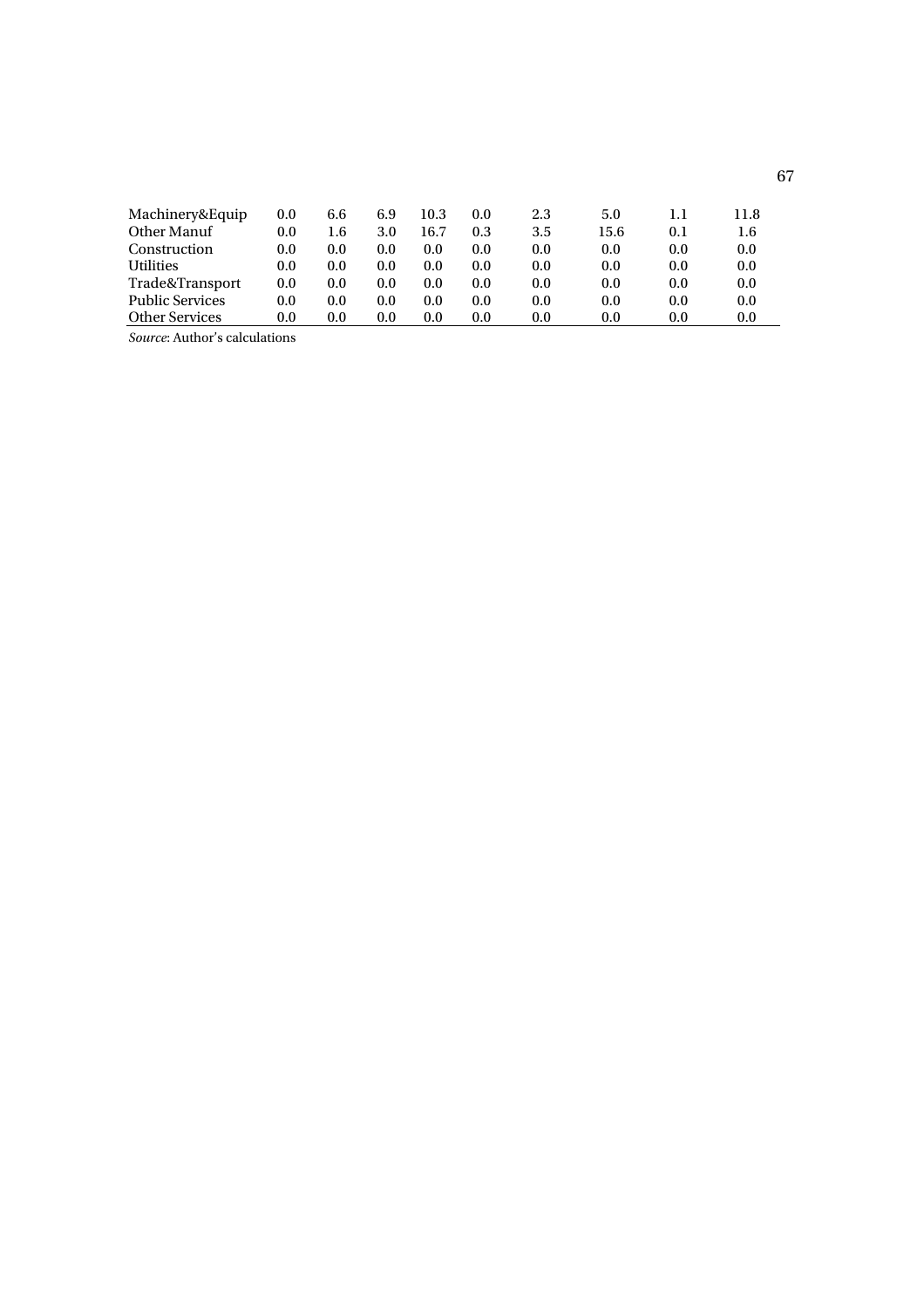# Annex 5: Tariffs for Albania after the Formation of a Customs Union with EU

| Albanian tariffs against all regions if the EU Common External Tariff is adopted |      |      |      |                |            |               |                 |              |            |  |  |
|----------------------------------------------------------------------------------|------|------|------|----------------|------------|---------------|-----------------|--------------|------------|--|--|
|                                                                                  | EU   | EFTA |      | <b>BUL ROM</b> | <b>CRO</b> | <b>FOR SU</b> | <b>TUR&amp;</b> | <b>NAFTA</b> | <b>ROW</b> |  |  |
|                                                                                  |      |      |      |                |            |               | <b>MENA</b>     |              |            |  |  |
| <b>Agric Crops</b>                                                               | 3.1  | 0.8  | 0.6  | 4.4            | 0.3        | 0.5           | 14.0            | 1.3          | 12.7       |  |  |
| Fruit & Veg                                                                      | 5.9  | 4.4  | 25.4 | 6.3            | 2.5        | 2.9           | 6.2             | 4.0          | 23.7       |  |  |
| <b>Animal Prods</b>                                                              | 9.6  | 4.4  | 12.5 | 14.6           | 9.1        | 33.1          | 10.5            | 25.3         | 28.4       |  |  |
| <b>Fisheries</b>                                                                 | 19.3 | 2.1  | 0.0  | 0.0            | 1.2        | 6.1           | 1.8             | 8.1          | 3.2        |  |  |
| Forestry                                                                         | 6.0  | 0.1  | 0.0  | 0.0            | 0.0        | 0.1           | 0.0             | 0.5          | 0.0        |  |  |
| Processed Food                                                                   | 6.1  | 6.4  | 12.5 | 27.5           | 11.7       | 6.2           | 10.8            | 20.7         | 21.1       |  |  |
| Tobacco & Bev                                                                    | 19.8 | 15.1 | 21.2 | 25.6           | 29.8       | 11.2          | 12.5            | 10.4         | 6.7        |  |  |
| Minerals                                                                         | 0.0  | 0.3  | 0.3  | 0.1            | 2.7        | 3.1           | 0.6             | 1.2          | 1.6        |  |  |
| Metal Prods                                                                      | 0.0  | 2.1  | 8.9  | 5.8            | 1.7        | 2.9           | 4.5             | 2.7          | 2.7        |  |  |
| Textiles                                                                         | 0.0  | 0.5  | 0.2  | 0.5            | 0.6        | 7.6           | 0.9             | 6.2          | 6.4        |  |  |
| Apparel                                                                          | 0.0  | 0.3  | 0.2  | 0.4            | 0.5        | 7.3           | 0.3             | 8.7          | 8.2        |  |  |
| Wood&Paper                                                                       | 0.0  | 0.1  | 0.2  | 0.4            | 2.2        | 0.9           | 0.2             | 0.7          | 0.6        |  |  |
| Chemicals                                                                        | 0.0  | 0.1  | 0.5  | 1.2            | 2.0        | 3.1           | 0.7             | 2.7          | 2.5        |  |  |
| <b>Automotive Prods</b>                                                          | 0.0  | 0.3  | 0.8  | 1.4            | 2.5        | 4.2           | 0.7             | 3.2          | 6.4        |  |  |
| Machinery&Equip                                                                  | 0.0  | 0.1  | 0.1  | 0.2            | 0.1        | 2.4           | 0.3             | 0.3          | 1.3        |  |  |
| Other Manuf                                                                      | 0.0  | 0.1  | 0.2  | 0.3            | 0.6        | 1.0           | 0.2             | 0.7          | 1.5        |  |  |
| Construction                                                                     | 0.0  | 0.0  | 0.0  | 0.0            | 0.0        | 0.0           | 0.0             | 0.0          | 0.0        |  |  |
| <b>Utilities</b>                                                                 | 0.0  | 0.0  | 0.0  | 0.0            | 0.0        | 3.5           | 0.0             | 0.0          | 0.0        |  |  |
| Trade&Transport                                                                  | 0.0  | 0.0  | 0.0  | 0.0            | 0.0        | 0.0           | 0.0             | 0.0          | 0.0        |  |  |
| <b>Public Services</b>                                                           | 0.0  | 0.0  | 0.0  | 0.0            | 0.0        | 0.0           | 0.0             | 0.0          | 0.0        |  |  |
| <b>Other Services</b>                                                            | 0.0  | 0.0  | 0.0  | 0.0            | 0.0        | 0.0           | 0.0             | 0.0          | 0.0        |  |  |

*Source*: Author's calculations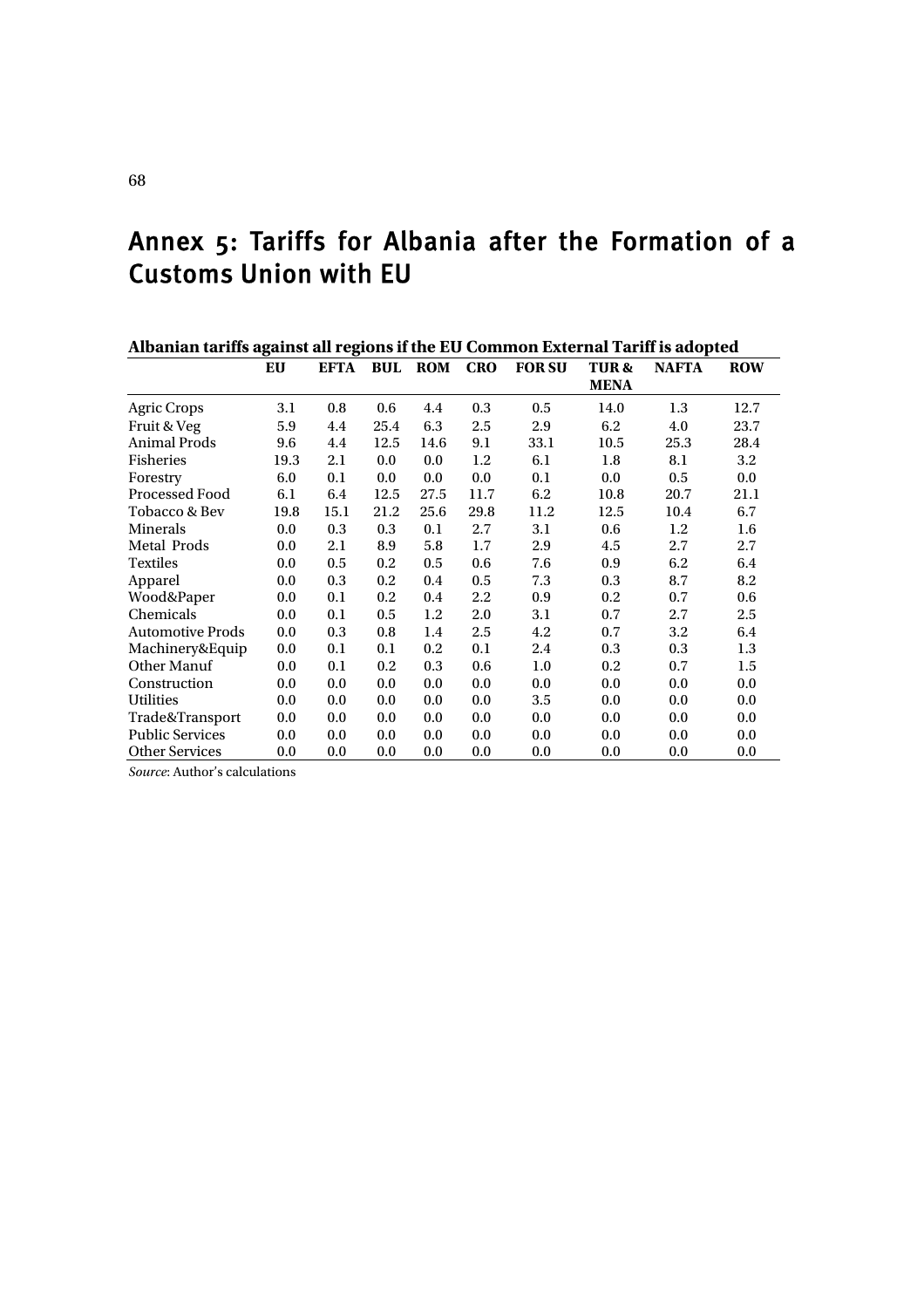| <b>Allidianus: Community</b> |                                                                                          | <b>CILIOJANJ JILI AJIBJI BJA ILIOI AJAOJ NJBI ILIO ANINNY</b>         |
|------------------------------|------------------------------------------------------------------------------------------|-----------------------------------------------------------------------|
| Study                        | Approach                                                                                 | <b>Magnitude of Barriers</b>                                          |
| Smith, Venables              | CGE study on the EC Single Market, including                                             | Ad valorem tariff equivalent of real trade costs due to standards     |
| and Gasiorek                 | the cost from different standards and frontier                                           | and border formalities is assumed to be $2.5\%$ – across the board    |
| (1992)                       | controls.                                                                                | for all EC countries                                                  |
| Francois (1998)              | C Enlargement including the<br>CGE study of E                                            | Ad valorem tariff equivalent of real trade costs due to standards     |
|                              | ent standards.<br>cost from differ                                                       | and border formalities is assumed to be $10\%$ – across the board for |
|                              |                                                                                          | all EC countries                                                      |
| Lejour, de Mooij             | of 16 industries to estimate the<br>Gravity model                                        | Estimated ad valorem tariff equivalent of real trade costs due to     |
| and Nahuis                   | magnitude of trade costs from customs                                                    | standards and border formalities varies between sectors: From $8\%$   |
| (2001)                       | formalities (delays and paperwork) and                                                   | $17\%$ .                                                              |
|                              | technical barriers to trade that CEECs' exports                                          |                                                                       |
|                              | face upon entry in the Single Market.                                                    |                                                                       |
| Harrison et al.              | CGE analysis of the effects from the completion                                          | Ad valorem tariff equivalent of real trade costs due to standards     |
| 1996)                        | of the EU Single Market. Focus on standards,                                             | and border formalities is assumed to be 2.5% - across the board       |
|                              | conformity assessment regimes, and frontier                                              |                                                                       |
|                              | controls.                                                                                |                                                                       |
| Baldwin,                     | CGE analysis of CEECs' accession to the single                                           | Ad valorem tariff equivalent of real trade costs due to standards     |
| Francois and                 | market including the cost from different                                                 | and border formalities is assumed to be 5-10%- across the board       |
| Portes (1997)                | standards, conformity assessment, and frontier                                           |                                                                       |
|                              | controls                                                                                 |                                                                       |
| Hoffmann (2000)              | Evaluation of the EU Single Market. Remaining                                            | Ad valorem tariff equivalent of trade costs due to standards and      |
|                              | trade costs from partial completion of the single                                        | border formalities is assumed to be 5% – across the board             |
|                              | market                                                                                   |                                                                       |
| Piazolo (2000)               | Evaluation of Poland's accession to the EC                                               | Ad valorem tariff equivalent of trade costs due to border             |
|                              | through a dynamic CGE Model. The author<br>looks at the cost from border formalities and | formalities (1.7%), technical barriers to trade (0.8%). Both of these |
|                              |                                                                                          | estimates are across the board                                        |
|                              | technical barriers to trade due to differences in                                        |                                                                       |
|                              | standards                                                                                |                                                                       |

# Annex 6: Literature Review on Trade Costs from Standards and Customs Annex 6: Literature Review on Trade Costs from Standards and Customs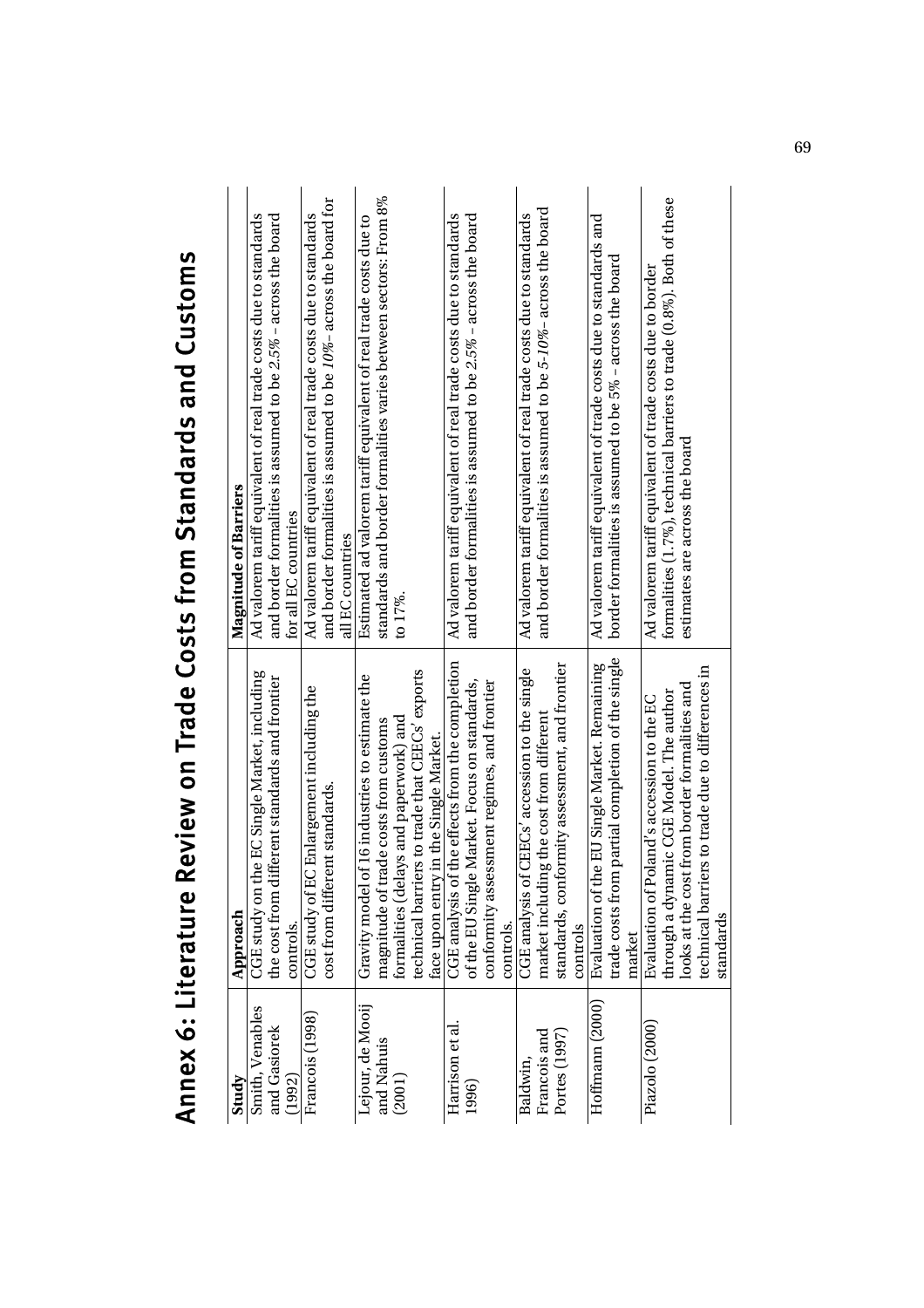| Study            | Approach                                          | <b>Magnitude of Barriers</b>                                       |
|------------------|---------------------------------------------------|--------------------------------------------------------------------|
| Francois, van    | CGE analysis of Doha round liberalization         | Ad valorem reduction in trade costs between 1.5% of the value of   |
| Meijl and van    | including trade facilitation (less transparent    | trade (partial liberalization) and 3% (full liberalization).       |
| Tongeren (2003)  | trade barriers, such as customs, product          |                                                                    |
|                  | standards and conformance certifications,         |                                                                    |
|                  | licensing requirements)                           |                                                                    |
| UNCTAD(1994)     | Assessment of benefits from trade facilitation    | Ad valorem reduction in trade costs between 2% of the value of     |
|                  | globally                                          | trade.                                                             |
| Australian       | Assessment of benefits from trade facilitation in | In APEC, trade facilitation could bring ad valorem reduction in    |
| Industry         | the APEC region                                   | trade costs of 5-10% of the total value of trade, through reduced  |
| Commission       |                                                   | transaction costs.                                                 |
| (1995)           |                                                   |                                                                    |
| Japan EPA (1997) | Assessment of benefits from trade facilitation in | In APEC, trade facilitation could bring ad valorem reduction in    |
|                  | the APEC region                                   | trade costs of around 2% of the total value of trade, through      |
|                  |                                                   | reduced transaction costs.                                         |
| EC-The           | Econometric calculation of intra-EC barriers      | It was estimated that trade facilitation through the Single Market |
| Economics of     | due to different standards between European       | would brings savings up to 2% of the value of trade.               |
| 1992             | Economies before the establishment of the         |                                                                    |
|                  | Single Market                                     |                                                                    |
|                  |                                                   |                                                                    |

70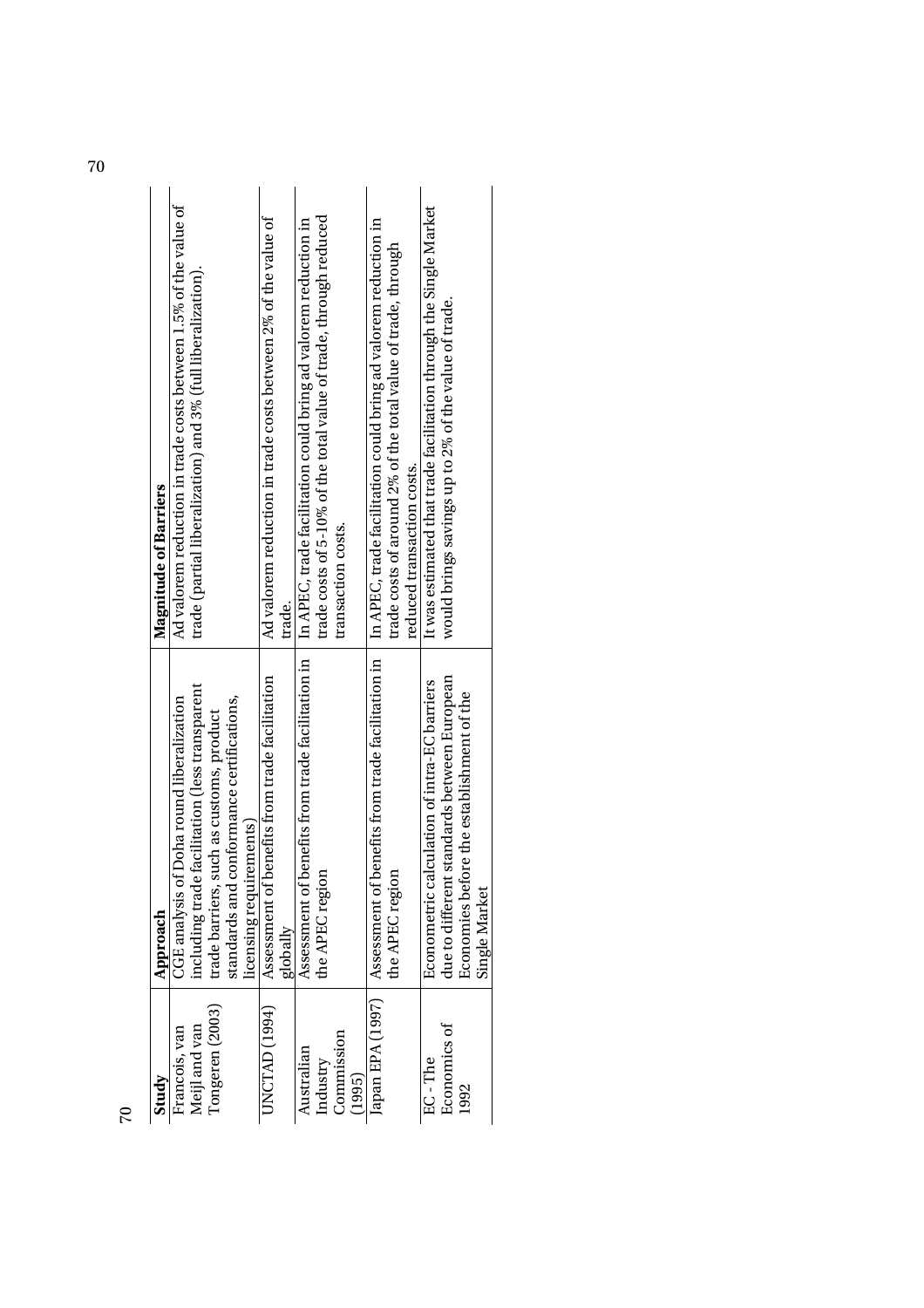|                         | <b>Tariff equivalent on Albanian</b><br>imports to the EU due to<br>differences in standards and<br>conformity assessment <sup>a</sup> | <b>Tariff equivalent on Albanian</b><br>imports from all regions due to<br>customs procedures b |
|-------------------------|----------------------------------------------------------------------------------------------------------------------------------------|-------------------------------------------------------------------------------------------------|
| <b>Agric Crops</b>      | 0.13                                                                                                                                   | 2.65                                                                                            |
| Fruit & Veg             | 0.03                                                                                                                                   | 2.65                                                                                            |
| <b>Animal Prods</b>     | 0.08                                                                                                                                   | 2.65                                                                                            |
| <b>Fisheries</b>        | 0.00                                                                                                                                   | 2.65                                                                                            |
| Forestry                | 0.02                                                                                                                                   | 2.65                                                                                            |
| <b>Processed Food</b>   | 0.09                                                                                                                                   | 2.65                                                                                            |
| Tobacco & Bev           | 0.00                                                                                                                                   | 2.65                                                                                            |
| Minerals                | 0.05                                                                                                                                   | 2.65                                                                                            |
| <b>Metal Prods</b>      | 0.29                                                                                                                                   | 2.65                                                                                            |
| <b>Textiles</b>         | 0.11                                                                                                                                   | 2.65                                                                                            |
| Apparel                 | 1.70                                                                                                                                   | 2.65                                                                                            |
| Wood&Paper              | 0.15                                                                                                                                   | 2.65                                                                                            |
| Chemicals               | 0.06                                                                                                                                   | 2.65                                                                                            |
| <b>Automotive Prods</b> | 0.02                                                                                                                                   | 2.65                                                                                            |
| Machinery&Equip         | 0.22                                                                                                                                   | 2.65                                                                                            |
| Other Manuf             | 0.05                                                                                                                                   | 2.65                                                                                            |
|                         |                                                                                                                                        | a. Based on 3% guesstimates from Francois et al. (2003), weighed by base Albanian export        |
| data to EU.             |                                                                                                                                        |                                                                                                 |
|                         | b. Based on estimate of delays from the Albanian Centre for International Trade                                                        |                                                                                                 |

# Annex 7: Guesstimates on Standard and Customs Related Barriers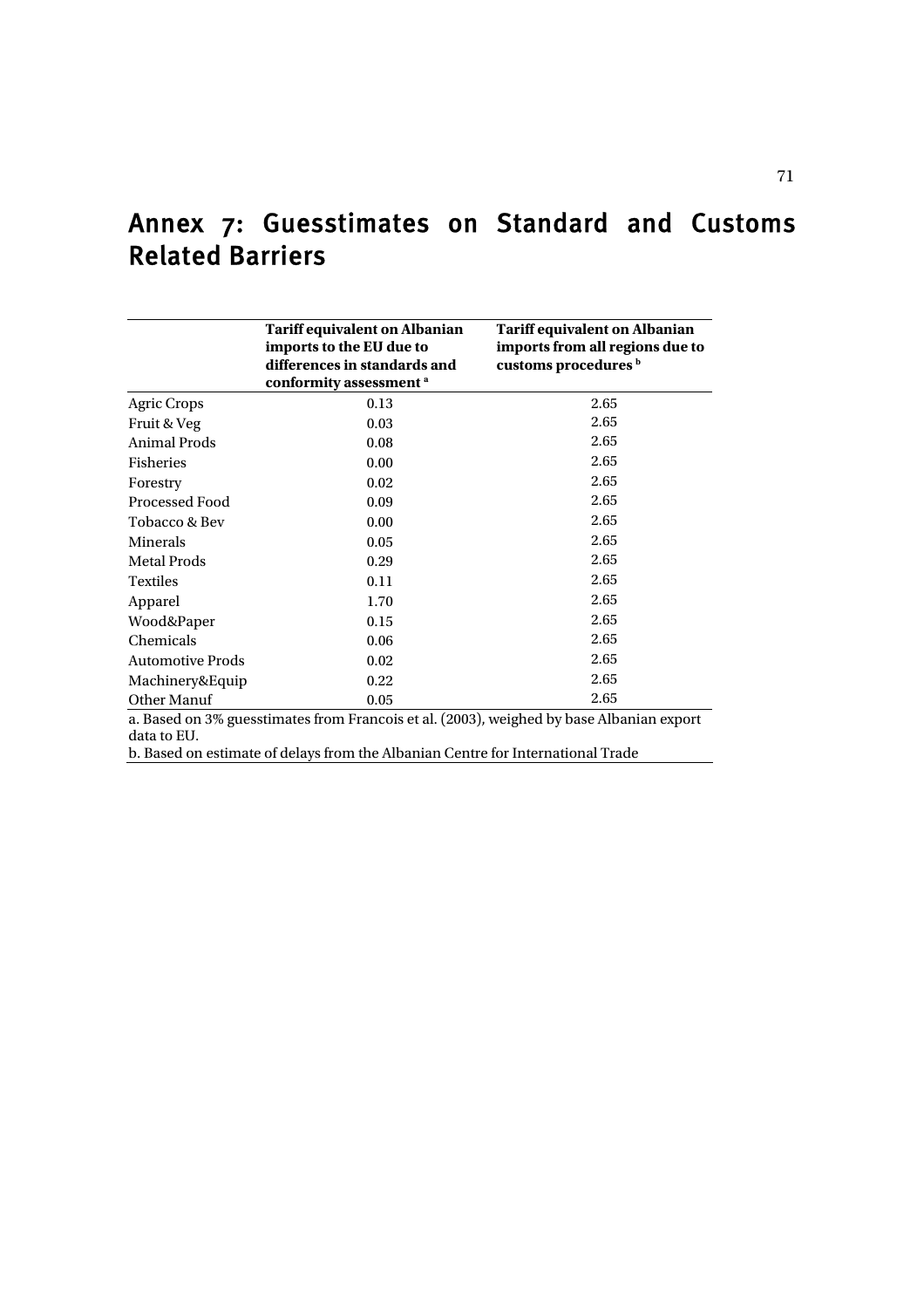# Annex 8: Model results under Full Employment (Selected Experiments)

Our main modelling exercise allowed for the existence of unemployment of unskilled labour in Albania. For comparative purposes, four key experiments were re-run, assuming that labour markets are fully flexible and that the economy returns to full employment levels following a policy shock. We focus on unilateral liberalization, the full Albanian SAA, standards harmonization and customs modernization.

A first key finding is that the magnitude of welfare effects is slightly smaller than under sticky wages. While the direction of welfare change is the same, we find that gains (or losses) for all regions are around 0.5-1% weaker with full employment. This is in line with other GTAP studies in the literature. Elbehri and Hertel (2004) and Keck and Piermartini (2005) report that the inclusion of unemployment tends to increase welfare effects. As before, Albania gains across all experiments, but this time it is the full SAA that produces the strongest effects. Indeed, the full SAA brings benefits of 0.2% of GDP, as compared with 0.1% and 0.11-0.15% under unilateral and non-tariff liberalizations respectively. The impact on other regions is again found to be negligible. The only experiment that produces some identifiable effects on other regions is the SAA, which as before benefits both the EU and other SE European partners.

|                 |        | E1                |              | E5                 |              | E6               | E7               |       |  |
|-----------------|--------|-------------------|--------------|--------------------|--------------|------------------|------------------|-------|--|
|                 |        | <b>Unilateral</b> |              | <b>Albania FTA</b> |              | <b>Standards</b> | <b>Customs</b>   |       |  |
|                 |        |                   |              | with EU & SEE      |              |                  |                  |       |  |
|                 | \$m    | % GDP             | $(\text{m})$ | % GDP              | $(\text{m})$ | % GDP            | $(\mathfrak{m})$ | % GDP |  |
| <b>ALB</b>      | 4.4    | 0.109             | 9.1          | 0.223              | 6.2          | 0.151            | 4.6              | 0.112 |  |
| EU              | 24.6   | 0.000             | 44.0         | 0.001              | 0.9          | 0.000            | 0.3              | 0.000 |  |
| <b>EFTA</b>     | 1.3    | 0.000             | $-1.5$       | 0.000              | 0.1          | 0.000            | 0.0              | 0.000 |  |
| <b>BUL</b>      | 0.42   | 0.003             | 0.7          | 0.005              | 0.0          | 0.000            | 0.0              | 0.000 |  |
| <b>ROM</b>      | $-0.6$ | $-0.002$          | 0.1          | 0.000              | $-0.1$       | 0.000            | $-0.1$           | 0.000 |  |
| <b>CRO</b>      | 0.2    | 0.001             | 0.6          | 0.003              | 0.1          | 0.000            | 0.1              | 0.000 |  |
| <b>ForSU</b>    | 0.4    | 0.000             | $-6.9$       | $-0.001$           | 0.0          | 0.000            | $-0.1$           | 0.000 |  |
| <b>TUR MENA</b> | 2.9    | 0.000             | $-8.9$       | 0.000              | $-0.2$       | 0.000            | 0.0              | 0.000 |  |
| <b>NAFTA</b>    | $-2.3$ | 0.000             | $-4.3$       | 0.000              | $-0.7$       | 0.000            | $-0.3$           | 0.000 |  |
| <b>ROW</b>      | $-3.5$ | 0.000             | $-10.9$      | 0.000              | $-2.1$       | 0.000            | $-0.4$           | 0.000 |  |

### **Table A8.1 Summary welfare effects with full employment**

*Source*: Author's simulations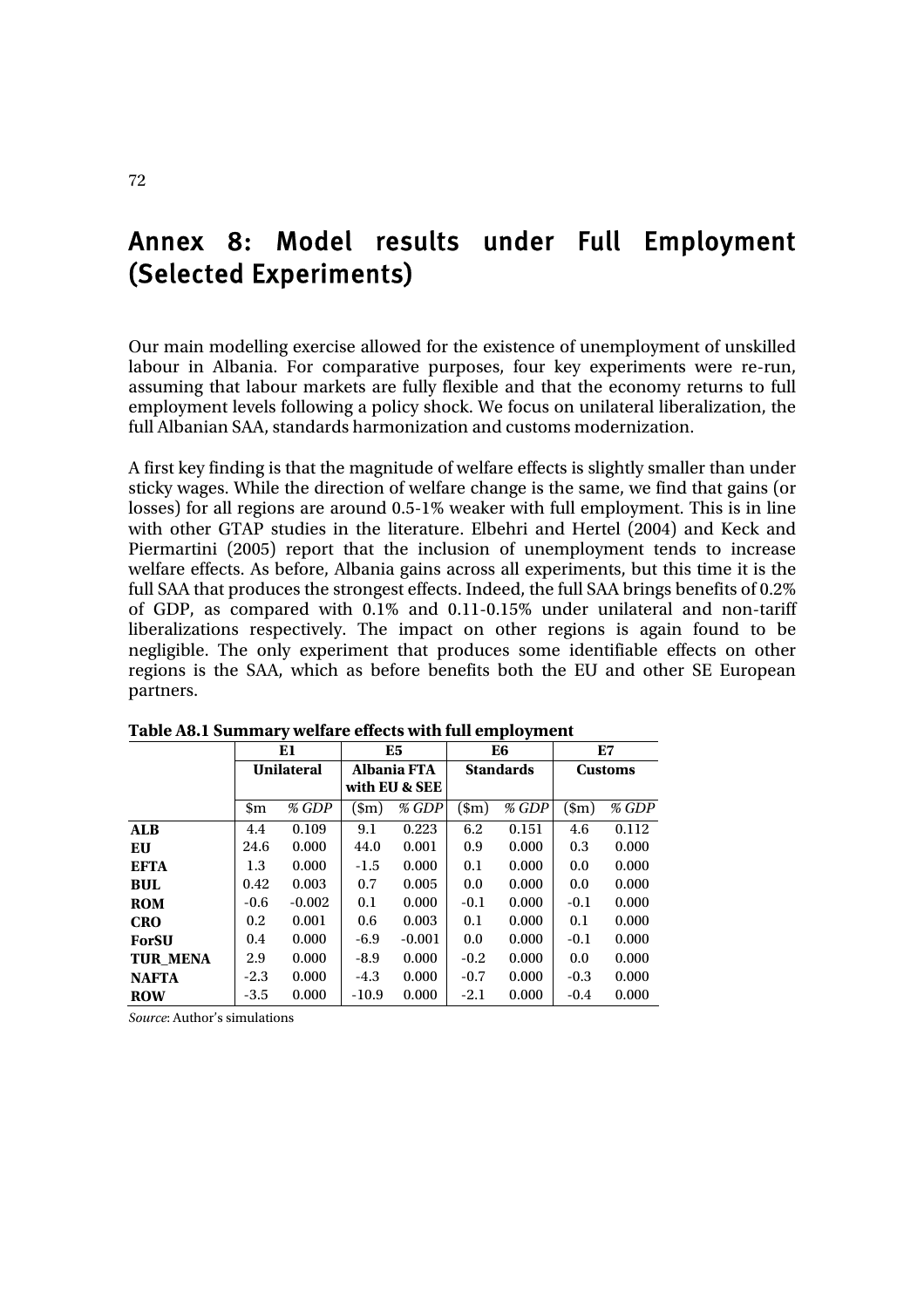The smaller magnitude of welfare effects generally derives from the absence of endowment effects. This is evident from Table A8.2, which illustrates the channels of welfare change for Albania. As in our main discussion, welfare gains are driven primarily by strong improvements in allocative efficiency. In all experiments, tariff and non-tariff liberalization increases competition through cheaper imports from abroad and exerts greater pressure for a more efficient allocation of resources. Unilateral and SAA liberalizations produce small but negative terms-of-trade effects, which derive from the fact that Albania accounts for a very small share of world trade. As a result, liberalization makes exports prices fall faster than import prices, leading to a deterioration in the terms of trade.

|                                             | effects | <b>Allocative   Endowment   Technical</b><br>effects | change           | <b>Terms of</b><br>trade | Investment<br>effects | <b>Total</b> |             |
|---------------------------------------------|---------|------------------------------------------------------|------------------|--------------------------|-----------------------|--------------|-------------|
|                                             |         |                                                      | $($$ million $)$ |                          |                       | $(\$m)$      | % of<br>GDP |
| <b>E1 Unilateral</b>                        | 31.8    | 0.0                                                  | 0.0              | $-13.9$                  | $-13.4$               | 4.5          | 0.1         |
| E5 Albania FTA with<br><b>EU&amp;SEE</b>    | 24.6    | 0.0                                                  | 0.0              | $-5.7$                   | $-9.7$                | 9.1          | 0.2         |
| <b>E6 Standards</b><br><b>Harmonization</b> | 2.6     | 0.0                                                  | 0.0              | 2.8                      | 0.6                   | 6.2          | 0.1         |
| <b>E7 Customs Modernization</b>             | 1.5     | 0.0                                                  | 2.8              | 0.4                      | $-0.1$                | 4.6          | 0.1         |

**Table A8.2 Albania Decomposition of Welfare Effects with full Employment**

*Source*: Author's simulations

Turning to income effects, the full employment closure has a positive overall impact for both skilled and unskilled labour across all four experiments. As illustrated in Table A.3, total returns to both labour types increase, with unskilled labour experiencing the strongest growth. There are, however, interesting sectoral variations. Under unilateral liberalization the income of unskilled labour employed in agricultural activities contacts, while for those employed in most manufacturing industries and services it expands. By contrast, the income of skilled labour expands in most industries, except processed food, textiles and wood products. A more uniform picture is obtained under SAA and non-tariff liberalizations, where income of both the skilled and the unskilled expands across most activities. The only industries, where labour experiences some contraction in income are metals, minerals, textiles and, to a lesser extent, wood products and chemicals.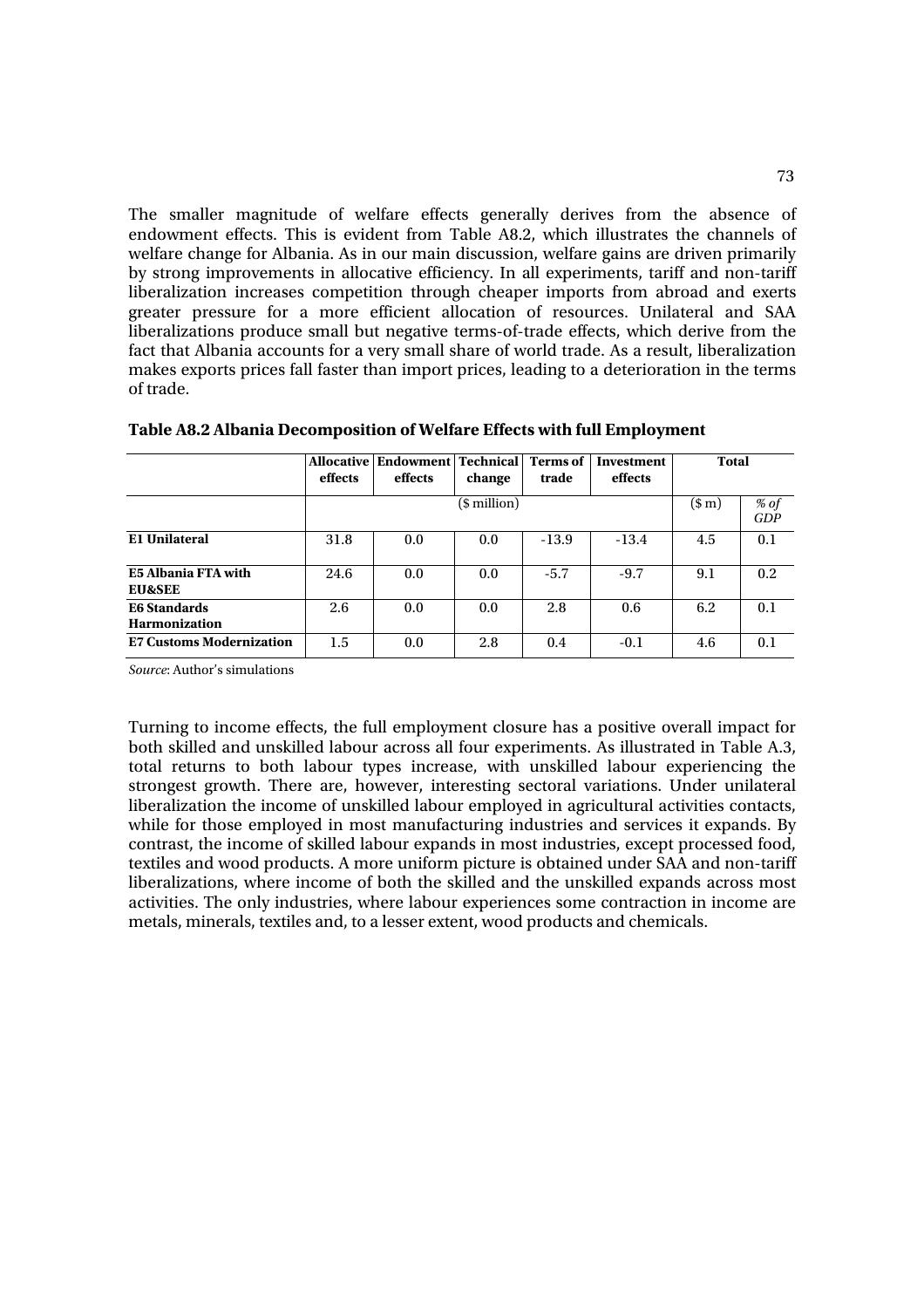**Table A8.3 Factor income by skill and activity under full employment (% change from base)** 

|                                  | <b>E1 Unilateral</b> |          | <b>E5 Albania FTA</b> |          | <b>E5 Standards</b>  |         | <b>E6 Customs</b>    |         |
|----------------------------------|----------------------|----------|-----------------------|----------|----------------------|---------|----------------------|---------|
|                                  |                      |          | with EU&SEE           |          | <b>Harmonization</b> |         | <b>Modernization</b> |         |
|                                  | Unskilled            | Skilled  | Unskilled             | Skilled  | Unskilled            | Skilled | Unskilled            | Skilled |
|                                  | labour               | labour   | labour                | labour   | labour               | labour  | labour               | labour  |
| <b>Agricultural Crops</b>        | $-0.003$             | 0.000    | 0.008                 | 0.000    | 0.001                | 0.000   | 0.000                | 0.000   |
| <b>Fruit &amp; Vegetables</b>    | $-0.007$             | 0.000    | 0.013                 | 0.000    | 0.003                | 0.000   | 0.000                | 0.000   |
| <b>Animal Products</b>           | $-0.005$             | 0.000    | 0.013                 | 0.000    | 0.002                | 0.000   | 0.000                | 0.000   |
| <b>Fisheries</b>                 | $-0.000$             | 0.000    | 0.000                 | 0.000    | 0.000                | 0.000   | 0.000                | 0.000   |
| <b>Forestry</b>                  | $-0.001$             | 0.000    | $-0.001$              | $-0.000$ | 0.000                | 0.000   | 0.000                | 0.000   |
| <b>Processed Food</b>            | $-0.005$             | $-0.001$ | 0.002                 | 0.000    | 0.000                | 0.000   | 0.000                | 0.000   |
| <b>Tobacco and Beverages</b>     | $-0.001$             | 0.000    | 0.000                 | 0.000    | 0.000                | 0.000   | 0.000                | 0.000   |
| <b>Minerals</b>                  | $-0.021$             | $-0.004$ | $-0.018$              | $-0.003$ | 0.000                | 0.000   | $-0.001$             | 0.000   |
| <b>Metal Products</b>            | $-0.002$             | 0.000    | $-0.001$              | $-0.000$ | 0.000                | 0.000   | 0.000                | 0.000   |
| <b>Textiles</b>                  | $-0.004$             | $-0.001$ | $-0.004$              | $-0.001$ | 0.000                | 0.000   | 0.000                | 0.000   |
| <b>Apparel</b>                   | 0.060                | 0.009    | 0.040                 | 0.006    | 0.007                | 0.001   | 0.000                | 0.000   |
| <b>Wood &amp; Paper Products</b> | $-0.011$             | $-0.002$ | $-0.010$              | $-0.002$ | 0.000                | 0.000   | 0.000                | 0.000   |
| <b>Chemicals</b>                 | $-0.001$             | 0.000    | $-0.001$              | 0.000    | 0.000                | 0.000   | 0.000                | 0.000   |
| <b>Automotive Products</b>       | $-0.001$             | 0.000    | 0.000                 | 0.000    | 0.000                | 0.000   | 0.000                | 0.000   |
| <b>Machinery and Equipment</b>   | 0.019                | 0.004    | 0.012                 | 0.003    | $-0.001$             | 0.000   | 0.000                | 0.000   |
| <b>Other Manufacturing</b>       | 0.005                | 0.001    | 0.003                 | 0.000    | $-0.000$             | 0.000   | 0.000                | 0.000   |
| <b>Construction</b>              | 0.104                | 0.020    | 0.092                 | 0.018    | 0.004                | 0.001   | 0.005                | 0.001   |
| <b>Utilities</b>                 | 0.001                | 0.001    | 0.003                 | 0.002    | 0.001                | 0.000   | 0.001                | 0.000   |
| <b>Trade Trans</b>               | 0.070                | 0.021    | 0.065                 | 0.019    | 0.005                | 0.001   | 0.008                | 0.001   |
| <b>Public Services</b>           | $-0.030$             | $-0.038$ | $-0.014$              | $-0.014$ | 0.002                | 0.003   | 0.003                | 0.003   |
| <b>Other Services</b>            | 0.024                | 0.020    | 0.024                 | 0.019    | 0.003                | 0.002   | 0.004                | 0.002   |
| <b>Total</b>                     | 0.191                | 0.030    | 0.226                 | 0.049    | 0.026                | 0.009   | 0.022                | 0.008   |

*Source*: Author's simulations

With regard to trade, the direction and magnitude of effects is found to be roughly the same under full employment as it was under sticky labour markets. Table A8.4 presents the percentage change in Albanian exports and imports under unilateral and SAA experiments. As before, it is unilateral liberalization that produces the more pronounced growth in Albanian trade. Exports generally grow across both agricultural and industrial activities. The sectoral patterns are similar between the two experiments, with apparel, metals, chemicals, other manufacturing, animal products and processed food exhibiting the strongest expansion. In terms of imports, it is wood and paper products that take the lead followed by metals, textiles and processed food. This is roughly the same picture as that obtained with sticky labour markets. This suggests that with or without unemployment the model produces the same reallocation of resources, allowing the more efficient industries to expand and the less efficient ones to contract.

74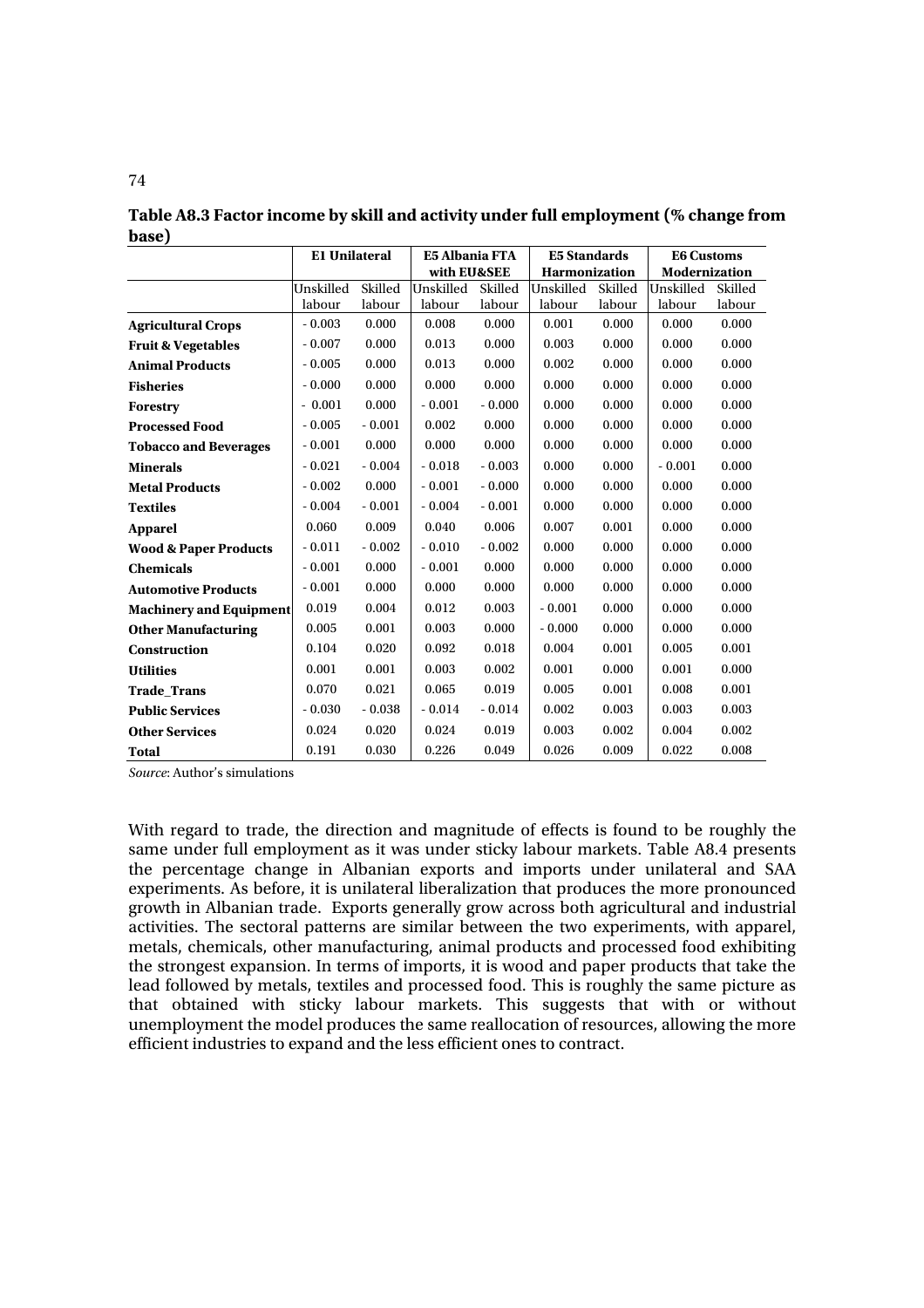|                     | <b>Base Value</b> |            | E1             |                | E <sub>5</sub>           |                           |  |
|---------------------|-------------------|------------|----------------|----------------|--------------------------|---------------------------|--|
|                     |                   |            |                | Unilateral     |                          | Albania FTA with EU & SEE |  |
|                     | <b>Export</b>     | Import     | <b>Exports</b> | <b>Imports</b> | <b>Exports</b>           | <b>Imports</b>            |  |
|                     |                   | \$ million |                |                | % change from base value |                           |  |
| Crops               | 24.1              | 44.9       | 11.2           | 5.7            | $-1.2$                   | 2.4                       |  |
| Fruit & Veg.        | 6.4               | 37.4       | 8.1            | 8.4            | 0.7                      | 4.2                       |  |
| <b>Animal Prods</b> | 13.7              | 26.2       | 15.8           | 18.4           | 0.3                      | 1.3                       |  |
| Fisheries           | 0.3               | 2.6        | 11.8           | 6.1            | 0.9                      | $-0.1$                    |  |
| Forestry            | 2.6               | 0.5        | 3.3            | 1.9            | 1.3                      | $-4.5$                    |  |
| Proc Food           | 13.4              | 109.3      | 4.8            | 11.9           | 39.8                     | 5.4                       |  |
| Tob & Bev           | 0.9               | 72.2       | 3.6            | 2.4            | 1.4                      | 0.0                       |  |
| Minerals            | 7.7               | 300.1      | 19.8           | 9.3            | 13.8                     | 7.7                       |  |
| <b>Metal Prods</b>  | 34.8              | 142.5      | 26.8           | 14.2           | 18.7                     | 11.4                      |  |
| <b>Textiles</b>     | 13.7              | 93.3       | 16.1           | 11.2           | 9.5                      | 8.2                       |  |
| Apparel             | 200.0             | 168.3      | 28.0           | 9.7            | 19.4                     | $\bf 8.8$                 |  |
| Wood&Paper          | 22.9              | 60.3       | 5.2            | 18.9           | 2.2                      | 17.1                      |  |
| Chemicals           | 8.4               | 140.1      | 20.3           | 3.3            | 16.0                     | $2.9\,$                   |  |
| Autom. Prods        | 3.2               | 46.0       | 14.4           | 6.7            | 10.8                     | 5.8                       |  |
| Mach&Equip          | 38.5              | 211.9      | 20.6           | 8.3            | 12.3                     | 6.9                       |  |
| Oth Manuf           | 12.2              | 148.8      | 24.4           | 5.0            | 16.2                     | 4.7                       |  |
| Construction        | 1.8               | 1.1        | 13.7           | 5.1            | 9.7                      | 5.3                       |  |
| <b>Utilities</b>    | 2.9               | 129.7      | $-2.9$         | 0.3            | $-5.6$                   | 1.6                       |  |
| Trade&Trans         | 297.7             | 139.2      | 1.9            | $-0.5$         | $-0.6$                   | 0.7                       |  |
| Pub. Services       | 52.0              | 54.8       | $-2.0$         | $-2.3$         | $-4.2$                   | 0.0                       |  |
| Oth Services        | 90.5              | 116.0      | $-0.2$         | $0.5\,$        | $-3.4$                   | $1.8\,$                   |  |
| Total               | 847.9             | 2045.4     | 11.1           | 7.0            | 6.5                      | 5.6                       |  |

**Table A8.4 Total trade effects with full employment under E1 and E5** 

*Source*: Author's simulations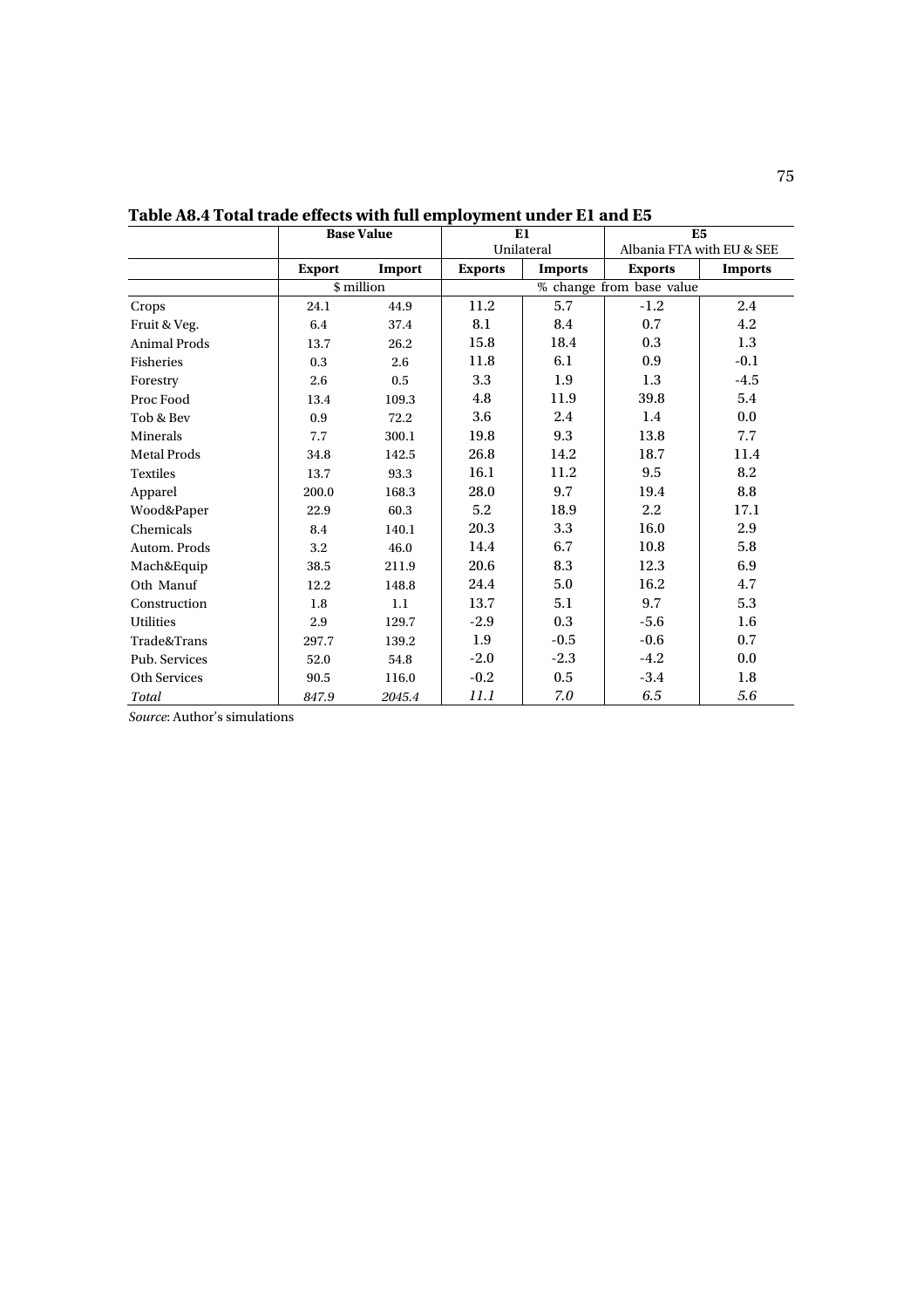# Annex 9: Model Results under Alternative Estimates on Standards

Our modelling analysis of standards revealed that Albania's harmonization with EU norms and regulations on TBTs and SPS will expand bilateral trade and bring notable welfare gains. The analysis was based on a conservative guestimate of the level of trade cost reductions that was driven by that used by Francois et al.(2003).

In this Annex we perform a sensitivity analysis of the standards experiment (E6) using alternative estimates available in the literature. Our base unemployment model was rerun with two sets of assumed trade-cost reductions. The first is based on the Lejour et al. (2001) gravity estimation of standards-related trade costs between EU and the accession countries of Central and Eastern Europe. The magnitude of these estimates is the strongest among those available in the literature. The second set is based on the classic Smith and Venables (1988) estimate of trade costs between EU countries prior to the establishment of the Single Market and consists of the most widely employed estimate in the literature (for example, Harrison et al., 1996). The two sets of estimates are presented in Table A9.1. As can be seen, their magnitude is higher than those employed in our main study, which implies that our sensitivity analysis should produce stronger results.

|                         | Lejour et al (2001) | Smith & Venables (1988) |
|-------------------------|---------------------|-------------------------|
| <b>Agric Crops</b>      | 9.4                 | 2.5                     |
| Fruit & Veg             | 1.6                 | 2.5                     |
| <b>Animal Prods</b>     | 5.6                 | 2.5                     |
| <b>Fisheries</b>        | 0.1                 | 2.5                     |
| Forestry                | 0.0                 | 2.5                     |
| Processed Food          | 11.4                | 2.5                     |
| Tobacco & Bev           | 0.2                 | 2.5                     |
| Minerals                | 13.1                | 2.5                     |
| Metal Prods             | 0.0                 | 2.5                     |
| <b>Textiles</b>         | 0.8                 | 2.5                     |
| Apparel                 | 13.6                | 2.5                     |
| Wood&Paper              | 0.0                 | 2.5                     |
| Chemicals               | 0.0                 | 2.5                     |
| <b>Automotive Prods</b> | 10.0                | 2.5                     |
| Machinery&Equip         | 8.0                 | 2.5                     |
| Other Manuf             | 1.2                 | 2.5                     |

**Table A9.1 Alternative estimates of trade cost reduction due to standards harmonization** 

The welfare effects of our sensitivity analysis are presented in Table A9.2 below. We focus on Albania, as the impact on other regions was found to be negligible. As before, harmonization with EU standards leads to an improvement of welfare in Albania. The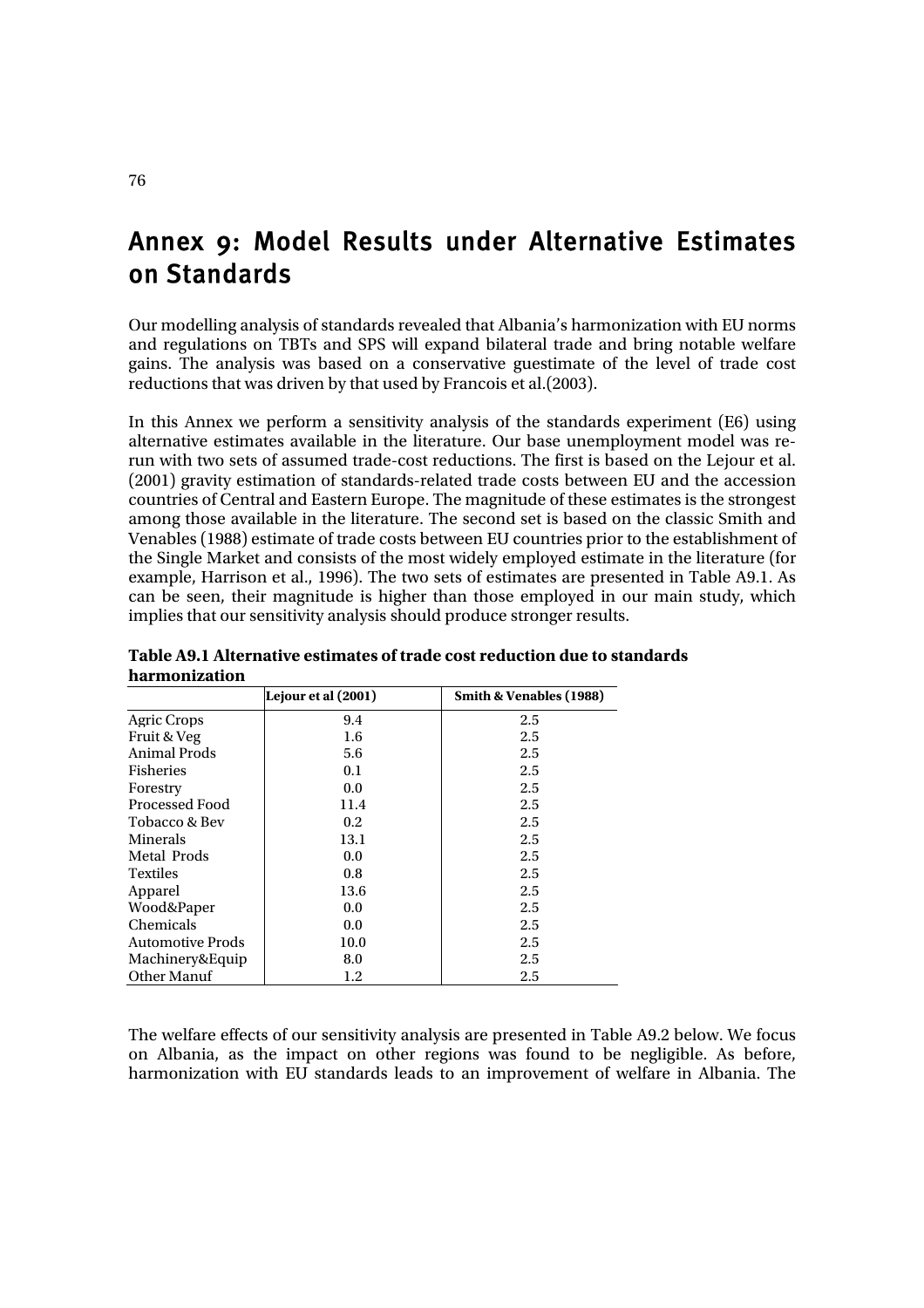estimated gains, however, are stronger than before. Lejour et al. (2001) estimates produce gains of 4.5% of GDP, while the Smith and Venables (1988) estimates lead to an increase of 1.1% of GDP. Allocative efficiency is again the strongest channel through which gains are realised, while both sets of estimates also produce a notable improvement in employment. Overall, therefore the analysis confirms that stronger estimates produce stronger results, but the direction and sources of change remain the same. The difference in magnitude is roughly proportionate, which suggests that, if trade costs are stronger in practice, then Albania stands to gain even more from harmonization with EU standards.

|                             |         | <b>Allocative   Endowment   Technical  </b> |         | Terms of 1 | Investment |        | <b>Total</b> |
|-----------------------------|---------|---------------------------------------------|---------|------------|------------|--------|--------------|
|                             | effects | effects                                     | change  | trade      | effects    |        |              |
|                             |         |                                             | $(\$m)$ | % of GDP   |            |        |              |
| <b>Estimate Source</b>      |         |                                             |         |            |            |        |              |
| Lejour etal (2001)          | 65.50   | 41.82                                       | 0.00    | 40.77      | 26.99      | 175.08 | 4.25         |
| <b>Smith &amp; Venables</b> |         |                                             |         |            |            |        |              |
| (1988)                      | 17.07   | 10.80                                       | 0.00    | 10.53      | 6.96       | 45.36  | 1.10         |

**Table A9.2 Welfare effects for Albania with alternative estimates on standards** 

*Source*: Author's simulations

The trade effects of our sensitivity simulations are also comparable to those of our main analysis. Harmonization with EU standards leads to an expansion of EU-Albania trade, which in turn takes place at the expense of trade with other regions. As before, imports into Albania tend to increase from all regions, but exports tend to decline throughout all non-EU countries. Overall, the Lejour et al. (2001) estimates produce significantly stronger results than our main simulations, while the Smith and Venables (1988) bring approximately the same trade changes. Sectorally, trade changes depend again on the size of the barriers. The Lejour et al. (2001) estimates peak for apparel, minerals and metal products, and it is these sectors that exhibit the strongest expansion in exports. Agricultural exports generally decline, with the exception of processed food. Similarly, the uniform Smith and Venables (1998) estimates produce relatively uniform changes in trade. Apparel products take the lead in export growth, followed by metal and textile products.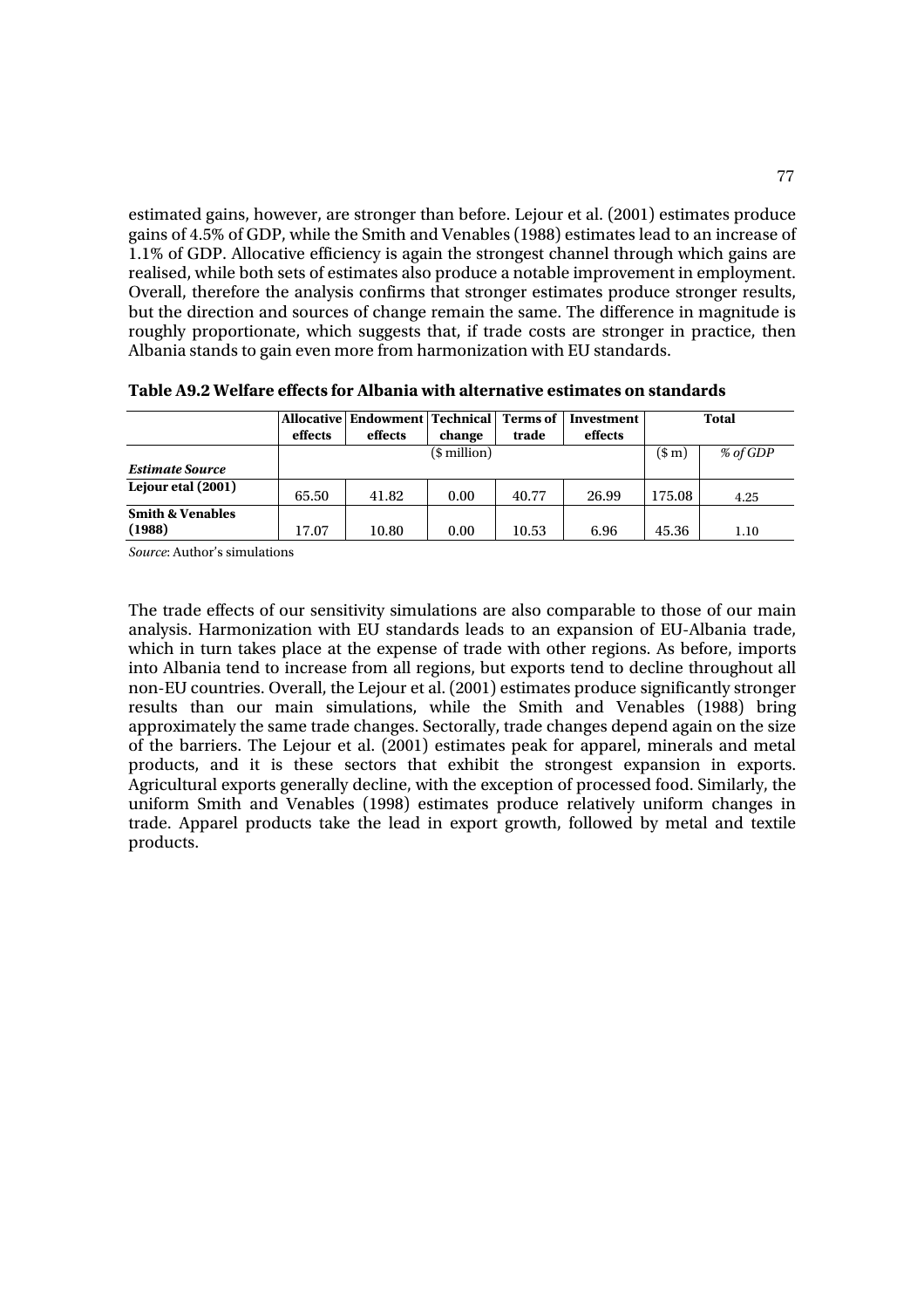|                      |                | Lejour et al (2001) |                | <b>Smith &amp;Venables (2001)</b> |
|----------------------|----------------|---------------------|----------------|-----------------------------------|
|                      | <b>Exports</b> | <b>Imports</b>      | <b>Exports</b> | <b>Imports</b>                    |
| Regional changes (%) |                |                     |                |                                   |
| EU                   | 15.6           | 7.8                 | 3.8            | 2.4                               |
| <b>EFTA</b>          | $-21.8$        | 11.1                | $-5.6$         | 3.5                               |
| <b>BUL</b>           | $-20.7$        | 7.6                 | $-5.3$         | 2.5                               |
| <b>ROM</b>           | $-22.1$        | 6.8                 | $-5.7$         | 2.4                               |
| <b>CRO</b>           | $-23.8$        | 9.9                 | $-6.1$         | 3.1                               |
| ForSU                | $-21.8$        | 6.9                 | $-5.6$         | 2.4                               |
| <b>TUR MENA</b>      | $-22.4$        | 8.7                 | $-5.8$         | 2.6                               |
| <b>NAFTA</b>         | $-21.5$        | 10.5                | $-5.6$         | 3.3                               |
| <b>ROW</b>           | $-21.3$        | 9.5                 | $-5.5$         | 2.9                               |
| Sectoral changes (%) |                |                     |                |                                   |
| Crops                | $-1.81$        | 13.95               | $-0.18$        | 3.50                              |
| Fruit & Veg.         | $-17.31$       | 9.21                | $-1.17$        | 2.39                              |
| <b>Animal Prods</b>  | $-10.80$       | 19.27               | 1.40           | 4.69                              |
| Fisheries            | $-13.04$       | 6.76                | $-0.62$        | 1.82                              |
| Forestry             | $-23.90$       | 11.92               | $-7.36$        | 4.47                              |
| Proc Food            | 4.19           | 10.76               | $-0.04$        | 2.76                              |
| Tob & Bev            | $-10.13$       | 3.42                | $-1.79$        | 0.88                              |
| <b>Minerals</b>      | 34.51          | 7.98                | 4.32           | 2.11                              |
| <b>Metal Prods</b>   | $-22.49$       | 7.24                | 8.53           | 2.61                              |
| <b>Textiles</b>      | $-24.37$       | 17.27               | 7.07           | 3.32                              |
| Apparel              | 62.01          | 14.17               | 9.47           | 2.77                              |
| Wood&Paper           | $-28.02$       | 11.15               | 2.18           | 3.09                              |
| Chemicals            | $-20.04$       | 6.05                | 5.32           | 1.48                              |
| Autom. Prods         | 11.37          | 6.96                | 2.65           | 1.80                              |
| Mach&Equip           | 8.92           | 8.22                | 4.33           | 2.19                              |
| Oth Manuf            | $-25.00$       | 6.61                | 1.49           | 1.74                              |
| Construction         | $-12.67$       | 17.06               | $-3.27$        | 4.36                              |
| <b>Utilities</b>     | $-32.93$       | 15.66               | $-8.49$        | 4.09                              |
| Trade&Trans          | $-20.20$       | 12.98               | $-5.21$        | 3.36                              |
| Pub. Services        | $-21.43$       | 13.64               | $-5.56$        | 3.53                              |
| <b>Oth Services</b>  | $-21.88$       | 13.13               | $-5.64$        | 3.39                              |
| Total                | 1.50           | 10.29               | 0.25           | 2.60                              |

**Table A9.3 Trade effects for Albania by region and sector with alternative estimates on standards (% change from base)**

*Source*: Author's simulations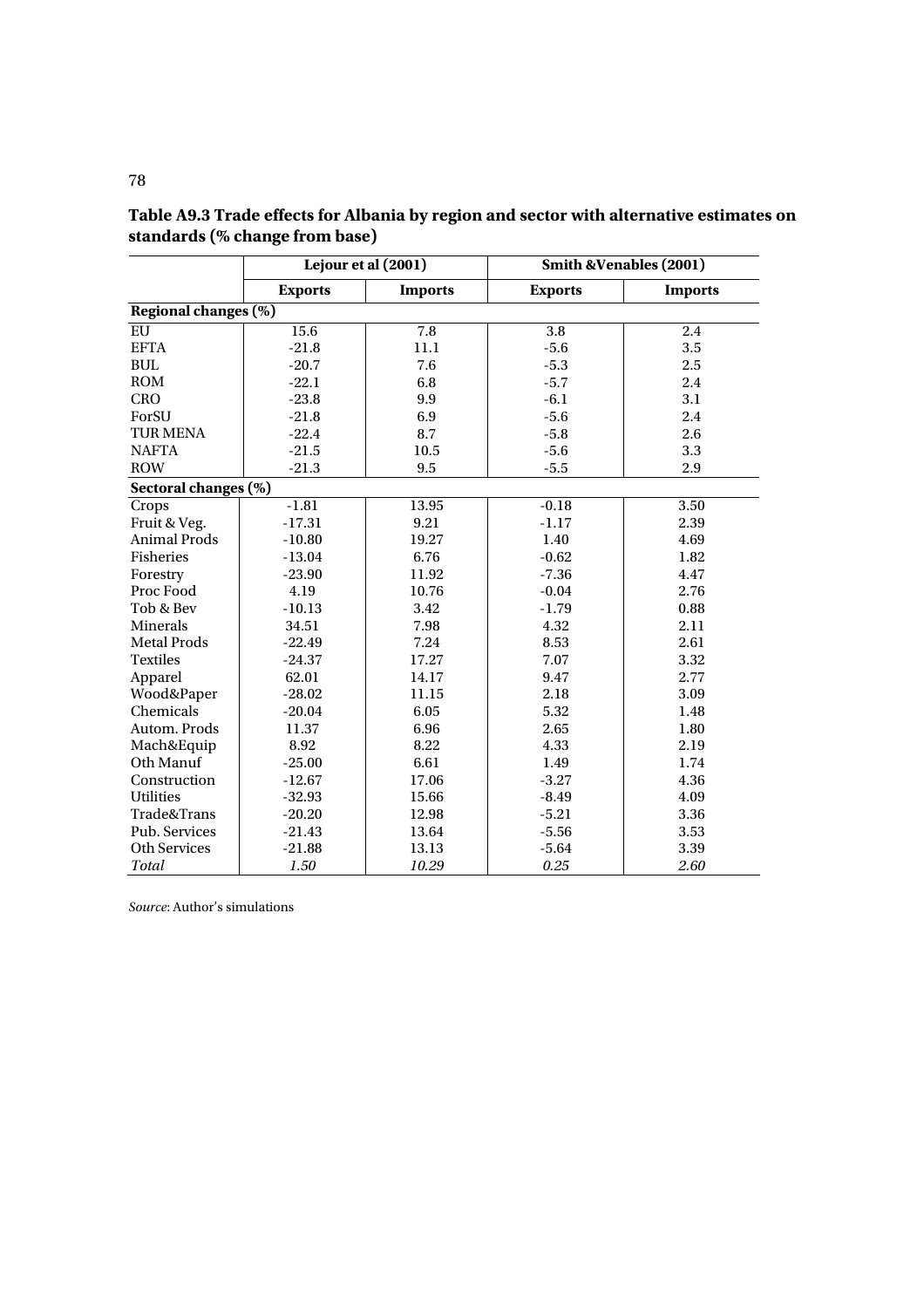# Annex 10: Model Results of a possible enlarged Central European FTA

On 6 April 2006, the signatories countries of the Memorandum of Understanding for Trade Co-operation and Facilitation in South Eastern Europe, agreed to begin negotiations for a unified free trade area between them.<sup>23</sup> As already noted in section 3.2, there are 23 bilateral FTAs either under negotiation or in the early stages of operation. The proposed unified FTA will encompass all twenty-three agreements under one commonly agreed document. Although discussions are still in the early stages, it is expected that the unified FTA will take the form of an enlarged Central European Free Trade Area (CEFTA).<sup>24</sup>

The purpose of this experiment is to explore the possible future enlargement of the Central European Free Trade Area. It is built on our base GTAP aggregation and maintains our modified unemployment closure rule. The experiment expands Scenario 5 on the full Albania SAA and adds the establishment of bilateral free trade areas between Bulgaria, Romania, Croatia and the EU. A unified Free Trade Area is therefore formed both between these countries/regions and with Albania. The experiment is only a rough approximation of the unified FTA, however, as it does not go into extensive detail to assess specific tariff concessions between other countries/regions. In the case of Albania, it assumes that concessions will be the same as under the current FTAs and thus retains the same shocks as Scenario 5. In the case of other countries/regions, it assumes that the unified FTA will involve full liberalization of industrial tariffs and partial liberalization of agricultural tariffs between signatories. Thus, for industrial tariffs we introduce 100% liberalization, while for agricultural tariffs we conservatively assume that tariff reductions will be around 25% of the initial levels.

The welfare effects of the unified free trade area are presented in the Table A10.1. Overall, the impact on Albania is roughly the same as that under the full SAA. Recall from Section 5.3 that the full SAA was estimated to result in gains of around \$62.4 million, which was equivalent to 1.51% of GDP. Under the unified FTA, improvements in Albania's welfare amount to around \$60.8 million, which is around 1.47% of GDP. As before gains grow mainly from improvements in allocative efficiency and employment. Impact on other regions, however, is stronger under the unified FTA. While the SAA produced generally small effects, the unified FTA produces notable gains for Bulgaria, Romania and Croatia. They experience welfare improvements of around 0.68% 0.45% and 0.09% of GDP, respectively. The EU also gains, although again the magnitude is relatively small, reaching 0.004% of GDP. Overall, therefore, the unified FTA is found to have a positive impact on

23 Stability Pact Press Release, *SEE Agrees to Create Regional Free Trade Area – CEFTA to be Enlarged and Modernized*, 6 April, 2006,

http://www.stabilitypact.org/pages/press/detail.asp?y=2006&p=308

<sup>24</sup> Earlier discussions also considered the formation of a new South Eastern European free Trade Area (SEFTA). This idea appears to have been abandoned in later negotiations.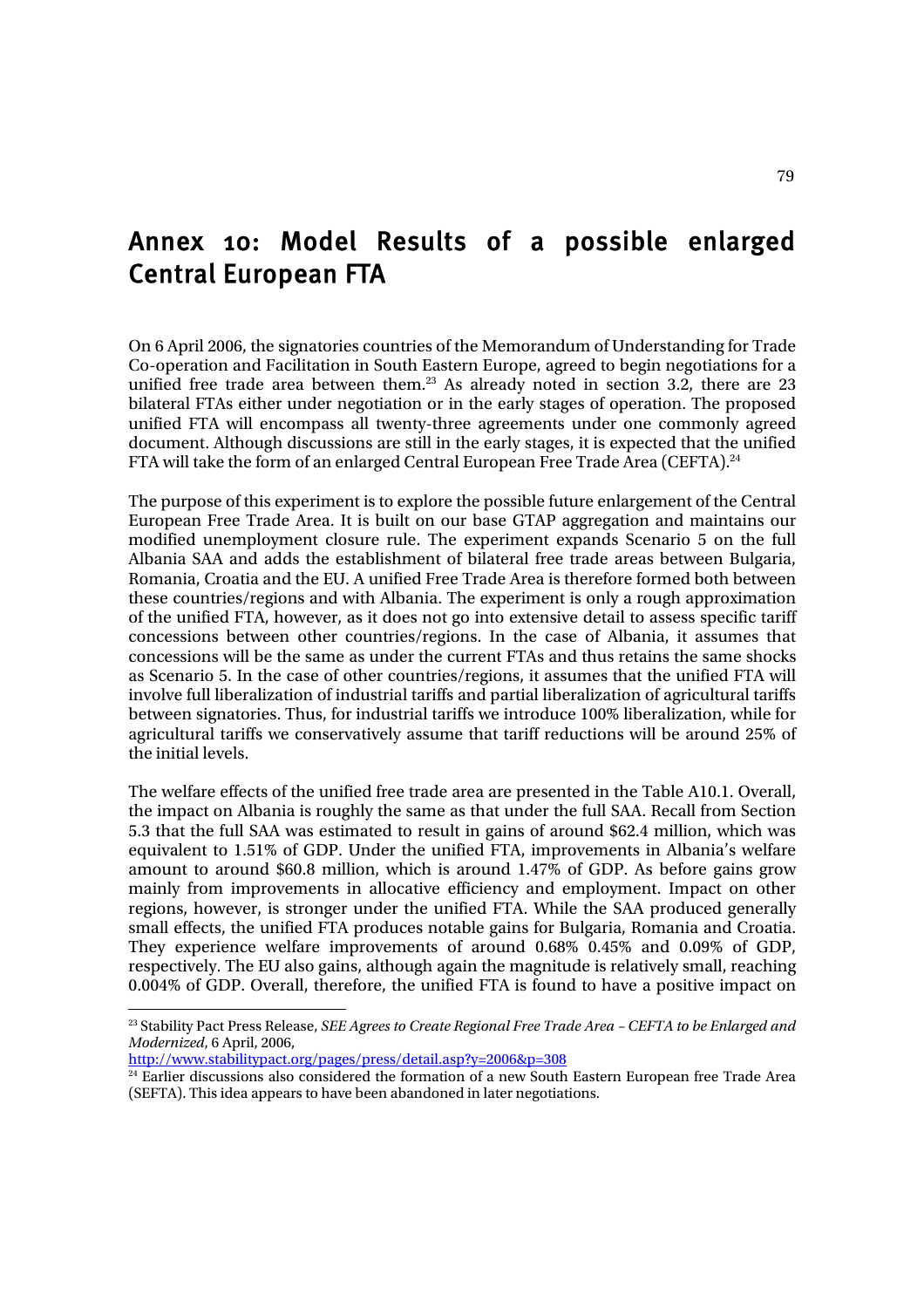the potential signatories. Albania does not appear to be particularly affected by other countries' bilateral liberalizations and will benefit just as much, even under a full regional FTA.

| <i>Source:</i> Author's simulations |                              |                             |                            |                          |                       |              |          |
|-------------------------------------|------------------------------|-----------------------------|----------------------------|--------------------------|-----------------------|--------------|----------|
|                                     | <b>Allocative</b><br>effects | <b>Endowment</b><br>effects | <b>Technical</b><br>change | <b>Terms</b> of<br>trade | Investment<br>effects | <b>Total</b> |          |
|                                     |                              |                             | (\$ million)               |                          |                       | (\$ million) | % of GDP |
| <b>ALB</b>                          | 54.8                         | 42.1                        | 0.0                        | $-5.4$                   | $-30.7$               | 60.8         | 1.478    |
| <b>EU</b>                           | 54.5                         | 0.0                         | 0.0                        | 283.5                    | 3.5                   | 341.5        | 0.004    |
| <b>EFTA</b>                         | $-2.6$                       | 0.0                         | 0.0                        | $-22.9$                  | 1.3                   | $-24.3$      | $-0.005$ |
| <b>BUL</b>                          | 115.4                        | 0.0                         | 0.0                        | $-22.3$                  | $-0.1$                | 92.9         | 0.686    |
| <b>ROM</b>                          | 79.0                         | 0.0                         | 0.0                        | 93.2                     | 5.6                   | 177.8        | 0.459    |
| <b>CRO</b>                          | 28.4                         | 0.0                         | 0.0                        | $-6.1$                   | $-2.7$                | 19.6         | 0.097    |
| ForSU                               | $-11.9$                      | 0.0                         | 0.0                        | $-42.2$                  | 8.9                   | $-45.2$      | $-0.011$ |
| <b>TUR MENA</b>                     | $-14.9$                      | 0.0                         | 0.0                        | $-60.4$                  | 1.9                   | $-73.4$      | $-0.007$ |
| <b>NAFTA</b>                        | $-8.8$                       | 0.0                         | 0.0                        | $-60.8$                  | $-24.3$               | $-93.9$      | $-0.001$ |
| <b>ROW</b>                          | $-47.3$                      | 0.0                         | 0.0                        | $-156.6$                 | 36.7                  | $-167.2$     | $-0.002$ |

**Table A10.1 Welfare effects from a hypothetical unified Free Trade Area** 

A similar picture is obtained in Albania's regional trade. As in the case of the full SAA, the unified FTA results in an expansion of Albania's trade with others in the region. The biggest impact is observed in Albania's trade with the EU, with exports and imports growing by 10% and 17%, respectively, followed by trade with Bulgaria and Croatia. The Impact on Albania-Romania trade is found to be positive, but minimal. However, trade with other regions is negatively affected by the formation of the unified FTA. Albania's exports and imports with the former Soviet Union countries, Turkey and the Middle East, North America and the rest of the world decline.

### **Figure A10.1 Albania's regional trade from the formation of a unified FTA (% change from base)**



*Source*: Author's simulations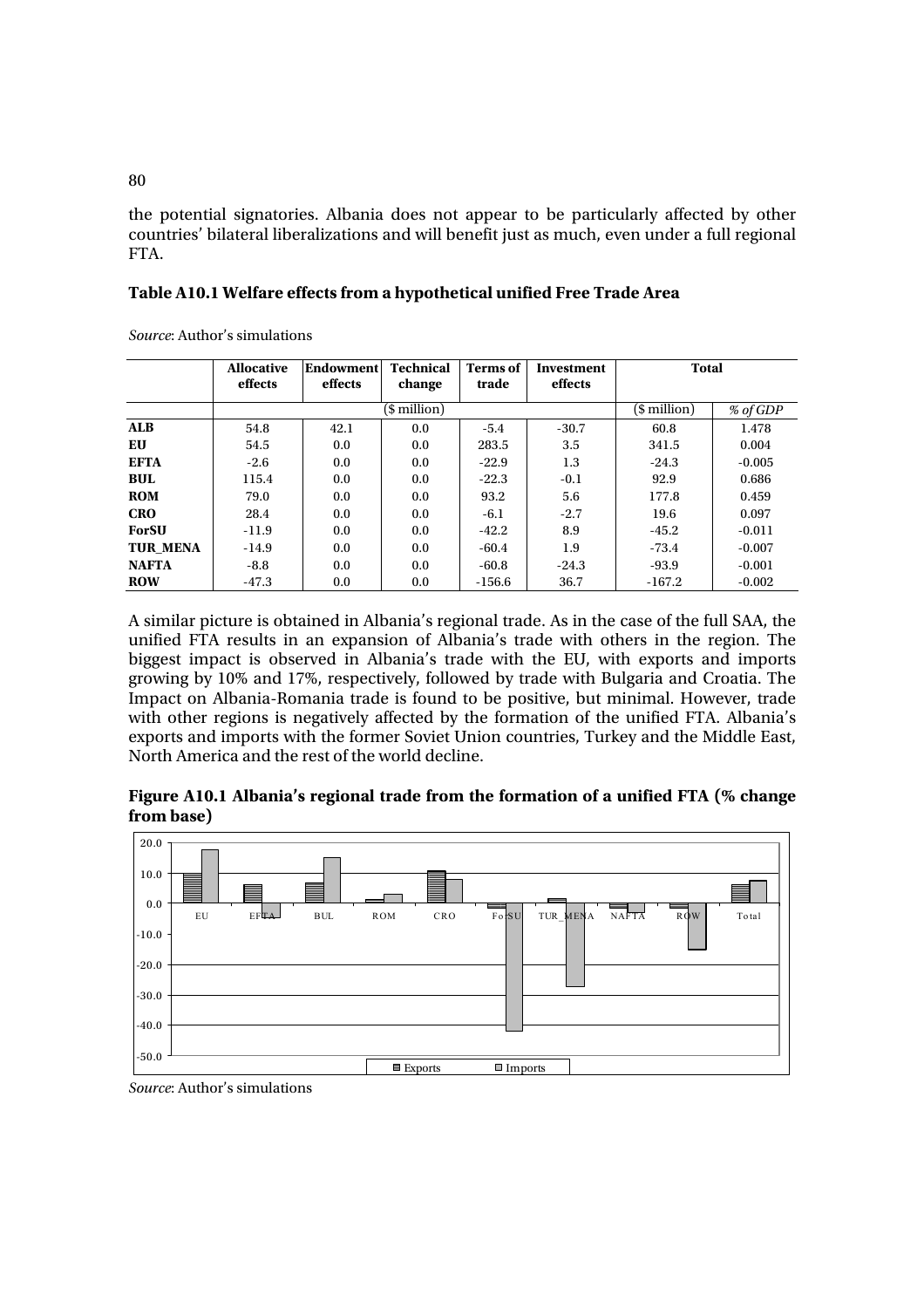Turning finally to the sectoral impact on trade, the unified FTA reveals some interesting variations. Our results indicate that, with the exception of agricultural crops, fisheries, forestry and some services, Albanian exports expand across the board. The most notable increase is observed in processed food sectors, where exports grow by nearly 40%. This is encouraging, as it suggests that the reorientation of trade under the unified FTA benefits Albanian exporters in this sector. It allows them to take advantage of their competitive advantage relative to other signatory countries and expand exports with the enlarged unified market. Apparel, metals and other manufacturing also benefit from the reorientation of trade, experiencing an increase of around 10-15%. A final interesting point concerns imports, which generally increase in the same industries as exports. This could suggest that the unified FTA may be encouraging intra-industry trade. Our GTAP sectoral aggregation does not allow us to draw specific conclusions here, as analysis of intraindustry trade requires fine sectoral detail. It is, however, an interesting observation and could be an area for further future research.